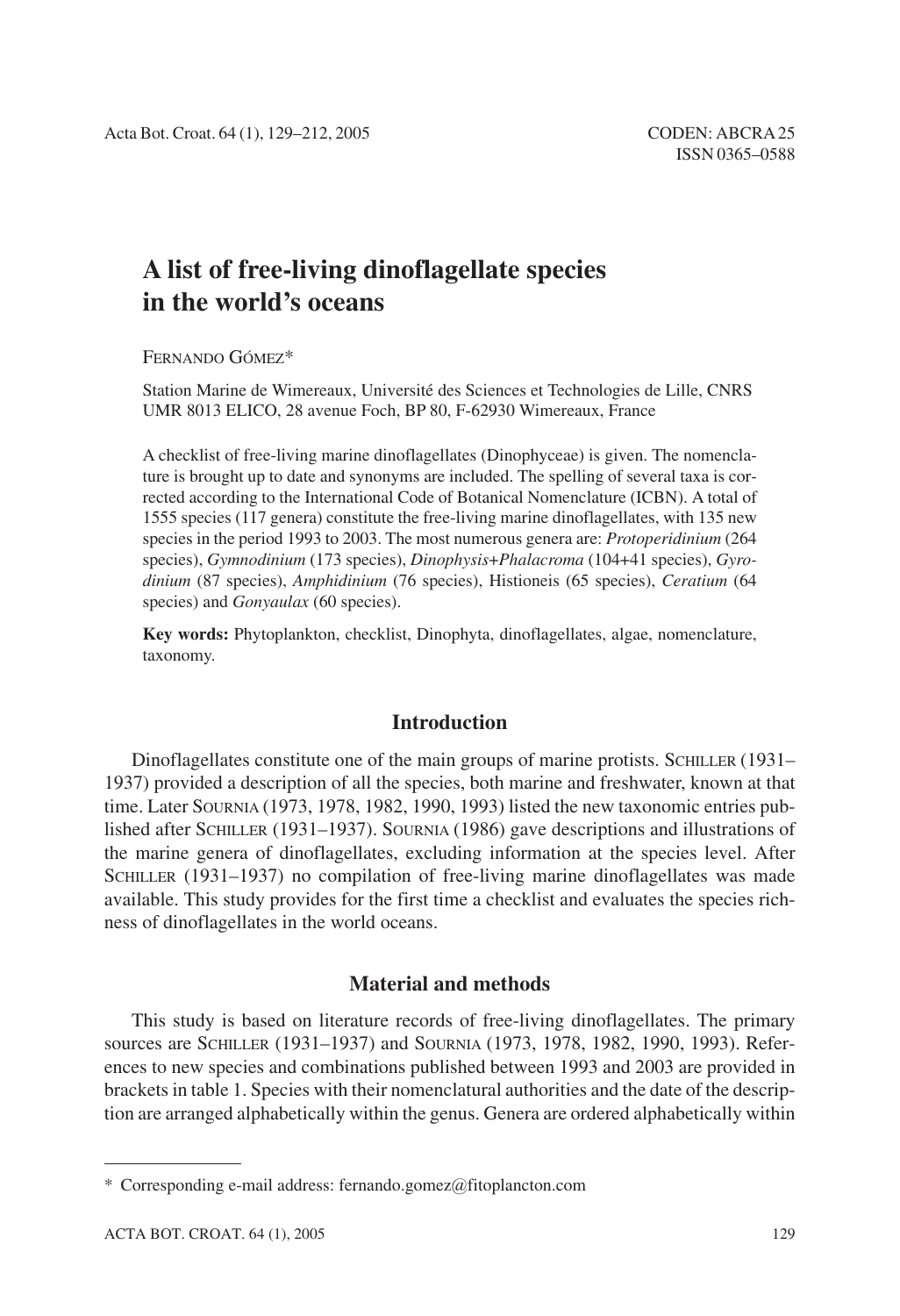each family. SOURNIA (1973, 1978, 1982, 1990, 1993) reported lists of dinoflagellates in alphabetic order, with no classification. The present list does not pretend to propose any classification, but it is superior to a mere alphabetical list. The classification of the dinoflagellates is being continuously subjected to changes according to new findings, especially with the application of recent molecular techniques. This study follows the most common classification from the literature and is updated according to recent knowledge, but any classification is unavoidably associated with discrepancies among authors.

SOURNIA (1973, 1978, 1982, 1990, 1993) in his successive checklists of marine species did not report synonyms or doubtful species, except for the new combinations proposed. Sournia et al. (1991) reported 1424–1772 species (115–131 genera) of extant free-living marine dinoflagellates. The higher number included little known or doubtful species. The lower number according to SOURNIA et al. (1991) is »that of the taxa which look presently reliable and have a practical value to the taxonomist in charge of identifying a species«. However no list of reliable or doubtful species was reported. In this study, only taxa of very doubtful validity are marked with an asterisk (\*) and not considered for species counting. However the number of taxa that should be considered doubtful is higher. Many taxa have not been reported in the last 80 years and the original descriptions are insufficient or inadequate. For example, when species of the genus *Dinophysis* are temporally maintained in cultures, several species turn out to be morphotypes in the life cycle of one taxon (e.g., REGUERA and GONZÁLEZ-GIL 2001). Thus, probably if the life cycles of species of genera such as *Histioneis* or *Amphisolenia* are investigated, the species number of these genera will be drastically reduced. On the other hand, many taxa such as gymnodiniacens remain un-described because they are considered to be co-specific and misidentified with known species. Taxa reported only from the identification of cysts have been excluded except when live cells have germinated from cysts.

Another difficulty is the separation of marine and freshwater species. Some freshwater species can tolerate marine conditions and in other cases the marine records are misidentifications. SOURNIA et al. (1991) reported that 240 species constitute continental dinoflagellates. The revisions by Sournia entitled »catalogue of marine dinoflagellates« included some freshwater species [for example *Prorocentrum playfairii*, SOURNIA (1990)]. GÓMEZ and BOICENCO (2004) provided a list of freshwater dinoflagellates found in the brackish waters of the Black Sea.

# **Results and discussion**

The spelling of several taxa has been modified according to the International Code of Botanical Nomenclature (GREUTER et al. 2000). Although typographical and orthographical errors may be corrected, no change has been applied under the retention of original spelling provision of Article 60.1. For the species *Gambierdiscus belizeanus* Faust, *Ostreopsis caribbeana* Faust, *Plagiodinium belizeanum* Faust *et* Balech, *Prorocentrum belizeanum* Faust, *Protoperidinium belizeanum* Faust and *Prorocentrum caribbaeum* Faust and the orthographically correct epithets are »belizianum« and »caribaeum« respectively. The epithet »arabicum« is orthographically correct for *Prorocentrum arabianum* Morton *et* Faust.

For epithets commemorating persons, substantive epithets are more commonly applied than adjectival epithets. These cases are *Prorocentrum hoffmannianum* Faust instead of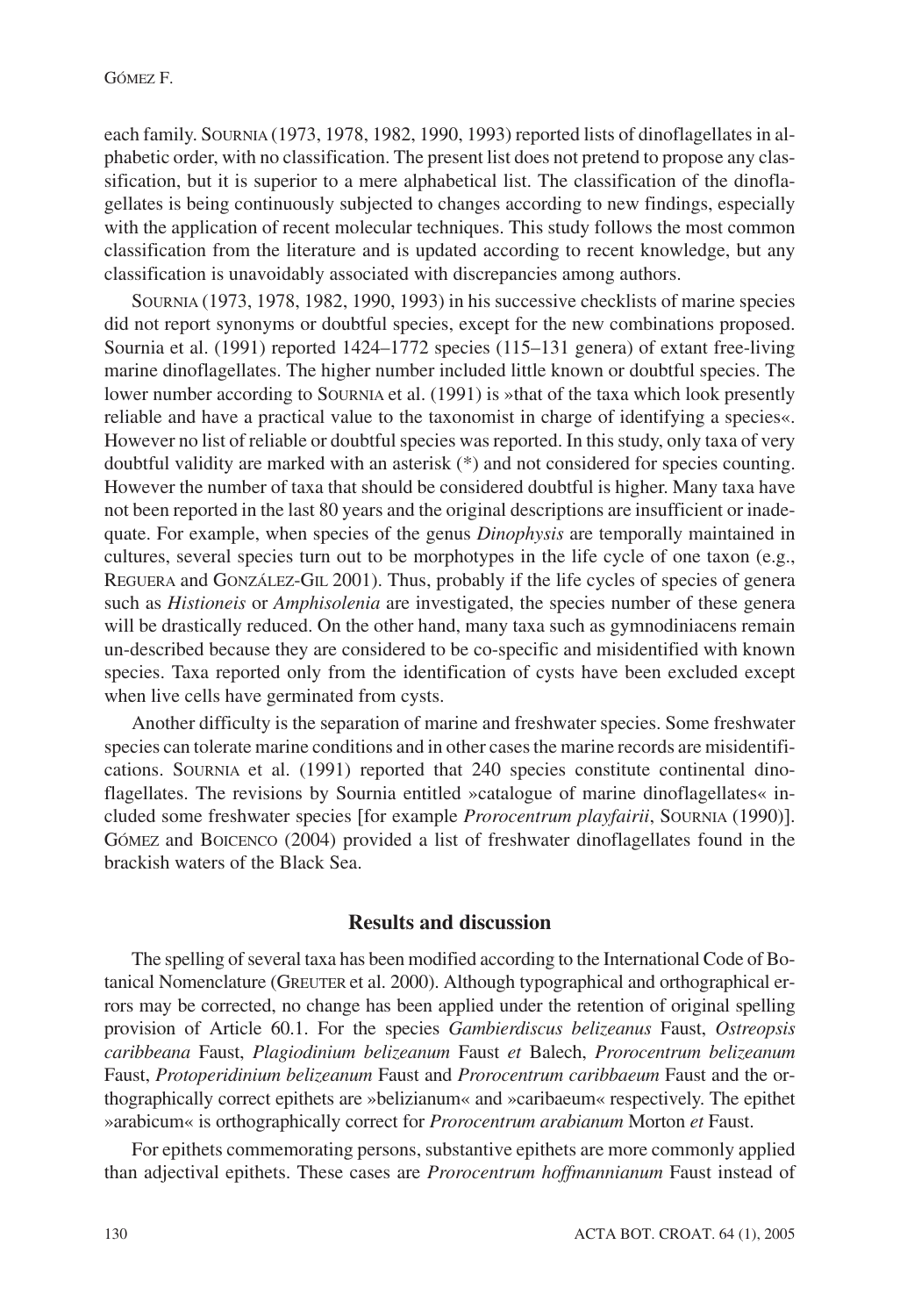»hoffmannii«; *Prorocentrum norrisianum* Faust instead of »norrisii« and *Prorocentrum ruetzlerianum* Faust instead of »ruetzleri«. No change was applied according to Article 60.1. (GREUTER et al. 2000).

Only a few epithets with the wrong gender termination (Art. 32.5) were modified to accord with Article 23.5.: *Prorocentrum panamense* Grzebyk, Sako et Berland [published as »panamensis«], *Prorocentrum tropicale* Faust [published as »tropicalis«], Ostreopsis belizeana Faust [published as »belizeanum«], Ostreopsis caribbeana Faust [published as »caribbeanus«] and *Ostreopsis marina* Faust [published as »marinus«], and the freshwater species Peridinium belizense Carty et Wujek [published as »belizensis«]. The genus *Takayama* de Salas, Bolch, Botes *et* Hallegraeff is named after Dr. Haruyoshi Takayama (male). In these cases is usual to add a Latin termination (i.e. Takayamaea). The epithet of the species *Akashiwo sanguinea* (Hirasaka) G.Hansen et Moestrup showed a feminine ending. The use of "Akashio" instead of "Akashiwo" is recommendable. No change is applied.

The epithet of *Gambierdiscus australis* Chinain *et* Faust is not a case of wrong gender termination. In the epithet that refers its geographical locality, Australes Islands (no Austral region), is lacking a suffix. It can be formed by adding Latin adjectival suffixes to the place-name such as –anus »australesanus« or –ensis »australesensis«. In addition, it is reported that the genus *Gaarderia* Carbonell-Moore is pre-ocupied by the extant coccolithophorid *Gaarderia* (Lecal) Kleijne.

Free-living marine dinoflagellates (excluding Phytodiniales Christensen ex Loeblich III) were represented by 1555 species (117 genera) (Tab. 1). The most numerous genera are: *Protoperidinium* (264 species), *Gymnodinium* (173 species), *Dinophysis*+*Phalacroma* (104+41 species), *Gyrodinium* (87 species), *Amphidinium* (76 species), Histioneis (65 species), *Ceratium* (64 species) and *Gonyaulax* (60 species). In the last decade, since the last revision by SOURNIA (1993), 135 new species (no combinations) have been described (excluding several new extant species, known only from the fossil record). The new entries mainly belong to the genera *Gymnodinium* (+*Karenia*) (19+6 species), *Prorocentrum* (19 species), *Lissodinium* (17 species), *Amphidiniopsis* (8 species), *Gyrodinium* (+*Takayama*) (8+5 species) and *Heterocapsa* (6 species). The genera *Akashiwo*, *Amphidiniella*, *Bysmatrum*, *Gaarderia*, *Heterobractum*, *Karenia*, *Karlodinium*, *Lessardia*, *Mysticella*, *Plagiodinium*, *Polarella* and *Takayama* have been erected in the period 1993 to 2003.

# **Acknowledgements**

I acknowledge the financial support of the European Commission (ICB2-CT-2001- -80002). This is a contribution to the French IFB »Biodiversité et Changement Global« programme.

## **References**

BALECH, E., 1988: Los Dinoflagelados del Atlántico Sudoccidental. Publ. Esp. Inst. Español Oceanogr. 1, 1–310.

BALECH, E., 1994a: Contribución a la taxonomía y nomenclatura del género *Protoperidinium* (Dinoflagellata). Rev. Mus. Argent. Cienc. Nat. Hidrobiología V. 7, 61–68.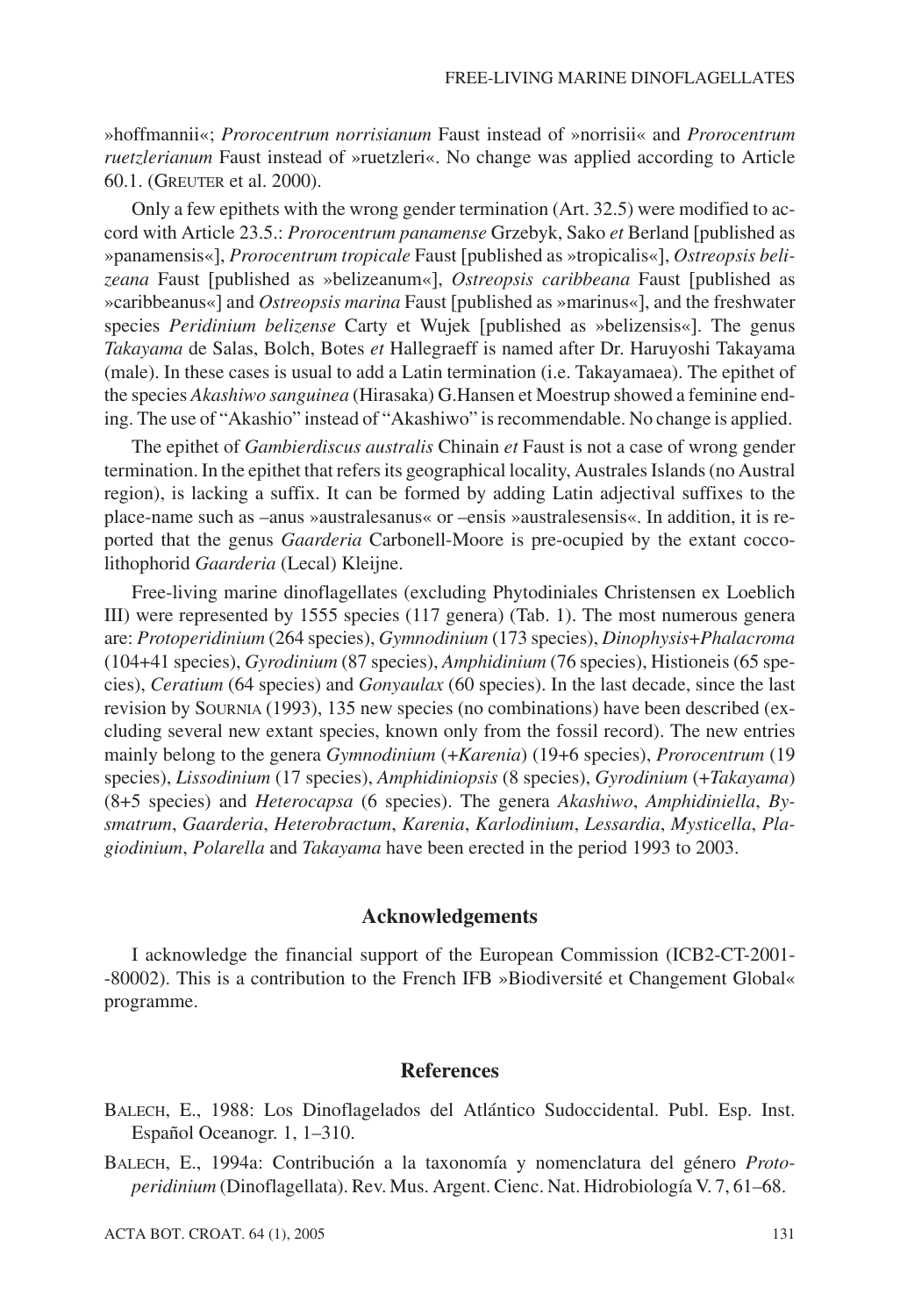- BALECH, E., 1994b: Three new species of the genus *Alexandrium* (Dinoflagellata). Trans. Am. Micr. Soc. 113, 216–220.
- BALECH, E., 1995: The genus *Alexandrium* Halim (Dinoflagellata). Pub. Sherkin Island Marine Station, Sherkin Island, Co. Cork. Ireland.
- BALECH, E., 1999: *Protoperidinium* (Dinoflagellata) nuevos o interesantes de la Bahía de Manila (Filipinas). Rev. Mus. Argent. Cienc. Nat., n. ser. 1, 165–171.
- BECERRIL-ALMAZÁN, A., HERNÁNDEZ-BECERRIL, D. U., 2002: *Dinophysis siankanensis*, a new species of planktonic dinoflagellate (Dinophyceae) from the Mexican Caribbean Sea. Phycologia 41, 374–38.
- BOLCH, C. J. S., NEGRI, A. P., HALLEGRAEFF, G. M., 1999: *Gymnodinium microreticulatum* sp. nov. (Dinophyceae): A naked, microreticulate cyst-producing dinoflagellate, distinct from *Gymnodinium catenatum* and *Gymnodinium nolleri*. Phycologia 38, 301– 313.
- BOTES, L., SYM, S. D., PITCHER, G., 2003: *Karenia cristata* sp. nov. and *Karenia bicuneiformis* sp. nov. (Gymnodinales, Dinophyceae): two new *Karenia* species from the South African coast. Phycologia 42, 563–571.
- CARBONELL-MOORE, M. C., 1993: Further observations on the genus *Lissodinium* Matz. (Dinophyceae), with descriptions of seventeen new species. Bot. Mar. 36, 561–587.
- CARBONELL-MOORE, M. C., 1994: On the taxonomy of the family Podolampadaceae Lindemann (Dinophyceae) with descriptions of three new genera. Rev. Palaeobot. Palynol. 84, 73–99.
- CARBONELL-MOORE, M. C., 1996a: *Ceratocorys anacantha*, sp. nov., a new member of the family Ceratocoryaceae Lindemann (Dinophyceae). Bot. Mar. 39, 1–10.
- CARBONELL-MOORE, M. C., 1996b: On *Spiraulax jolliffei* (Murray *et* Whitting) Kofoid and *Gonyaulax fusiformis* Graham (Dinophyceae). Bot. Mar. 39, 347–370.
- CARTY, S., WUJEK, D. E., 2003: A new species of *Peridinium* and new records of dinoflagellates and silica-scaled chrysophytes from Belize. Carib. J. Sci. 39, 136–139.
- CHANG, F. H., 1999: *Gymnodinium brevisulcatum* sp. nov. (Gymnodiniales, Dinophyceae), a new species isolated from the 1998 summer toxic bloom in Wellington Harbour, New Zealand. Phycologia 38, 377–384.
- CHINAIN, M., FAUST, M. A., PAUILLAC, S., 1999: Morphology and molecular analyses of three toxic species of *Gambierdiscus* (Dinophyceae): *G. pacificus*, sp. nov., *G. australes*, sp. nov., and *G. polynesiensis*, sp. nov. J. Phycol. 35, 1282–1296.
- COATS, D. W., PARK, M. G., 2002: Parasitism of photosynthetic dinoflagellates by three strains of *Amoebophrya* (Dinophyta): parasite survival, infectivity, generation time, and host specificity. J. Phycol. 38, 520–528.
- DAUGBJERG, N., HANSEN, G., LARSEN, J., MOESTRUP, Ø., 2000: Phylogeny of some of the major genera of dinoflagellates based on ultrastructure and partial LSU rDNAsequence data, including the erection of three new genera of unarmoured dinoflagellates. Phycologia 39, 302–317.
- DE SALAS, M. F., BOLCH, C. J. S., BOTES, L., NASH, G., WRIGHT, S. W., HALLEGRAEFF, G. M., 2003: *Takayama* gen. nov. (Gymnodiniales, Dinophyceae), a new genus of unarmoured dinoflagellates with sigmoid apical grooves, including the description of two new species. J. Phycol. 39, 1233–1246.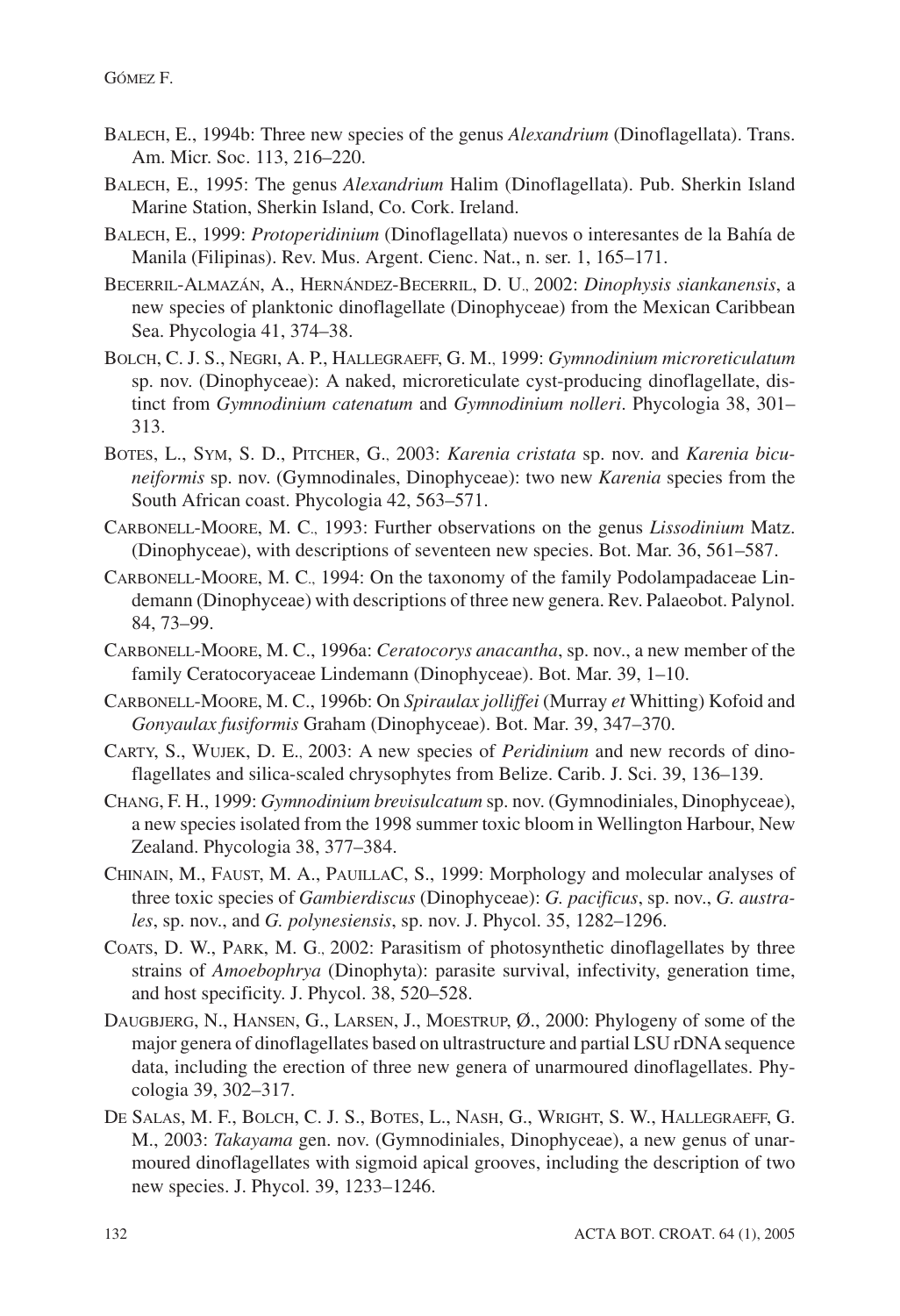- DÍAZ-RAMOS, J. R., 2000: Índice de la microflora marina de Venezuela: diatomeas, dinoflagelados y cocolitofóridos. Rev. Biol. Trop. 48, 897–918.
- DODGE, J. D., TORIUMI, S., 1993: A taxonomic revision of the *Diplopsalis* group (Dinophyceae). Bot. Mar. 36, 137–147.
- ELBRÄCHTER, M., 1993: *Kolkwitziella* Lindemann 1919 and *Preperidinium* Mangin 1913 Correct genera names in the *Diplopsalis*-group (Dinophyceae). Nova Hedwigia 56, 173–178.
- ELBRÄCHTER, M., SCHNEPF, E., 1996: *Gymnodinium chlorophorum*, a new, green, bloom- -forming dinoflagellate (Gymnodiniales, Dinophyceae) with a vestigial prasinophyte endosymbiont. Phycologia 35, 381–393.
- ELLEGAARD, M., LEWIS, J., HARDING, I., 2002: Cyst-theca relationship, life cycle, and effects of temperature and salinity on the cyst morphology of *Gonyaulax baltica* sp. nov. (Dinophyceae) from the Baltic Sea area. J. Phycol. 38, 775–789.
- ELLEGAARD, M., DAUGBJERG, N., ROCHON, A. LEWIS, J., HARDING, I., 2003: Morphological and LSU rDNA sequence variation within the *Gonyaulax spinifera*-*Spiniferites* group (Dinophyceae) and proposal of *G. elongata* comb. nov. and *G. membranacea* comb. nov. Phycologia 42, 151–164.
- FAUST, M. A., 1993a: *Prorocentrum belizeanum* sp. nov., *Prorocentrum elegans* sp. nov. and *Prorocentrum caribbaeum* sp. nov., three new benthic species (Dinophyceae) from a Mangrove Island, Twin Cays, Belize. J. Phycol. 29, 100–107.
- FAUST, M. A., 1993b: Three new benthic species of *Prorocentrum* (Dinophyceae) from Twin Cays, Belize: *P. maculosum* sp. nov., *P. foraminosum* sp. nov. and *P. formosum* sp. nov. Phycologia 32, 410–418.
- FAUST, M. A., 1994: Three new benthic species of *Prorocentrum* (Dinophyceae) from Carrie Bow Cay, Belize: *P. sabulosum* sp. nov., *P. sculptile* sp. nov., and *P. arenarium* sp. nov. J. Phycol. 30, 755–763.
- FAUST, M. A., 1995: Observation of sand-dwelling toxic dinoflagellates (Dinophyceae) from widely differing sites, including two new species. J. Phycol. 31, 996–1003.
- FAUST, M. A., 1997: Three new benthic species of *Prorocentrum* (Dinophyceae), from Belize: *P. norrisianum* sp. nov., *P. tropicalis* sp. nov., and *P. reticulatum* sp. nov. J. Phycol. 33, 851–858.
- FAUST, M. A., 1999: Three new *Ostreopsis* species (Dinophyceae): *O. marinus* sp. nov., *O. belizeanus* sp. nov., and *O. caribbeanus* sp. nov. Phycologia 38, 92–99.
- FAUST, M. A., 2003: *Protoperidinium belizeanum* sp. nov. (Dinophyceae) from Manatee Cay, Belize, Central America. J. Phycol. 39, 390–394.
- FAUST, M. A., BALECH, E., 1993: A further SEM study of marine benthic dinoflagellates from a mangrove island, Twin Cays, Belize, including *Plagiodinium belizeanum* gen. *et* sp. nov. J. Phycol. 29, 826–832.
- FAUST, M. A., MORTON, S.L., 1995: Morphology and ecology of the marine dinoflagellate *Ostreopsis labens* sp. nov. (Dinophyceae). J. Phycol. 31, 456–463.
- FAUST, M. A., STEIDINGER, K. A., 1998: *Bysmatrum* gen. nov. (Dinophyceae) and three new combinations for benthic scrippsielloid species. Phycologia 37, 47–52.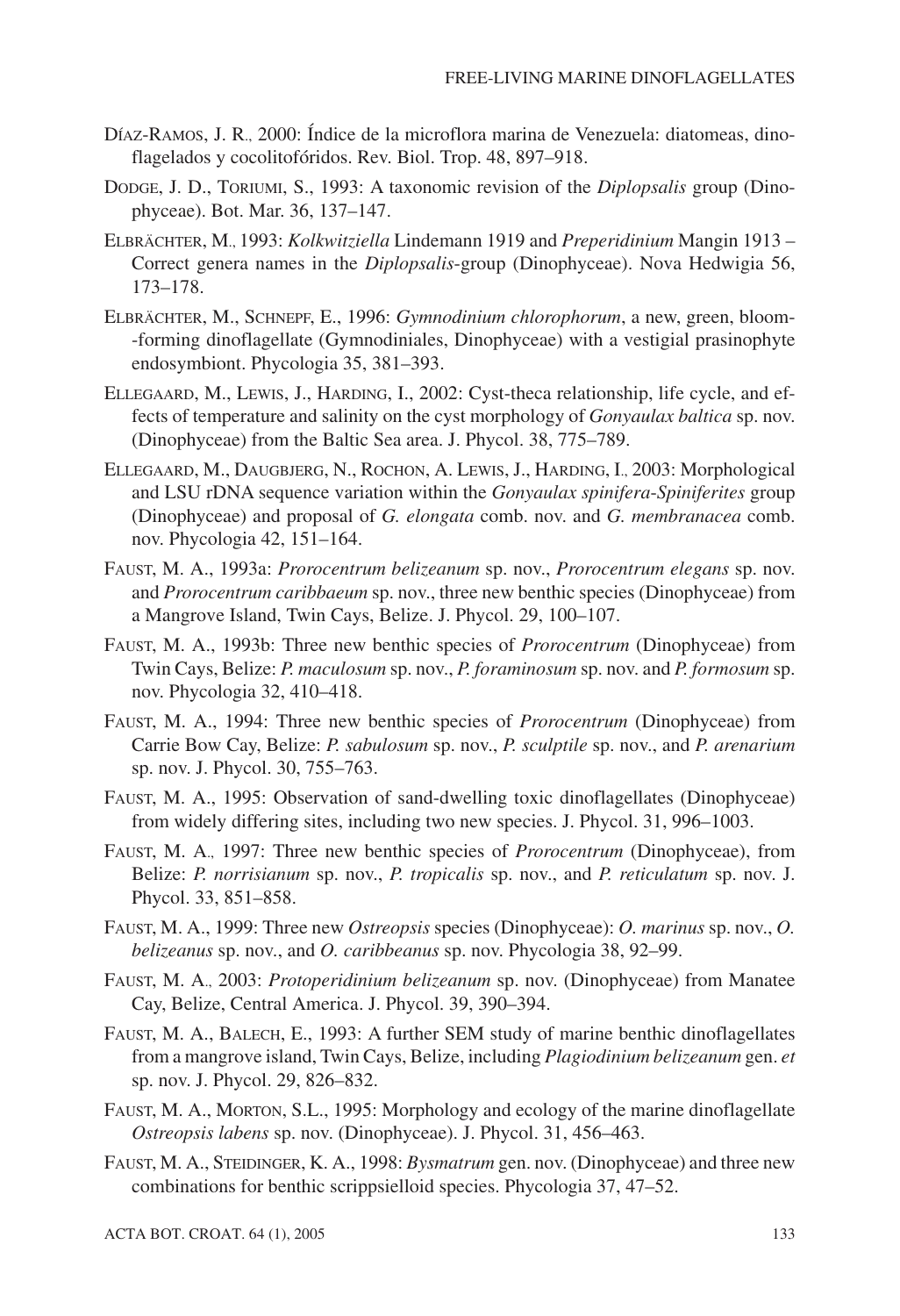- GÓMEZ, F., 2003: New records of *Asterodinium* Sournia (Brachidiniales, Dinophyceae). Nova Hedwigia 77, 331–340.
- GÓMEZ, F., BOICENCO, L., 2004: An annotated checklist of dinoflagellates in the Black Sea. Hydrobiologia 517, 43–59.
- GÓMEZ, F., NAGAHAMA, Y., FUKUYO, Y., FURUYA, K., 2004: Observations on *Ceratoperidinium* (Dinophyceae). Phycologia 43, 416–421.
- GREUTER, W., MCNEILL, J., BARRIE, F. R., BURDET, H. M., DEMOULIN, V., FILGUEIRAS, T. S., NICOLSON, D. H., SILVA, P. C., SKOG, J. E., TREHANE, P., TURLAND N. J., HAWKSWORTH, D. L., 2000: International Code of Botanical Nomenclature (Saint Louis Code). Regnum Vegetabile 138, 1–474. Koeltz Scientific Books, Königstein, Germany.
- GRZEBYK, D., SAKO Y., BERLAND, B., 1998: Phylogenetic analysis of nine species of *Prorocentrum* (Dinophyceae) inferred from 18S ribosomal DNA sequences, morphological comparisons, and description of *Prorocentrum panamensis* sp. nov. J. Phycol. 34, 1055–1068.
- HALLEGRAEFF, G. M., 2002: Aquaculturists' guide to harmful Australian microalgae. Univ. Tasmania, Hobart, Australia.
- HANSEN, G., 1995: Analysis of the thecal plate pattern in the dinoflagellate *Heterocapsa rotundata* (Lohmann) comb. nov. (=*Katodinium rotundatum* (Lohmann) Loeblich). Phycologia 34, 166–170.
- HANSEN, G., DAUGBJERG, N., HENRIKSEN, P., 2000: Comparative study of *Gymnodinium mikimotoi* and *Gymnodinium aureolum*, comb. nov. (=*Gyrodinium aureolum*) based on morphology, pigment composition, and molecular data. J. Phycol. 36, 394–410.
- HERNÁNDEZ-BECERRIL, D. U., MEAVE DEL CASTILLO, M. A., 1999: A new dinoflagellate from the Indian Ocean: A link between the genera *Amphisolenia* and *Triposolenia* (Dinophyceae)? Phycologia 38, 108–113.
- HOLMES, M. J., 1998: *Gambierdiscus yasumotoi* sp. nov. (Dinophyceae), a toxic benthic dinoflagellate from Southeastern Asia. J. Phycol. 34, 661–668.
- HOPPENRATH, M., 2000a: A new marine sand-dwelling *Prorocentrum* species, *P. clipeus* sp. nov. (Dinophyceae, Prorocentrales) from Helgoland, German Bight, North Sea. Eur. J. Protist. 36, 29–33.
- HOPPENRATH, M., 2000b: Morphology and taxonomy of the marine sand-dwelling genus *Thecadinium* (Dinophyceae), with the description of two new species from the North German Wadden Sea. Phycologia 39, 96–108.
- HOPPENRATH, M., 2000c: Morphology and taxonomy of *Sinophysis* (Dinophyceae, Dinophysiales) including two new marine sand-dwelling species from the North German Wadden Sea. Eur. J. Phycol. 35, 153–162.
- HOPPENRATH, M., 2000d: An emended description of *Herdmania litoralis* Dodge (Dinophyceae) including the plate formula. Nova Hedwigia 71, 481–489.
- HOPPENRATH, M., 2000e: Morphology and taxonomy of six marine sand-dwelling *Amphidiniopsis* species (Dinophyceae, Peridiniales), four of them new, from the German Bight, North Sea. Phycologia 39, 482–497.
- HOPPENRATH, M., 2002: Morphology and taxonomy of the marine sand-dwelling genus *Thecadinium* (Dinophyceae), with the description of two new species from the North German Wadden Sea. Phycologia 39, 96–108.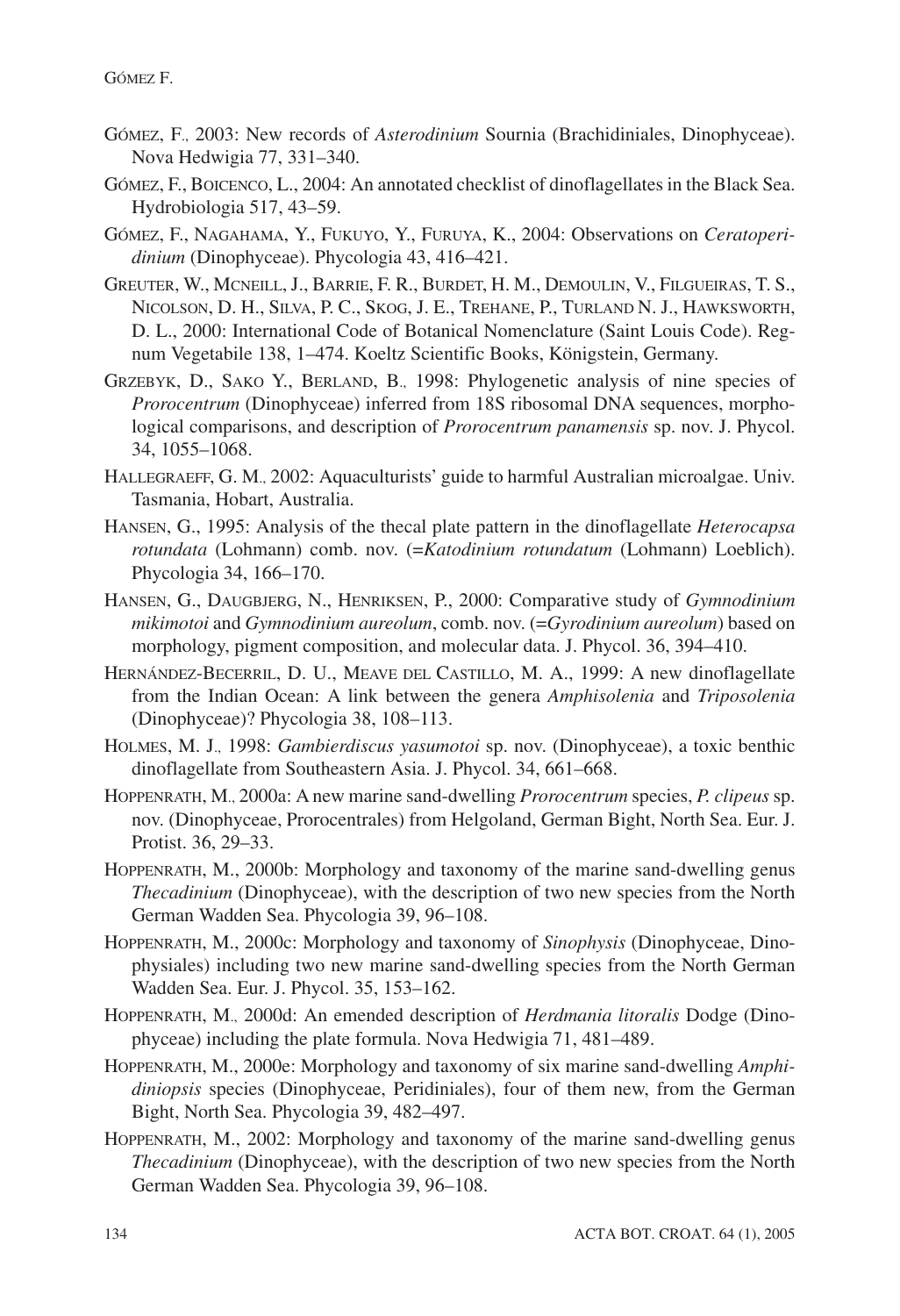- HOPPENRATH, M., OKOLODKOV, YU. B., 2000: *Amphidinium glabrum* sp. nov. (Dinophyceae) from the North German Wadden Sea and European Arctic Sea ice: morphology, distribution and ecology. Eur. J. Phycol. 35, 61–67.
- HORIGUCHI, T., 1995a: *Amphidiniella sedentaria* gen. et sp. nov. (Dinophyceae), a new sand-dwelling dinoflagellate from Japan. Phycol. Res. 43, 93–99.
- HORIGUCHI, T., 1995b: *Heterocapsa circularisquama* sp. nov. (Peridiniales, Dinophyceae): A new marine dinoflagellate causing mass mortality of bivalves in Japan. Phycol. Res. 43, 129–136.
- HORIGUCHI, T., 1997: *Heterocapsa arctica* sp. nov. (Peridiniales, Dinophyceae), a new marine dinoflagellate from the Arctic. Phycologia 36, 488–491.
- HORIGUCHI, T., KUBO, F., 1997: *Roscoffia minor* sp. nov. (Peridiniales, Dinophyceae): A new, sand-dwelling, armored dinoflagellate from Hokkaido, Japan. Phycol. Res. 45, 65–69.
- HORIGUCHI, T., PEINAR, R. N., 1994a: *Gymnodinium natalense* sp. nov. (Dinophyceae), a new tide pool dinoflagellate from South Africa. Jap. J. Phycol. 42, 21–28.
- HORIGUCHI, T., PEINAR, R. N., 1994b: Ultrastructure of a new marine sand-dwelling dinoflagellate, *Gymnodinium quadrilobatum* sp. nov. (Dinophyceae) with special reference to its endosymbiotic alga. Eur. J. Phycol. 29, 237–245.
- HORIGUCHI, T., PEINAR, R. N., 2000: Validation of *Bysmatrum arenicola* Horiguchi *et* Pienaar, sp. nov. (Dinophyceae). J. Phycol. 36, 237.
- IWATAKI, M., 2002: Taxonomic study on the genus *Heterocapsa* (Peridiniales, Dinophyceae). PhD thesis, The University of Tokyo.
- IWATAKI, M., BOTES, L., SAWAGUCHI, T., SEKIGUCHI, K., FUKUYO, Y., 2003: Cellular and body scale structure of *Heterocapsa ovata* sp. nov. and *Heterocapsa orientalis* sp. nov. (Peridiniales, Dinophyceae). Phycologia 42, 629–637.
- IWATAKI, M., TAKAYAMA, H., MATSUOKA, K., FUKUYO, Y., 2002: *Heterocapsa lanceolata* sp. nov. and *Heterocapsa horiguchii* sp. nov. (Peridiniales, Dinophyceae), two new marine dinoflagellates from coastal Japan. Phycologia 41, 470–479.
- JANOFSKE, D., KARWATH, B., 2000: Oceanic calcareous dinoflagellates of the equatorial Atlantic Ocean: cyst-theca relationship, taxonomy and aspects on ecology. In: KARWATH, B. (ed.), Ecological Studies on Living and Fossil Calcareous Dinoflagellates of the Equatorial and Tropical Atlantic Ocean. Berichte aus dem Fachbereich Geowissenschaften der Universität Bremen.
- KOBAYASHI, S., 1994: Taxonomy and ecology of cyst and thecate forms of marine orthoperidiniod dinoflagellates (Dinophyceae). PhD thesis, University of Nagasaki.
- KOBAYASHI, S., MATSUOKA, K., 1995: A new species of *Ensiculifera*, *E. imariense* (Dinophyceae), producing organic-walled cysts. J. Phycol. 31, 147–152.
- KONOVALOVA, G. V., 1998: Dinoflagellyaty (Dinophyta) dal'nevostochnykh morei Rossii i sopredel'nykh akvatorii Tikhogo okeana. Dalnauka, Vladivostok.
- KRAKHMALNY, A. F., TERENKO, G. V., 2002: *Prorocentrum ponticus* Krachmalny Terenko sp. nov., a new species of Dinophyta from the Black Sea. Algologia 12, 372–376.
- LARSEN, J. 1994: Unarmoured dinoflagellates from Australian waters: I. The genus *Gymnodinium* (Gymnodiniales, Dinophyceae). Phycologia 33, 24–33.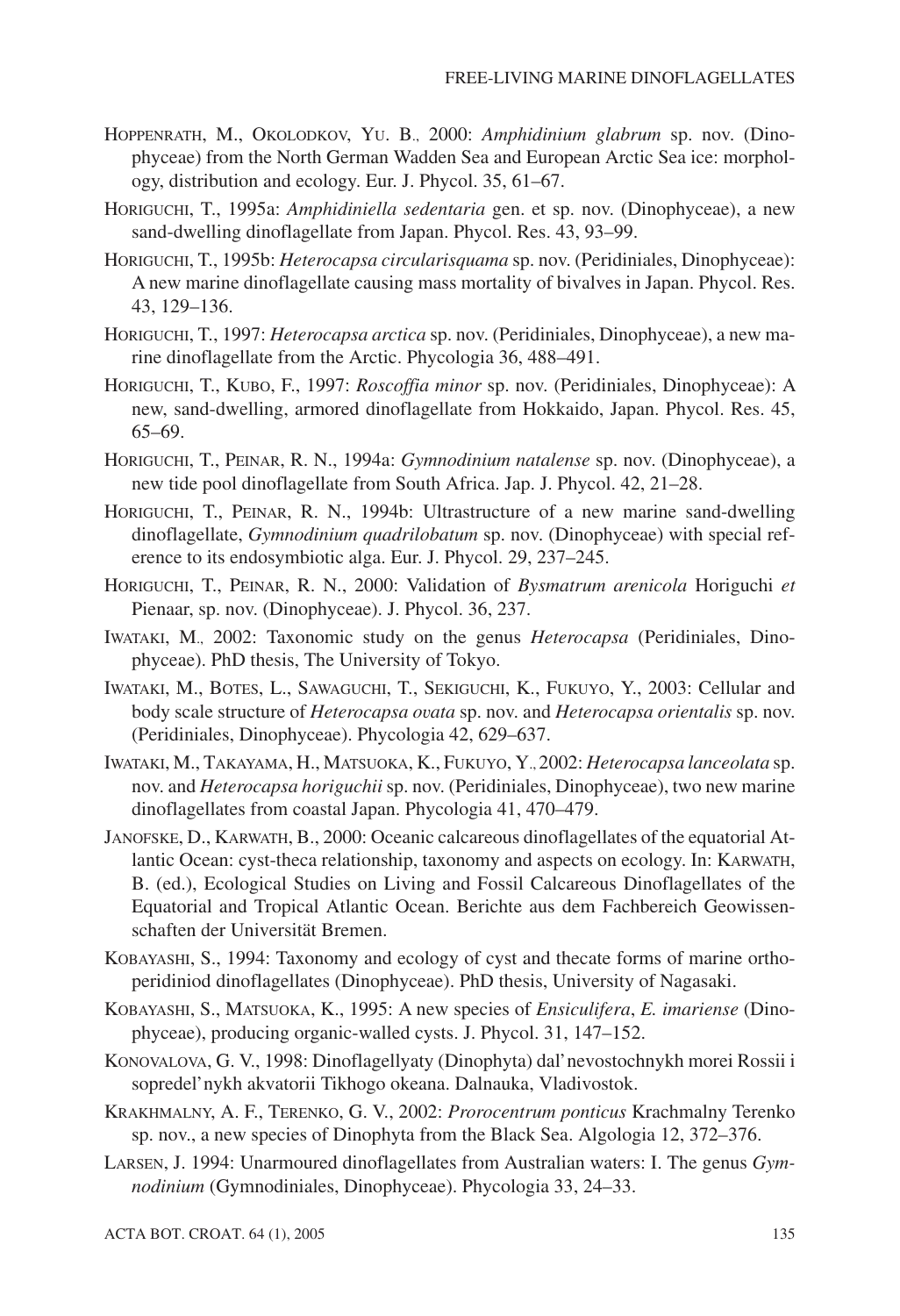- LARSEN, J., 1996: Unarmoured dinoflagellates from Australian waters II. Genus *Gyrodinium* (Gymnodiniales, Dinophyceae). Phycologia 35, 342–349.
- LARSEN, J., KUOSA, H., IKAVALKO, J., KIVI, K., HÄLLFORS, S., 1995: A redescription of *Scrippsiella hangoei* (Schiller) comb. nov. -A red tide dinoflagellate from the northern Baltic. Phycologia 34, 135–144.
- LU, D., GOEBEL, J., 2001: Five red tide species in genus *Prorocentrum* including the description of *Prorocentrum donghaiense* Lu sp. nov. from the East China Sea. Chin. J. Oceanol. Limnol. 19, 337–344.
- MACKENZIE, L., TODD, K., 2002: *Alexandrium camurascutulum* sp. nov. (Dinophyceae): a new dinoflagellate species from New Zealand. Harmful Algae 1, 295–300.
- MCLACHLAN, J. L., BOALCH, G. T., JAHN, R., 1997: Reinstatement of the genus *Exuviella* (Dinohyceae, Prorocentrophycidae) and an assessment of *Prorocentrum lima.* Phycologia 36, 38–46.
- MEAVE DEL CASTILLO, E., ZAMUDIO, E., OKOLODKOV, YU. B., SALGADO I., GUERRA MAR-TÍNEZ, S., 2003: *Ceratium balechii* sp. nov. (Dinophyceae: Gonyaulacales) del Pacífico Mexicano. Hidrobiológica 13, 75–90.
- MEIER, K. J. S., JANOFSKE, D., WILLEMS, H., 2002: New calcareous dinoflagellates (Calciodinelloidae) from the Mediterranean Sea. J. Phycol. 38, 602–615.
- MONTRESOR, M., 1995: *Scrippsiella ramonii*sp. nov. (Peridiniales, Dinophyceae), a marine dinoflagellate producing a calcareous resting cyst. Phycologia 34, 87–91.
- MONTRESOR, M., JANOFSKE, D., WILLEMS, H., 1997: The cyst-theca relationship in *Calciodinellum operosum* emend. (Peridiniales, Dinophyceae) and a new approach for the study of calcareous cysts. J. Phycol. 33, 122–131.
- MONTRESOR, M., PROCACCINI, G., STOECKER, D. K., 1999: *Polarella glacialis*, gen. nov., sp. nov. (Dinophyceae): Suessiaceae are still alive! J. Phycol. 35, 186–197.
- MONTRESOR, M., ZINGONE, A., MARINO, D., 1993: The calcareous resting cyst of *Pentapharsodinium tyrrhenicum* comb. nov. (Dinophyceae). J. Phycol. 29, 223–230.
- MORTON, S. L., 1998: Morphology and toxicology of *Prorocentrum faustiae* sp. nov., a toxic species of non-planktonic dinoflagellate from Heron Island, Australia. Bot. Mar. 41, 565–569.
- MORTON, S. L., FAUST, M. A., FAIREY, E. A., MOELLER, P. D. R., 2002: Morphology and toxicology of *Prorocentrum arabianum* sp. nov., (Dinophyceae) a toxic planktonic dinoflagellate from the Gulf of Oman, Arabian Sea. Harmful Algae 1, 393–400.
- MURRAY, S., PATTERSON, D. J., 2002: *Amphidiniopsis korewalensis* sp. nov., a new heterotrophic benthic dinoflagellate. Phycologia 41, 382–388.
- MURRAY, S., PATTERSON, D. J., 2003: The benthic dinoflagellate genus *Amphidinium* in south-eastern Australian waters, including three new species. Eur. J. Phycol. 37, 279–298.
- OKOLODKOV, YU. B., 1997: A new combination and new species of *Gymnodinium*, *Gyrodinium* and *Protoperidinium* (Dinophyceae) from the Arctic and N.E. Atlantic. Botanicheskiy Zh. Rossiyskoy Akad. Nauk 82, 97–106.
- OKOLODKOV, YU. B., 1998: A checklist of dinoflagellates recorded from the Russian Arctic Seas. Sarsia 83, 267–292.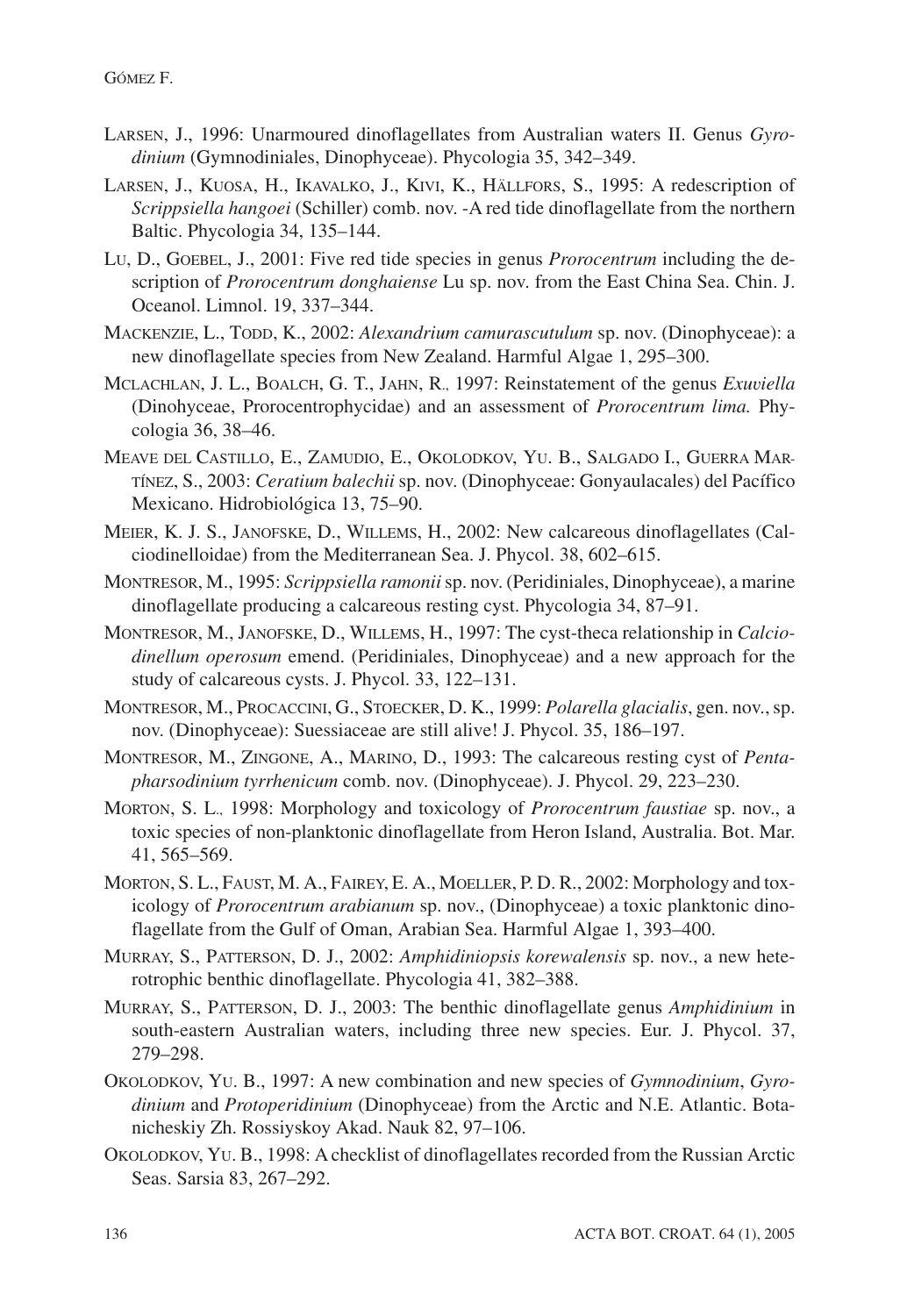- OKOLODKOV, YU. B., 1999: *Protoperidinium falk-petersenii* sp. nov. (Dinophyceae, Peridiniales) from the Barents Sea. Botanicheskii Zh. St Petersburg 84, 116–119.
- OKOLODKOV, YU. B., DODGE, J. D., 1995: Redescription of the planktonic dinoflagellate *Peridiniella danica* (Paulsen) comb. nov. and its distribution in the NE Atlantic. Eur. J. Phycol. 30, 299–306.
- OKOLODKOV, YU. B., DODGE, J. D., 1997: Morphology of some rare and unusual dinoflagellates from the north-eastern Atlantic. Nova Hedwigia 54, 353–365.
- PAULMIER, G., BERLAND, B. BILLARD, C., NEZAN, E., 1995: *Gyrodinium corsicum* nov. sp. (Gymnodiniales, Dinophyceae), responsible organism of the »green water« in salt water lake of Diana (Corsica), in April 1994. Cryptog. Algol. 16, 77–94.
- PUIGSERVER, M., ZINGONE, A., 2002: *Prorocentrum nux* sp. nov. (Dinophyceae), a small planktonic dinoflagellate from the Mediterranean Sea, and discussion of *P. nanum* and *P. pusillum*. Phycologia 41, 29–38.
- QUOD, J. P., 1994: *Ostreopsis mascarenensis* sp. nov. (Dinophyceae), a new toxic Dinoflagellate from coral reefs in the South West Indian Ocean. Cryptog. Algol. 15, 243–252.
- REGUERA, B., GONZÁLEZ-GIL, S., 2001: Small cell and intermediate cell formation in species of *Dinophysis* (Dinophyceae, Dinophysiales). J. Phycol. 37, 318–333.
- SALDARRIAGA, J. F., LEANDER, B. S., TAYLOR F. J. R., KEELING, P. J., 2003: *Lessardia elongata* gen. *et* sp. nov. (Dinoflagellata, Peridiniales, Podolampaceae) and the taxonomic position of the genus *Roscoffia*. J. Phycol. 39, 368–378.
- SCHILLER, J., 1931–1937: Dinoflagellatae (Peridinineae) in monographischer Behandlung. In: RABENHORST, L. (ed.), Kryptogamen-Flora von Deutschland, Österreichs und der Schweiz. Akad. Verlag., Leipzig. Vol. 10 (3): Teil 1 (1–3) (1931–1933): Teil 2 (1–4) (1935–1937).
- SOURNIA, A., 1973: Catalogue des espèces et taxons infraspécifiques de dinoflagellés marins actuels publiés depuis la révision de J. Schiller. I. Dinoflagellés libres. Beih. Nova Hedwigia 48, 1–92.
- SOURNIA, A., 1978: Catalogue des espèces et taxons infraspécifiques de dinoflagellés marins actuels publiés depuis la révision de J. Schiller. III (Complément). Rev. Algol., n.s. 13, 3–40 +erratum 13, 186.
- SOURNIA, A., 1982: Catalogue des espèces et taxons infraspécifiques de dinoflagellés marins actuels publiés depuis la révision de J. Schiller. IV. (Complément). Arch. Protist. 126, 151–168.
- SOURNIA, A., 1986: Atlas du Phytoplancton Marin. Vol. I: Introduction, Cyanophycées, Dictyochophycées, Dinophycées et Raphidophycées. Editions du CNRS, Paris.
- SOURNIA, A., 1990: Catalogue des espèces et taxons infraspécifiques de dinoflagellés marins actuels publiés depuis la révision de J. Schiller. V. (Complément). Acta Protozool. 29, 321–346.
- SOURNIA, A., 1993: Catalogue des espèces et taxons infraspécifiques de dinoflagellés marins actuels publiés depuis la révision de J. Schiller. VI. (Complément). Cryptog. Algol. 14, 133–144.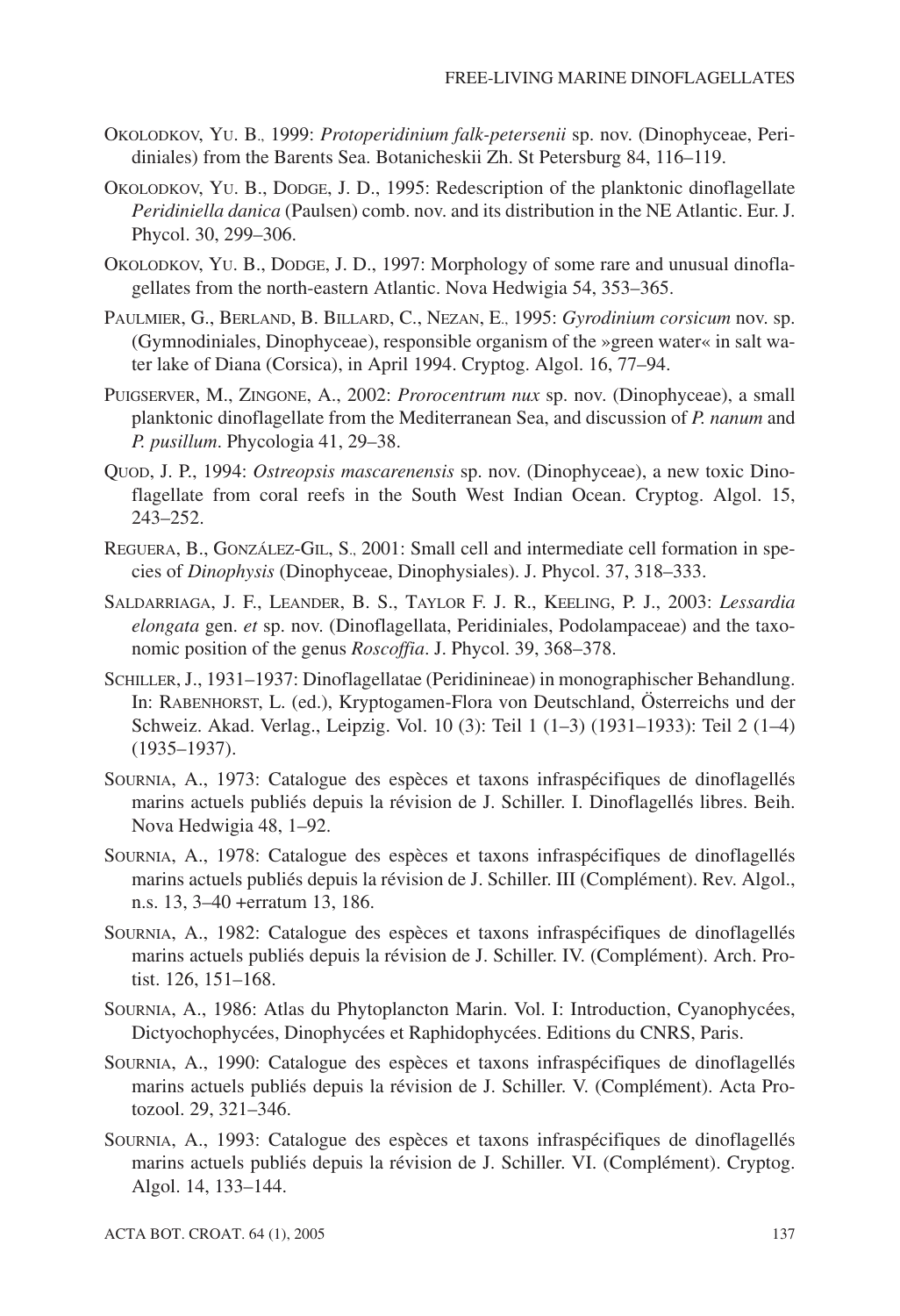- SOURNIA, A., CHRÉTIENNOT-DINET, M. J., RICARD, M., 1991: Marine phytoplankton: how many species in the world oceans? J. Plankton Res. 13, 1093–1099.
- STEIDINGER, K. A., TANGEN, K., 1997: Dinoflagellates. In: TOMAS, C. R. (ed.), Identifying Marine Phytoplankton, 387–584. Academic Press, San Diego.
- TEN-HAGE, L., QUOD, J. P., TURQUET, J., COUTÉ, A., 2001: *Bysmatrum granulosum* sp. nov., a new benthic dinoflagellate from the southwestern Indian Ocean. Eur. J. Phycol. 36, 129–135.
- TEN-HAGE, L., TURQUET, J., QUOD, J. P., COUTÉ, A., 2000a: *Coolia areolata* sp. nov. (Dinophyceae), a new sand-dwelling dinoflagellate from the southwestern Indian Ocean. Phycologia 39, 377–383.
- TEN-HAGE, L., TURQUET, J., QUOD, J. P., PUISEUX-DAO, S., COUTÉ, A., 2000b: *Prorocentrum borbonicum* sp. nov. (Dinophyceae), a new toxic benthic dinoflagellate from the southwestern Indian Ocean. Phycologia 39, 296–301.
- TORIUMI, S., YOSHIMATSU, S., DODGE, J. D., 2002: *Amphidiniopsis uroensis* sp. nov. and *Amphidiniopsis pectinaria* sp. nov. (Dinophyceae): Two new benthic dinoflagellates from Japan. Phycol. Res. 50, 115–124.
- YANG, Z. B., HODGKISS, I. J., HANSEN, G., 2001: *Karenia longicanalis* sp. nov. (Dinophyceae): a new bloom-forming species isolated from Hong Kong, May 1998. Bot. Mar. 44, 67–74.
- YANG, Z. B., TAKAYAMA, H., MATSUOKA, K., HODGKISS, I. J., 2000: *Karenia digitata* sp. nov. (Gymnodiniales, Dinophyceae), a new harmful algal bloom species from the coastal waters of west Japan and Hong Kong. Phycologia 39, 463–470.
- YOSHIMATSU, S., TORIUMI, S., DODGE, J. D., 2000: Light and scanning microscopy of two benthic species of *Amphidiniopsis* (Dinophyceae), *Amphidiniopsis hexagona* sp. nov. and *Amphidiniopsis swedmarkii* from Japan. Phycol. Res. 48, 107–113.
- ZINGONE, A., MONTRESOR, M., MARINO, D., 1998: Morphological variability of the potentially toxic dinoflagellate *Dinophysis sacculus* (Dinophyceae) and its taxonomic relationships with *D. pavillardii* and *D. acuminata*. Eur. J. Phycol. 33, 259–273.
- ZONNEVELD, K. A., DALE, B., 1994: The cyst-motile stage relationships of *Protoperidinium monospinum* (Paulsen) Zonneveld *et* Dale comb. nov. and *Gonyaulax verior* (Dinophyta, Dinophyceae) from the Oslo Fjord (Norway). Phycologia 33, 359–368.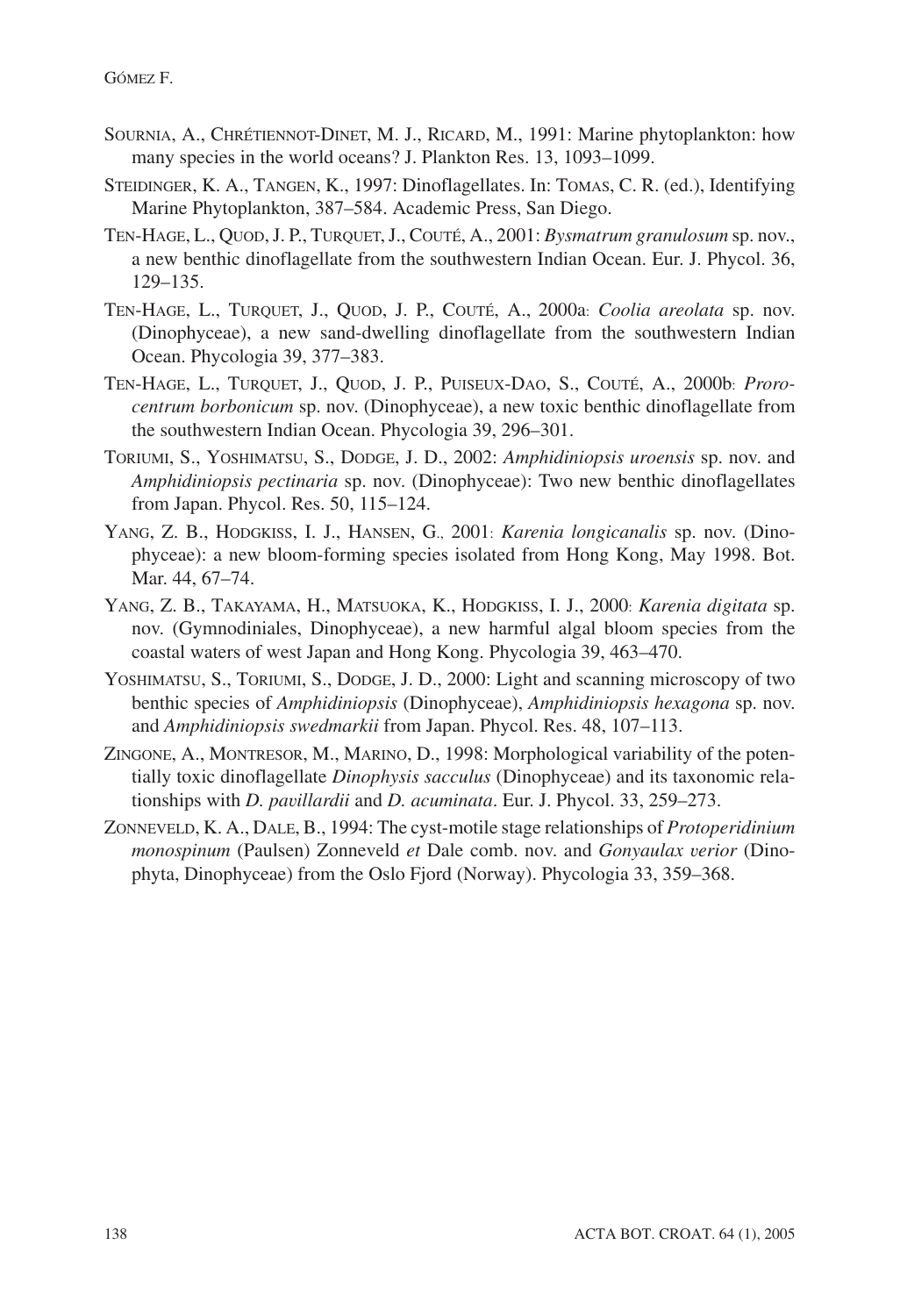# **Tab. 1.** List of free-living marine dinoflagellates. Species names following the International Code of Botanical Nomenclature (ICBN; GREUTER et al. 2000). References of the new species and combinations published between 1993 and 2003 are provided. \* – Taxa of doubtful validity

# **DINOPHYCEAE G.S. West** *et* **Fritsch 1927**

## **Actiniscales Sournia 1984**

Actiniscaceae Kützing 1844

## **1** *Achradina* Lohmann 1902

1 *Achradina pulchra* Lohmann 1902 (=*A. pulchra* f. *angusta* (Lohmann) Nival 1969, f. *reticulata* (Lohmann) Nival 1969, f. *angusta* (Lohmann) Nival 1969)

## **2** *Actiniscus* Ehrenberg 1843

2 *Actiniscus pentasterias* (Ehrenberg 1840) Ehrenberg 1854 (=*Dictyocha pentasterias* Ehrenberg 1840, *Gymnaster striatum* Meunier 1910, *G. helix* Meunier 1910, *G. pentasterias* Schütt 1895)

## **3** *Amphilothus* Schütt 1895

3 *Amphilothus elegans* (Schütt 1895) Kofoid 1907

4 *Amphilothus quincuncialis* Kofoid 1907

**4** *Dicroerisma* F.J.R. Taylor *et* Cattell 1969

5 *Dicroerisma psilonereiella* F.J.R. Taylor *et* Cattell 1969

## **Brachidiniales Loeblich III** *ex* **Sournia 1984**

Brachidiniaceae Sournia 1972 [the criteria for the differentiation of species require further research, related to Gymnodiniales Lemmermann]

## **5** *Asterodinium* Sournia 1972

- 6 *Asterodinium gracile* Sournia 1972
- 7 *Asterodinium libanum* Abboud-Abi Saab 1989 probably <sup>a</sup> morphotype of the type species-
- 8 *Asterodinium spinosum* Sournia 1972 [probably a morphotype of the type species]

**6** *Brachidinium* F.J.R. Taylor 1963 [usually as *Brachydinium*, see Gómez (2003)]

- 9 *Brachidinium brevipes* Sournia 1972 [probably a morphotype of the type species]
- 10 *Brachidinium capitatum* F.J.R. Taylor 1963
	- *\*Brachidinium catenatum* F.J.R. Taylor 1967
- 11 *Brachidinium taylorii* Sournia 1972 [probably a morphotype of the type species]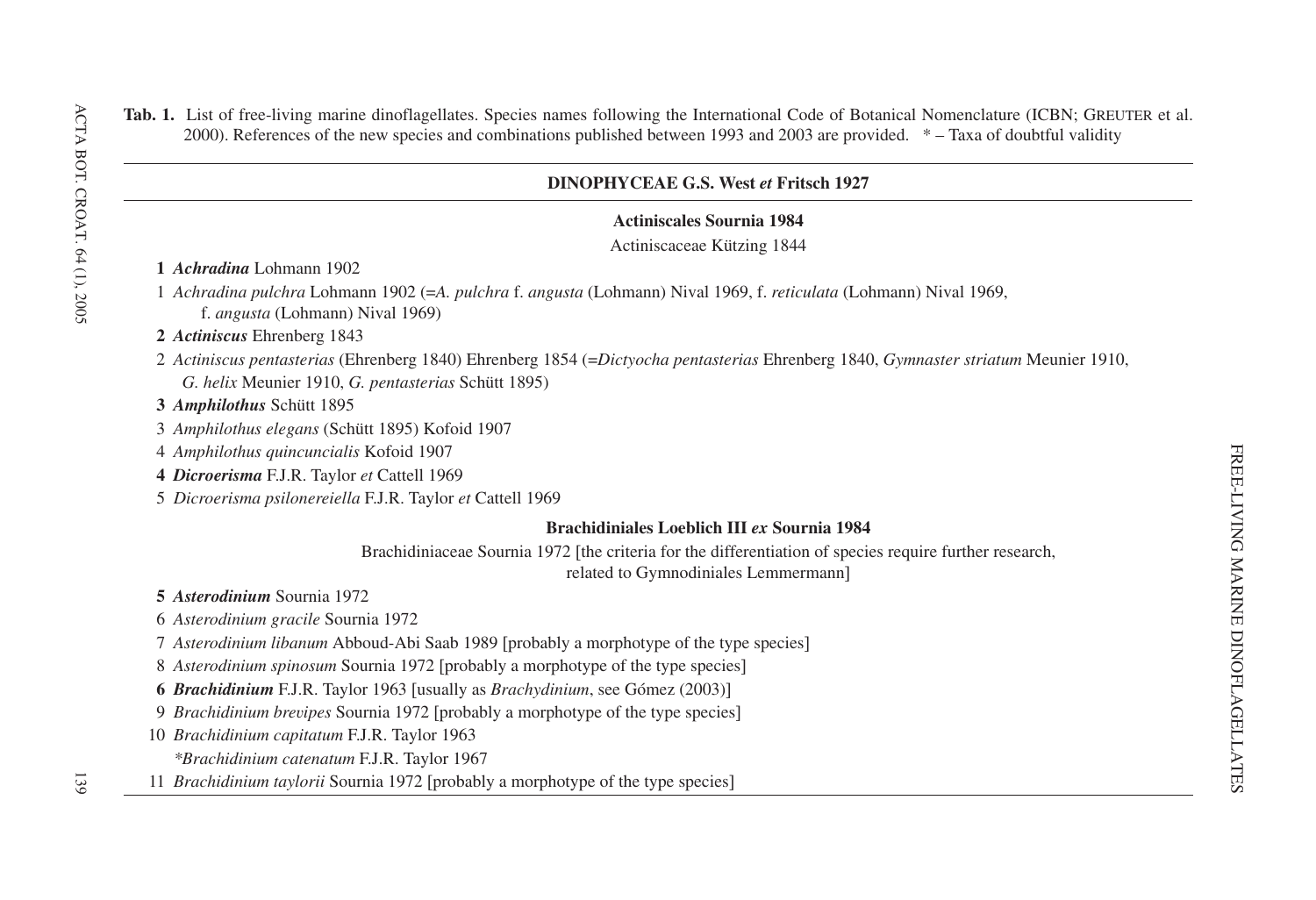- **7** *Citharistes* Stein 1883
- *Citharistes apsteinii* Schütt 1895
- *Citharistes regius* Stein 1883

Dinophysaceae Stein 1883

- **8** *Amphisolenia* Stein 1883 (32 species)
- *Amphisolenia astragalus* Kofoid *et* Michener 1911
- *Amphisolenia asymmetrica* Kofoid 1907
- *Amphisolenia bidentata* Schröder 1900 (non *A. bidentata* Pavillard 1916, non *A. bidentata* Okamura 1907)
- *Amphisolenia bifurcata* Murray *et* Whitting 1899 (=*A. thrinax* Zacharias 1906, *A. projecta* Kofoid 1907)
- *Amphisolenia biprojecta* Saifullah *et* Hassan 1973
- *Amphisolenia bispinosa* Kofoid 1907
- *Amphisolenia brevicauda* Kofoid 1907
- *Amphisolenia clavipes* Kofoid 1907
- *Amphisolenia complanata* Kofoid *et* Skogsberg 1928
- *Amphisolenia curvata* Kofoid 1907 *\*Amphisolenia elegans* Böhm 1933
- *Amphisolenia elongata* Kofoid *et* Skogsberg 1928
- *Amphisolenia extensa* Kofoid 1907
- *Amphisolenia globifera* Stein 1883 (=*A. globosa* Gran 1912, *A. tenella* Gran 1912)
- *Amphisolenia inflata* Murray *et* Whitting 1899
- *Amphisolenia laticincta* Kofoid 1907
- *Amphisolenia lemmermannii* Kofoid 1907
- *Amphisolenia microcephalus* Abé 1967
- *Amphisolenia mozambica* Sournia 1967 (=?*A. sigma* Halim 1965)
- *Amphisolenia palaeotheroides* Kofoid 1907
- *Amphisolenia palmata* Stein 1883 (=*A. bidentata* Pavillard 1916 partim)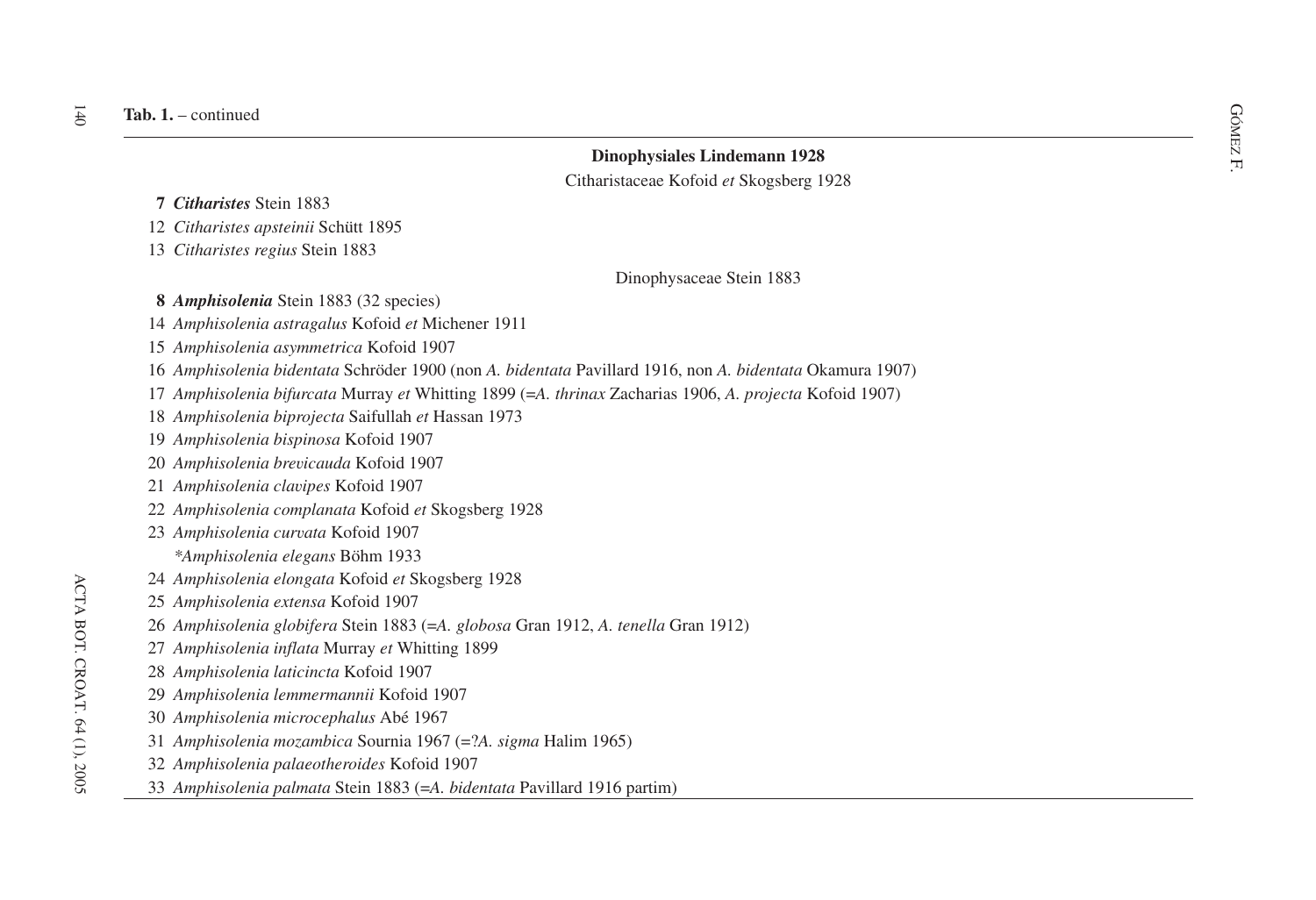- *Amphisolenia quadricauda* Kofoid *et* Michener 1911 (=*A. quinquecauda* Kofoid 1907)
- *Amphisolenia quadrispina* Kofoid 1907
- *Amphisolenia rectangulata* Kofoid 1907
- *Amphisolenia schauinslandii* Lemmermann 1899
- *Amphisolenia schroederi* Kofoid 1907
- *Amphisolenia sigma* Halim 1965 (=?*A. spinulosa* Kofoid 1907,?*A. mozambica* Sournia 1967)
- *Amphisolenia spinulosa* Kofoid 1907
- *Amphisolenia taylorii* Saifullah *et* Hassan 1973
- *Amphisolenia testa* Balech 1962
- *Amphisolenia thrinax* Schütt 1893 (non *A. thrinax* Zacharias 1906)
- *Amphisolenia truncata* Kofoid *et* Michener 1911
- **9** *Dinofurcula* Kofoid *et* Skogsberg 1928 (=*Phalacroma* Stein 1883 partim)
- *Dinofurcula ultima* (Kofoid 1906) Kofoid *et* Skogsberg 1928
- *Dinofurcula ventralis* Kofoid *et* Skogsberg 1928
- *Dinophysis* Ehrenberg 1839 (=*Phalacroma* Stein 1883 partim) (104 species) [see *Phalacroma*]
- *Dinophysis acuminata* Claparède *et* Lachmann 1859 (=*D. ovum* var. *baltica* Paulsen 1908, *D. arctica* sensu Woloszy<sup>b</sup>nska 1928,
	- *D. baltica* (Paulsen) Woloszyńska 1928, *D. baltica* (Paulsen) Kofoid *et* Skogsberg 1928, *D. cassubica* Woloszyńska 1928,
	- D. levanderi Woloszyńska 1928, D. paulsenii Woloszyńska 1928, D. boehmii Paulsen 1949 ex Balech 1971, D. borealis Paulsen 1949,
	- *D. lachmannii* Paulsen 1949)
- *Dinophysis acuta* Ehrenberg 1839 (=*D. dens* Pavillard 1915, *D. groenlandica* (Schiller 1933) Balech 1967)
- *Dinophysis acutissima* Gaarder 1954
- *Dinophysis alata* Jørgensen 1923 (=?*D. alata* Böhm 1931, non *D. alata* (Wood 1954) Balech 1967)
- *Dinophysis amandula* (Balech 1967) Sournia 1973 (=*D. amygdala* Balech 1967, *Ph. ovum* Schütt 1895, non *D. amygdalus* Paulsen 1949, non *D. ovum* Schütt 1895)
- *Dinophysis amphora* Balech 1971
- *Dinophysis anabilis* Abé 1967
- *Dinophysis apiculata* Meunier 1910
- *Dinophysis arctica* Mereschkowsky 1879 (=*D. laevis* (Bergh 1881) Pouchet 1883, *D. rotundata* Levander 1894, *D. granulata* Cleve 1899, non *D. laevis* Bergh, non *D. rotundata* Claparède *et* Lachmann 1859, non *D. arctica* sensu Woloszy<sup>b</sup>nska 1928,?*D. vertex* Meunier 1910)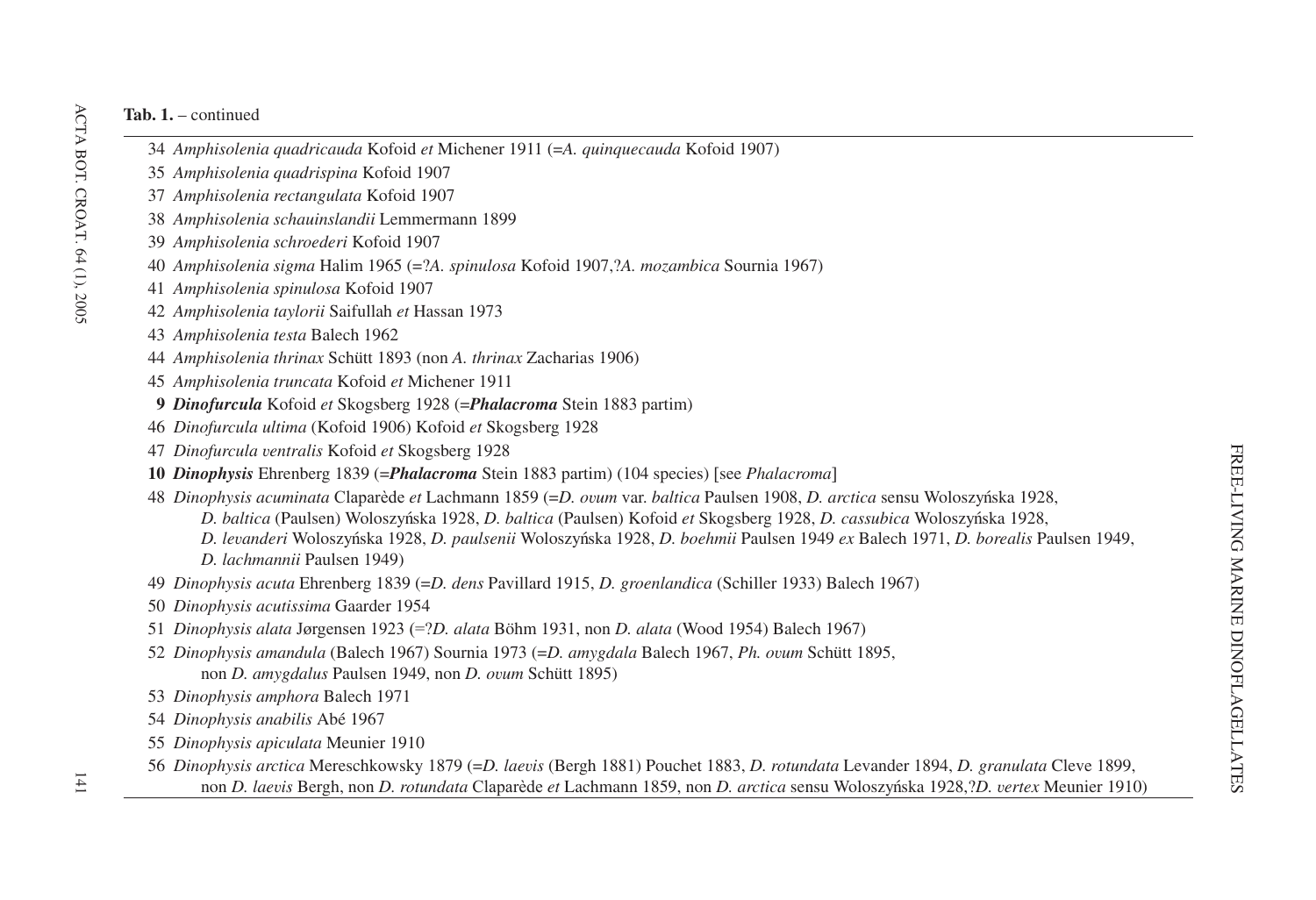- *F.* 57 *Dinophysis balechii* Norris *et* Berner 1970  $\mathbb{R}$ <br>58  $\mathbb{R}$
- *Dinophysis bibulbus* Balech 1971
	- *\*Dinophysis biceras* Schiller 1928 (=*Dinoceras biceras* Schiller 1933)
- 59 *Dinophysis braarudii* (Nordli 1951) Balech 1967 (=*Ph. braarudii* Nordli)
- 60 *Dinophysis brevisulcus* Tai *et* Skogsberg 1934
- 61 *Dinophysis capitulata* Balech 1967
- 62 *Dinophysis carpentariae* Wood 1963
- 63 *Dinophysis caudata* Saville-Kent 1881 (=*D. homunculus* Stein 1883; related to *D. tripos* Gourret 1883) *\*Dinophysis collaris* Kofoid *et* Skogsberg 1928
- 64 *Dinophysis cornuta* (Peters 1928) Balech 1967 (=*Ph. cornutum* Peters)
	- *\*Dinophysis crassior* Paulsen 1949 (=*D. norvegica* var. *crassior* Paulsen 1907, small cell of *D. norvegica* Claparède *et* Lachmann)
- 65 *Dinophysis curvata* Schiller 1933 (=*D. sphaerica* Stein 1883 partim, non *D. diegensis* var. *curvata* Kofoid 1907)
- 66 *Dinophysis cyrtoptera* Balech 1978
	- *\*Dinophysis dens* Pavillard 1915 (small cell of *D. acuta* Ehrenberg)
- 67 *Dinophysis dentata* Schiller 1928
	- *\*Dinophysis diegensis* Kofoid 1907 (small cell of *D. caudata* Saville-Kent 1881)
	- \**Dinophysis diegensis* var. *curvata* Kofoid 1907 (small cell of *D. tripos* Gourret)
- 68 *Dinophysis dolychopterygium* (Murray *et* Whitting 1899) Balech 1967
- 69 *Dinophysis doryphorum* (Stein 1883) Abé *vel* Balech 1967 (=*D. doryphorides* (P. Dangeard 1927) Balech 1967)
- 70 *Dinophysis dubia* Balech 1978
- 71 *Dinophysis ellipsoides* Kofoid 1907 related to *D. acuminata*-
- 72 *Dinophysis equalantii* Balech 1971
- 73 *Dinophysis exigua* Kofoid *et* Skogsberg 1928
- 74 *Dinophysis fortii* Pavillard 1923 (=*D. laevis* Pouchet 1883, *D. ovum* Schütt sensu Martin 1929, *D. lapidistrigiliformis* Abé 1967, *D. intermedia* Pavillard 1916, non *D. intermedia* Cleve 1900)
- 75 *Dinophysis fortunata* Sournia 1973 (=*Ph. longialatum* Gaarder 1954, *Heteroschisma longialata* (Gaarder) Balech 1967, non *D. longialata* Gran *et* Braarud 1935)
- 76 *Dinophysis gaarderae* Sournia 1973 (=*Ph. robustum* Gaarder 1954*,* non *D. robusta* Gran *et* Braarud 1935)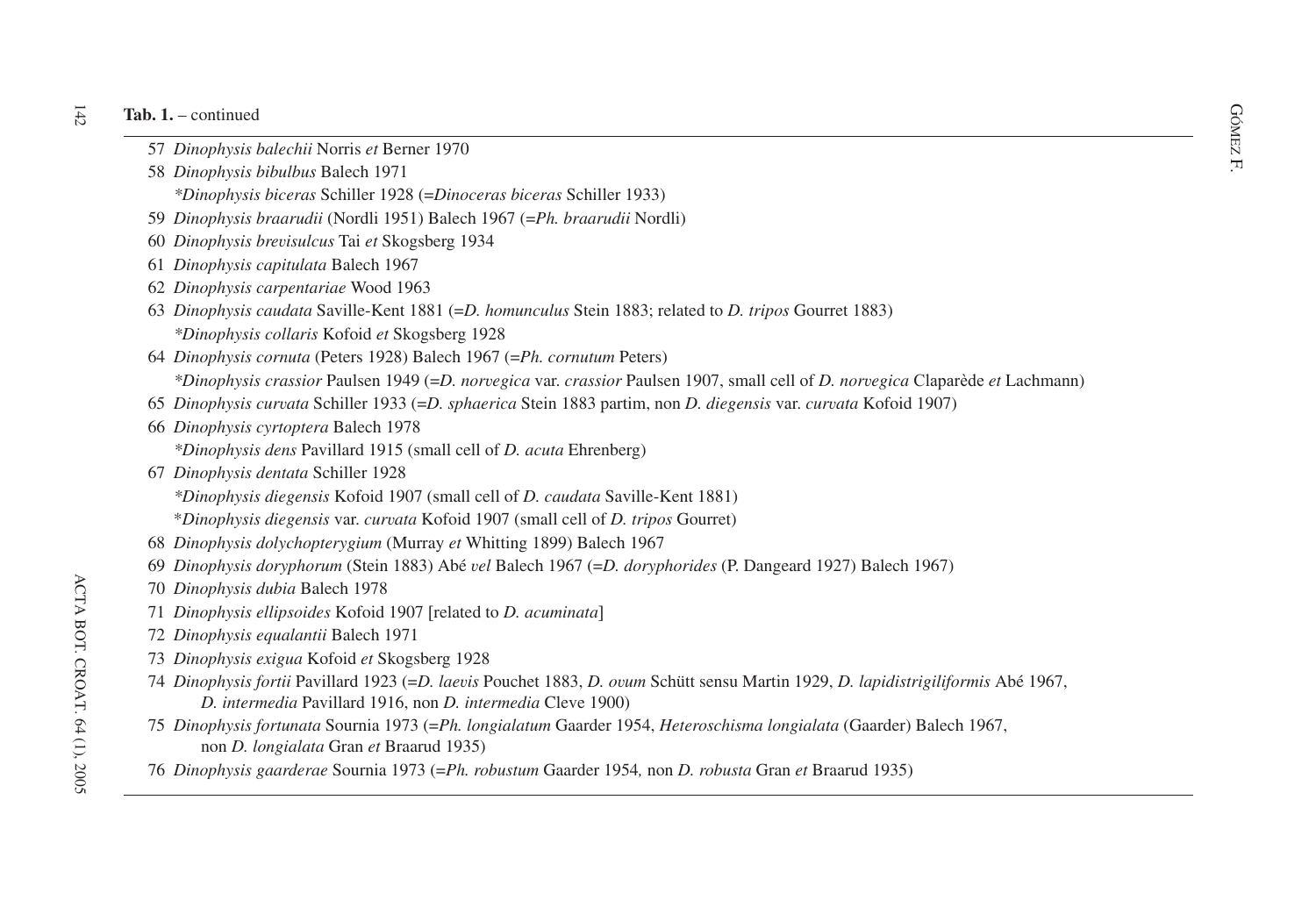- *Dinophysis granii* Paulsen 1949
- *Dinophysis hasleae* Balech 1973
- *Dinophysis hastata* Stein 1883 (=*D. uracantha* (Stein) E.S. Silva 1956)
- *Dinophysis hyalina* Wood 1963
- *Dinophysis intermedia* Cleve 1900 (non *D. intermedia* Pavillard 1916)
- *Dinophysis irregularis* (Lebour 1925) Balech 1967 (=*Ph. irregulare* Lebour) *\*Dinophysis islandica* Paulsen 1949
	- *\*Dinophysis joergersenii* Kofoid *et* Skogsberg 1928 (=*D. triacantha* Jørgensen 1923 partim)
- *Dinophysis lacrima* (Gaarder 1954) Balech 1967 (=?*D. elongatum* (Jørgensen 1923) Abé *vel* Balech 1967)
- *Dinophysis laevis* Claparède *et* Lachmann 1859 (non *D. laevis* Bergh 1881, non *D. laevis* Pouchet 1883) *\*Dinophysis lapidistrigiliformis* Abé 1967 (small cell of *D. fortii* Pavillard 1923)
- *Dinophysis lata* (Gaarder 1954) Balech 1967 (=*Ph. latum* Gaarder, non *D. lata* Balech 1971=*D. sourniai* Balech 1978)
- *Dinophysis laticincta* Balech 1979
	- *\*Dinophysis longialata* Gran *et* Braarud 1935
- *Dinophysis meteorii* Böhm 1933
- *Dinophysis minuta* (Cleve 1900) Balech 1967 (=*D. elongata* (Jørgensen 1923) Abé *vel* Balech 1967)
- *Dinophysis meunieri* Schiller 1928 (=*D. cuneiformis* Meunier 1910, non *D. cuneiformis* Mangin 1922)
- *Dinophysis micheneri* Sournia 1973 (=*Ph. limbatum* Kofoid *et* Michener 1911)
- *Dinophysis micropleura* Balech 1971
- *Dinophysis micropterygia* P. Dangeard 1927
- *Dinophysis microstrigiliformis* Abé 1967
- *Dinophysis miles* Cleve 1900 (=*Heteroceras schroeteri* Forti 1901)
- *Dinophysis mitroides* Sournia 1973 (=*Ph. okamurai* Pavillard 1931, non *D. okamurai* Kofoid *et* Skogsberg 1928)
- *Dinophysis modesta* (Böhm 1936) Balech 1967 (=*Ph. modestum* Böhm)
- *Dinophysis monacantha* Kofoid *et* Skogsberg 1928 (non *Ph. monacanthum* Gail 1950)
- *Dinophysis moresbyensis* Wood 1963
- *Dinophysis mucronata* (Kofoid *et* Skogsberg 1928) Sournia 1973 (=*D. paulsenii* (Schiller 1928) Balech 1967, non *D. paulsenii* Woloszyńska 1928)
- *Dinophysis neolenticula* Sournia 1973 (=*Ph. lenticulata* Kofoid 1907, non *D. lenticula* Daday 1888, nec *D. lenticula* Pavillard 1916)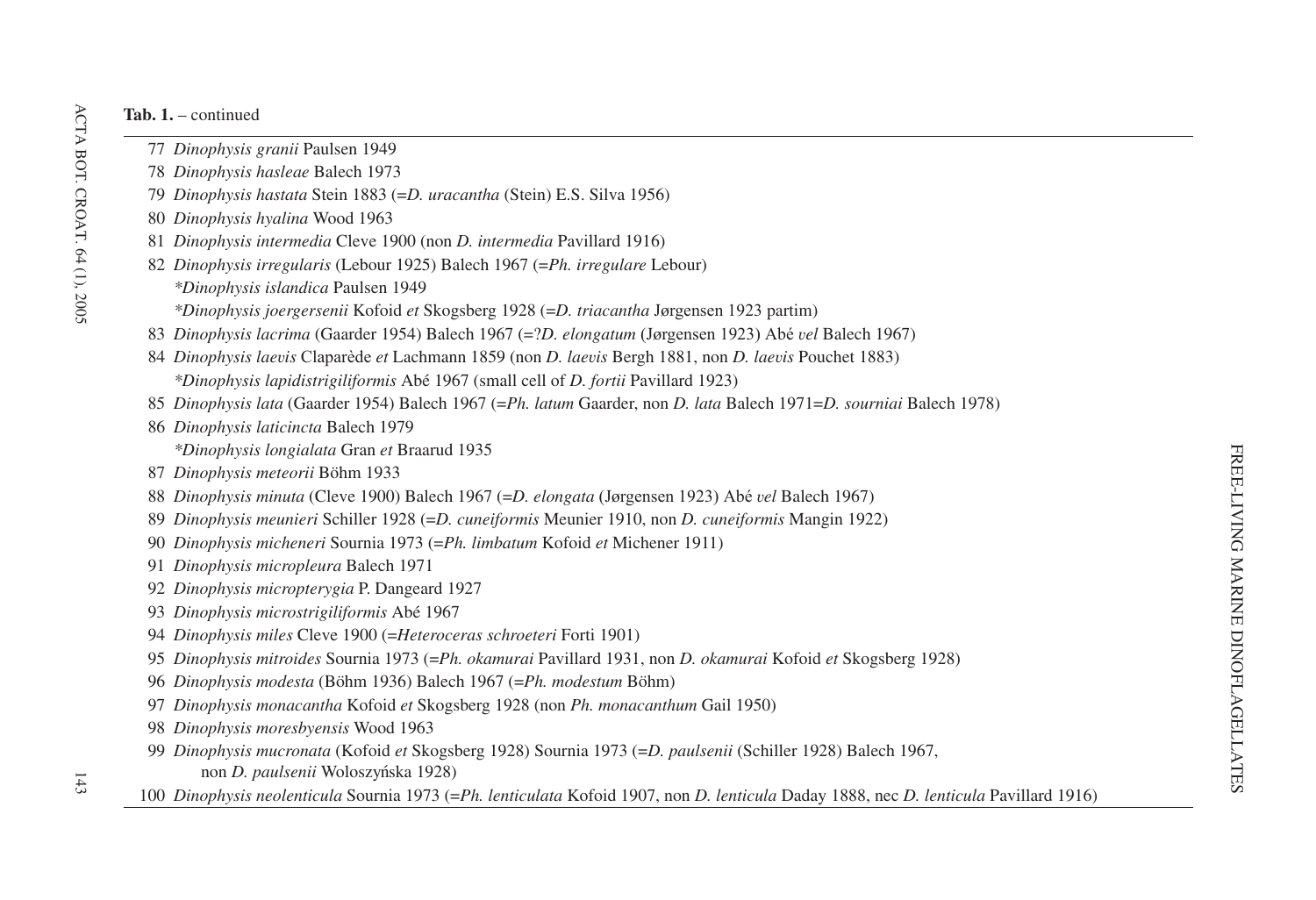#### $\frac{1}{4}$ **Tab. 1.** – continued

- **b. 1.** continued  $\frac{GQ}{N}$ <br>101 *Dinophysis nias* Karsten 1907 (=*D. triacantha* Karsten 1907)
- F. *Dinophysis norvegica* Claparède *et* Lachmann 1859 (=*D. norvegica* var. *debilior* Paulsen 1907, *D. debilior* (Paulsen) Paulsen 1949)
- *Dinophysis okamurai* Kofoid *et* Skogsberg 1928 (=*D. vanhoffenii* Okamura 1907 partim, non *D. vanhoffenii* Ostenfeld 1899)
- *Dinophysis odiosa* (Pavillard 1930) Tai *et* Skogsberg 1934 (=*Ph. odiosum* Pavillard 1930, *Ph. hastatum* Pavillard 1909)
- *Dinophysis operculata* (Stein 1883) Balech 1967
- *Dinophysis opposita* Wood 1963
- *Dinophysis oviformis* Chen *et* Ni 1988 (non *D. oviformis* Schiller 1928)
- *Dinophysis ovum* Schütt 1895 (=*D. brevisulcus* Tai *et* Skogsberg 1937 partim, *D. antarctica* Balech 1958, non *Ph. ovum* Schütt 1895)
- *Dinophysis pacifica* Wood 1963
- *Dinophysis paralata* Sournia 1973 (=*D. alata* (Wood 1954) Balech 1967)
- *Dinophysis parva* Schiller 1928 (=*D. infundibulus* Schiller 1928)
- *Dinophysis perforata* Sournia 1973 (=*D. porosa* (Kofoid *et* Skogsberg 1928) Balech 1967)
- *Dinophysis planiceps* (Schiller 1928) Balech 1967 (=*Ph. planiceps* Schiller)
- *Dinophysis porodictyum* (Stein 1883) Abé *vel* Balech 1967 (=*D. amygdala* Balech 1971, non *D. amygdala* 1967)
- *Dinophysis punctata* Jørgensen 1923 (non *D. punctata* Balech 1971)
- *Dinophysis pusilla* Jørgensen 1923
- *Dinophysis recurva* Kofoid *et* Skogsberg 1928 (=*D. lenticula* Pavillard 1916, non Daday 1888)
- *Dinophysis rete* Sournia 1973 (=*D. reticulata* (Kofoid 1907) Balech 1967, non *D. reticulata* Gaarder 1954)
- *Dinophysis reticulata* Gaarder 1954 (non *D. reticulata* (Kofoid 1907) Balech 1967)
- *Dinophysis richardii* (Pavillard 1934) Balech 1967
	- *\*Dinophysis robusta* Gran *et* Braarud 1935
- *Dinophysis rudgei* Murray *et* Whitting 1899 (non *Ph. rudgei* Murray *et* Whitting 1899)
- *Dinophysis rugosa* Kofoid *et* Michener 1911 (=*Histiophysis rugosa* Kofoid *et* Michener 1911)
- *Dinophysis ruudii* (Braarud 1935) Balech 1967 (=*Ph. ruudii* Braarud)
- *Dinophysis sacculus* Stein 1883 (=*D. acuminata* f. *reniformis* Pavillard 1905, *D. acuminata* f. *reniformis* (Pavillard 1905) Zingone, Montresor *et* Marino 1998, *D. pavillardii* Schröder 1906, *D. reniformis* (Pavillard) Kofoid *et* Skogsberg 1928, *D. ventrecta* Schiller 1933, *D. phaseolus* E.S. Silva 1952) Zingone *et al.* (1998)-
- *Dinophysis scabra* Sournia 1973 (=*Ph. rugosum* Gaarder 1954)
- *Dinophysis schilleri* Sournia 1973 (=*Ph. sphaeroideum* Schiller 1928)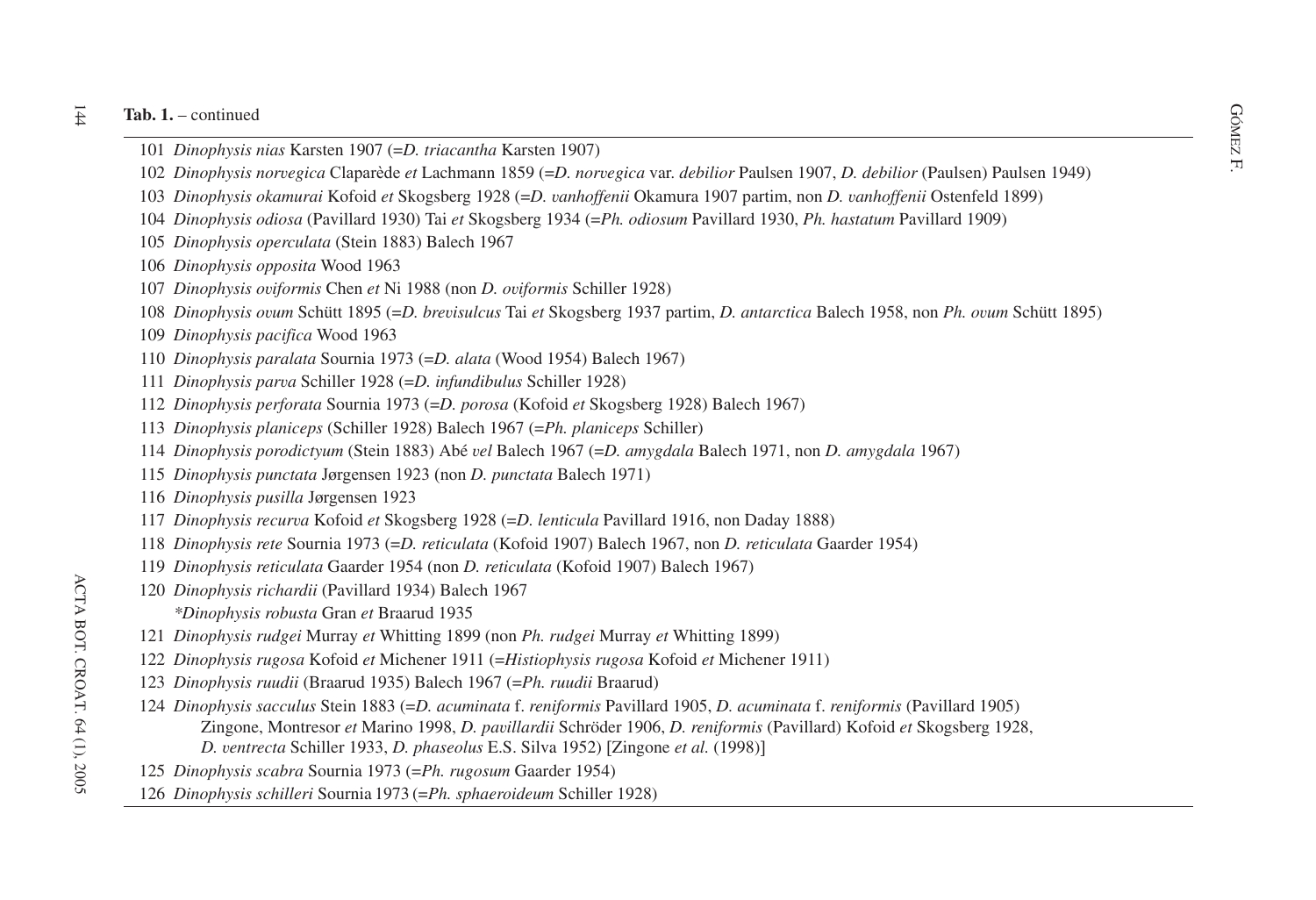- *Dinophysis schroederi* Pavillard 1909
- *Dinophysis schuettii* Murray *et* Whitting 1899 (=*D. uracantha* Schütt 1895, non *D. uracantha* Stein 1883)
- *Dinophysis scrobiculata* Balech 1971 (=*Ph. scrobiculata* (Balech) Díaz-Ramos *et* Estrella *in* Díaz-Ramos 2000) Díaz-Ramos (2000)-
- *Dinophysis semen* Meunier 1910
- *Dinophysis siankanensis* Becerril-Almazán *et* Hernández-Becerril 2002 Becerril-Almazán and Hernández-Becerril (2002)-
- *Dinophysis similis* Kofoid et Skogsberg 1928 (=D. *sphaerica* Schütt 1895, D. *simplex* Balech 1962=D. tai Balech 1971, non *D. simplex* Böhm 1933)
- *Dinophysis simplex* Böhm 1933 (non *D. simplex* Balech 1962=*D. tai* Balech 1971=*D. similis* Kofoid *et* Skogsberg 1928) *\*Dinophysis skagii* Paulsen 1949 (small cell of *D. acuminata*)
- *Dinophysis sourniai* Balech 1978 (=*D. lata* Balech 1971, non *D. lata* (Gaarder 1954) Balech 1967)
- *Dinophysis sphaerica* Stein 1883 (=*D. vanhoffenii* Ostenfeld 1899, non *D. sphaerica* Schütt 1895)
- *Dinophysis spinata* (Peters 1928) Balech 1967 *\*Dinophysis spinosa* Rampi 1950
- *Dinophysis subcircularis* Paulsen 1949
- *Dinophysis swezyae* Kofoid *et* Skogsberg 1928
- *Dinophysis symmetrica* (Gaarder 1954) Balech 1967
- *Dinophysis tailisunii* Chen *et* Ni 1988 *\*Dinophysis taylorii* Hernández-Becerril 1992 (small cell of *D. tripos*/*D. caudata*)
- *Dinophysis tenuivelata* Balech 1973
- *Dinophysis thompsonii* (Wood 1954) Balech 1967 *\*Dinophysis trapezium* Kofoid *et* Skogsberg 1928 *\*Dinophysis triacantha* Kofoid 1907 (non *D. triacantha* Karsten 1907)
- *Dinophysis tripos* Gourret 1883 (=*D. caudata* var. *tripos* (Gourret) Gail 1950)
- *Dinophysis truncata* Cleve 1901 (=*D. cuneiformis* Mangin 1922, non *D. cuneiformis* Meunier 1910)
- *Dinophysis tuberculata* Mangin 1926 (=*D. carinata* Peters 1928)
- *Dinophysis turbinea* (Kofoid *et* Michener 1911) Balech 1967
- *Dinophysis umbosa* Schiller 1928
- *Dinophysis uracantha* Stein 1883 (non *D. uracantha* Schütt 1895=*D. schuettii* Murray *et* Whitting 1899)
- *Dinophysis urceola* Kofoid *et* Skogsberg 1928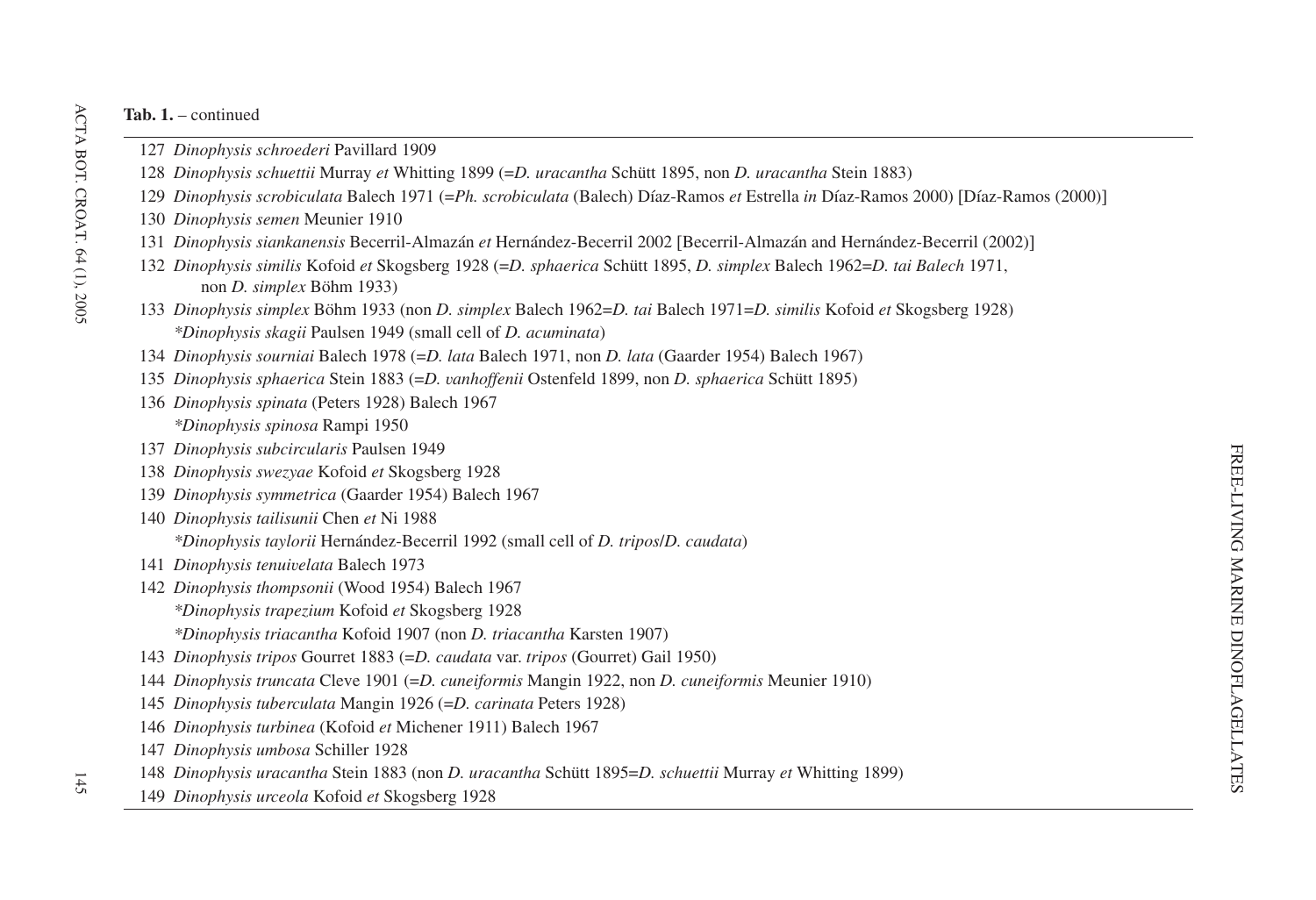- F. *Dinophysis vertex* Meunier <sup>1910</sup> (=?*D. arctica* Mereschkowsky 1879) <sup>151</sup>
- *Dinophysis whiteleggei* (Wood 1954) Balech 1967
- **Heteroschisma** Kofoid *et* Skogsberg 1928
- *Heteroschisma globulus* Schiller 1933 (=*Phalacroma globulus* Schütt 1895)
- *Heteroschisma pirum* (Gaarder 1954) Balech 1967 (=*Phalacroma pirum* Gaarder)
- *Heteroschisma inaequale* Kofoid *et* Skogsberg 1928 (=*Latifascia inaequale* (Kofoid *et* Skogsberg) Loeblich Jr. *et* Loeblich III 1966)
- *Heteroschisma subantarcticum* Balech 1971
- *Histioneis* Stein 1883 (=*Parahistioneis* Kofoid *et* Skogsberg 1928) (65 species)
- *Parahistioneis acutiformis* Rampi 1947 (=?*H. diamantinae* Wood 1963)
- *Histioneis aequatorialis* Wood 1963
- *Histioneis australiae* Wood 1963 (=?*H. moresbyensis* Wood 1963)
- *Histioneis biremis* Stein 1883
- *Histioneis bougainvillae* Wood 1963
- *Histioneis caminus* Böhm 1931 *in* Schiller 1933
- *Histioneis carinata* Kofoid 1907
- *Histioneis cerasus* Böhm 1931 *in* Schiller 1933
- *Histioneis cleaveri* Rampi 1952
- *Histioneis costata* Kofoid *et* Michener 1911 (=?*H. elongata* Kofoid *et* Michener 1911)
- *Histioneis crateriformis* Stein 1883 (=*H. reticulata* Kofoid 1907)
- *Histioneis cymbalaria* Stein 1883 (=*H. skogsbergii* Schiller 1933, *H. depressa* Schiller 1933, *H. speciosa* Rampi 1969)
- *Histioneis dentata* Murray *et* Whitting 1899
- *Histioneis detonii* Rampi 1947 (=?*H. cleaveri* Rampi 1952)
- *Histioneis diamantinae* Wood 1963 (=?*P. acutiformis* Rampi 1947)
- *Histioneis diomedeae* Kofoid *et* Michener 1911 (=*P. diomedeae* (Kofoid *et* Michener) Kofoid *et* Skogsberg 1928)
- *Histioneis dubia* Böhm 1933 (=?*H. mediterranea* sec Rampi)
- *Histioneis elongata* Kofoid *et* Michener 1911 (=*H. subcarinata* Rampi 1947,?*H. costata* Kofoid *et* Michener 1911)
- *Histioneis fragilis* Böhm 1931 *in* Schiller 1933 (=?immature *H. milneri* Murray *et* Whitting 1899)
- *Histioneis garrettii* Kofoid 1907 (=*P. garrettii* (Kofoid) Kofoid *et* Skogsberg 1928)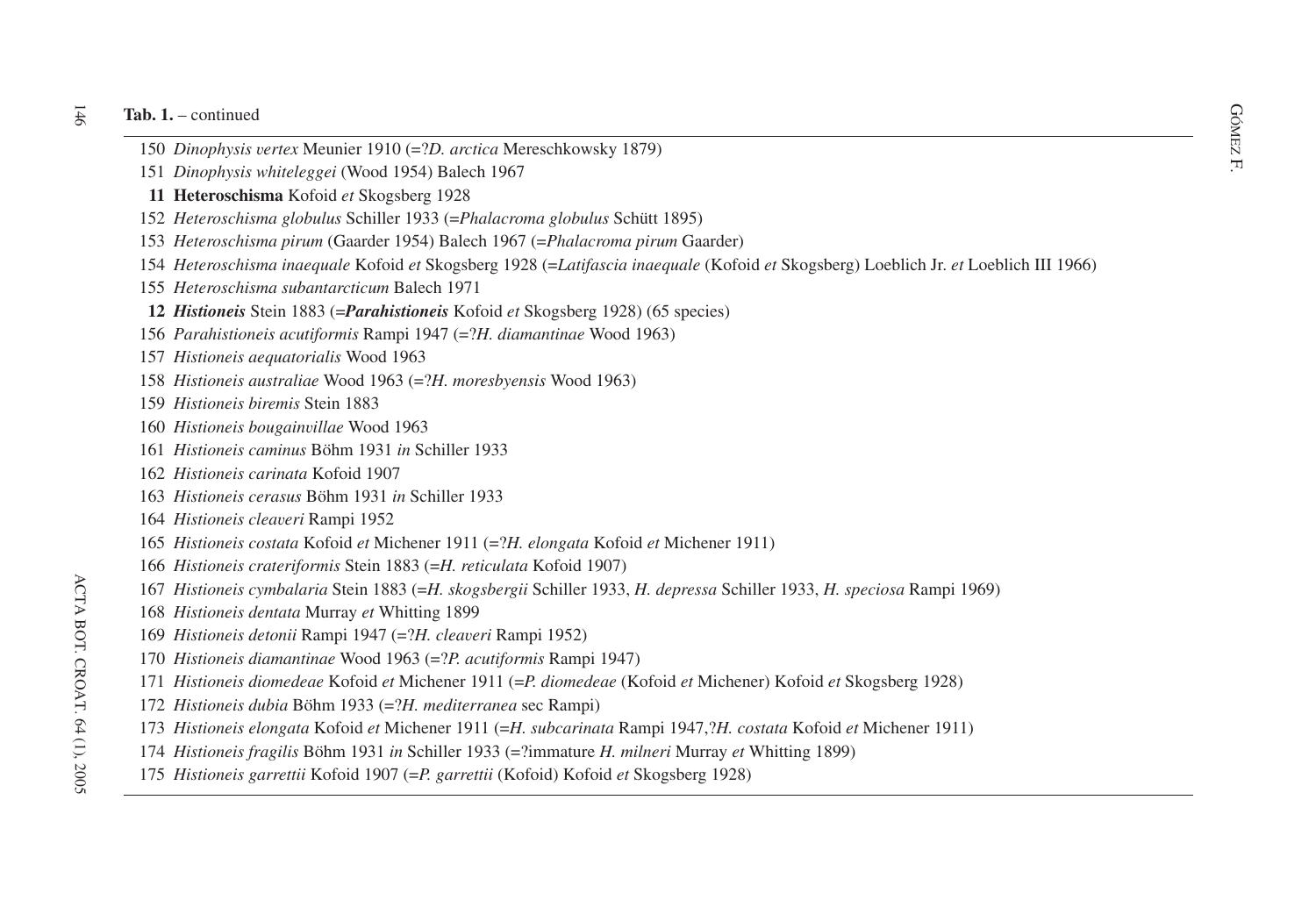- *Parahistioneis gascoynensis* Wood 1963
- *Histioneis gregoryi* Böhm 1936 (=?*H. pachypus* Böhm 1931 *in* Schiller 1933)
- *Histioneis gubernans* Schütt 1895 (=*H. expansa* Rampi 1947, *H. ligustica* Rampi 1940)
- *Histioneis highleyi* Murray *et* Whitting 1899
- *Histioneis hyalina* Kofoid *et* Michener 1911 (=?*H. longicollis* Kofoid 1907)
- *Histioneis imbricata* Halim 1960 (=?*H. longicollis* Kofoid 1907)
- *Histioneis inclinata* Kofoid *et* Michener 1911 (=*H. alata* Rampi 1947)
- *Histioneis inornata* Kofoid *et* Michener 1911
- *Histioneis isselii* Forti 1932 (=?*H. elongata* sec Böhm 1936)
- *Histioneis joergensenii* Schiller 1928 (=?*H. vouckii* Schiller 1928,=?*H. planeta* Wood 1963)
- *Histioneis josephinae* Kofoid 1907 (=?*H. megalocopa* Stein 1883)
- *Histioneis karstenii* Kofoid *et* Michener 1911 (=*P. karstenii* (Kofoid *et* Michener) Kofoid *et* Skogsberg 1928)
- *Histioneis lanceolata* Wood 1963
- *Histioneis longicollis* Kofoid 1907 (=H. elegans Halim 1960, H. faouzii Halim 1960, H. kofoidii Forti et Issel 1925, H. minuscula Rampi 1950, *H. sublongicollis* Halim 1960, *H. villafranca* Halim 1960)
- *Histioneis marchesonii* Rampi 1941
- *Histioneis mediterranea* Schiller 1928 (=?*H. reticulata* Kofoid 1907)
- *Histioneis megalocopa* Stein 1883 (=*H. dolon* Murray *et* Whitting 1899)
- *Histioneis milneri* Murray *et* Whitting 1899 (=*H. helenae* Murray *et* Whitting 1899, *H. hippoperoides* Kofoid *et* Michener 1911)
- *Histioneis mitchellana* Murray *et* Whitting 1899 (=*H. mitchelliana* Schröder 1906,?*H. pulchra* Kofoid 1907)
- *Histioneis moresbyensis* Wood 1963 (=?*H. costata* Kofoid *et* Michener 1911)
- *Histioneis navicula* Kofoid 1907 (=?*H. oceanica* Rampi 1950)
- *Histioneis oceanica* Rampi 1950 (=?*H. navicula* Kofoid 1907)
- *Histioneis oxypteris* Schiller 1928 (=?*H. paulsenii* Kofoid 1907)
- *Parahistioneis pachypus* Böhm 1931 *in* Schiller 1933 (=*P. varians* Böhm 1933,=?*H. gregoryi* Böhm 1936)
- *Histioneis pacifica* Kofoid *et* Skogsberg 1928 (=*H. pavillardii* Rampi 1939, *H. bernhardii* Rampi 1969)
- *Histioneis panaria* Kofoid *et* Skogsberg 1928 (=?*H. panda* Kofoid *et* Michener 1911)
- *Histioneis panda* Kofoid *et* Michener 1911 (=?*H. panaria* Kofoid *et* Skogsberg 1928)
- *Histioneis para* Murray *et* Whitting 1899 (=*P. conica* Böhm 1931 *in* Schiller 1933)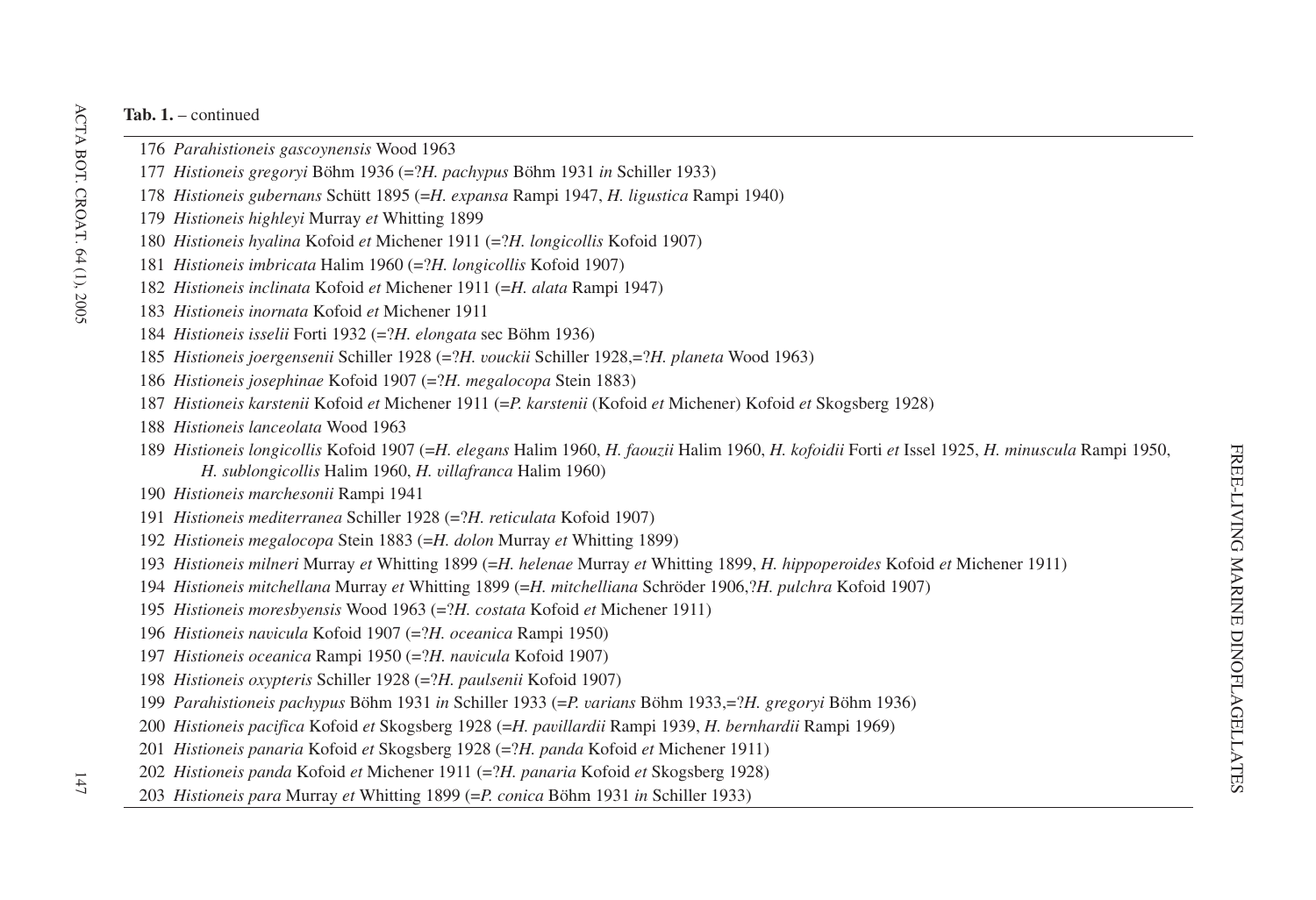- F. <sup>204</sup> *Histioneis paraformis* (Kofoid *et* Skogsberg 1928) Balech <sup>1971</sup> (=*H. para* Okamura 1912, *P. acuta* Böhm <sup>1931</sup> *in* Schiller 1933)
- *Histioneis paulsenii* Kofoid 1907 (=?*H. crateriformis* Stein 1883,?*H. reticulata* Kofoid 1907 sec Balech 1988)
- *Parahistioneis pieltainii* Osorio-Tafall 1942 (=?*H. sphaeroidea* Rampi 1947,?*H. tubifera* Böhm 1931 *in* Schiller 1933)
- *Histioneis pietschmannii* Böhm 1931 *in* Schiller 1933
- *Histioneis planeta* Wood 1963 (=?*H. longicollis* Kofoid 1907)
- *Histioneis pulchra* Kofoid 1907 (=?*H. mitchellana* Murray *et* Whitting 1899)
- *Histioneis rampii* Halim 1960 (=?*H. cymbalaria* Stein 1883)
- *Histioneis reginella* Kofoid *et* Michener 1911
- *Histioneis remora* Stein 1883 (=?*H. sphaeroidea* Rampi 1947)
- *Histioneis robusta* Rampi 1969
- *Histioneis rotundata* Kofoid *et* Michener 1911 (=*P. rotundata* (Kofoid *et* Michener) Kofoid *et* Skogsberg 1928)
- *Histioneis schilleri* Böhm 1931 *in* Schiller 1933
- *Histioneis simplex* Wood 1963
- *Parahistioneis sphaeroidea* Rampi 1947 (=?*H. pieltainii* Osorio-Tafall 1942,=?*H. tubifera* Böhm 1931 *in* Schiller 1933)
- *Histioneis striata* Kofoid *et* Michener 1911 (=H. variabilis Schiller 1933, H. steinii Schiller 1928, H. parallela Gaarder 1954)
- *Histioneis tubifera* Böhm 1931 *in* Schiller 1933 (=?*H. pieltainii* Osorio-Tafall 1942,=?*H. sphaeroidea* Rampi 1947)
- *Histioneis vouckii* Schiller 1928 (=?*H. joergensenii* Schiller 1928) *\*Metadinophysis* Nie *et* Wang 1941 (=?*Dinophysis* Ehrenberg 1839)
	- *\*Metadinophysis sinensis* Nie *et* Wang 1941
- *Metaphalacroma* Tai *et* Skogsberg 1934
- *Metaphalacroma skogsbergii* Tai *in* Tai *et* Skogsberg 1934
- *Ornithocercus* Stein 1883 (15 species)
- *Ornithocercus australis* Wood 1963
- *Ornithocercus bilobatus* Rampi 1950 (=?*O. quadratus* f. *intermedia* Kofoid *et* Skogsberg 1928)
- *Ornithocercus carpentariae* Wood 1963
- *Ornithocercus cristatus* Matzenauer 1933
- *Ornithocercus francescae* (Murray 1899) Balech 1962 (=*O. carolinae* Kofoid 1907, *Histioneis francescae* Murray *in* Murray *et* Whitting 1899)
- *Ornithocercus formosus* Kofoid *et* Michener 1911

148 ACTA BOT. CROAT. 64 (1), 2005 ACTA BOT. CROAT. 64 (1), 2005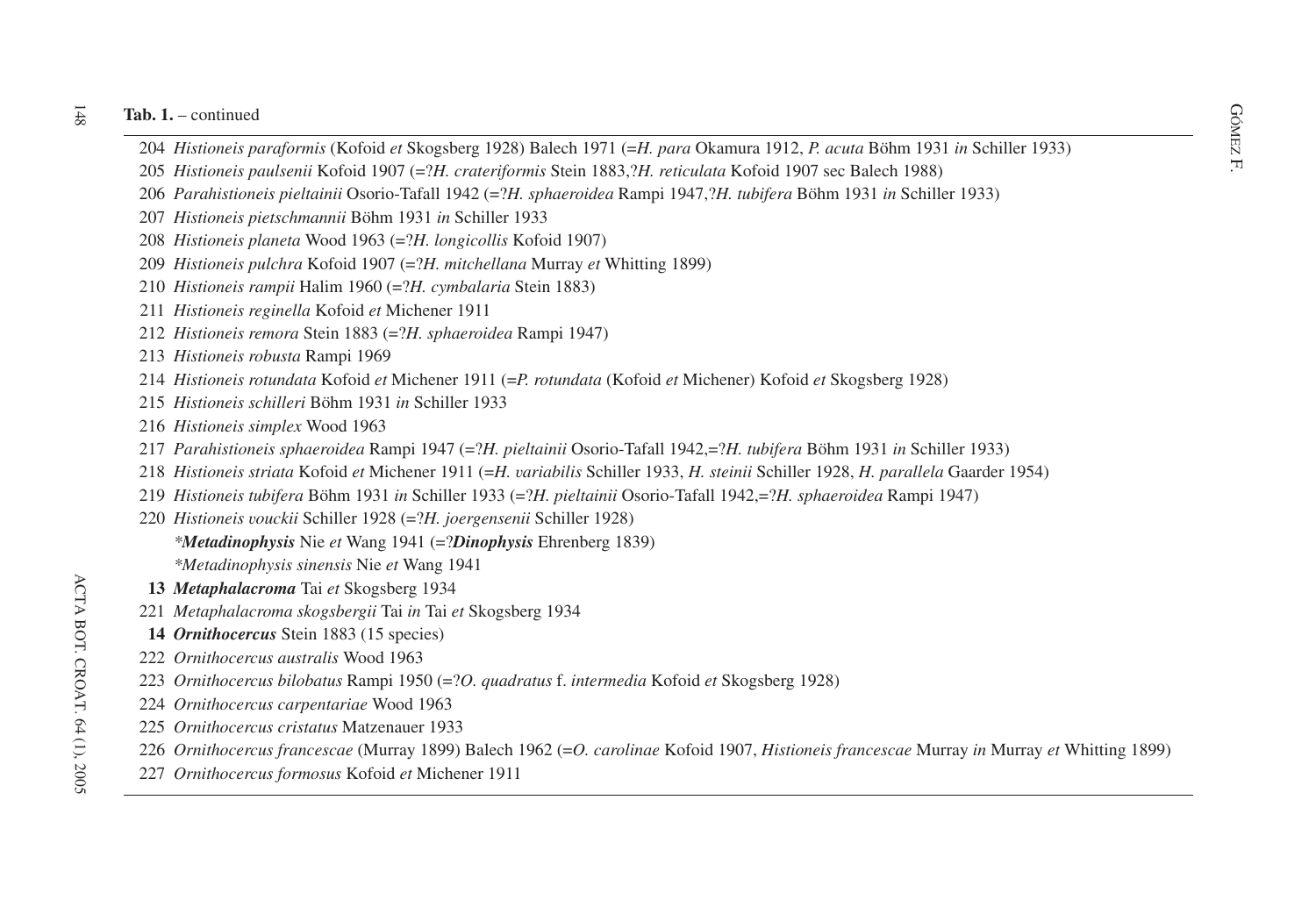- *Ornithocercus geniculatus* P. Dangeard 1927
- *Ornithocercus heteroporoides* Abé 1967
- *Ornithocercus heteroporus* Kofoid 1907 (=*O. biclavatus* Wood 1954, *O. triclavatus* Wood 1954)
- *Ornithocercus magnificus* Stein 1883 (=*O. minor* Jørgensen 1923, non *O. magnificus* Bütschli 1885)
- *Ornithocercus quadratus* Schütt 1900 (=*O. assimilis* Jørgensen 1923, *Histioneis quadrata* Lemmermann 1901, *O. galea* (Pouchet 1883) Abé 1967)
- *Ornithocercus skogsbergii* Abé 1967
- *Ornithocercus splendidus* Schütt 1895 (=*Histioneis splendida* Murray *et* Whitting 1899)
- *Ornithocercus steinii* Schütt 1900 (=*O. serratus* Kofoid 1907, *O. orbiculatus* Kofoid *et* Michener 1911)
- *Ornithocercus thumii* (Schmidt 1888) Kofoid *et* Skogsberg 1928
- *Phalacroma* Stein 1883 (=*Dinophysis* Ehrenberg 1839 partim) (41 species) *Phalacroma* has been considered <sup>a</sup> synonym of *Dinophysis* but the genus is maintained on the basis of the larger height of the epitheca and the prevailing heterotrophic behaviour. This is still <sup>a</sup> matter of debate-
- *Phalacroma acutum* (Schütt 1895) Pavillard 1916 (=*D. acutoides* Balech 1967, non *D. acuta* Ehrenberg 1839)
- *Phalacroma apicatum* Kofoid *et* Skogsberg 1928 (=*D. apicata* (Kofoid *et* Skogsberg) Abé *vel* Balech 1967)
- *Phalacroma argus* Stein 1883 (=*D. argus* (Stein) Abé *vel* Balech 1967)
- *Phalacroma biceps* (Schiller 1928) Schiller 1933 (=*D. biceps* Schiller)
- *Phalacroma bipartitum* Kofoid *et* Skogsberg 1928 (=*D. bipartita* (Kofoid *et* Skogsberg) Balech 1967)
- *Phalacroma circumcinctum* Kofoid *et* Michener 1911 (=*D. circumcincta* (Kofoid *et* Michener) Balech 1967)
- *Phalacroma circumsutum* Karsten 1907 (=*D. circumsutum* (Karsten) Balech 1967)
- *Phalacroma complanatum* Gaarder 1954
- *Phalacroma contractum* Kofoid *et* Skogsberg 1928 (=*D. contracta* (Kofoid *et* Skogsberg 1928) Balech 1967, *Ph. ruudii* Braarud 1935)
- *Phalacroma cuneolus* Kofoid *et* Skogsberg 1928 (*=D. cuneolus* (Kofoid *et* Skogsberg) Balech 1967)
- *Phalacroma cuneus* Schütt 1895 (=*D. cuneus* (Schütt) Abé *vel* Balech 1967, *Ph. blackmanii* Murray *et* Whitting 1899, *Ph. triangulare* Wood 1954, *Dinophysis triangulare* (Wood) Balech 1967)
- *Phalacroma doryphorum* Stein 1883
- *Phalacroma expulsum* (Kofoid *et* Michener 1911) Kofoid *et* Skogsberg 1928 (=*P. stenopterygium* Jørgensen 1923)
- *Phalacroma favus* Kofoid *et* Michener 1911 (=*P. hindmarchii* Pavillard 1916)
- *Phalacroma fimbriatum* Kofoid *et* Michener 1911 (=*D. fimbriata* (Kofoid *et* Michener) Balech 1967)
- *Phalacroma giganteum* Kofoid *et* Michener 1911 (=*D. gigantea* (Kofoid *et* Michener) Balech 1967)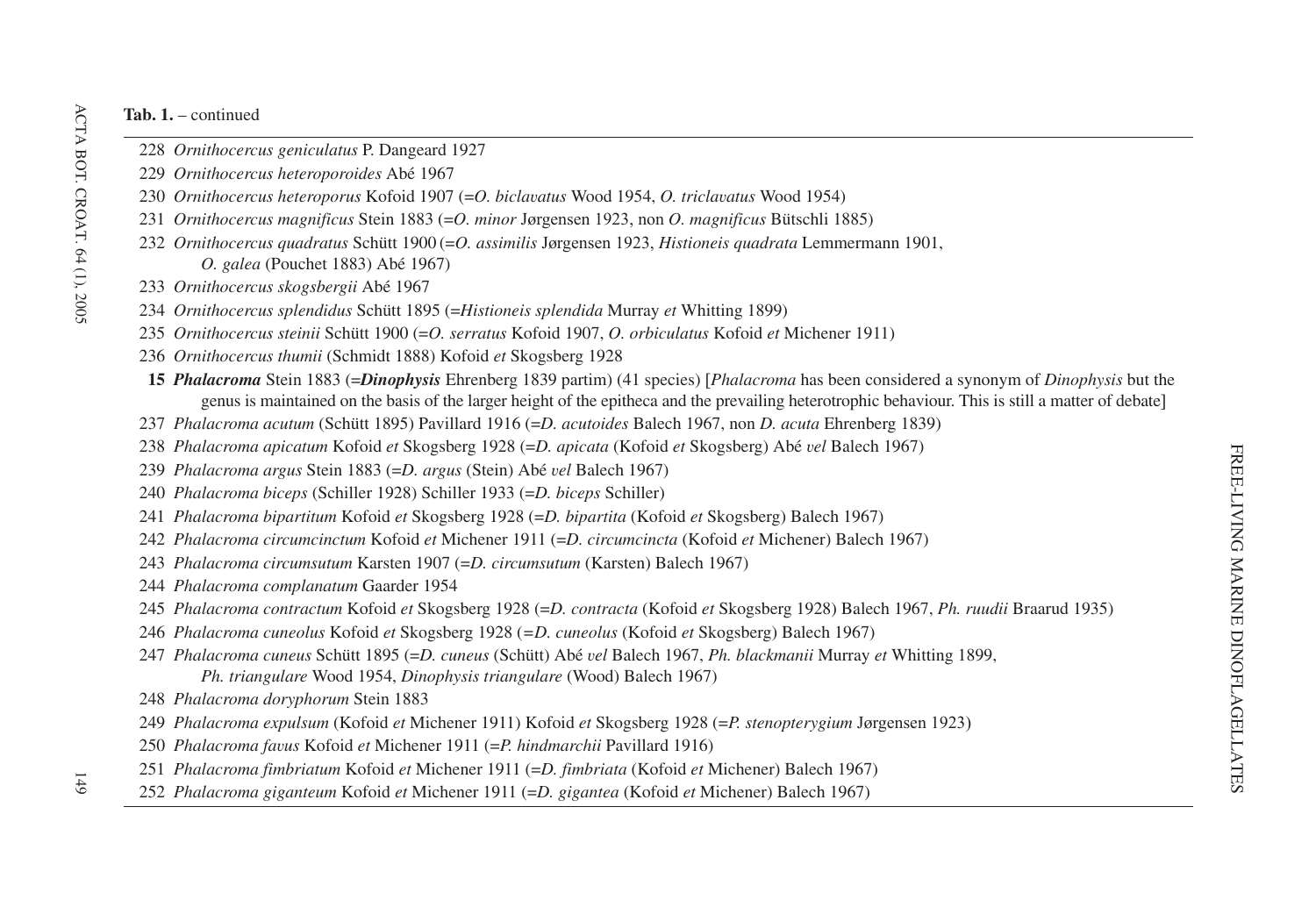#### $\overline{5}$ **Tab. 1.** – continued

- dia 1. continued<br>
253 *Phalacroma globulus* Schütt 1895 (=*D. globulus* (Schütt) Balech 1967)<br>
E
- *Phalacroma hindmarchii* Murray *et* Whitting 1899 (=*D. hindmarchii* (Murray *et* Whitting) Balech 1967, non *Ph. hindmarchii* Pavillard 1916)
- *Phalacroma jibbonense* Wood 1954 (=*D. jibbonensis* (Wood) Balech 1967)
- *Phalacroma lativelatum* Kofoid *et* Skogsberg 1928 (=*D. lativelata* (Kofoid *et* Skogsberg) Balech 1967)
- *Phalacroma dens* Kofoid *et* Skogsberg 1928 (=*D. lens* (Kofoid *et* Skogsberg) Balech 1967)
- *Phalacroma mawsonii* Wood 1954 (=*D. mawsonii* (Wood 1954) Balech 1967,?*Ph. tuberculatum* Galil 1959)
- *Phalacroma minutum* Cleve 1900 (=*D. minuta* (Cleve) Balech 1967)
- *Phalacroma mitra* Schütt 1895 (=*D. mitra* (Schütt 1895) Abé *vel* Balech 1967, *Ph. rapa* Stein 1883, *Ph. dolichopterygium* Murray *et* Whitting 1899)
- *Phalacroma monacanthum* Gail 1950 (non *D. monacantha* Kofoid *et* Skogsberg 1928)
- *Phalacroma nasutum* Stein 1883 (=*Pseudophalacroma nasutum* (Stein) Jørgensen 1923, *D. nasutum* (Stein) Parke *et* Dixon 1968)
- *Phalacroma operculatum* Stein 1883
- *Phalacroma operculoides* Schütt 1895 (=*D. operculoides* (Schütt) Balech 1967)
- *Phalacroma ovatum* (Claparède *et* Lachmann 1859) Jørgensen 1923
- *Phalacroma parvulum* (Schütt 1895) Jørgensen 1923 (=*P. porodictyum* Stein var. *parvula* Schütt, *D. oviformis* Schiller 1928;?small cell of *D. rotundata*)
- *Phalacroma porodictyum* Stein 1883
- *Phalacroma praetextum* Kofoid *et* Michener 1911 (=*D. praetexta* (Kofoid *et* Michener) Balech 1967)
- *Phalacroma protuberans* Kofoid *et* Skogsberg 1928 (=*D. protuberans* (Kofoid *et* Skogsberg) Balech 1967)
- *Phalacroma pugiunculus* Jørgensen 1923 (=*D. pugiunculus* (Jørgensen) Balech 1967)
- *Phalacroma pulchellum* Lebour 1922
	- *\*Phalacroma pulchrum* Kofoid *et* Michener 1911
	- *\*Phalacroma pyriforme* Kofoid *et* Skogsberg 1928
- *Phalacroma rapa* Stein 1883 (=*D. rapa* (Stein) Balech 1967, *Ph. mitra* Okamura 1907)
- *Phalacroma rotundatum* (Claparède *et* Lachmann 1859) Kofoid *et* Michener 1911 (=*D. rotundata* Claparède *et* Lachmann, *D. whittingae* Balech 1971, *Phalacroma rudgei* Murray *et* Whitting 1899, *D. rotundiformis* Tai *et* Skogsberg 1934)
- *Phalacroma striatum* Kofoid 1907 (=*D. striata* (Kofoid) Balech 1967)
- *Phalacroma tuberculatum* Galil 1959 (=*D. tuberculata* (Gail) Konovalova 1998,?*D. mawsonii* (Wood 1954) Balech 1988) Konovalova (1998)-
- *Phalacroma vastiforme* Tai *et* Skogsberg 1934 (=*D. vastiformis* (Tai *et* Skogsberg) Balech 1967)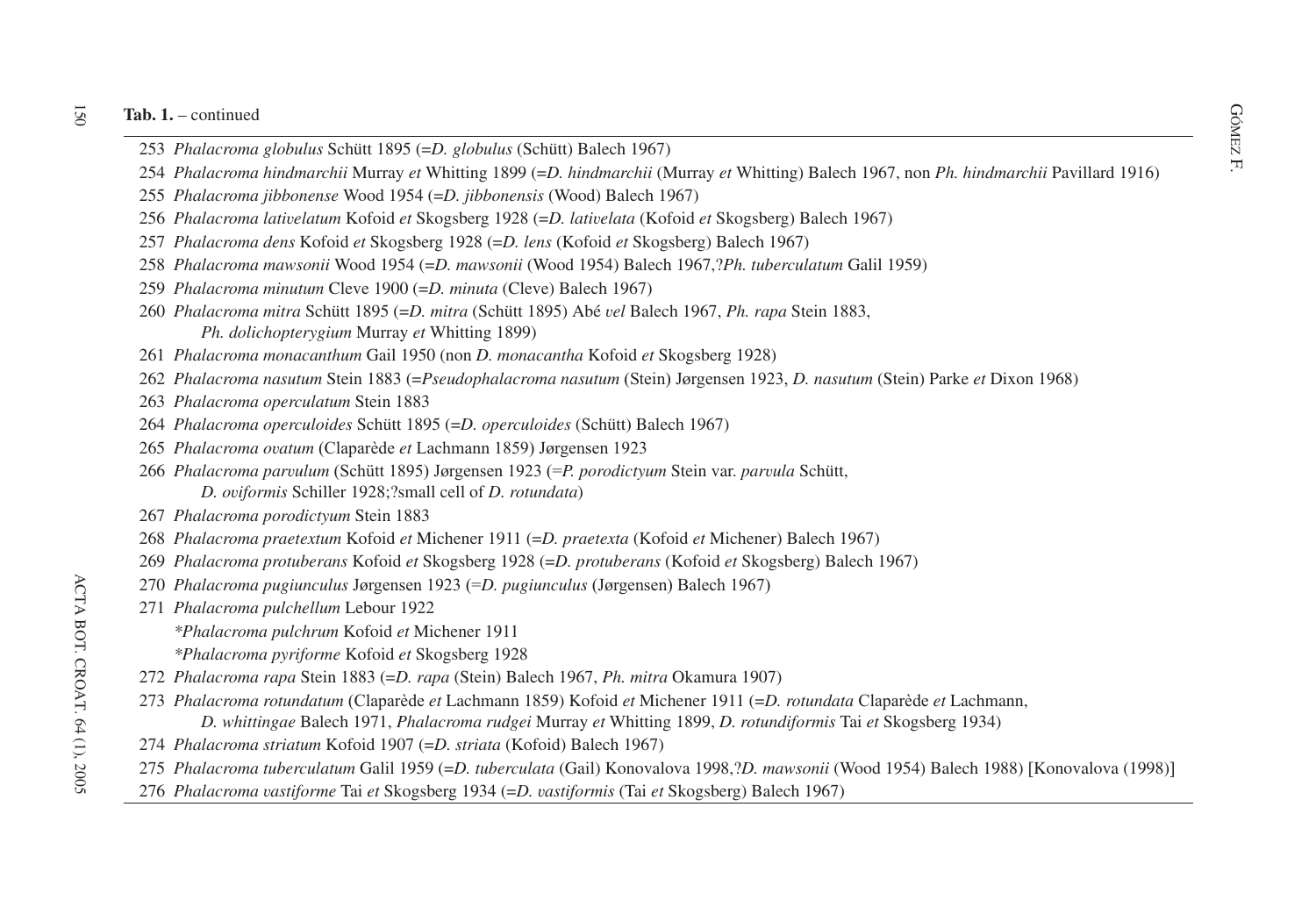- *Phalacroma vastum* Schütt 1895 (=*D. vasta* (Schütt) Balech 1967)
- *Sinophysis* Nie *et* Wang 1944
- *Sinophysis canaliculata* Quod, Ten-Hage, Turquet, Mascarell *et* Couté 1999 Quod *et al.* (1999)-
- *Sinophysis ebriola* (Herdman 1924) Balech 1956 (=*Phalacroma ebriola* Herdman 1924)
- *Sinophysis grandis* Hoppenrath 2000 Hoppenrath (2000c)-
- *Sinophysis microcephala* Nie *et* Wang 1944
- *Sinophysis stenosoma* Hoppenrath 2000 Hoppenrath (2000c)-
- *Triposolenia* Kofoid 1906 (10 species)
- *Triposolenia ambulathrix* Kofoid 1907 (non *T. ambulathrix* Jørgensen 1923)
- *Triposolenia bicornis* Kofoid 1906
- *Triposolenia depressa* Kofoid 1906 (=*T. ambulathrix* Jørgensen 1923)
- *Triposolenia exilis* Kofoid 1906
- *Triposolenia fallax* Hernández-Becerril *et* Meave del Castillo 1999 Hernández-Becerril and Meave del Castillo (1999)-
- *Triposolenia fatula* Kofoid 1907
- *Triposolenia intermedia* Kofoid *et* Skogsberg 1928
- *Triposolenia longicornis* Kofoid 1907
- *Triposolenia ramiciformis* Kofoid 1906
- *Triposolenia truncata* Kofoid 1906

Oxyphysaceae Sournia 1984

*Oxyphysis* Kofoid 1926

*Oxyphysis oxytoxoides* Kofoid 1926

# **Gymnodiniales Lemmermann 1910**

Gymnodiniaceae Lankester 1885

*Akashiwo* G. Hansen *et* Moestrup 2000 (=*Gymnodinium* Stein 1883 partim) Daugbjerg *et al.* (2000)-

*Akashiwo sanguinea* (Hirasaka 1924) G. Hansen *et* Moestrup 2000 (=*G. sanguineum* Hirasaka, *G. splendens* Lebour 1925,

*G. nelsonii* Martin 1929 [Daugbjerg *et al.* (2000), a feminine ending was used for the epithet, the use of "Akashio" is recommendable]

- *Amphidinium* Claparède *et* Lachmann 1859 (76 species)
- *Amphidinium acutum* Schiller 1928 (=*A. acutissimum* Schiller 1933)

ΙŚΙ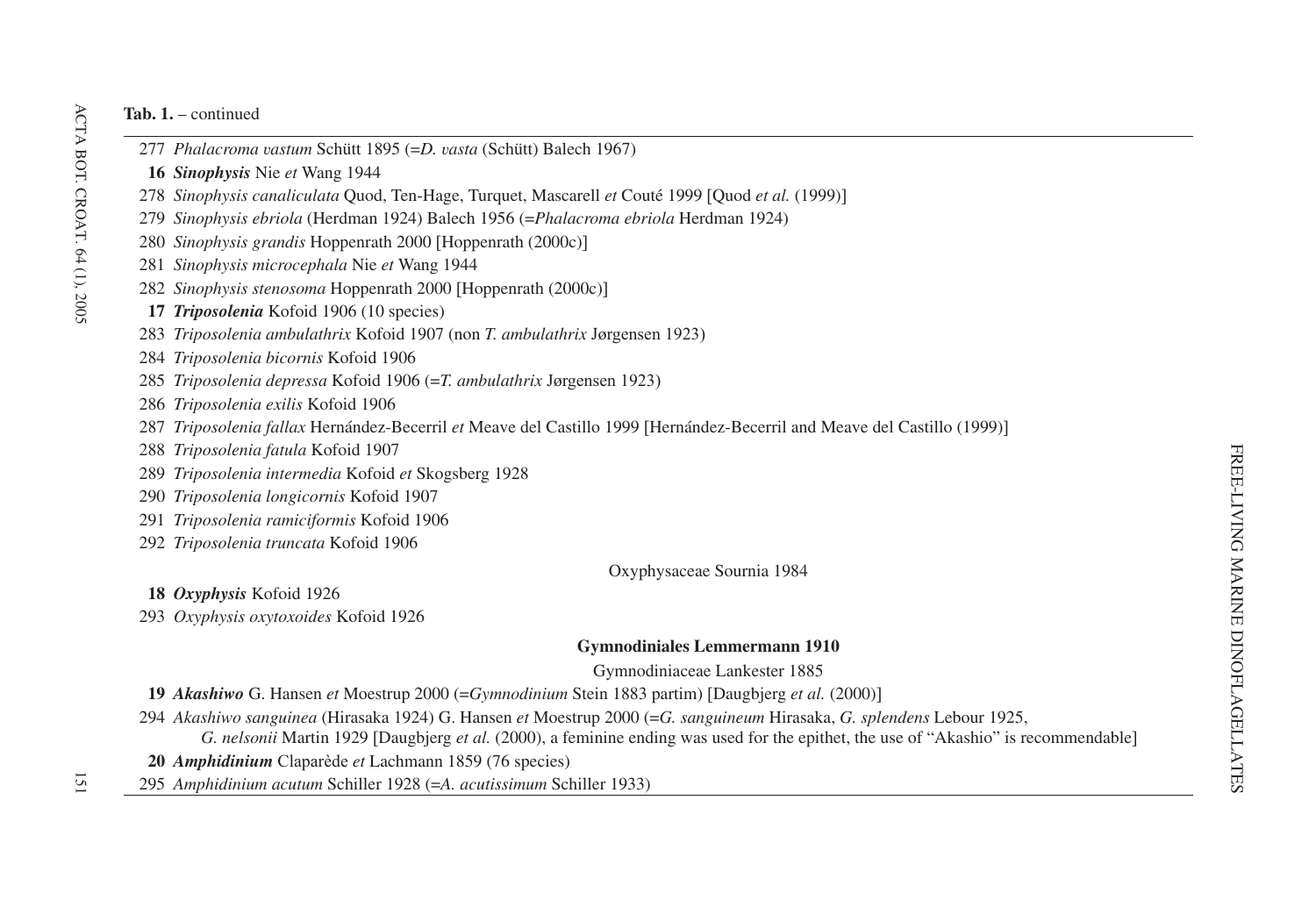- **b.** 1. continued  $\frac{GQ}{\sum_{i=1}^{N} G(z_i)}$  and  $\frac{GQ}{\sum_{i=1}^{N} G(z_i)}$ 
	- *Amphidinium aloxalocium* Norris 1961
	- F. *Amphidinium asymmetricum* Kofoid *et* Swezy 1921
	- *\*Amphidinium aureum* Böhm 1976
	- *Amphidinium bipes* Herdman 1924
	- *Amphidinium boggayum* S. Murray *et* Patterson 2002 Murray and Patterson (2002)-
	- *Amphidinium britannicum* (Herdman 1924) Lebour 1925 (=*A. asymmetricum* var. *britannicum* Herdman 1922)
	- *Amphidinium carbunculus* Conrad *et* Kufferath 1954
	- *Amphidinium celestinum* Conrad *et* Kufferath 1954
	- *Amphidinium coeruleum* Conrad 1939
	- *Amphidinium conradii* (Conrad 1926) Schiller 1933 (=*Gymnodinium glaucum* Conrad)
		- *\*Amphidinium conus* Schiller 1928
	- *Amphidinium corallinum* Conrad *et* Kufferath 1954
	- *Amphidinium corpulentum* Kofoid *et* Swezy 1921
	- *Amphidinium corrugatum* J. Larsen *et* Patterson 1990
	- *Amphidinium crassum* Lohmann 1908 (=*A. phaeocysticola* Lebour 1925)
	- *Amphidinium cristatum* Ballantine *in* Parke *et* Dixon 1964 (*=A. rostratum* Conrad *et* Kufferath 1954)
	- *Amphidinium cucurbita* Kofoid *et* Swezy 1921
	- *Amphidinium cucurbitella* Kofoid *et* Swezy 1921
	- *Amphidinium curvatum* Schiller 1928
	- *Amphidinium cyaneoturbo* Conrad *et* Kufferath 1954
		- \**Amphidinium dentatum* Kofoid *et* Swezy 1921
- *Amphidinium discoidale* (Diesing 1866) Kofoid *et* Swezy 1921 (=*A. operculatum* var. *discoidalis* Diesing 1866)
- *Amphidinium dubium* Conrad *et* Kufferath 1954
- *Amphidinium emarginaum* (Diesing 1886) Kofoid *et* Swezy 1921 (*=A. operculatum* var. *marginata* Diesing 1886)
- *Amphidinium extensum* Wulff 1916
	- \**Amphidinium fastigium* Kofoid *et* Swezy 1921
	- \**Amphidinium filum* Böhm 1976
- *Amphidinium flagellans* Schiller 1928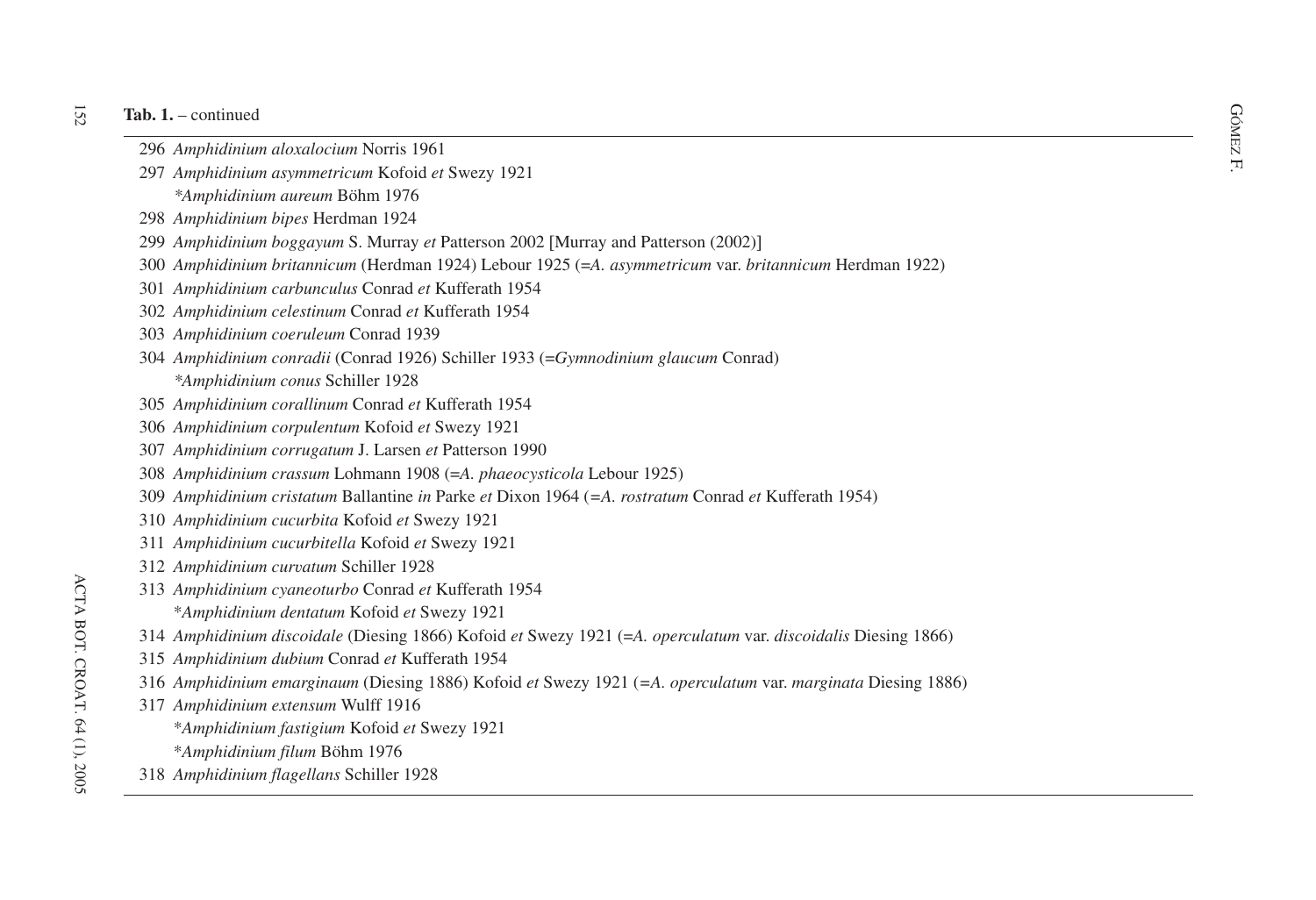- *Amphidinium flexum* Herdman 1923 \**Amphidinium galbanum* Kofoid *et* Swezy 1921
	- *Amphidinium glabrum* Hopperanth *et* Okolodkov 2000 Hoppenrath and Okolodkov (2000)-
	- *Amphidinium glaucum* Conrad 1926
	- *Amphidinium globosum* Schröder 1911
	- *Amphidinium hadai* Balech 1976 (=*A. acutissimum* Schiller sensu Hada 1970)
	- *Amphidinium herdmanii* Kofoid *et* Swezy 1921 (=*A. operculatum* Herdman 1911)
	- *Amphidinium incoloratum* P.H. Campbell 1973 (*=A. boekhoutnesis* Caljon 1983)
	- *Amphidinium inflatum* Kofoid 1931
	- *Amphidinium kesslitzii* Schiller 1928
	- *Amphidinium lacustre* Stein 1883 (=*A. lacustriforme* Schiller 1928, *A. schroederi* Schiller 1928)
	- *Amphidinium lanceolatum* Schröder 1911
	- *Amphidinium latum* Lebour 1925
	- *Amphidinium lilloense* Conrad *et* Kufferath 1954
	- *Amphidinium lissae* Schiller 1925
	- *Amphidinium longum* Lohmann 1908 (=*A. acutum* Lohmann 1920, non *Cochlodinium longum* Lohmann 1908, non *A. acutum* Schiller 1928)
	- *Amphidinium luteum* Skuja 1939

*\*Amphidinium machapungarum* P.H. Campbell 1973

- *Amphidinium macrocephalum* Conrad *et* Kufferath 1954
- *Amphidinium mammillatum* Conrad *et* Kufferath 1954 (*=A. pseudogalbanum* Conrad *et* Kufferath 1954)
- *Amphidinium mananninii* Herdman 1924
- *Amphidinium massartii* Biecheler 1952 (=*A. carterae* Hulburt 1957, non *A. klebsii* Kofoid *et* Swezy 1921)
- *Amphidinium microcephalum* Norris 1961
- *Amphidinium mootonorum* S. Murray *et* Patterson 2002 [Murray and Patterson (2002)]
- *Amphidinium oceanicum* Lohmann 1920
- *Amphidinium operculatum* Claparède *et* Lachmann 1859 (=*A. klebsii* Kofoid *et* Swezy 1921, *A. wislouchii* Hulburt 1957,

*A. rhynchocephalum* Anissimowa 1926, *A. hoefleri* Schiller *et* Diskus 1955, *A. elegans* Grell *et* Wohlfarth-Bottermann 1957,

- *Amphidinium operculatum* var. *gibbosum* Maranda *et* Shimizu 1996)
- *Amphidinium ornithocephalum* Conrad 1939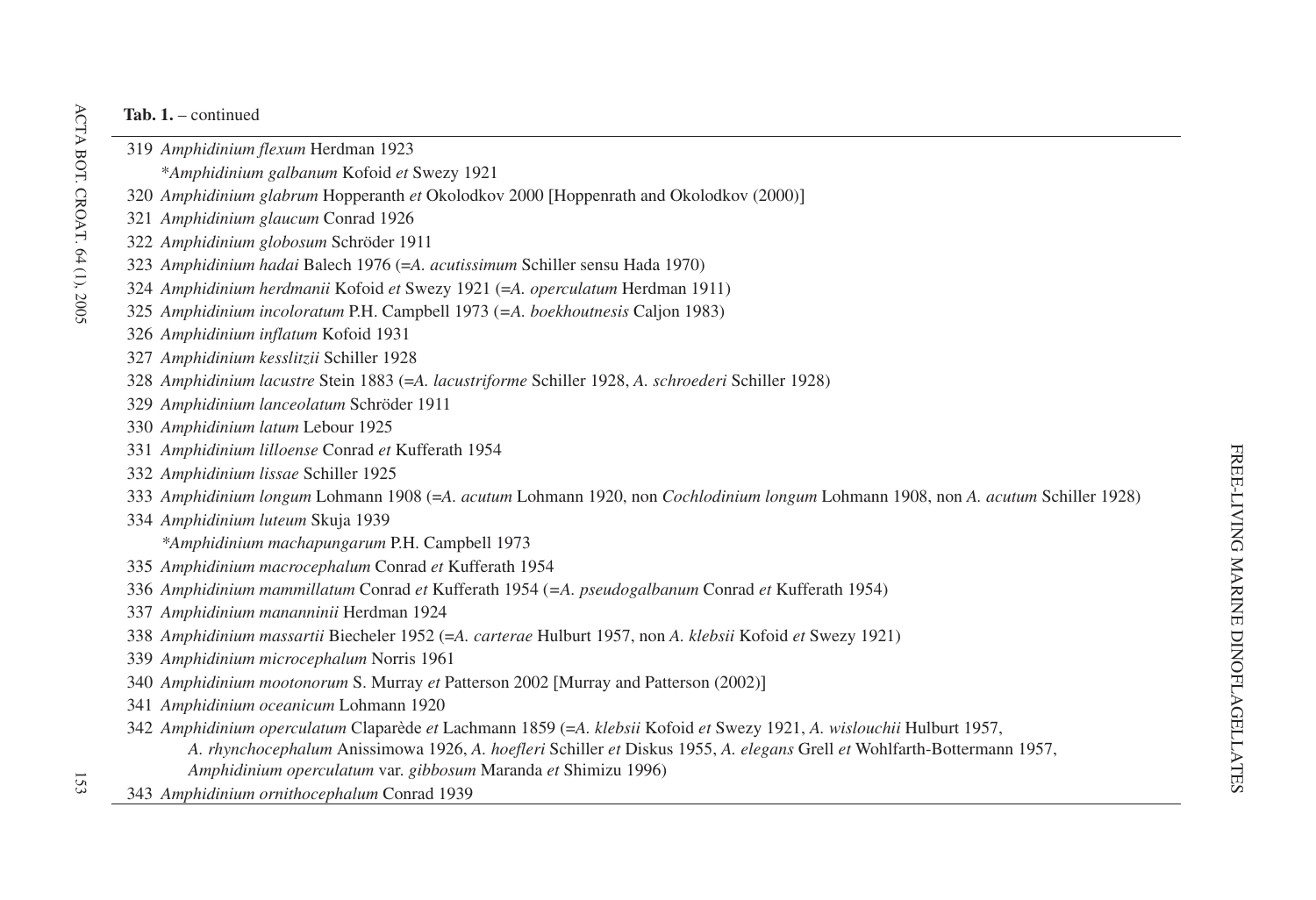- db. 1. continued<br>
344 *Amphidinium ovoideum* (Lemmermann 1896) Lemmermann 1900 (=*Prorocentrum ovoideum* Lemmermann)<br>
S
- *Amphidinium ovum* Herdman 1924
	- \**Amphidinium pacificum* Kofoid *et* Swezy 1921
- *Amphidinium pelagicum* Lebour 1925
- *Amphidinium pellucidum* Herdman 1922 (=*A. subsalsum* Biecheler 1952)
- *Amphidinium phthartum* Skuja 1939
- *Amphidinium poecilochroum* J. Larsen 1985
- *Amphidinium prismaticum* (Conrad 1926) Schiller 1933 (=*Trochodinium prismaticum* Conrad)
- *Amphidinium psammophilum* Conrad *et* Kufferath 1954
- *Amphidinium psittacus* J. Larsen 1985
- *Amphidinium purpureum* Conrad *et* Kufferath 1954
- *Amphidinium roseolum* (Schmarda 1854) Schiller 1933 (=*Gymnodinium roseolum* (Schmarda) Stein 1878)
- *Amphidinium salinum* Ruinen 1938
- *Amphidinium scissum* Kofoid *et* Swezy 1921 (=*A. scissoides* Lebour 1925)
- *Amphidinium semilunatum* Herdman 1923 (=*Thecadinium semilunatum* (Herdman) Dodge 1982)
- *Amphidinium semilunatum* Kofoid *et* Swezy 1921 (non *A. semilunatum* Herdman 1923, *Thecadinium inclinatum* Balech 1956)
- *Amphidinium sphenoides* Wulff 1916 (=*Gymnodinium filum* Lebour 1917)
- *Amphidinium steinii* Lemmemann 1910 (=*Amphidinium operculatum* Stein 1883)
- *Amphidinium stellatum* Conrad *et* Kufferath 1954
- *Amphidinium stigmatum* Schiller 1928
	- \**Amphidinium sulcatum* Kofoid 1907
- *Amphidinium testudo* Herdman 1924
- *Amphidinium tortum* Conrad *et* Kufferath 1954
- *Amphidinium trochodinoides* Conrad *et* Kufferath 1954
	- *\*Amphidinium truncatum* Kofoid *et* Swezy 1921
- *Amphidinium turbo* Kofoid *et* Swezy 1921
- *Amphidinium vasculum* Kofoid *et* Swezy 1921
- *Amphidinium vitreum* Herdman 1924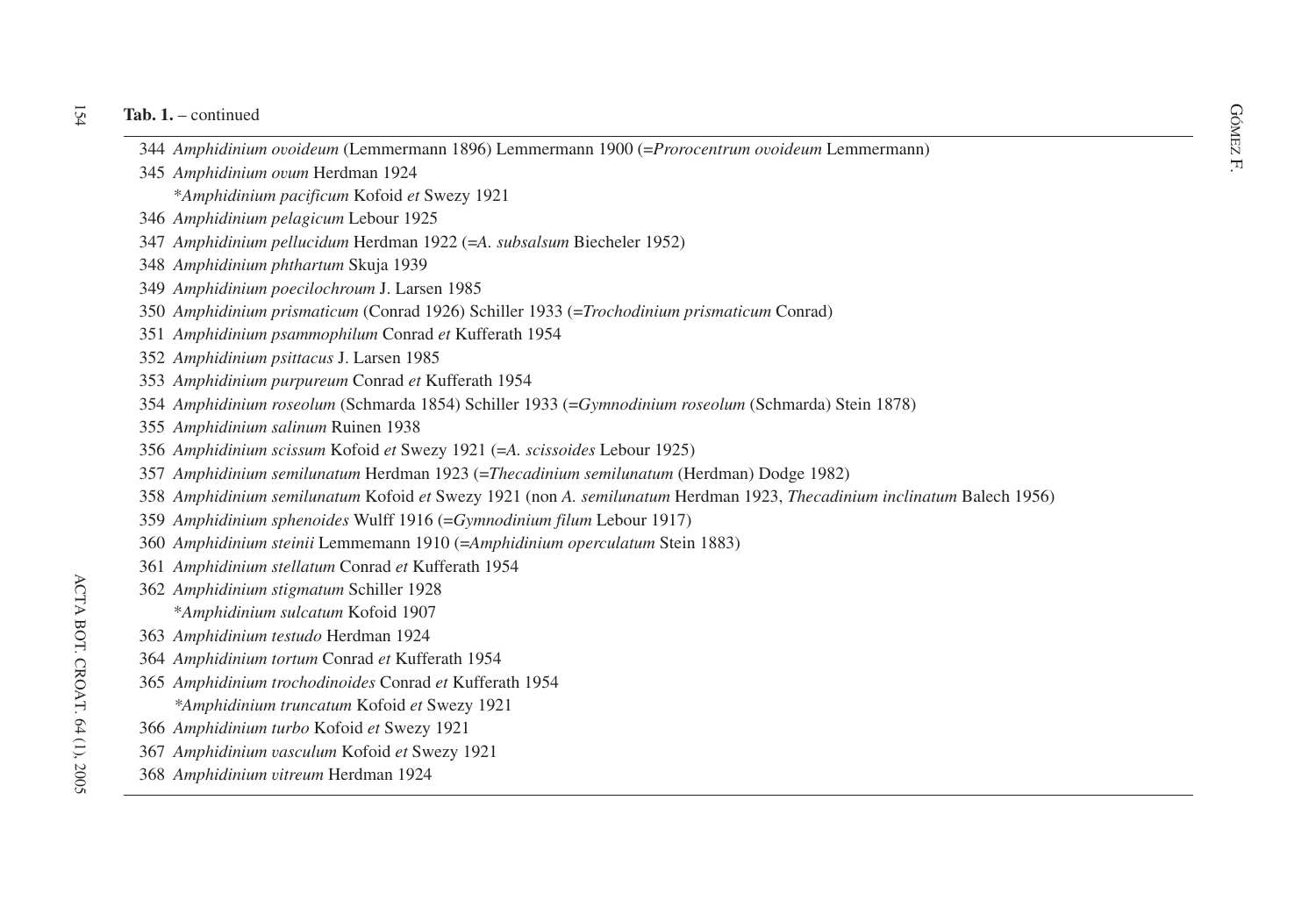- *Amphidinium vittatum* Conrad *et* Kufferath 1954
- *Amphidinium yoorugurrum* S. Murray *et* Patterson 2002 Murray and Patterson (2002)-
- *Cochlodinium* Schütt 1896 (35 species)
- *Cochlodinium achromaticum* Lebour 1925
- *Cochlodinium adriaticum* Schiller 1933 (=*Gyrodinium adriaticum* Schiller 1928)
- *Cochlodinium archimedes* (Pouchet 1883) Lemmermann 1899 (=*Gymnodinium archimedes* Pouchet) \**Cochlodinium atromaculatum* Kofoid *et* Swezy 1921 (non *Nematodinium atromaculatum* Kofoid 1931)
- *Cochlodinium brandtii* Wulff 1916 (=*C. angustum* Kofoid *et* Swezy 1921)
- *Cochlodinium catenatum* Okamura 1916 (=?*C. polykrikoides* Margalef 1961)
- *Cochlodinium cavatum* Kofoid *et* Swezy 1921
- *Cochlodinium cereum* Kofoid *et* Swezy 1921
- *Cochlodinium citron* Kofoid *et* Swezy 1921
- *Cochlodinium clarissimum* Kofoid *et* Swezy 1921
- *Cochlodinium cnidophorum* Biecheler 1939
- *Cochlodinium conspiratum* Kofoid *et* Swezy 1921
- *Cochlodinium constrictum* (Schütt 1895) Lemmermann 1899 (=*Gymnodinium constrictum* Schütt)
- *Cochlodinium convolutum* Kofoid *et* Swezy 1921
- *Cochlodinium distortum* Kofoid *et* Swezy 1921 \**Cochlodinium elongatum* Kofoid *et* Swezy 1921
- *Cochlodinium faurei* Kofoid *et* Swezy 1921
- *Cochlodinium flavum* Kofoid 1931 (non *Gymnodinium flavum* Kofoid *et* Swezy 1921, non *Gyrodinium flavum* Kofoid 1931)
- *Cochlodinium geminatum* (Schütt 1895) Schütt 1896 (=*Gymnodinium geminatum* Schütt)
- *Cochlodinium helicoides* Lebour 1925 (=*C. helix* Schütt 1895 partim, *Cochlodinium helix* Kofoid *et* Swezy 1921)
- *Cochlodinium helix* (Pouchet 1887) Lemmermann 1899 (*=Gymnodinium helix* Pouchet, *Gymnodinium helix* Schütt 1895)
- *Cochlodinium lebourae* Kofoid *et* Swezy 1921
	- *\*Cochlodinium moniliforme* Margalef 1968
- *Cochlodinium pellucidum* Lohmann 1908
- *Cochlodinium pirum* (Schütt 1895) Lemmermann 1899 (=*Gymnodinium pirum* Schütt)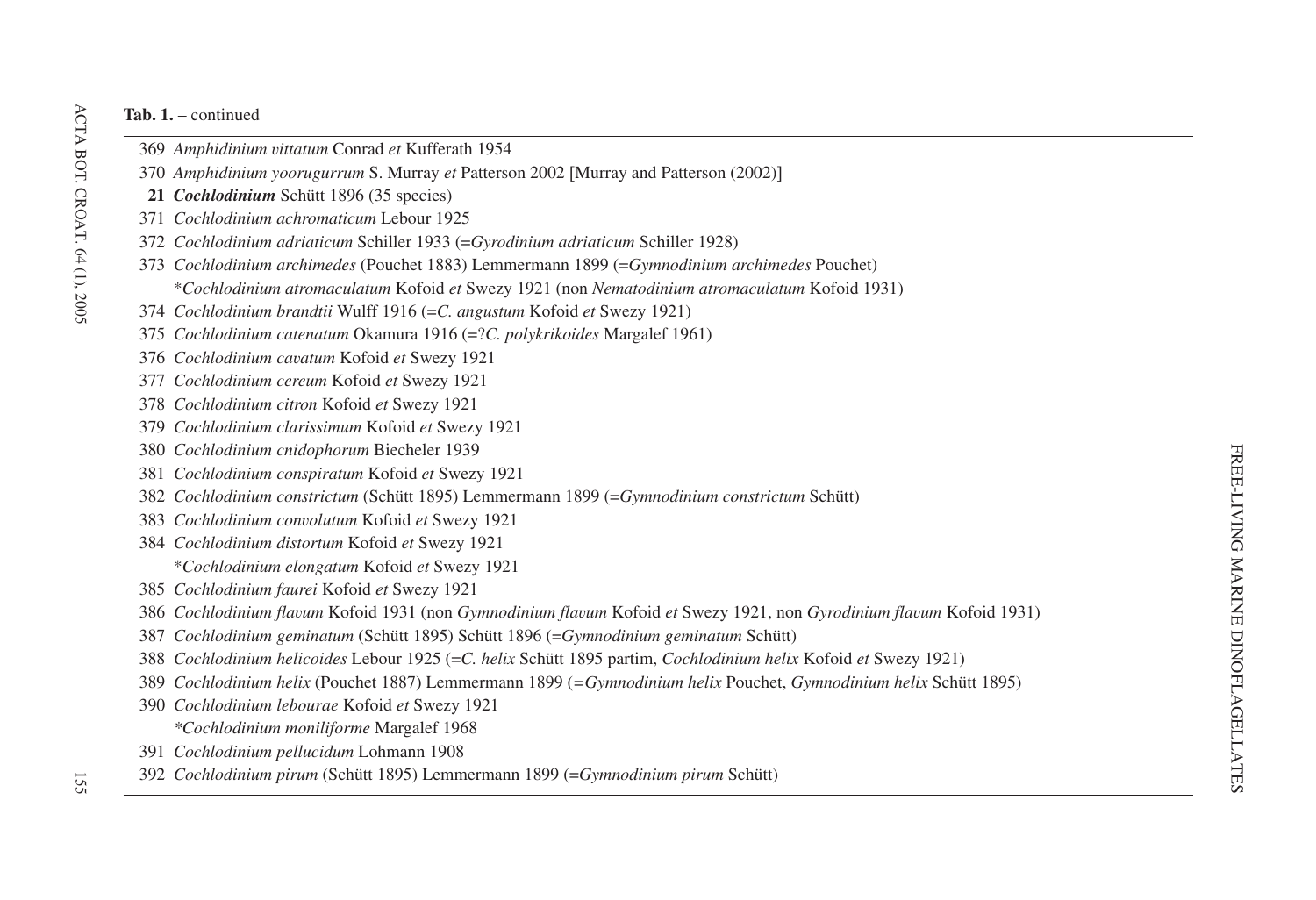- **b.** 1. continued  $\frac{1}{\sum_{i=1}^{N} \sum_{j=1}^{N} a_i}$ *Cochlodinium platycorne* Daday 1888
- F. *Cochlodinium polykrikoides* Margalef 1961 (=*C. heterolobatum* E.S. Silva 1967, =?*C. catenatum* Okamura 1916)
- *Cochlodinium pulchellum* Lebour 1917
- *Cochlodinium pupa* Lebour 1925
- *Cochlodinium radiatum* Kofoid *et* Swezy 1921
	- \**Cochlodinium rosaceum* Kofoid *et* Swezy 1921
- *Cochlodinium schuettii* Kofoid *et* Swezy 1921 (=*Gymnodinium helix* Schütt 1895 partim, non Pouchet 1887)
- *Cochlodinium scintillans* Kofoid *et* Swezy 1921
- *Cochlodinium semistriatum* Elbrächter 1979
- *Cochlodinium strangulatum* (Schütt 1895) Schütt 1896 (=*Gymnodinium strangulatum* Schütt)
- *Cochlodinium turbineum* Kofoid *et* Swezy 1921
- *Cochlodinium vinctum* Kofoid *et* Swezy 1921
- *Cochlodinium virescens* Kofoid *et* Swezy 1921
- *Cochlodinium volutum* Kofoid *et* Swezy 1921
- *Gymnodinium* Stein 1878 emend. G. Hansen *et* Moestrup 2000 (=*Gyrodinium* Kofoid *et* Swezy 1921 partim) (173 species) Daugbjerg *et al.* (2000)-
- *Gymnodinium achromaticum* Lebour 1917
- *Gymnodinium adriaticum* (Schmarda 1846) Kofoid *et* Swezy 1921
- *Gymnodinium aequatoriale* Hasle 1960
	- *\*Gymnodinium acutissimum* Okolodkov 1997 [Okolodkov (1997), not listed in Okolodkov (1998)]
- *Gymnodinium agaricoides* P.H. Campbell 1973
- *Gymnodinium agile* Kofoid *et* Swezy 1921 (non *G. agile sensu* Herdman 1922=*Herdmania litoralis* Dodge 1981)
- *Gymnodinium agiliforme* Schiller 1928
- *Gymnodinium alaskense* Bursa 1963
- *Gymnodinium albidum* J.B. Lackey *et* E.W. Lackey 1970
- *Gymnodinium allophron* J. Larsen 1994 Larsen (1994)-
- *Gymnodinium amphityphlum* J. Larsen 1994 Larsen (1994)-
- *Gymnodinium amphora* Kofoid *et* Swezy 1921
	- *\*Gymnodinium amplinucleum* P.H. Campbell 1973
- *Gymnodinium arcticum* Wulff 1916 (=?*G. soyai* Hada 1970)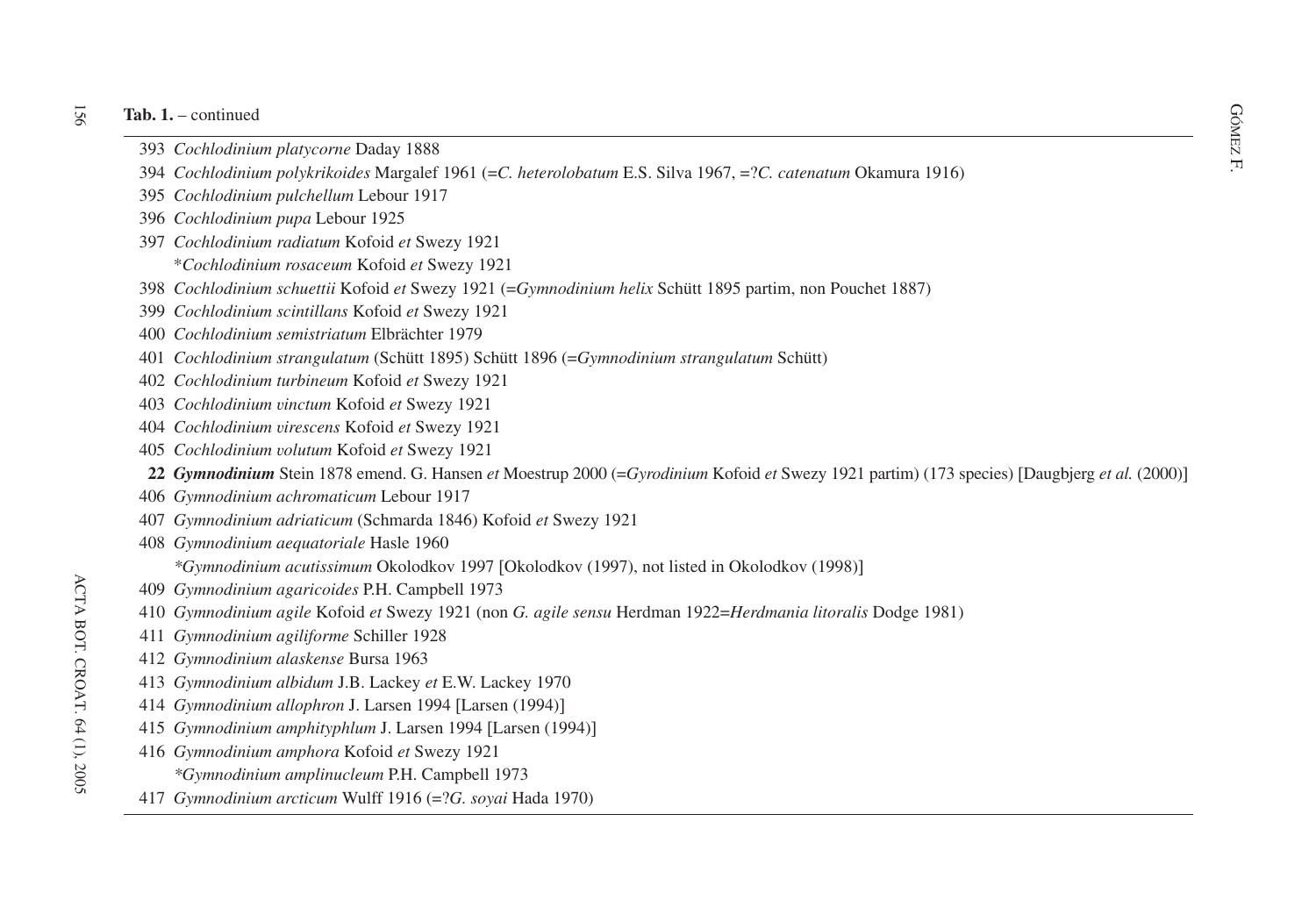- *Gymnodinium arcuatum* Kofoid 1931
- *Gymnodinium arenicolum* Dragesco 1965 (=*G. variabile* sensu Dodge 1982, non Herdman 1924)
- *Gymnodinium atomatum* J. Larsen 1994 Larsen (1994)-
- *Gymnodinium attenuatum* Kofoid *et* Swezy 1921
- *Gymnodinium aurantium* P.H. Campbell 1973
- *Gymnodinium auratum* Kofoid *et* Swezy 1921
- *Gymnodinium aureolum* (Hulburt 1957) G. Hansen 2000 (=*G. mikimotoi* sensu Hallegraeff 1991, non European *Gyrodinium aureolum* Hulburt sensu Braarud *et* Heimdal 1970, non *Karenia mikimotoi*) Hansen *et al.* (2000)-
- *Gymnodinium australense* Ruiner 1938
- *Gymnodinium baccatum* Balech *in* Balech *et* El-Sayed 1965
	- \**Gymnodinium bicaudatum* Pavillard 1905
- *Gymnodinium biconicum* Schiller 1928 (non *Gyrodinium biconicum* Kofoid *et* Swezy 1921)
- *Gymnodinium bicorne* Kofoid *et* Swezy 1921 (=*Dissodinium bicorne* (Kofoid *et* Swezy) F.J.R. Taylor 1976)
- *Gymnodinium bifurcatum* Kofoid *et* Swezy 1921
- *Gymnodinium bilobatum* van Meel 1969
- *Gymnodinium birotundatum* van Goor 1925
- *Gymnodinium boguense* P.H. Campbell 1973
- *Gymnodinium bonaerense* Akselman 1985
	- *\*Gymnodinium boreale* Gaarder *in* Braarud *et al.* 1953
- *Gymnodinium canus* Kofoid *et* Swezy 1921
- *Gymnodinium capitatum* Conrad *et* Kufferath 1954
- *Gymnodinium capu<sup>t</sup>* Schiller 1928
- *Gymnodinium cassiei* Norris 1961
- *Gymnodinium catenatum* Graham 1943
- *Gymnodinium chiasmonetrium* Norris 1961
- *Gymnodinium chlorophorum* Elbrächter *et* Schnepf 1996 (=?*Lepidodinium viride* Watanabe *et al.* 1990) Elbrächter and Schnepf (1996)-
- *Gymnodinium chukwanii* Ballantine 1961
- *Gymnodinium cinctum* Kofoid *et* Swezy 1921
- *Gymnodinium cnodax* Conrad *et* Kufferath 1954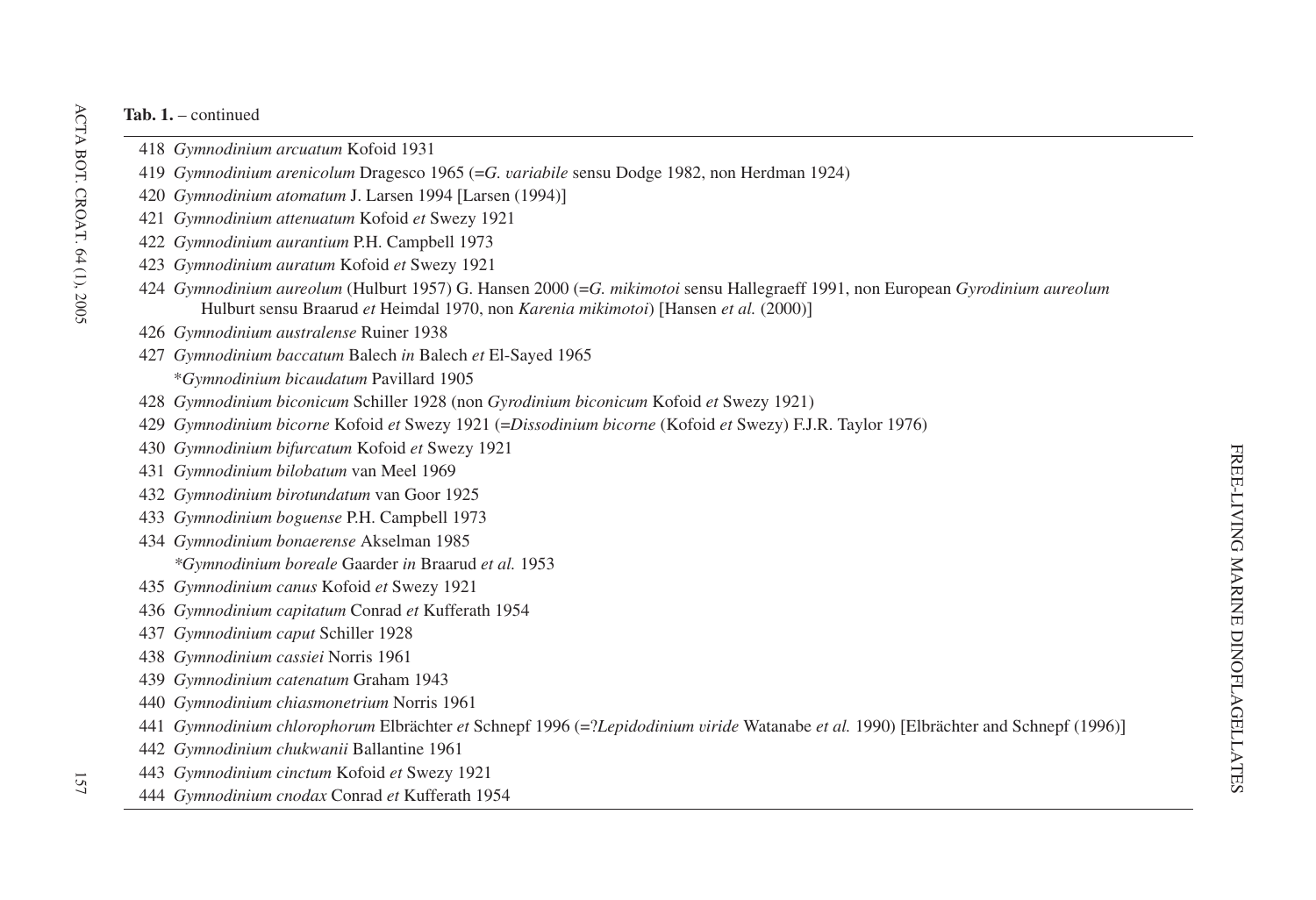- dia 1. continued<br>
A45 *Gymnodinium coeruleum* Dogiel 1906 (=*Balechina coerulea* (Dogiel) F.J.R. Taylor 1976)<br>
H
- *Gymnodinium conicum* Kofoid *et* Swezy 1921 (=*G. viridis* Lebour 1917)
	- \**Gymnodinium contractum* Kofoid *et* Swezy 1921
- *Gymnodinium corii* Schiller 1928
- *Gymnodinium costatum* Kofoid *et* Swezy 1921
- *Gymnodinium cucumis* Schütt 1895
- *Gymnodinium cyaneofungiforme* Conrad *et* Kufferath 1954
- *Gymnodinium danicans* P.H. Campbell 1973
- *Gymnodinium dentatum* J. Larsen 1994 Larsen (1994)-
- *Gymnodinium diamphidium* Norris 1961
- *Gymnodinium diploconus* Schütt 1895
- *Gymnodinium dissimile* Kofoid *et* Swezy 1921
- *Gymnodinium enorme* Ballantine *in* Parke *et* Dixon 1964 (=*G. irregulare* Conrad *et* Kufferath 1954, non *G. irregulare* Hope 1954, nec Christen 1959) \**Gymnodinium dogielii* Kofoid *et* Swezy 1921
- *Gymnodinium doma* Kofoid *et* Swezy 1921
	- *\*Gymnodinium elongatum* Hope 1954 (non *Gyrodinium elongatum* Schiller 1955,?*Lessardia elongata* Saldarriaga *et* F.J.R. Taylor 2003) Saldarriaga *et al.* (2003)-
- *Gymnodinium endofasciculum* P.H. Campbell 1973
- *Gymnodinium enorme* Ballantine *in* Parke *et* Dixon 1964
- *Gymnodinium excavatum* van Meel 1969 (non *G. excavatum* Nygaard 1954)
- *Gymnodinium exechegloutum* Norris 1961
- *Gymnodinium fissum* Levander 1894 (=*Spirodinium fissum* (Levander) Lemmermann 1900, non *Gyrodinium fissum* (Levander) Kofoid *et* Swezy 1921)
- *Gymnodinium flavum* Kofoid *et* Swezy 1921 (non *Gyrodinium flavum* Kofoid 1931)
- *Gymnodinium fossarum* Conrad *et* Kufferath 1954
- *Gymnodinium frigidum* Balech *in* Balech *et* El-Sayed 1965
	- *Gymnodinium fuscum* (Ehrenberg 1834) Stein 1883 (=*G. caudatum* Prescot 1944, *Gymnocystodinium gessneri* Baumeister 1957, *Cystodinium gessneri* (Baumeister) Bourrelly 1970) freshwater-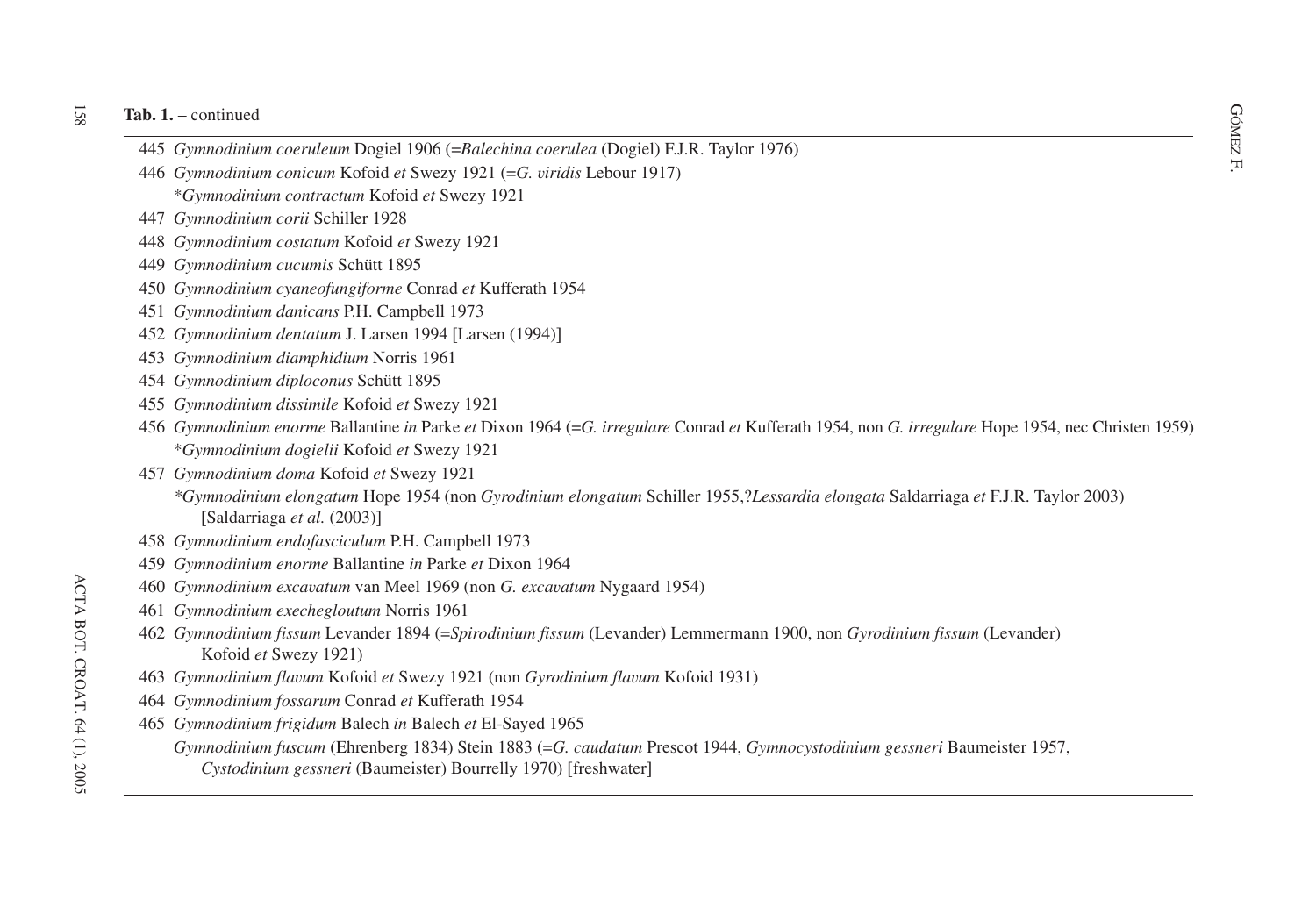*Gymnodinium fusus* Schütt 1896 (=*Gyrodinium falcatum* Kofoid *et* Swezy 1921 partim, *Gyrodinium sugashimanii* J. Cachon, H. Sato, M. Cachon *et* S. Sato 1989, *Pseliodinium vaubanii* Sournia 1972) *Gymnodinium galatheanum* Braarud 1957 (non *Gyrodinium galatheanum* (Braarud) F.J.R. Taylor 1992, non *Karlodinium micrum* (Leadbeater *et* Dodge 1966) J. Larsen 2000) Daugbjerg *et al.* 2000)- *Gymnodinium galeaeforme* Matzenauer 1933 *\*Gymnodinium galeiforme* Okolodkov 1997 Okolodkov (1997), not listed in Okolodkov (1998)- *Gymnodinium galeatum* J. Larsen 1994 Larsen (1994)- *Gymnodinium galesianum* P.H. Campbell 1973 *Gymnodinium gelbum* Kofoid 1931 *Gymnodinium gibbera* Schiller 1928 *Gymnodinium glandiforme* Conrad *et* Kufferath 1954 *Gymnodinium gleba* Schütt 1895 475 Gymnodinium gracile Bergh 1881 (=G. spirale var. nobilis Pouchet 1883, G. roseum Lohmann 1908, G. abbreviatum Kofoid et Swezy 1921, *G. lohmannii* Paulsen 1908, non *G. roseum* Dogiel 1906) *Gymnodinium gracilentum* P.H. Campbell 1973 *Gymnodinium grammaticum* (Pouchet 1887) Kofoid *et* Swezy 1921 (=*G. punctatum* var. *grammaticum* Pouchet) *Gymnodinium guttiforme* J. Larsen 1994 Larsen (1994)- *Gymnodinium guttula* Balech 1976 (=*Gymnodinium cinctum* Kofoid *et* Swezy sensu Hada 1970) *Gymnodinium halophilum* Biecheler 1952 \**Gymnodinium herbaceum* Kofoid *in* Kofoid *et* Swezy 1921 *Gymnodinium heterostriatum* Kofoid *et* Swezy 1921 (*=G. lucidum* Ballantine *in* Parke *et* Dixon 1964, *G. hyalinum* Lebour 1925, non *G. striatissimum* Hulburt 1957) *Gymnodinium hiroshimaense* Hada 1968 *Gymnodinium hulburtii* P.H. Campbell 1973 *Gymnodinium impudicum* (Fraga *et* Bravo 1995) G. Hansen *et* Moestrup 2000 Fraga *et al.* (1995), Daugbjerg *et al.* (2000)- *Gymnodinium incertum* Herdman 1924 *Gymnodinium incisum* Kofoid *et* Swezy 1921 *Gymnodinium incoloratum* Conrad *et* Kufferath 1954 *Gymnodinium inconstans* van Meel 1969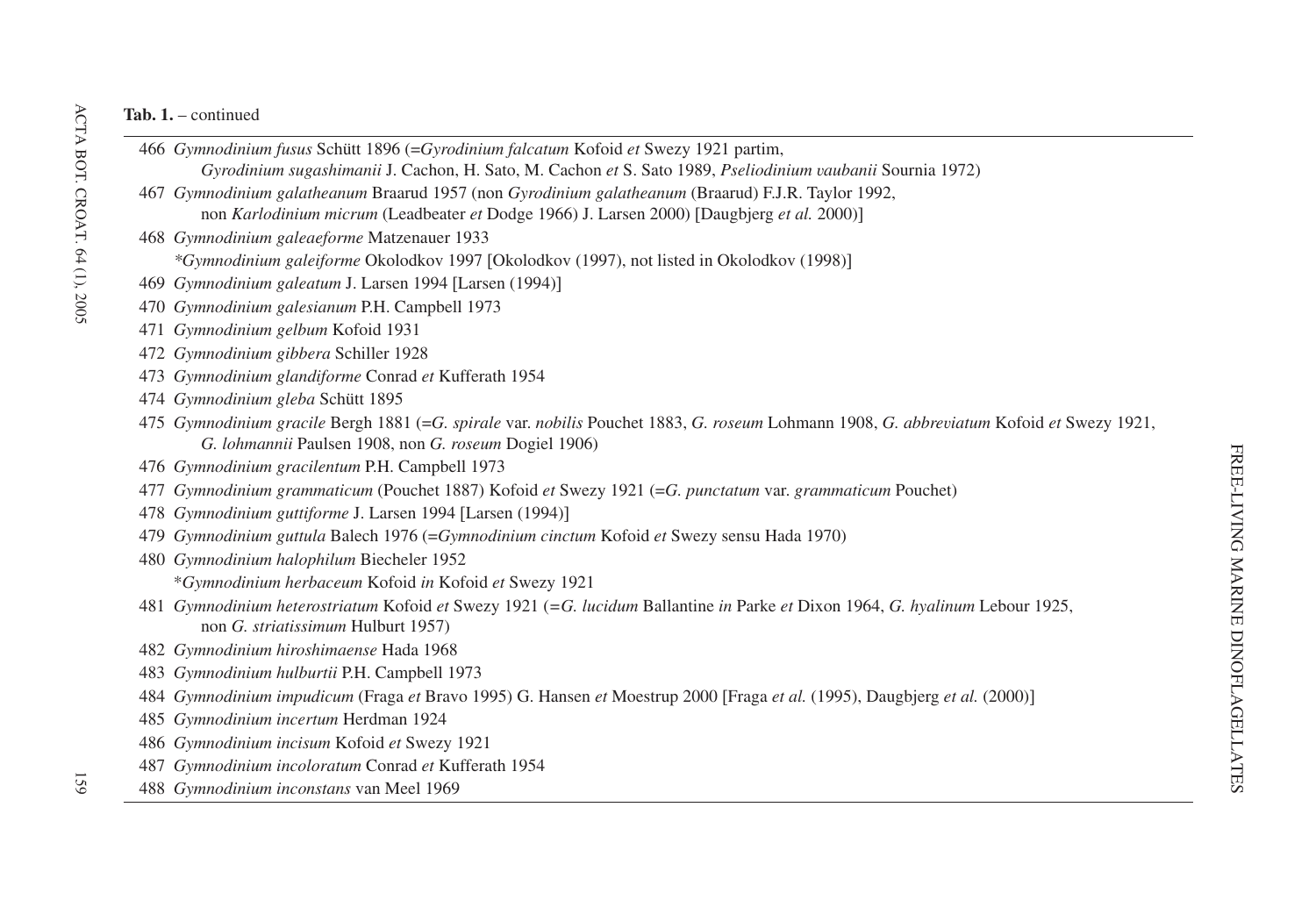# jec

- -
- **Tab. 1.** continued<br>489 *Gymnodinium intercalare* Bursa 1961<br>490 *Gymnodinium instriatum* (Freudenthal *et* Lee 1963) Coats 2002 (=*G. instriatum* Freudenthal *et* Lee) [Coats and Park (2002)]
	- *Gymnodinium irregulare* Hope 1954 (non *G. enorme* Ballantine *in* Parke *et* Dixon 1964, non *Gymnodinium irregulare* Christen 1959=*G. uberrimum* (Allman 1855) Kofoid *et* Swezy 1921)
	- *Gymnodinium japonicum* Hada 1974
	- *Gymnodinium katodiniforme* Elbrächter 1979
	- *Gymnodinium kowalevskii* Pitzik 1967
	- *Gymnodinium lachmannii* Saville-Kent 1881
	- *Gymnodinium lanskoi* Rouchijajnen 1968
	- *Gymnodinium lazulum* Hulburt 1957
	- *Gymnodinium leptum* Norris 1961
	- *Gymnodinium lineatum* Kofoid *et* Swezy 1921 \**Gymnodinium lineopunicum* Kofoid *et* Swezy 1921
	- *Gymnodinium lira* Kofoid *et* Swezy 1921
	- *Gymnodinium loburare* P.H. Campbell 1973
	- *Gymnodinium luteo-viride* van Meel 1969
	- *Gymnodinium maguelonnense* Biecheler 1939
	- *Gymnodinium mammosum* van Meel 1969
	- *Balechina marianae* F.J.R. Taylor 1976 (to be transferred to *Gymnodinium*)
	- *Gymnodinium marinum* Saville-Kent 1881
	- *Gymnodinium maximum* Nordli 1951
	- *Gymnodinium metum* Hulburt 1957
	- *Gymnodinium microreticulatum* Bolch, Negri *et* Hallegraeff 1999 [Bolch *et al.* (1999)]
	- *Gymnodinium minus* Lebour 1917
	- *Gymnodinium minutulum* J. Larsen 1994 Larsen (1994)-
	- *Gymnodinium modestum* Balech 1976 (=*Gymnodinium baccatum* Balech sensu Hada 1970)
	- *Gymnodinium multilineatum* Kofoid *et* Swezy 1921
	- *Gymnodinium multistriatum* Kofoid *et* Swezy 1921
	- *Gymnodinium najadeum* Schiller 1928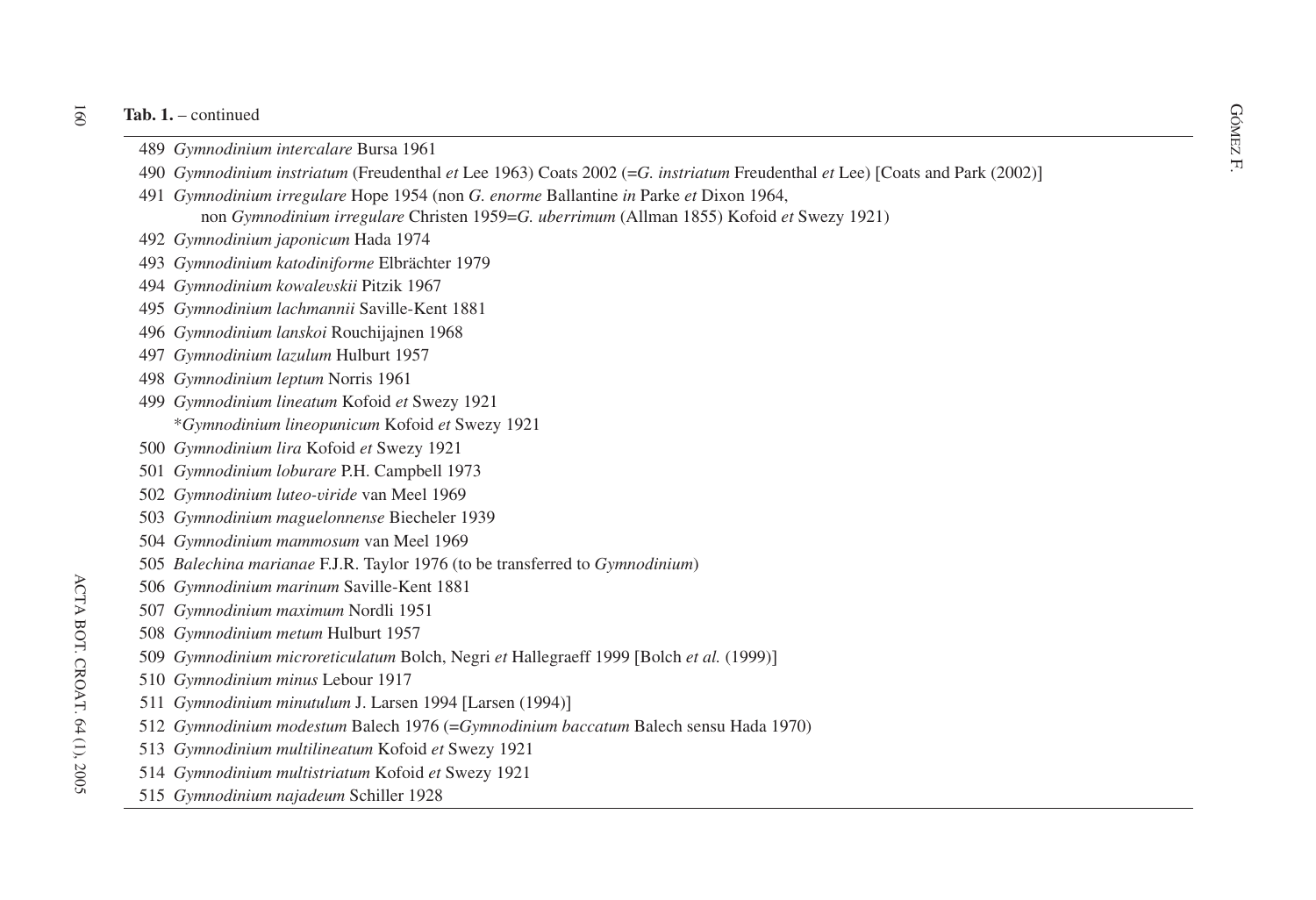- *\*Gymnodinium nanum* Schiller 1928
- *Gymnodinium natalense* Horiguchi *et* Pienaar 1994 Horiguchi and Pienaar (1994a)-
- *Gymnodinium neapolitanum* Schiller 1928
- *Gymnodinium nolleri* Ellegaard *et* Moestrup 1999 Ellegaard and Moestrup (1999)- *\*Gymnodinium nucaceum* Okolodkov 1997 [Okolodkov (1997), not listed in Okolodkov (1998)] *\*Gymnodinium obliquum* Okolodkov 1997 [Okolodkov (1997), not listed in Okolodkov (1998)]
- *Gymnodinium oceanicum* Hasle 1960 (non *Gymnodinium oceanicum* Sukhanova 1968, non *Gyrodinium oceaniae* Okolodkov 1997)
- *Gymnodinium ochraceum* Kofoid 1931
- *Gymnodinium octo* J. Larsen 1994 Larsen (1994)-
- *Gymnodinium opressum* Conrad 1926
- *Gymnodinium ordinatum* Skuja 1939
- *Gymnodinium ostenfeldii* Schiller 1928
- *Gymnodinium ovato-capitatum* van Meel 1969
	- *\*Gymnodinium ovoideum* Okolodkov 1997 (non *Gyrodinium ovoideum* Kofoid *et* Swezy 1921) Okolodkov (1997), not listed in Okolodkov (1998)-
- *Gymnodinium ovulum* Kofoid *et* Swezy 1921
- *Gymnodinium pachydermatum* Kofoid *et* Swezy 1921 (=*Balechina pachydermata* (Kofoid *et* Swezy) Loeblich Jr. *et* Loeblich III 1968)
- *Gymnodinium pallidum* Skuja 1939
- *Gymnodinium parvulum* J. Larsen 1994 Larsen (1994)-
- *Gymnodinium patagonicum* Balech 1971
- *Gymnodinium paulsenii* Schiller 1928
- *Gymnodinium perplexum* van Meel 1969
- *Gymnodinium pigmentosum* (Dodge 1967) Loeblich III 1970 (=*Aureodinium pigmentosum* Dodge)
- *Gymnodinium pingue* van Meel 1969 (non *Gyrodinium pingue* (Schütt 1895) Kofoid *et* Swezy 1921)
- *Gymnodinium placidum* Herdman 1922
- *Gymnodinium polycomma* J. Larsen 1994 Larsen (1994)-
- *Gymnodinium prolatum* J. Larsen 1994 Larsen (1994)-
- *Gymnodinium pulchrum* Schiller 1928
- *Gymnodinium pumilum* J. Larsen 1994 Larsen (1994)-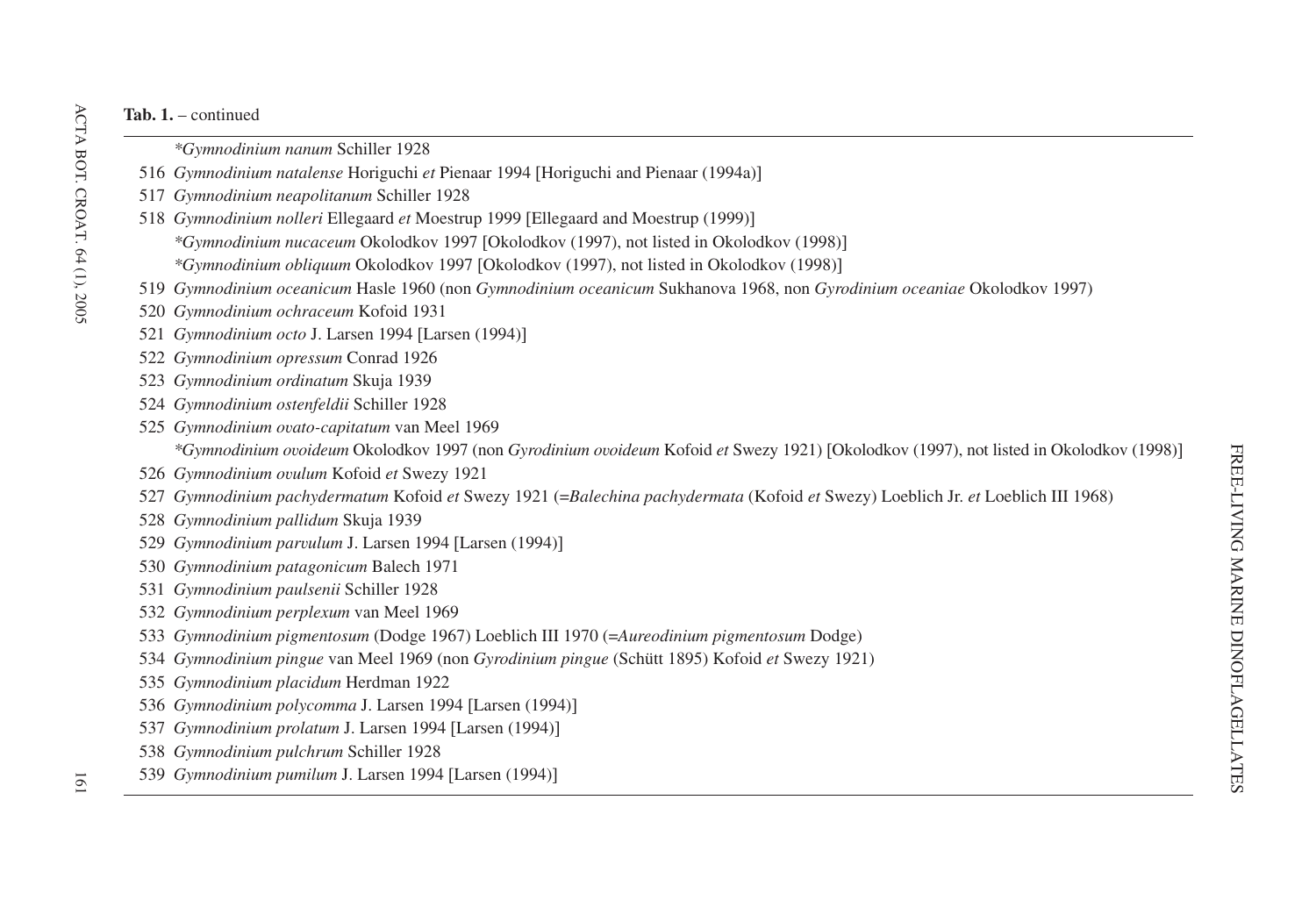#### $\overline{162}$ **Tab. 1.** – continued

- **b.** 1. continued  $\frac{GQ}{S}$ <br>540 *Gymnodinium punctatum* Pouchet 1887 *Gymnodinium punctatum* Pouchet 1887
- F. *Gymnodinium puniceum* Kofoid *et* Swezy 1921
- *Gymnodinium pygmaeum* Lebour 1925 (=?*Gyrodinium aureolum* Hulburt 1957)
- *Gymnodinium pyrenoidosum* Horiguchi *et* Chihara 1988
- *Gymnodinium pyrocystis* Jørgensen 1912 (=?*Kofoidinium splendens* J. Cachon *et* M. Cachon 1967)
- *Gymnodinium quadrilobatum* Horiguchi *et* Pienaar 1994 Horiguchi and Pienaar (1994b)-
- *Gymnodinium radiatum* Kofoid *et* Swezy 1921
- *Gymnodinium ravenescens* Kofoid *et* Swezy 1921
- *Gymnodinium regulare* van Meel 1969 *\*Gymnodinium rete* Schütt 1895
- *Gymnodinium rhomboides* Schütt 1895
- *Gymnodinium roseostigma* P.H. Campbell 1973 *\*Gymnodinium rubricauda* Kofoid *et* Swezy 1921
- *Gymnodinium rubrocinctum* Lebour 1925
- *Gymnodinium rubrum* Kofoid *et* Swezy 1921
- *Gymnodinium scaphium* van Meel 1969
- *Gymnodinium schaefferi* Morris 1937
- *Gymnodinium scopulosum* Kofoid *et* Swezy 1921
- *Gymnodinium semidivisum* Schiller 1928
- *Gymnodinium simplex* (Lohmann 1911) Kofoid *et* Swezy 1921 (=*Protodinium simplex* Lohmann 1908)
- *Gymnodinium situla* Kofoid *et* Swezy 1921
	- *\*Gymnodinium sphaericum* (Calkins 1902) Kofoid *et* Swezy 1921 (=*G. gracile* var. *sphaerica* Calkins)
- *Gymnodinium sphaeroideum* Kofoid 1931
- *Gymnodinium soyai* Hada 1970
- *Gymnodinium stellatum* Hulbult 1957
- *Gymnodinium subroseum* P.H. Campbell 1973
- *Gymnodinium suffuscum* van Meel 1969 ?»subfuscum«-
- *Gymnodinium sulcatum* Kofoid *et* Swezy 1921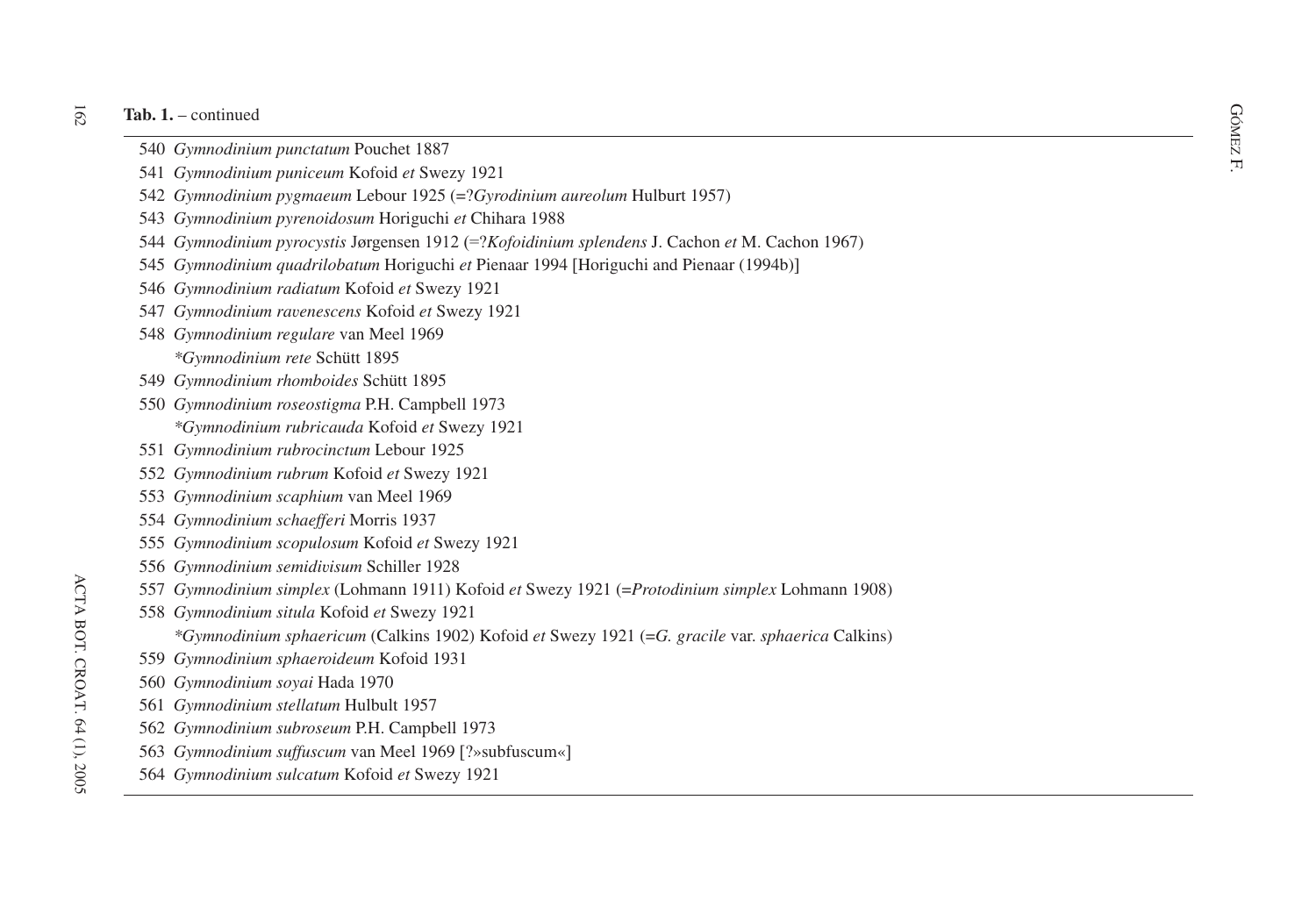- *Gymnodinium telma* van Meel 1969
- *Gymnodinium translucens* Kofoid *et* Swezy 1921 (non *Gymnodinium translucens* P.H. Campbell 1973)
- *Gymnodinium translucens* P.H. Campbell 1973 (non *Gymnodinium translucens* Kofoid *et* Swezy 1921) *\*Gymnodinium triangularis* Lebour 1917
- *Gymnodinium uncatenatum* (Hulburt 1957) Hallegraeff 2002 [Hallegraeff (2002)]
- *Gymnodinium valdecompressum* P.H. Campbell 1973
- *Gymnodinium variabile* Herdman 1924 (non *G. variabile* sensu Dodge 1982)
- *Gymnodinium vas* van Meel 1939
- *Gymnodinium verruculosum* P.H. Campbell 1973 *\*Gymnodinium violescens* Kofoid *et* Swezy 1921 (non *Warnowia violescens* (Kofoid *et* Swezy) Lindemann 1928)
- *Gymnodinium virescens* Wood 1963 (non *Gymnodinium viridescens* Kofoid 1931) *\*Gymnodinium viridescens* Kofoid 1931
- *Gymnodinium vestificii* Schütt 1885 =?*Katodinium glaucum* (Lebour 1917) Loeblich III 1965-
- *Gymnodinium viridans* van Meel 1969
- *Gymnodinium voukii* Schiller 1928
- *Gymnodinium wilczekii* Pouchet 1894
- *Gymnodinium wulffii* Schiller 1933 (non *Gyrodinium wulffii* Schiller 1933)
- *Gyrodinium* Kofoid *et* Swezy 1921 emend. G. Hansen *et* Moestrup 2000 (=*Gymnodinium* Stein 1878 partim) Daugbjerg *et al.* (2000)- (87 species) *\*Gyrodinium aciculatum* G. Hansen *et* J. Larsen 1992
- *Gyrodinium acutum* (Schütt 1895) Kofoid *et* Swezy 1921 (=*Gymnodinium spirale* var. *acuta* Schütt)
- *Gyrodinium antarcticum* Hasle 1960
- *Gyrodinium apidiomorphum* Norris 1961
- *Gyrodinium arcticum* Bursa 1961
- *Gyrodinium ascendans* Kofoid 1931
- *Gyrodinium atractos* J. Larsen 1996 Larsen (1996)-
- *Gyrodinium aureum* (Conrad 1926) Schiller 1933 (=*Spirodinium aureum* Conrad)
- *Gyrodinium biconicum* Kofoid *et* Swezy 1921 (non *Gymnodinium biconicum* Schiller 1928)
- *Gyrodinium bistellatum* Conrad *et* Kufferath 1954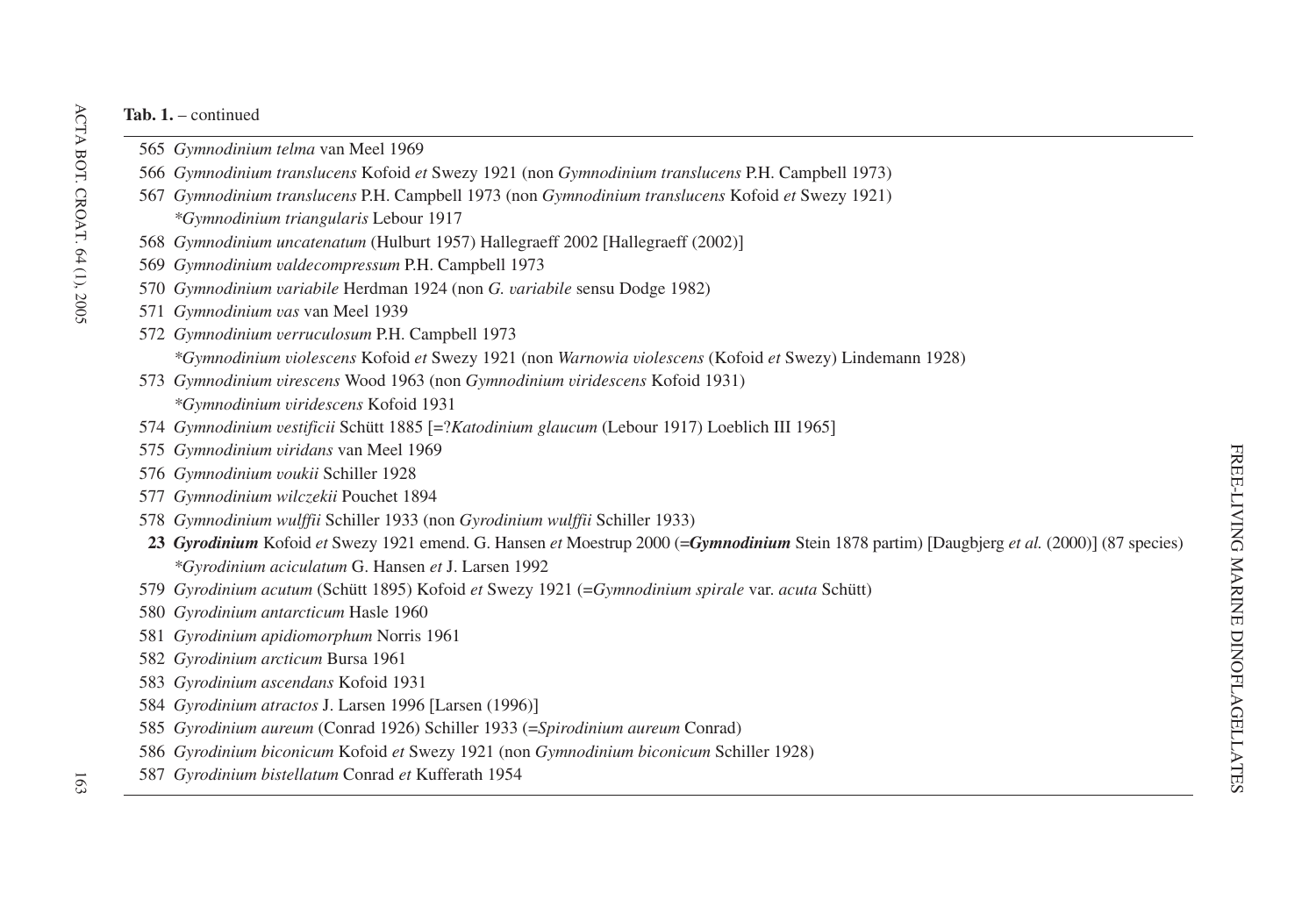- dia 1. continued<br>
SS8 *Gyrodinium britannicum* Kofoid *et* Swezy 1921 (=Spirodinium spirale var. *acutum* Schütt sensu Lebour 1917)<br>
SS8 *Gyrodinium britannicum* Kofoid *et* Swezy 1921 (=Spirodinium spirale var. *acutum \*Gyrodinium californicum* Bursa 1962
- *Gyrodinium calyptroglyphe* Lebour 1925 (=*Sclerodinium calyptoglyphe* (Lebour) Dodge 1981)
- *Gyrodinium capsulatum* Kofoid *et* Swezy 1921
- *Gyrodinium carteretense* P.H. Campbell 1973
- *Gyrodinium caudatum* Kofoid *et* Swezy 1921
- *Gyrodinium citrinum* Kofoid 1931
- *Gyrodinium chiasmonetrium* Norris 1961
- *Gyrodinium cochlea* Lebour 1925
- *Gyrodinium complanatum* P.H. Campbell 1973

*\*Gyrodinium concentricum* (Lebour 1917) Kofoid *et* Swezy 1921 (=*Spirodinium concentricum* Lebour)

- *Gyrodinium conicum* Schiller 1928
- *Gyrodinium contortum* (Schütt 1895) Kofoid *et* Swezy 1921 (=*G. contortum* Schütt, *Gymnodinium opimum* Schütt 1895 partim)
- *Gyrodinium corallinum* Kofoid *et* Swezy 1921
- *Gyrodinium cornutum* (Pouchet 1885) Kofoid *et* Swezy 1921 (=*Gymnodinium spirale* var. *cornutum* Pouchet, non *G. cornutum* Schütt 1895)
- *Gyrodinium corsicum* Paulmier, Berland, Billard *et* Nezan 1995 resembles *Karlodinium micrum* Paulmier *et al.* (1995)-
- *Gyrodinium crassum* (Pouchet 1885) Kofoid *et* Swezy 1921 (=*Gymnodinium crassum* Pouchet) \**Gyrodinium culeus* Kofoid *et* Swezy 1921
- *Gyrodinium cuneatum* Kofoid *et* Swezy 1921 =*Gymnodinium gracile* Bergh 1881-
- *Gyrodinium dominans* Hulburt 1957
- *Gyrodinium dorsum* Kofoid *et* Swezy 1921
- *Gyrodinium estuariale* Hulburt 1957
- *Gyrodinium falcatum* Kofoid *et* Swezy 1921 (=*Gymnodinium fusus* Schütt 1896 partim, *Gyrodinium sugashimanii* J. Cachon, H. Sato, M. Cachon *et* S. Sato 1989, *Pseliodinium vaubanii* Sournia 1972)
- *Gyrodinium ferrugineum* Kofoid 1931
- *Gyrodinium fissoides* Elbrächter 1979 =*G. fissum* (Levander 1894) Kofoid *et* Swezy 1921, non *Gymnodinium fissum* Levander 1894-
- *Gyrodinium flagellare* Schiller 1928
	- \**Gyrodinium flavescens* Kofoid *et* Swezy 1921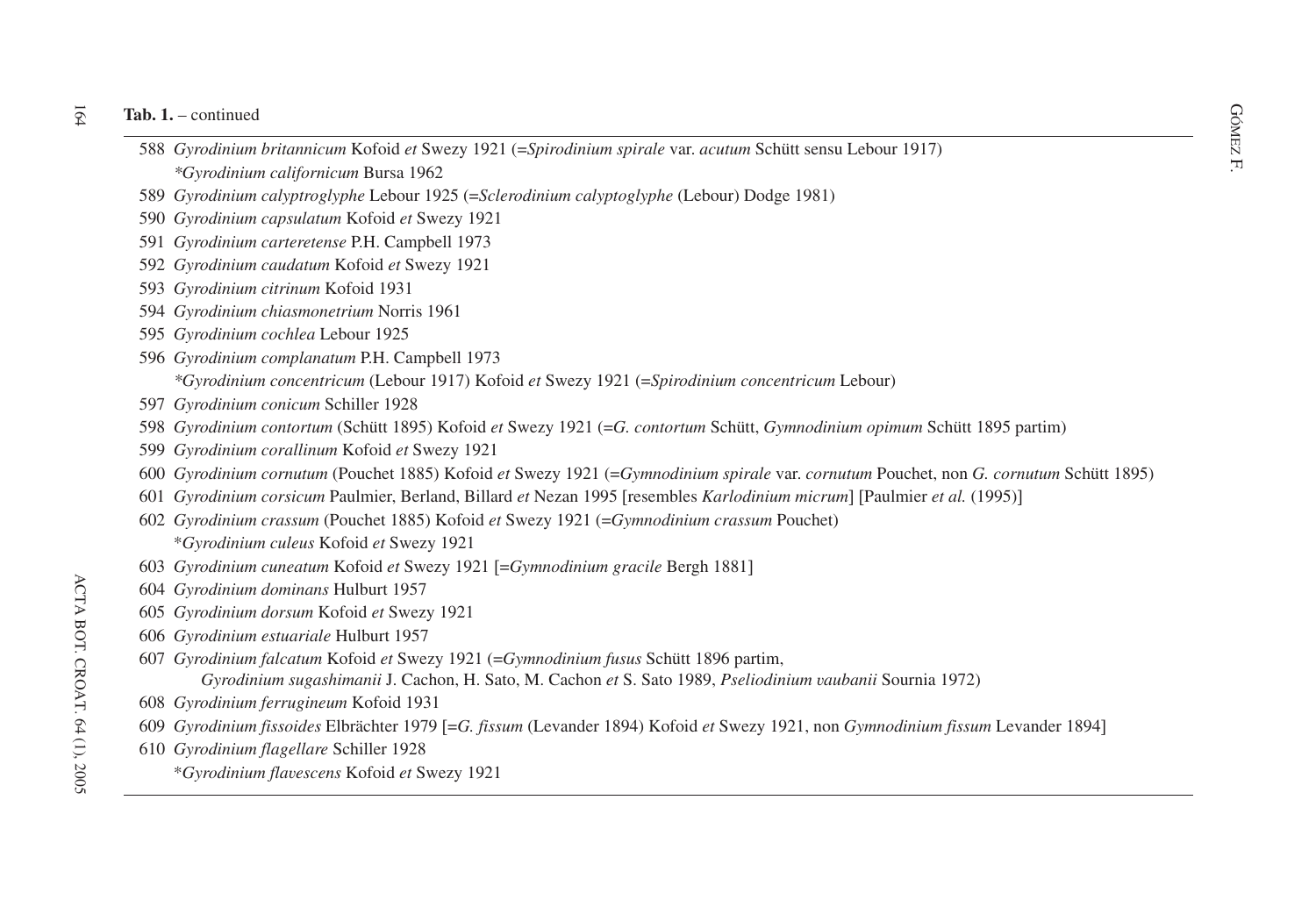- \**Gyrodinium flavidum* Kofoid *et* Swezy 1921
- *Gyrodinium flavum* Kofoid 1931 (non *Gymnodinium flavum* Kofoid *et* Swezy 1921)
- *Gyrodinium foliaceum* Kofoid *et* Swezy 1921 (=*Gymnodinium viride* Schütt 1895, non *G. viride* Pénard 1891)
- *Gyrodinium formosum* P.H. Campbell 1973
- *Gyrodinium fulvum* Kofoid *et* Swezy 1921
- *Gyrodinium fusus* (Meunier 1910) Akselman 1985 (=*Spirodinium fusus* Meunier, *Gyrodinium fusiforme* Kofoid *et* Swezy 1921)
- *Gyrodinium glaciale* Hada 1970 *ex* Balech 1976
- *Gyrodinium glaebum* Hulburt 1957
- *Gyrodinium grave* (Meunier 1910) Kofoid *et* Swezy 1921 (=*Spirodinium grave* Meunier)
- *Gyrodinium grenlandicum* Braarud 1935
- *Gyrodinium grossestriatum* P.H. Campbell 1973
- *Gyrodinium gutrula* J. Larsen 1996 (non *Gymnodinium guttula* Balech 1976) Larsen (1996)-
- *Gyrodinium herbaceum* Kofoid *et* Swezy 1921
- *Gyrodinium heterogrammum* J. Larsen 1996 Larsen (1996)-
- *Gyrodinium impendens* J. Larsen 1996 (=*Gyrodinium impendens* G. Hansen *et* J. Larsen 1992) Larsen (1996)- \**Gyrodinium intortum* Kofoid *et* Swezy 1921
- *Gyrodinium katodiniascens* P.H. Campbell 1973
- *Gyrodinium kofoidii* Norris 1961
- *Gyrodinium lachryma* (Meunier 1910) Kofoid *et* Swezy 1921 (=*Spirodinium lachryma* Meunier)
- *Gyrodinium lebourae* Herdman 1924
- *Gyrodinium leptogrammum* J. Larsen 1996 Larsen (1996)-
- *Gyrodinium lingulifera* Lebour 1925
- *Gyrodinium longum* (Lohmann 1908) Kofoid *et* Swezy 1921 (=*Cochlodinium longum* Lohmann, non *Amphidinium longum* Lohmann 1908)
- *Gyrodinium louisae* Conrad *et* Kufferath 1954
- *Gyrodinium maculatum* Kofoid *et* Swezy 1921 (non *Warnowia maculata* (Kofoid *et* Swezy 1921) Lindemann 1928) *\*Gyrodinium melo* Kofoid *et* Swezy 1921
- *Gyrodinium metum* Hulburt 1957
- *Gyrodinium mitrum* Kofoid *et* Swezy 1921 (=*G. spirale* var. *mitra* Schütt 1895)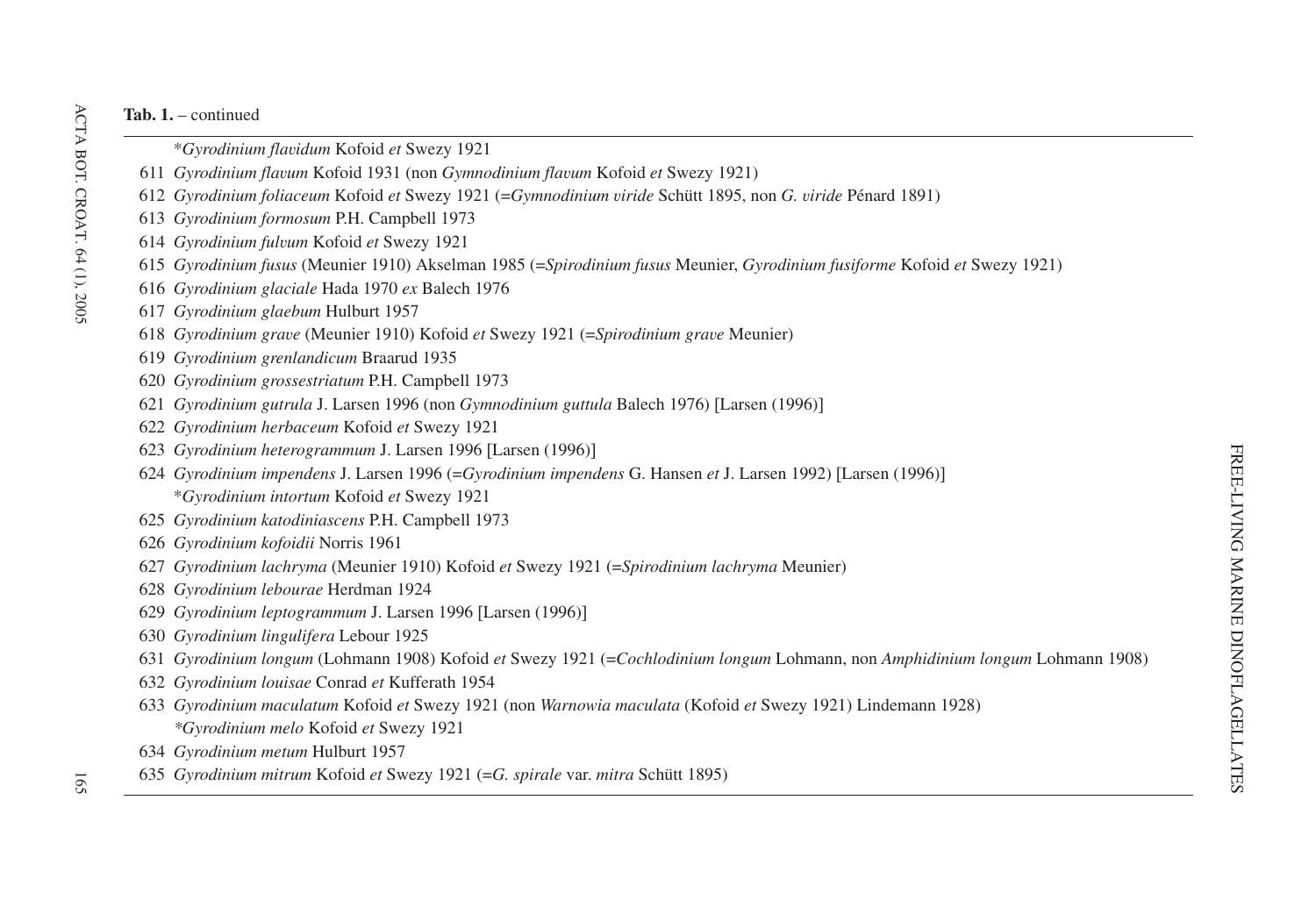- dometric of Gyrodinium *mundulum* P.H. Campbell 1973<br>636 *Gyrodinium mundulum* P.H. Campbell 1973
- F. *Gyrodinium nasutum* (Wulff 1916) Schiller 1933
- *Gyrodinium oblongum* J. Larsen *et* Patterson 1990
- *Gyrodinium obtusum* (Schütt 1895) Kofoid *et* Swezy 1921 (=*Gymnodinium spirale* Bergh var. *obtusa* Schütt, non *G. spirale* var. *obtusum* Dogiel 1906)

*\*Gyrodinium oceaniae* Okolodkov 1997 (non *Gymnodinium oceanicum* Hasle 1960) [Okolodkov (1997), not listed in Okolodkov (1998)]

- *Gyrodinium ochraceum* Kofoid *et* Swezy 1921
- *Gyrodinium opimum* (Schütt 1895) Lebour 1925 (=*Gymnodinium opimum* Schütt, *Gyrodinium contortum* (Schütt) Kofoid *et* Swezy 1921 partim)
- *Gyrodinium ovatum* (Gourret 1883) Kofoid *et* Swezy 1921 (=*Gymnodinium ovatum* Gourret) \**Gyrodinium ovoideum* Kofoid *et* Swezy 1921 (non *Gymnodinium ovoideum* Okolodkov 1997)
- *Gyrodinium ovum* (Schütt 1895) Kofoid *et* Swezy 1921 (=*Gymnodinium ovum* Schütt)
- *Gyrodinium parvulum* (Schütt 1895) Kofoid *et* Swezy 1921 (=*Gymnodinium parvulum* Schütt)
- *Gyrodinium pavillardii* Biecheler 1934 (= ?*Gymnodinium fissum* Levander 1894)
- *Gyrodinium pellucidum* (Wulff 1916) Schiller 1933
- *Gyrodinium pepo* (Schütt 1895) Kofoid *et* Swezy 1921 (=*Gymnodinium spirale* var. *pepo* Schütt)
- *Gyrodinium phorkorium* Norris 1961
- *Gyrodinium pingue* (Schütt 1895) Kofoid *et* Swezy 1921 (=*Gymnodinium spirale* var. *pinguis* Schütt, *Spirodinium varians* Wulff 1916) *\*Gyrodinium postmaculatum* Kofoid *et* Swezy 1921
- *Gyrodinium prunus* (Wulff 1920) Lebour 1925 (=*Spirodinium prunus* Wulff)
- *Gyrodinium resplendens* Hulburt 1957
- *Gyrodinium rubricaudatum* Kofoid *et* Swezy 1921
- *Gyrodinium schuettii* (Lemmermann 1899) Kofoid *et* Swezy 1921 (=*Spirodinium schuettii* Lemmermann, *Gymnodinium cornutum* Schütt 1895)
- *Gyrodinium spirale* (Bergh 1881) Kofoid *et* Swezy 1921
	- \**Gyrodinium spumantia* Kofoid *et* Swezy 1921
- *Gyrodinium striatissimum* (Hulburt 1957) G. Hansen *et* Moestrup 2000 (=*G. striatissimum* Hulburt,
	- non *Gymnodinium heterostriatum* Kofoid *et* Swezy 1921) Daugbjerg *et al.* (2000)-
	- *\*Gyrodinium*? *striatum* (Dodge 1981)? (*=Sclerodinium striatum* Dodge 1981, *Gyrodinium calyptroglyphe* sensu Elbrächter 1979)
- *Gyrodinium submarinum* Kofoid *et* Swezy 1921
	- \**Gyrodinium truncatum* Kofoid *et* Swezy 1921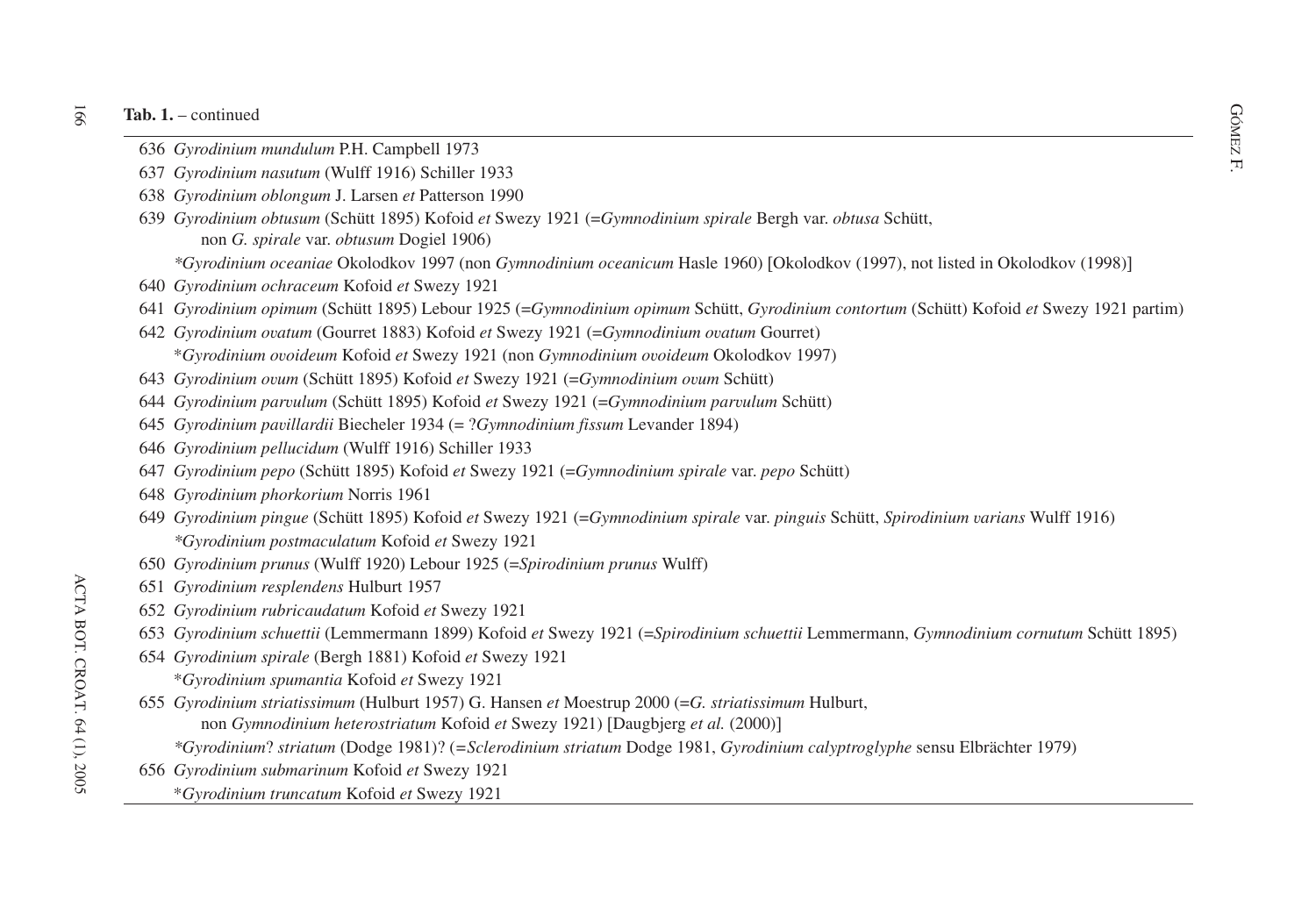- *Gyrodinium truncus* Kofoid *et* Swezy 1921
- *Gyrodinium undulans* Hulburt 1957
- *Gyrodinium varians* (Wulff 1916) Schiller 1933 (non *Gymnodinium varians* Maskel 1887)
- *Gyrodinium vesiculosum* J. Larsen 1996 Larsen (1996)-
- *Gyrodinium virgatum* Kofoid *et* Swezy 1921
- *Gyrodinium viridescens* Kofoid *et* Swezy 1921
- *Gyrodinium vorax* Biecheler 1952
- *Gyrodinium wulffii* Schiller 1933 (non *Gymnodinium wulffii* Schiller 1933)
- *Gyrodinium zeta* J. Larsen 1996 Larsen (1996)-
- *Karenia* G. Hansen *et* Moestrup 2000 (=*Gymnodinium* Stein 1878 partim) Daugbjerg *et al.* (2000)- (8 species)
- *Karenia bicuneiformis* Botes, Sym *et* Pitcher 2003 Botes *et al.* (2003)-
- *Karenia brevis* (Davis 1948) G. Hansen *et* Moestrup 2000 (=*Gymnodinium breve* Davis, *Ptychodiscus brevis* (Davis) Steidinger 1979) Daugbjerg *et al.* (2000)-
- *Karenia brevisulcata* (F.H. Chang 1999) G. Hansen *et* Moestrup 2000 (=*Gymnodinium brevisulcatum* F.H. Chang) Chang (1999), Daugbjerg *et al.* (2000)-
- *Karenia cristata* Botes, Sym *et* Pitcher 2003 Botes *et al.* (2003)-
- *Karenia digitata* Yang, Takayama, Matsuoka *et* Hodgkiss 2000 Yang *et al.* (2000)-
- *Karenia longicanalis* Yang, Hodgkiss *et* G. Hansen 2001 Yang *et al.* (2001)-
- *Karenia mikimotoi* (Miyake *et* Kominami *ex* Oda 1935) G. Hansen *et* Moestrup 2000 (*=G. nagasakiense* Takayama *et* Adachi 1984, *Gyrodinium aureolum* sensu Tangen *et* Bjornland 1981, non *Gyrodinium aureolum* Hulbult 1957, non *G. aureolum* (Hulbult) G. Hansen 2000) Hansen *et al.* (2000)-
- *Karenia umbella* de Salas, Bolch *et* Hallegraeff 2003 Botes *et al.* (2003)-
- *Karlodinium* J. Larsen 2000 (=*Gymnodinium* Stein 1878 partim, *Gyrodinium* Kofoid *et* Swezy 1921 partim) Daugbjerg *et al.* (2000)-
- *Karlodinium micrum* (Leadbeater *et* Dodge 1966) J. Larsen 2000 (=*Woloszynskia micra* Leadbeater *et* Dodge, *G. micrum* (Leadbeater *et* Dodge) Loeblich III 1970, *G. galatheanum* Braarud sensu Kite *et* Dodge 1988, *Gyrodinium galatheanum* (Braarud 1957) F.J.R. Taylor 1992, non *Gymnodinium galatheanum* Braarud) Daugbjerg *et al.* (2000)-
- *Karlodinium veneficum* (Ballantine 1956) J. Larsen 2000 (=*Gymnodinium veneficum* Ballantine 1956) Daugbjerg *et al.* (2000)-
- *Karlodinium vitiligo* (Ballantine 1956) J. Larsen 2000 (=*Gymnodinium vitiligo* Ballantine,?*K. veneficum* (Ballantine) J. Larsen) Daugbjerg *et al.* (2000)-
-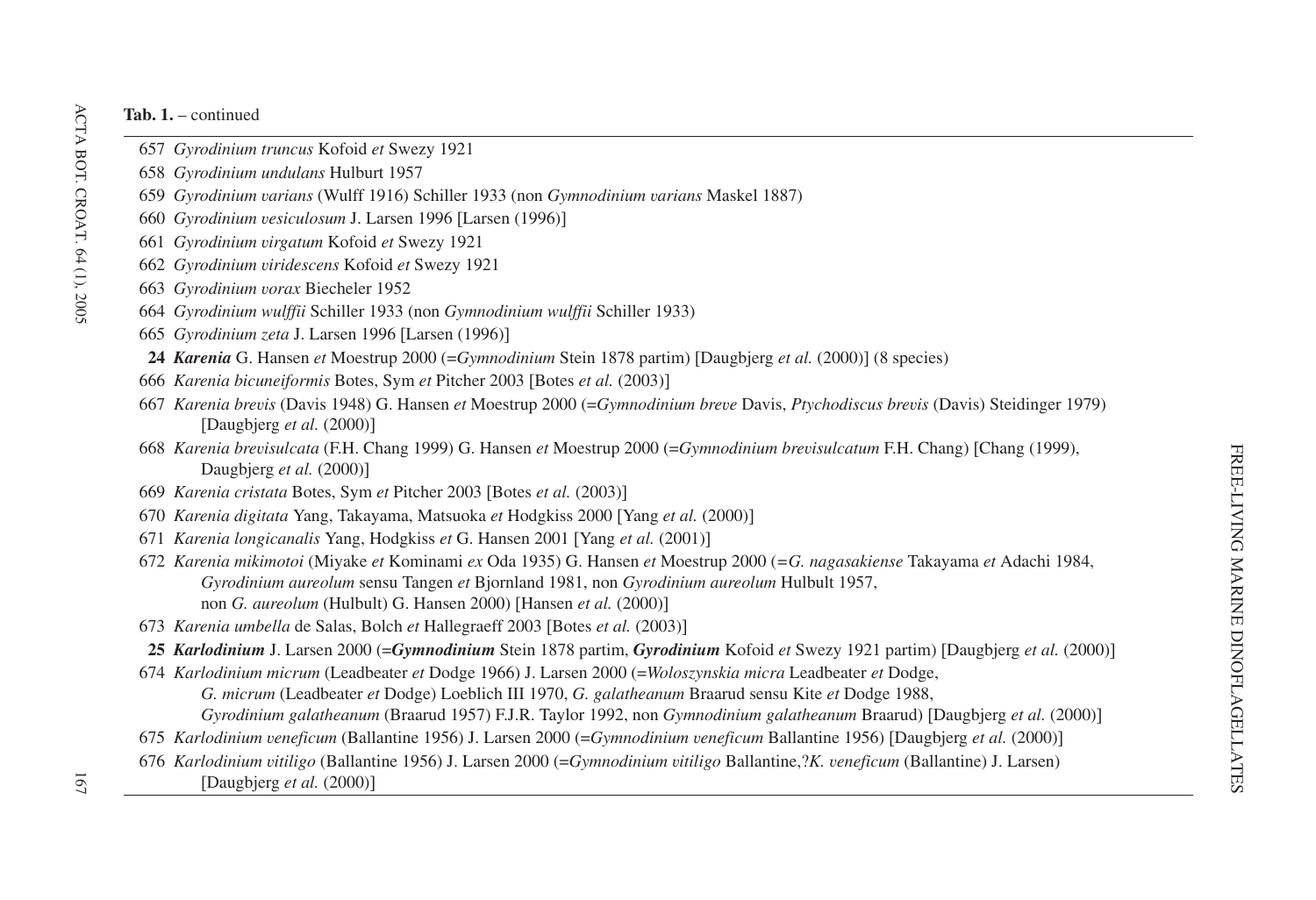#### $\overline{168}$ **Tab. 1.** – continued

- on 1. continued<br>
26 *Katodinium* Fott 1857 (=*Massartia* Conrad 1926) [some brackish/freshwater species included] (11 species)<br>
Fig. 26 *Katodinium* Fott 1857 (=*Massartia* Conrad 1926) [some brackish/freshwater species
- *Katodinium asymmetricum* (Massart 1900) Loeblich III 1965 (=*Gymnodinium asymmetricum* Massart)
- *Katodinium dorsalisulcum* Hulburt, McLaughlin *et* Zahl 1960
- *Katodinium galeatum* (Conrad *et* Kufferath 1954) Loeblich III 1965 (=*Massartia galeata* Conrad *et* Kufferath)
- *Katodinium glandula* (Herdman 1924) Loeblich III 1965 (=*Gymnodinium glandula* Herdman)
- *Katodinium glaucum* (Lebour 1917) Loeblich III 1965 (=*Gyrodinium glaucum* (Lebour) Kofoid *et* Swezy 1921, *Spirodinium glaucum* Lebour, *Massartia glauca* Schiller 1933)
- *Katodinium nieuportense* (Conrad 1926) Loeblich Jr. *et* Loeblich III 1966 (=*Massartia nieuportensis* Conrad)
- *Katodinium pluristigmatum* P.H. Campbell 1973
- *Katodinium ruppiae* (Conrad 1939) Loeblich III 1965 (=*Massartia ruppiae* Conrad)
- *Katodinium thiophilum* (Conrad 1939) Loeblich III 1965 (=*Massartia thiophila* Conrad)
- *Katodinium tubulatum* (Rampi 1969) Sournia 1973 (=*Massartia tubulata* Rampi)
- *Katodinium uncinatum* (Kufferath 1957) Loeblich III 1965 (=*Massartia uncinata* Kufferath)
- *Lepidodinium* Watanabe, Suda, Inouye, Sawaguchi *et* Chihara 1990
- *Lepidodinium viride* Watanabe, Suda, Inouye, Sawaguchi *et* Chihara 1990 (=?*Gymnodinium chlorophorum* Elbrächter *et* Schnepf 1996) *\*Pavillardia* Kofoid *et* Swezy *in* Kofoid 1921

*\*Pavillardia tentaculifera* Kofoid *et* Swezy 1921

- *Pheopolykrikos* Chatton 1933 emend*.* Matsuoka *et* Fukuyo 1986
- *Pheopolykrikos beauchampii* Chatton 1933 (=*Polykrikos beauchampii* (Chatton) Dodge 1982)
- *Pheopolykrikos hartmannii* (Zimmermann 1930) Matsuoka *et* Fukuyo 1986 (=*Polykrikos barnegatensis* Martin 1929)
- *Plectodinium* Biecheler 1934
- *Plectodinium nucleovolvatum* Biecheler 1934 (=*Gyrodinium rhabdomante* Balech 1973,?*Plectodinium miniatum* (Kofoid *et* Swezy 1921) F.J.R. Taylor 1980, *Cochlodinium miniatum* Kofoid *et* Swezy)
- *Takayama* de Salas, Bolch, Botes *et* Hallegraeff 2003 (=*Gymnodinium* Stein 1878 partim, *Gyrodinium* Kofoid *et* Swezy 1921 partim) [de Salas *et al.* (2003)] (lacking the ending, i.e. Takayamaea)
- *Takayama acrotrochum* (Larsen 1996) de Salas, Bolch *et* Hallegraeff 2003 (*=Gyrodinium acrotrochum* Larsen) J. Larsen (1996), de Salas *et al.* (2003)-
- *Takayama cladochroma* (J. Larsen 1996) de Salas, Bolch *et* Hallegraeff 2003 (=*Gyrodinium cladochroma* Larsen) J. Larsen (1996), de Salas *et al.* (2003)-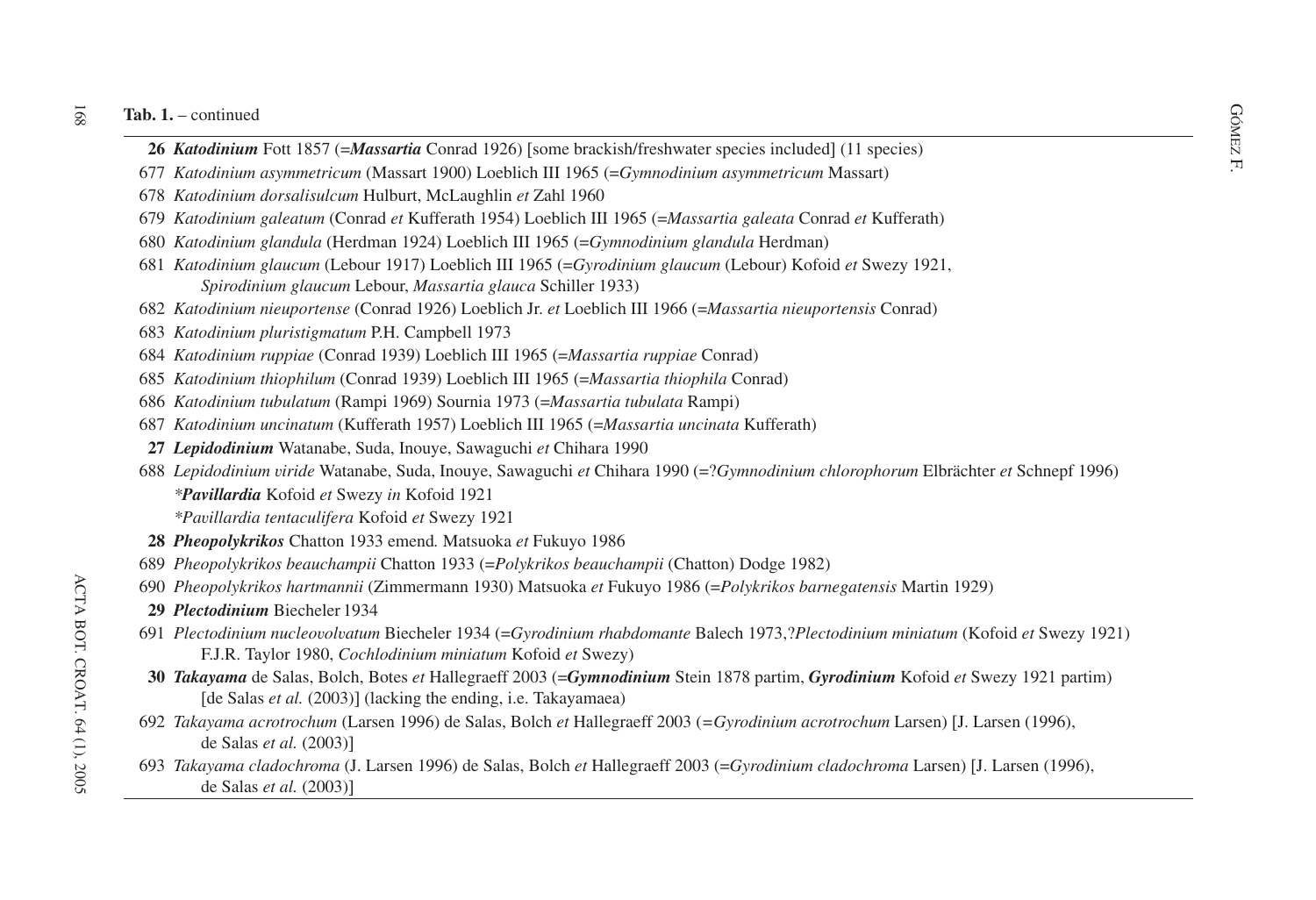- 694 *Takayama helix* de Salas, Bolch, Botes *et* Hallegraeff 2003 [de Salas *et al.* (2003)]
- 695 *Takayama pulchella* (J. Larsen 1994) de Salas, Bolch *et* Hallegraeff 2003 (=*Gymnodinium pulchellum* Larsen) J. Larsen (1994), de Salas *et al.* (2003)-
- 696 *Takayama tasmanica* de Salas, Bolch *et* Hallegraeff 2003 [de Salas et *al*. (2003)] (published as »tasmanica«, ICBN Art. 23.5 and 32.5)
- **31** *Torodinium* Kofoid *et* Swezy 1921
- 697 *Torodinium robustum* Kofoid *et* Swezy 1921 (=*Gymnodinium teredo* Schütt 1895 partim)
- 698 *Torodinium teredo* (Pouchet 1885) Kofoid *et* Swezy 1921 (=*Gymnodinium teredo* Pouchet, *Torodinium robustum* Kofoid *et* Swezy 1921 partim)

Polykrikaceae Kofoid *et* Swezy 1921

- **32** *Polykrikos* Bütschli 1873
	- *\*Polykrikos grassei* Lecal 1972
- 699 *Polykrikos kofoidii* Chatton 1914 (=*P. schwarzii* Kofoid 1907)
- 700 *Polykrikos lebourae* Herdman 1924 (=*P. schwarzii* Herdman 1922)
- 701 *Polykrikos schwartzii* Bütschli 1873 (=*P. auricularia* Bergh 1881)

Ptychodiscaceae Lemmermann 1899

**33** *Ptychodiscus* Stein 1883

702 *Ptychodiscus noctiluca* Stein 1883 (=*P. inflatus* Pavillard 1916, *P. carinatus* Kofoid 1907)

Warnowiaceae Lindemann 1928

- **34** *Erythropsidinium* P.C. Silva 1960 (=*Erythropsis* Hertwig 1884, *Pouchetia* Schütt 1895 partim)
- 703 *Erythropsidinium agile* (Hertwig 1884) P.C. Silva 1960 (=*E. agilis* Hertwig, *E. pavillardii* (Kofoid *et* Swezy 1921) P.C. Silva 1960, *Erythropsis agilis* Pavillard 1905, *E.* (*Erythropsis*) *hispidum* (Kofoid *et* Swezy 1921) P.C. Silva 1960, *E.* (*Pouchetia*) *cornutum* (Schütt 1895) P.C. Silva 1960, *E.* (*Erythropsis*) *labrum* (Kofoid *et* Swezy 1921) P.C. Silva 1960, *E.* (*Erythropsis*) *scarlatinum* (Kofoid *et* Swezy 1921) P.C. Silva 1960, *E. richardii* (Kofoid *et* Swezy 1921) P.C. Silva 1960)

704 *Erythropsidinium cochlea* (Schütt 1895) P.C. Silva 1960 (=*Pouchetia cochlea* Schütt)

705 *Erythropsidinium extrudens* (Kofoid *et* Swezy 1921) P.C. Silva 1960 (=*E. extrudens* Kofoid *et* Swezy)

- 706 *Erythropsidinium minus* (Kofoid *et* Swezy 1921) P.C. Silva 1960 (=*E. minor* Kofoid *et* Swezy) *\*Greuetodinium* Loeblich III 1980 (=*Leucopsis* Greuet 1968) *\*Greuetodinium cylindricum* (Greuet 1968) Loeblich III 1980 (=*Leucopsis cylindrica* Greuet)
	-
- **35** *Nematodinium* Kofoid *et* Swezy 1921 (=*Pouchetia* Schütt 1895)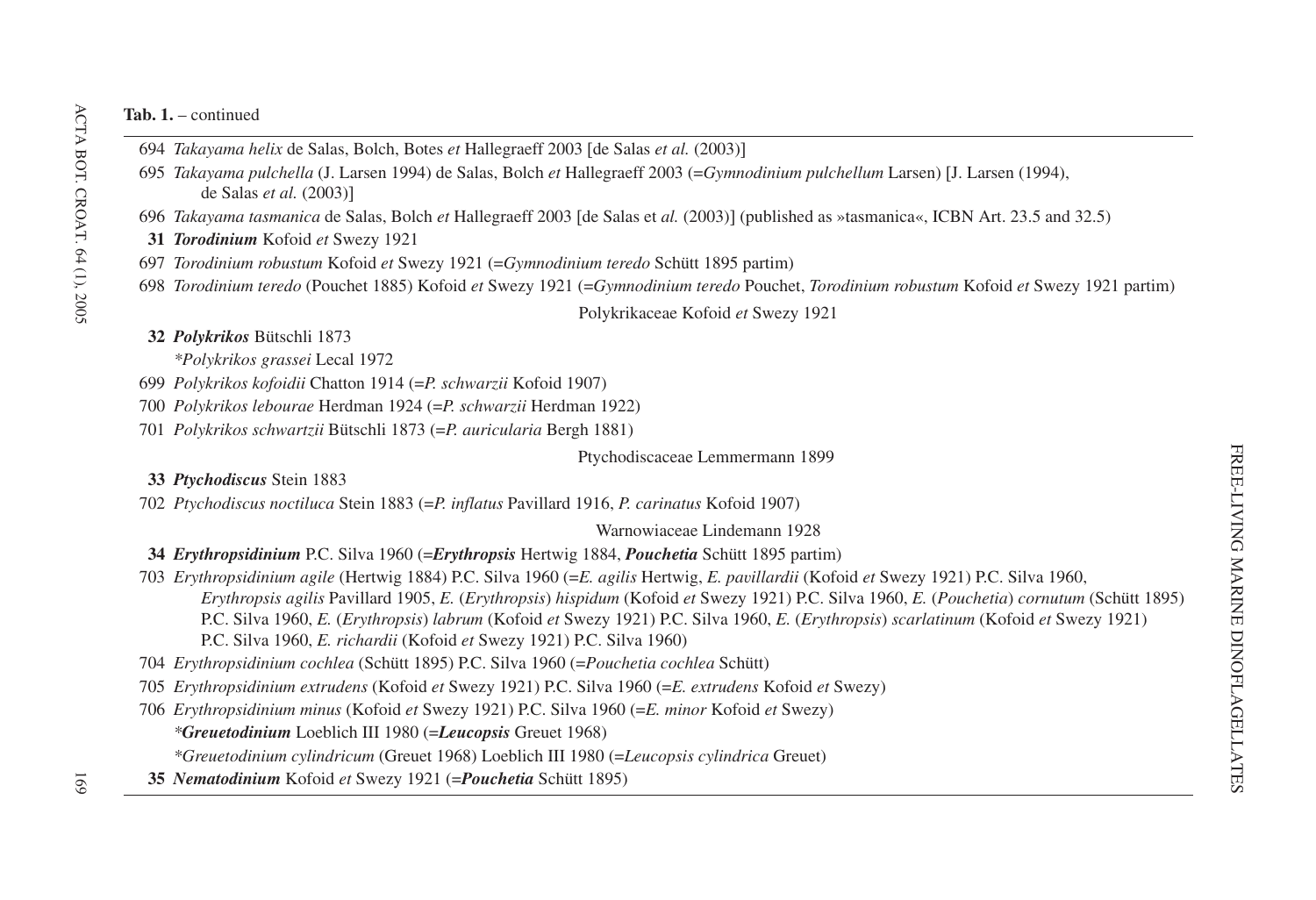- die 1. continued<br>
To 7 *Nematodinium armatum* (Dogiel 1906) Kofoid *et* Swezy 1921 (=*P. armata* Dogiel, *P. maculata* Kofoid *et* Swezy 1921, *Nematodinium lebourae* Schiller 1933)
- 708 *Nematodinium atromaculatum* Kofoid 1931 (non *Cochlodinium atromaculatum* Kofoid *et* Swezy 1921)
- 709 *Nematodinium partitum* Kofoid *et* Swezy 1921
- 710 *Nematodinium torpedo* Kofoid *et* Swezy 1921
	- *\*Nematopsides* Greuet 1973
	- *\*Nematopsides tentaculoides* Greuet 1973
- **36** *Proterythropsis* Kofoid *et* Swezy 1921
- 711 *Proterythropsis crassicaudata* Kofoid *et* Swezy 1921
- 712 *Proterythropsis vigilans* Marshall 1925 (=*Nematopsides vigilans* (Marshall) Greuet 1973)
	- *\*Protopsis* Kofoid *et* Swezy 1921
	- *\*Protopsis elongata* Schiller 1928
	- *\*Protospis neapolitana* Kofoid *in* Kofoid *et* Swezy 1921
	- *\*Protospis nigra* (Pouchet 1887) Kofoid *et* Swezy 1921 (=*Gymnodinium polyphemus* var. *nigrum* Pouchet, *Pouchetia nigra* Lemmermann 1899)
	- *\*Protospis ochrea* (Wright 1907) Kofoid *et* Swezy 1921 (=*Pouchetia ochrea* Wright)
	- *\*Protospis simplex* Lebour 1925
- **37** *Warnowia* Lindemann 1928 (=*Pouchetia* Schütt 1895, *Protopsis* Kofoid *et* Swezy 1921) (25 species)
- 713 *Warnowia alba* (Kofoid *et* Swezy 1921) Lindemann 1928 (=*P. alba* Kofoid *et* Swezy)
- 714 *Warnowia atra* (Kofoid *et* Swezy 1921) Schiller 1933 (=*P. atra* Kofoid *et* Swezy)
- 715 *Warnowia compacta* (Schütt 1895) Schiller 1933 (=*P. compacta* Schütt, *P. contorta* Schütt 1895)
- 716 *Warnowia dohrnii* Zimmermann 1930
- 717 *Warnowia fusus* (Schütt 1895) Lindemann 1928 (=*P. fusus* Schütt)
- 718 *Warnowia hataii* (Kofoid *et* Swezy 1921) Schiller 1933 (=*P. hataii* Kofoid 1931)
- 719 *Warnowia juno* (Schütt 1895) Schiller 1933 (=*P. juno* Schütt, *P. nigra* Pavillard 1905 partim)
- 720 *Warnowia maculata* (Kofoid *et* Swezy 1921) Lindemann 1928 (=*P. maculata* Kofoid *et* Swezy 1921, non *Gyrodinium maculatum* Kofoid *et* Swezy 1921)
- 721 *Warnowia maxima* (Kofoid *et* Swezy 1921) Lindemann 1928 (=*P. maxima* Kofoid *et* Swezy)
- 722 *Warnowia mutsui* (Kofoid 1931) Schiller 1933 (=*P. mutsui* Kofoid)
- 723 *Warnowia panamensis* (Kofoid 1907) Schiller 1933 (=*P. panamensis* Kofoid)

 $\overline{2}$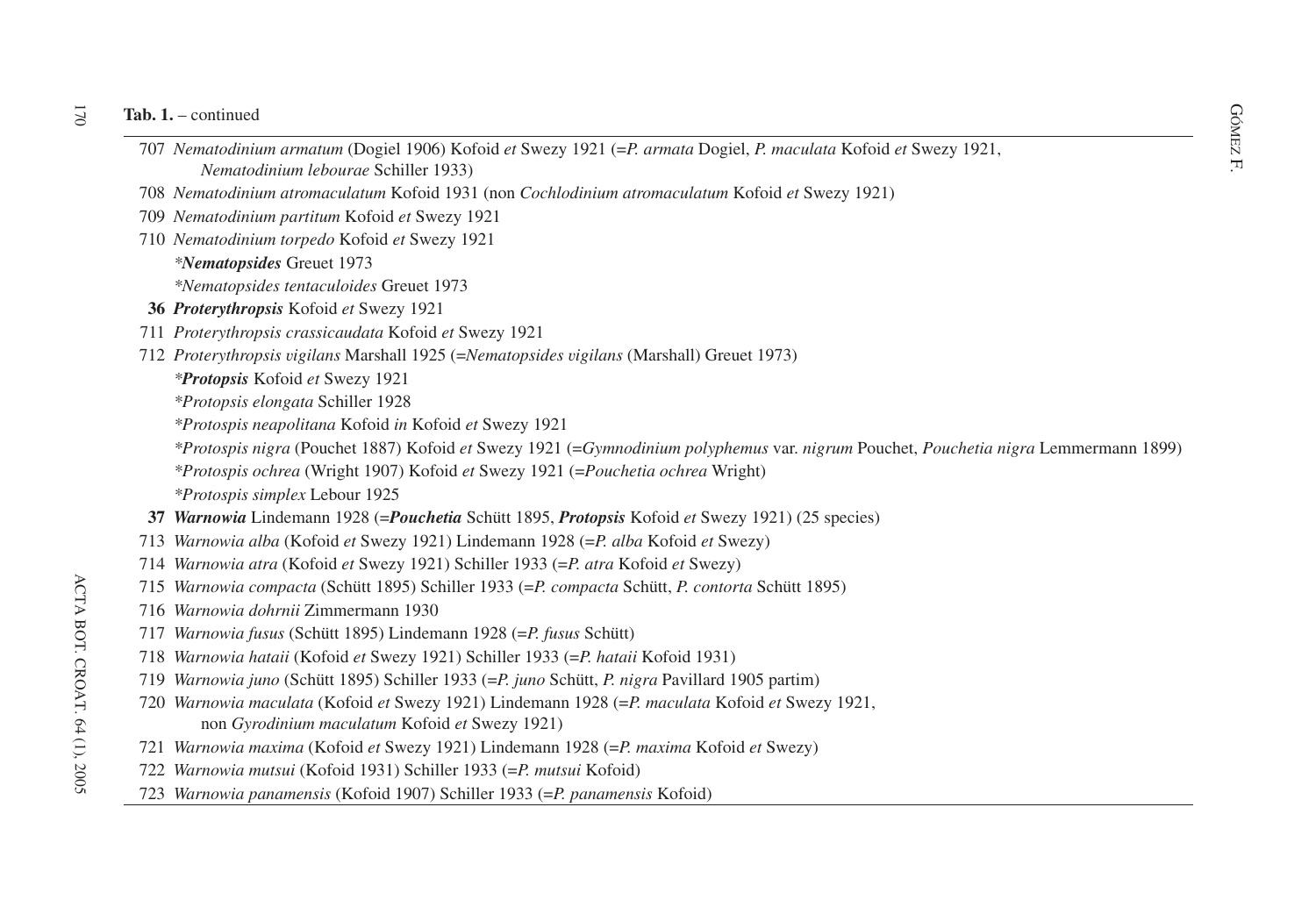- 724 *Warnowia parva* (Lohmann 1908) Lindemann 1928 (=*P. parva* Lohmann)
- 725 *Warnowia polyphemus* (Pouchet 1895) Schiller 1933 (=*P. polyphemus* (Pouchet) Kofoid *et* Swezy 1921, *Gymnodinium polyphemus* Pouchet, *Warnowia pulchra* Schiller sensu Greuet 1968)
- 726 *Warnowia pouchetii* Schiller 1933 (=*P. pouchetii* Kofoid *et* Swezy 1921)
- 727 *Warnowia pulchra* (Schiller 1928) Schiller 1933 (=*P. pulchra* Schiller, non *W. pulchra* Schiller sensu Greuet 1968)
- 728 *Warnowia purpurata* (Kofoid *et* Swezy 1921) Lindemann 1928 (=*P. perforata* Kofoid *et* Swezy)
- 729 *Warnowia purpurescens* (Kofoid *et* Swezy 1921) Lindemann 1928 (=*P. purpurescens* Kofoid *et* Swezy)
- 730 *Warnowia reticulata* (Kofoid 1931) Schiller 1933 (=*P. reticulata* Kofoid)
- 731 *Warnowia rosea* (Pouchet 1879) Kofoid *et* Swezy 1921 (=*Gymnodinium polyphemus* var. *roseum* Pouchet, non *P. rosea* Schütt 1895)
- 732 *Warnowia rubescens* (Kofoid *et* Swezy 1921) Lindemann 1928 (=*P. rubescens* Kofoid *et* Swezy)
- 733 *Warnowia schuettii* (Kofoid *et* Swezy 1921) Schiller 1933 (=*P. rosea* Schütt 1895)
- 734 *Warnowia striata* (Kofoid *et* Swezy 1921) Schiller 1933 (=*P. striata* Kofoid *et* Swezy)
- 735 *Warnowia subnigra* (Kofoid *et* Swezy 1921) Schiller 1933 (=*P. subnigra* Kofoid *et* Swezy)
- 736 *Warnowia violescens* (Kofoid *et* Swezy 1921) Lindemann 1928 (=*P. violescens* Kofoid *et* Swezy, non *Gymnodinium violescens* Kofoid *et* Swezy 1921)
- 737 *Warnowia voracis* (Kofoid *et* Swezy 1921) Schiller 1933 (=*P. voracis* Kofoid *et* Swezy)

Gymnodiniales *incertae sedis*

**38** *Ceratoperidinium* Margalef 1969

738 Ceratoperidinium yeye Margalef 1969 (=C. margalefii Loeblich III 1980, C. mediterraneum Abboud-Abi Saab 1989) [see Gómez et al. (2004)]

# **Noctilucales Haeckel 1894**

Kofoidiniaceae F.J.R. Taylor 1976

- **39** *Cymbodinium* J. Cachon *et* M. Cachon 1967
- 739 *Cymbodinium elegans* J. Cachon *et* M. Cachon 1967
- **40** *Kofoidinium* Pavillard 1928 (5 species)
- 740 *Kofoidinium arcticum* Bursa 1964
- 741 *Kofoidinium lebourae* (Pavillard 1921) F.J.R. Taylor 1976 (=*Gymnodinium lebourae* Pavillard, *G. pseudonoctiluca* Lebour 1917,?*G. fulgens* Kofoid *et* Swezy 1921)
- 742 *Kofoidinium pavillardii* J. Cachon *et* M. Cachon 1967 (=*Gymnodinium pseudonoctiluca* Pouchet 1885 partim, non *G. pseudonoctiluca* Lebour 1917)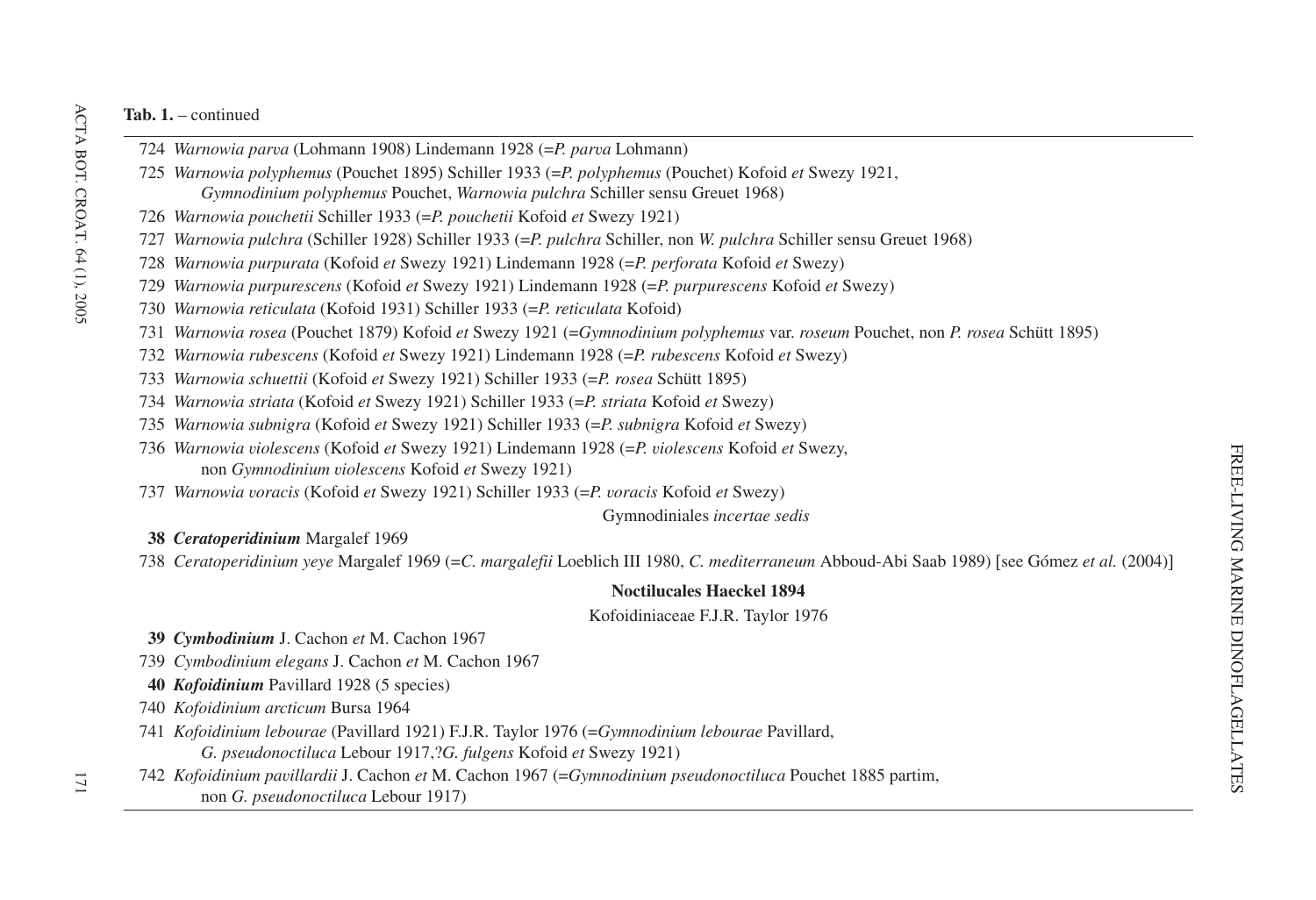- 1. continued<br>
The Mathematics of Society<br>
The Mathematics of M. Cachon 1967<br>
The Mathematics of Society<br>
The Mathematics of Society<br>
The Mathematics of Society<br>
The Mathematics of Society<br>
The Mathematics of Society<br>
The
- *Kofoidinium velelloides* Pavillard 1928
- *Pomatodinium* J. Cachon *et* Cachon-Enjumet 1966
- *Pomatodinium impatiens* J. Cachon *et* Cachon-Enjumet 1966
- *Spatulodinium* J. Cachon *et* M. Cachon 1968 (=*Gymnodinium* Stein 1878 partim)
- *Spatulodinium pseudonoctiluca* (Pouchet 1885) J. Cachon *et* M. Cachon *ex* Loeblich Jr. *et* Loeblich III 1969 (=*G. pseudonoctiluca* Pouchet, *G. fulgens* Kofoid *et* Swezy 1921,?*Amphidiniopsis urnaeformis* Gail 1950)

# Leptodiscaceae Kofoid 1905

# *Cachonodinium* Loeblich III 1980 (=*Leptodinium* J. Cachon *et* M. Cachon 1969)

- *Cachonodinium caudatum* (J. Cachon *et* M. Cachon 1969) Loeblich III 1980 (=*Leptodinium caudatum* J. Cachon *et* M. Cachon)
- *Craspedotella* Kofoid 1905
- *Craspedotella pileolus* Kofoid 1905
- *Leptodiscus* Hertwig 1877 (=?*Pratjetella* Lohmann 1920)
- *Leptodiscus medusoides* Hertwig 1877 (=?*Pratjetella medusoides* (Hertwig) Loeblich Jr. *et* Loeblich III 1966)
- *Leptophyllus* J. Cachon *et* Cachon-Enjumet 1964 (=*Abedinium* Loeblich Jr. *et* Loeblich III 1966)
- *Leptophyllus dasypus* J. Cachon *et* Cachon-Enjumet 1964 (=*Abedinium dasypus* (J. Cachon *et* Cachon-Enjumet) Loeblich Jr. *et* Loeblich III 1966)
- *Petalodinium* J. Cachon *et* M. Cachon 1969
- *Petalodinium porcelio* J. Cachon *et* M. Cachon 1969
- *Scaphodinium* Margalef 1963 (=*Leptospathium* J. Cachon *et* Cachon-Enjumet 1964)
- *Scaphodinium mirabile* Margalef 1963 (=*Leptospathium navicula* J. Cachon *et* Cachon-Enjumet 1964)

Noctilucaceae Saville-Kent 1881

- *Noctiluca* Suriray *ex* Lamarck 1816
- *Noctiluca scintillans* (Macartney 1810) Kofoid 1920 (=*Noctiluca miliaris* Suriray *ex* Lamarck 1816)

# Protodiniferaceae Kofoid *et* Swezy 1921

- *Pronoctiluca* Fabre-Domergue 1889 [no dinokaryotic nucleus, the consideration as a dinoflagellate requires further research] *\*Pronoctiluca acuta* (Lohmann 1912) Schiller 1933 (=*Rhynchomonas acuta* Lohmann 1912, *R. curvata* Lohmann 1921)
- 754 Pronoctiluca pelagica Fabre-Domergue 1889 (=Rhynchomonas marina Lohmann 1902, Pelagorhynchus marinus Pavillard 1917, =?P. spinifera)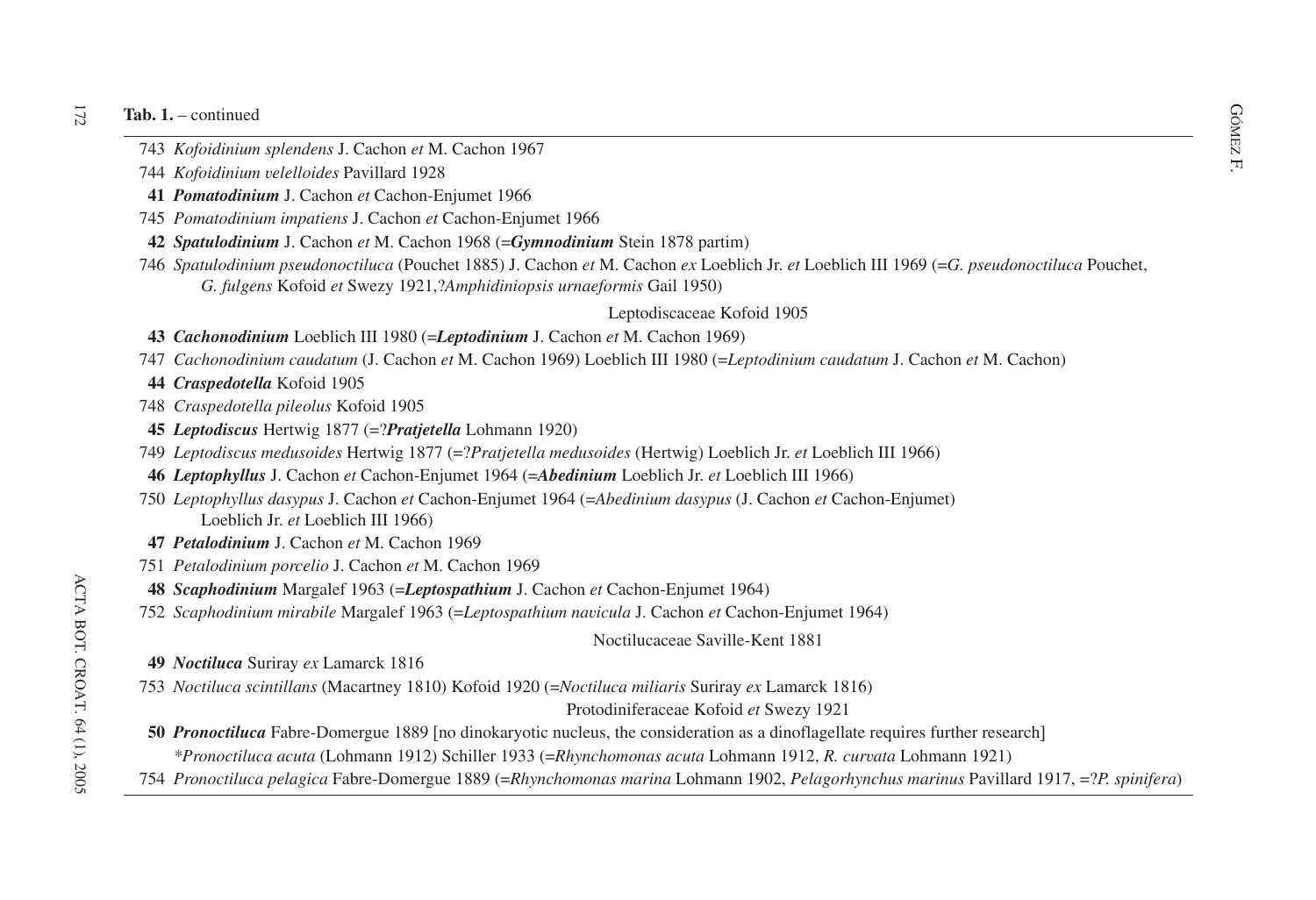*\*Pronoctiluca phaeocysticola* (Scherffel 1900) Pavillard 1922 (=*Oxyrrhis phaeocysticola* Scherffel) *\*Pronoctiluca rostrata* F.J.R. Taylor 1976 [related to *Lessardia* Saldarriaga *et* F.J.R. Taylor 2003]

755 *Pronoctiluca spinifera* (Lohmann 1920) Schiller 1933 (=*Protodinifer tentaculata* Kofoid *et* Swezy 1921,?*P. pelagica* Fabre-Domergue 1889)

**Oxyrrhinales Sournia 1984** [the consideration as a dinoflagellate requires further research]

Oxyrrhinaceae Sournia 1984

**51** *Oxyrrhis* Dujardin 1841

756 *Oxyrrhis marina* Dujardin 1841 (=*O. maritima* van Meel 1969, *O. tentaculifera* Conrad 1939)

**Peridiniales** Haeckel 1894

Amphidomataceae Sournia 1984

### **52** *Amphidoma* Stein 1883 (=*Pavillardinium* De-Toni 1936 partim, *Murrayella* Kofoid 1907)

757 *Amphidoma acuminata* Stein 1883

758 *Amphidoma caudata* Halldal 1953 (=*Oxytoxum tonollii* Rampi 1969, *O. margalefii* Rampi 1969) *\*Amphidoma curtata* Kofoid *et* Swezy 1911

*\*Amphidoma depressa* Kofoid *et* Swezy 1911

759 *Amphidoma elongata* Kofoid *et* Swezy 1911 *\*Amphidoma laticincta* Kofoid *et* Swezy 1911

760 *Amphidoma nucula* Stein 1883 (=*A. spinosa* (Kofoid 1907) Kofoid *et* Michener 1911, *Gonyaulax rouchii* Rampi 1948, *Pavillardinium spinosum* (Kofoid 1907) F.J.R. Taylor 1967 *ex* Sournia 1973, *Murrayella spinosa* Kofoid 1907) *\*Amphidoma obtusa* Kofoid *et* Swezy 1911

761 *Amphidoma steinii* Schiller 1929

### Ceratiaceae Kofoid 1907

- **53** *Ceratium* Schrank 1793 [the delimitation of species or infraespecific taxa strongly varies among authors] (63 species) \**Ceratium angustum* A.S. Campbell 1934
- 762 *Ceratium arcticum* (Ehrenberg 1854) Cleve 1901 (=*C. labradoricum* Vanhöffen 1897, *C. tripos* var. *arctica* Claparède *et* Lachmann 1859)
- 763 *Ceratium arietinum* Cleve 1900 (=*C. bucephalum* (Cleve 1897) Cleve 1901) *\*Ceratium aultii* Graham *et* Bronikovsky 1944
	- \**Ceratium axiale* Kofoid 1907 (=*C. axiale* (Kofoid) Karsten 1907)
- 764 *Ceratium azoricum* Cleve 1900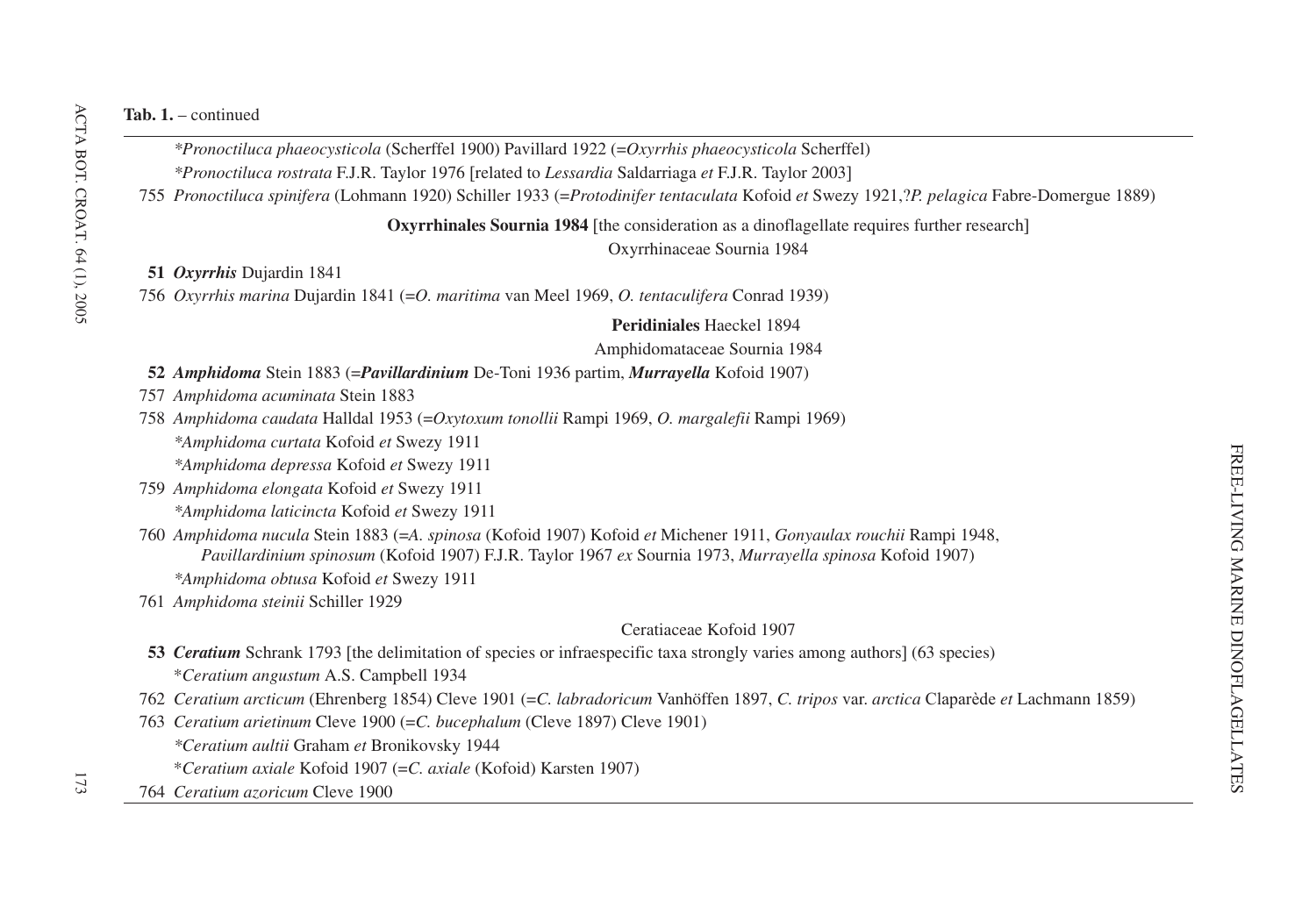- ontinued<br>
Forceratium *balechii* Meave del Castillo, Okolodkov *et* Zamudio 2003 [intermediate with *Ceratium divaricatum/dens*] Meave del Castillo *et al.* (2003)-
- 765 *Ceratium belone* Cleve 1900 (=*C. pacificum* Schröder 1906, non *C. pacificum* Wood 1963)
- 766 *Ceratium bigelowii* Kofoid 1907
- 767 *Ceratium breve* (Ostenfeld *et* Schmidt 1901) Schröder 1906 (=*C. tripos* var. *breve* Ostenfeld *et* Schmidt, *C. schmidtii* Jørgensen 1911, *C. curvicorne* Schmidt 1901)
	- *\*Ceratium brevearcuatum* Böhm 1976
- 768 *Ceratium brunellii* Rampi 1942 (=?*C. incisum* (Karsten 1905) Jørgensen 1911)
- 769 *Ceratium candelabrum* (Ehrenberg 1860) Stein 1883
- 770 *Ceratium carnegiei* Graham *et* Bronikowsky 1944
- 771 *Ceratium carriense* Gourret 1883 (=*C. massiliense* Pavillard 1907, *C. volans* Cleve 1900, *C. hundhausenii* Schröder 1906, non *C. volans* Pavillard 1905)
- 772 *Ceratium cephalotum* (Lemmermann 1900) Jørgensen 1911 (=*C. gravidum* var. *cephalotum* Lemmermann)
- 773 *Ceratium compressum* Gran 1912 (non *C. compressum* Gran 1902) [see Balech (1988: 141) for synonymy with *C. platycorne* Daday 1888]
- 774 *Ceratium concilians* Jørgensen 1920
- 775 *Ceratium contortum* (Gourret 1883) Cleve 1900 (=*C. contortum* var. *robustum* (Karsten 1907) Sournia 1966, *C. karstenii* f. *robustum* (Karsten) Jørgensen 1911, *C. karstenii* Pavillard 1927 partim, *C. longinum* (Karsten 1907) Jørgensen 1911, *C. saltans* Schröder 1906)
- 776 *Ceratium contrarium* (Gourret 1883) Pavillard 1905 (=*C. trichoceros* var. *contrarium* (Gourret) Schiller 1937)
- 777 *Ceratium declinatum* (Karsten 1907) Jørgensen 1911 (=*C. tripos declinatum* Karsten)
- 778 *Ceratium deflexum* (Kofoid 1907) Jørgensen 1911 (=*C. californiense* Karsten 1907, *C. recurvatum* Schröder 1906, *C. deflexum var. recurvatum* (Schröder) Jørgensen 1911)
- 779 *Ceratium dens* Ostenfeld *et* Schmidt 1901 (non *C. tripos* var. *ponticum*, non *C. divaricatum*) see *C. divaricatum*-
- 780 *Ceratium digitatum* Schütt 1895
- 781 *Ceratium divaricatum* (Lemmermann 1900) Kofoid 1908 (=*C. tripos* var. *divaricatum* Lemmermann) confused with *C. dens \*Ceratium egyptiacum* Halim 1963 (=?*C. tripos* var. *pulchellum* (Schröder 1906) López 1966 *ex* Sournia 1973) *\*Ceratium ehrenbergii* Kofoid 1907 (=?*C. pentagonum* Gourret 1883)
- 782 *Ceratium euarcuatum* Jørgensen 1920 (=*C. arcuatum* Pavillard 1905, non *C. arcuatum* Cleve 1900)
- 783 *Ceratium extensum* (Gourret 1883) Cleve 1901 (=*C. strictum* Kofoid 1907, *C. biceps* Claparède *et* Lachmann 1859, *C. strictum* (Okamura *et* Nishikawa 1904) Kofoid 1907, *C. extensum* f. *strictum* Okamura *et* Nishikawa)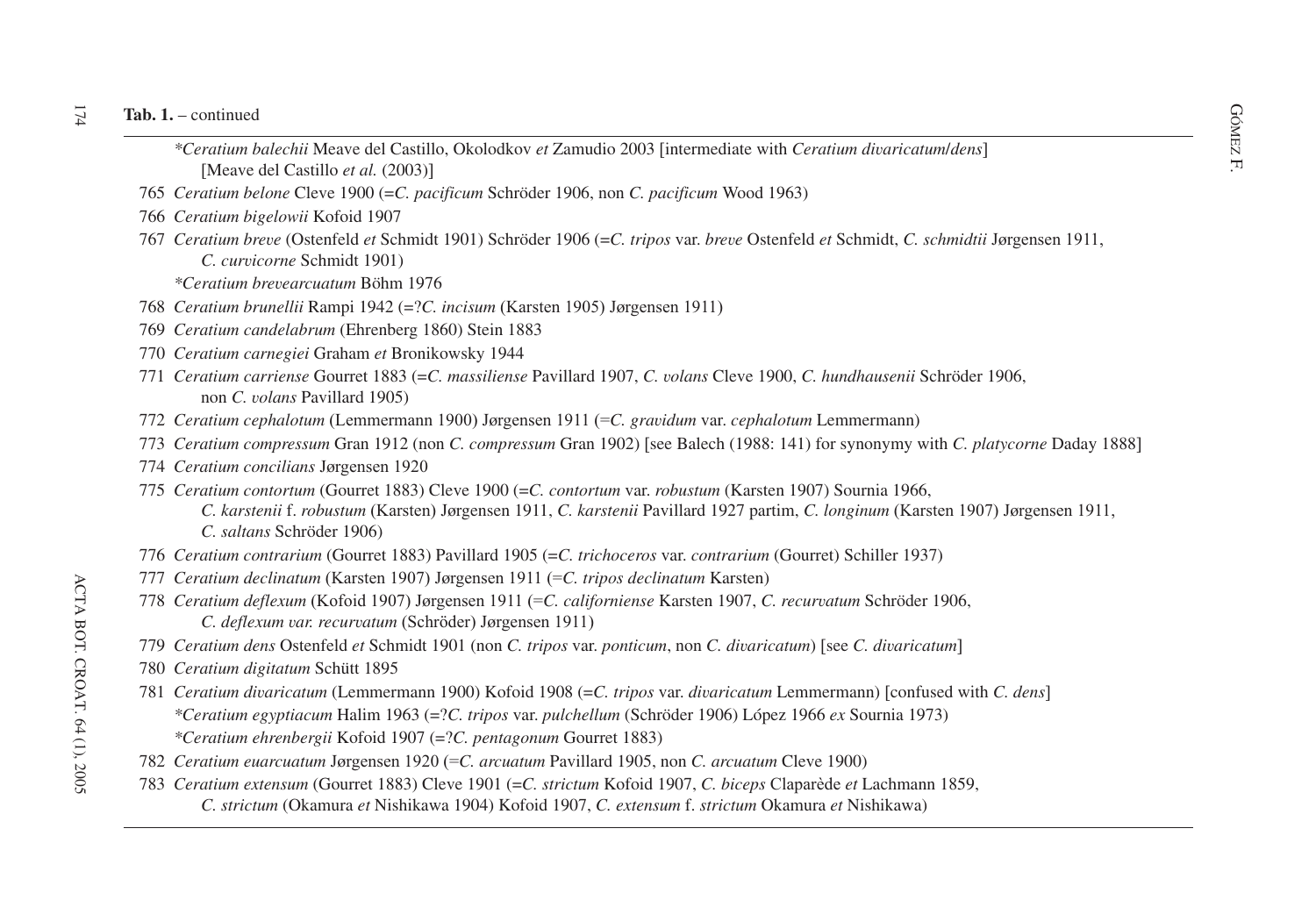- *Ceratium falcatiforme* Jørgensen 1920 (=*C. inflatum falcatiforme* Peters 1934)
- *Ceratium falcatum* (Kofoid 1907) Jørgensen 1920 (=*C. inflatum falcatum* Peters 1934) *\*Ceratium filicorne* Steemann Nielsen 1934
- *Ceratium furca* (Ehrenberg 1834) Claparède *et* Lachmann 1859 (=*C. biceps* Claparède *et* Lachmann 1859)
- *Ceratium fusus* (Ehrenberg 1834) Dujardin 1841 (*=C. seta* (Ehrenberg 1859) Jørgensen 1911)
- *Ceratium geniculatum* (Lemmermann 1900) Cleve 1911 (=*C. tricarinatum* Kofoid 1907)
- *Ceratium gibberum* Gourret 1883
- *Ceratium gravidum* Gourret 1883
- *Ceratium hexacanthum* Gourret 1883 (=*C. reticulatum* (Pouchet 1883) Cleve 1903)
- *Ceratium hircus* Schröder 1909 (=*C. furca* var. *hircus* (Schröder) Margalef 1961)
- *Ceratium horridum* (Cleve 1897) Gran 1902 (=*C. tripos* var. *horridum* Cleve, *C. intermedium* (Jørgensen 1905) Jørgensen 1911, *C. claviger* Kofoid 1907, *C. tenue* (Ostenfeld *et* Schmidt 1901) Jørgensen 1911, *C. inclinatum* Kofoid 1907, *C. tenuissimum* Kofoid 1907, *C. mollis* Kofoid 1907, *C. batavum* Paulsen 1908, *C. leptosomum* Jørgensen 1911)
- *Ceratium humile* Jørgensen 1911
- *Ceratium incisum* (Karsten 1906) Jørgensen 1911 (=?*C. brunellii* Rampi 1942)
- *Ceratium inflatum* (Kofoid 1907) Jørgensen 1911 (=*C. nipponicum* Okamura 1912, *C. pennatum* f. *inflata* Kofoid 1907)
- *Ceratium karstenii* Pavillard 1907 (=*C. arcuatum* (Gourret 1883) Cleve 1900)
- *Ceratium kofoidii* Jørgensen 1911 (=*C. boehmii* Graham *et* Bronikovsky 1944) *\*Ceratium lanceolatum* Kofoid 1907
- *Ceratium limulus* Gourret 1883 (=*C. tripos* var. *limulus* Gourret *in* Pouchet 1883)
- *Ceratium lineatum* (Ehrenberg 1854) Cleve 1899
- *Ceratium longipes* (Bailey 1850) Gran 1902
- *Ceratium longirostrum* Gourret 1883 (=*C. scapiforme* Kofoid 1907, *C. pennatum* var. *scapiforme* (Kofoid) Jørgensen 1911)
- *Ceratium longissimum* (Schröder 1900) Kofoid 1907
- 804 Ceratium lunula (Schimper ex Karsten 1905) Jørgensen 1911 (=C. tripos lunula Schimper in Karsten, C. arcuatum Okamura et Nishikawa 1904)
- *Ceratium macroceros* (Ehrenberg 1840) Vanhöffen 1897 (=*C. californiense* Kofoid 1907)
- *Ceratium massiliense* (Gourret 1883) Jørgensen 1911 (=*C. ostenfeldii* Kofoid 1907, *C. protuberans* (Karsten 1905) Paulsen 1930, *C. undulatum* Schröder 1906)
- *Ceratium minutum* Jørgensen 1920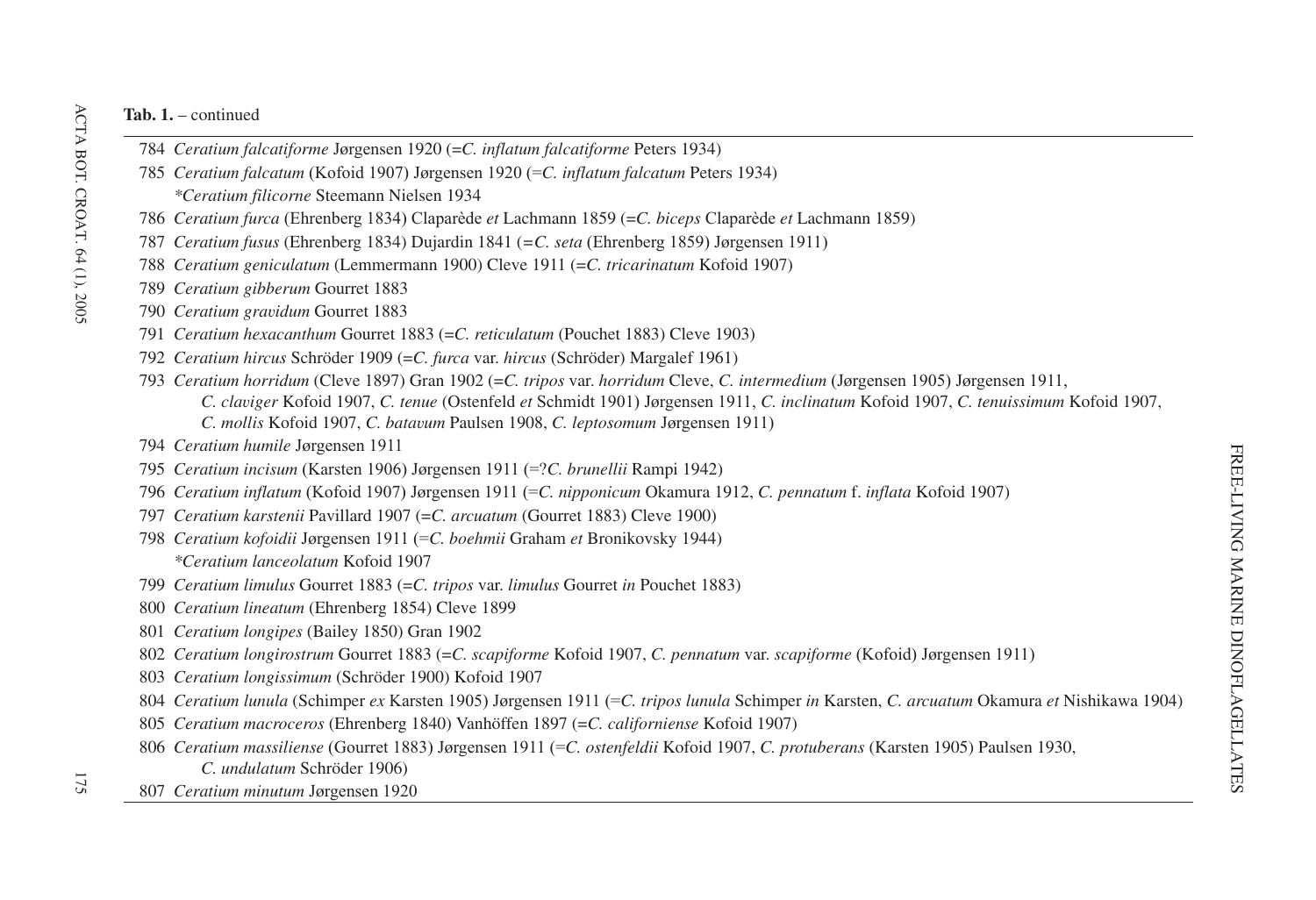- $-$  continued<br>
\*Ceratium pacificum Wood 1963 (non *C. pacificum* Schröder 1906)<br>
Government of the contract of the contract of the contract of the contract of the contract of the contract of the contract of the contract of
- F. *Ceratium paradoxides* Cleve 1900
- *Ceratium pavillardii* Jørgensen 1911 (=*C. vultur* Pavillard 1905, non *C. vultur* Cleve 1900)
- *Ceratium pentagonum* Gourret 1883 (=*C. subrobustum* (Jørgensen) Steemann Nielsen 1934)
- *Ceratium petersii* Steemann Nielsen 1934
- *Ceratium platycorne* Daday 1888 (=C. *lamellicorne* Kofoid 1908) [see Balech (1988: 141) for synonymy with *C. compressum* Gran 1902/1912)]
- *Ceratium praeolongum* (Lemmermann 1900) Kofoid 1907 *ex* Jørgensen 1911 (=*C. gravidum* var. *praelongum* Lemmermann)
- *Ceratium pulchellum* Schröder 1906

\**Ceratium ramakrishnii* Subrahmanyan 1968 (=?*C. trichoceros* (Ehrenberg 1860) Kofoid 1908)

- *Ceratium ranipes* Cleve 1900 (=*C. palmatum* (Schröder 1901) Schröder 1906)
- *Ceratium reflexum* Cleve 1900
- *Ceratium schrankii* Kofoid 1907
- *Ceratium schroeteri* Schröder 1906
- *Ceratium setaceum* Jørgensen 1911
- *Ceratium symmetricum* Pavillard 1905 (=*C. coarctatum* Pavillard 1905, *C. gracile* (Gourret 1883) Jørgensen 1911) *\*Ceratium tasmaniae* Wood 1963
- *Ceratium teres* Kofoid 1907
- *Ceratium trichoceros* (Ehrenberg 1860) Kofoid 1908 (=*C. flagelliferum* Cleve 1900)
- *Ceratium tripos* (O.F. Müller 1777) Nitzsch 1817 (=*C. schroederi* Nie 1936, *C. neglectum* Ostenfeld 1903, *C. tripodioides* (Jørgensen 1920) Steemann Nielsen 1934)
	- *\*Ceratium uncinus* Sournia 1972
	- *\*Ceratium uteri* A.S. Campbell 1934
- *Ceratium vultur* Cleve 1900 (=*C. sumatranum* (Karsten 1907) Jørgensen 1911, *C. recurvum* (Jørgensen) Reinecke 1973, non *C. vultur* Pavillard 1905, *C. japonicum* Schröder 1906, *C. vultur* f. *japonicum* (Schröder) Wood 1955)

### Ceratocorythaceae Lindemann 1928

- *Ceratocorys* Stein 1883 (12 species)
- *Ceratocorys anacantha* Carbonell-Moore 1996 Carbonell-Moore (1996a)-
- *Ceratocorys armata* (Schütt 1895) Kofoid 1910 (=*C. spinifera* Murray *et* Whitting 1899, *Goniodoma fimbriatum* Murray *et* Whitting 1899)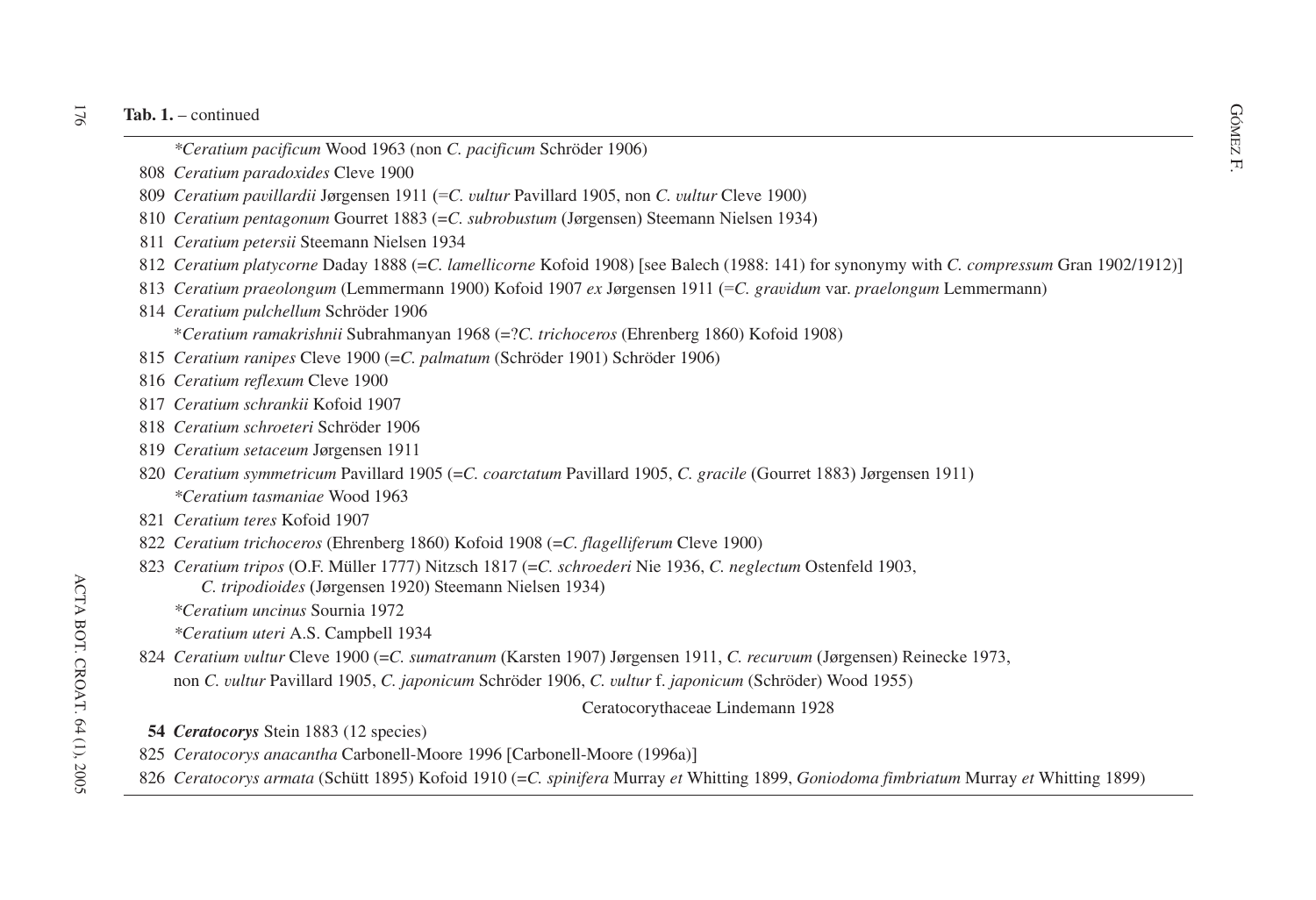- *Ceratocorys aultii* Graham 1942
- *Ceratocorys bipes* (Cleve 1903) Kofoid 1910 (=*C. asymmetrica* Karsten 1907)
- *Ceratocorys gourretii* Paulsen 1931 (=*C. allenii* Osorio-Tafall 1942, *Phalacroma jourdanii* (Gourret 1883) Schütt 1895)
- *Ceratocorys grahamii* Carbonell-Moore 1996 Carbonell-Moore (1996a)-
- *Ceratocorys horrida* Stein 1883 (=*C. hirsuta* Matzenauer 1933, *Dinophysis jourdanii* Gourret 1883)
- *Ceratocorys indica* Wood 1963
- *Ceratocorys kofoidii* Paulsen 1931 probably *C. gourretii* Paulsen 1931-
- *Ceratocorys magna* Kofoid 1910 (=*C. spinifera* Murray *et* Whitting 1899 partim)
- *Ceratocorys reticulata* Graham 1942 [resembles *C. armata* (Schütt 1895) Kofoid 1910]
- *Ceratocorys skogsbergii* Graham 1942

Cladopyxidaceae Poche 1913

Cladopyxidaceae Stein 1883 emend. Balech 1967

- *Cladopyxis* Stein 1883 (=*Micracanthodinium* Deflandre 1937 partim)
- *Cladopyxis brachiolata* Stein 1883 (=*C. spinosa* (Kofoid 1907) Schiller 1937, *C. steinii* Zacharias 1906)
- *Cladopyxis caryophyllum* (Kofoid 1907) Pavillard 1931 (=*Acanthodinium caryophyllum* Kofoid)
- *Cladopyxis hemibranchiata* Balech 1964

*\*Cladopyxis quadrispina* Pavillard 1931 (=*Micracanthodinium quadrispinum* (Pavillard) Margalef 1969)

- *Micracanthodinium* Deflandre 1937 (= *Cladopyxis* Stein 1883 partim) [thecal plates not reported]
- *Micracanthodinium bacilliferum* (Schiller 1937) Deflandre 1937 (=*C. bacillifera* Schiller)
- *Micracanthodinium claytonii* (R.W. Holmes 1956) Dodge 1982 (=*C. claytonii* R.W. Holmes)
- *Micracanthodinium setiferum* (Lohmann 1902) Deflandre 1937 (=*C. setifera* Lohmann)

# *Palaeophalacroma* Schiller 1928

- *Palaeophalacroma connectens* (Nie 1945) Loeblich III 1980 (=*Sinodinium connectens* Nie)
- *Palaeophalacroma unicinctum* Schiller 1928 (=*Heterodinium detonii* Rampi 1943, *Epiperidinium michaelsarsii* Gaarder 1954)
- *Palaeophalacroma sphaericum* F.J.R. Taylor 1976
- *Palaeophalacroma verrucosum* Schiller 1928
- *Peridiniella* Kofoid *et* Michener 1911 emend. Balech 1977
- *Peridiniella catenata* (Levander 1894) Balech 1977 (=*Gonyaulax catenata* (Levander) Kofoid 1911,
	- *Peridinium catenatum* Levander, *Amylax catenata* Meunier 1910)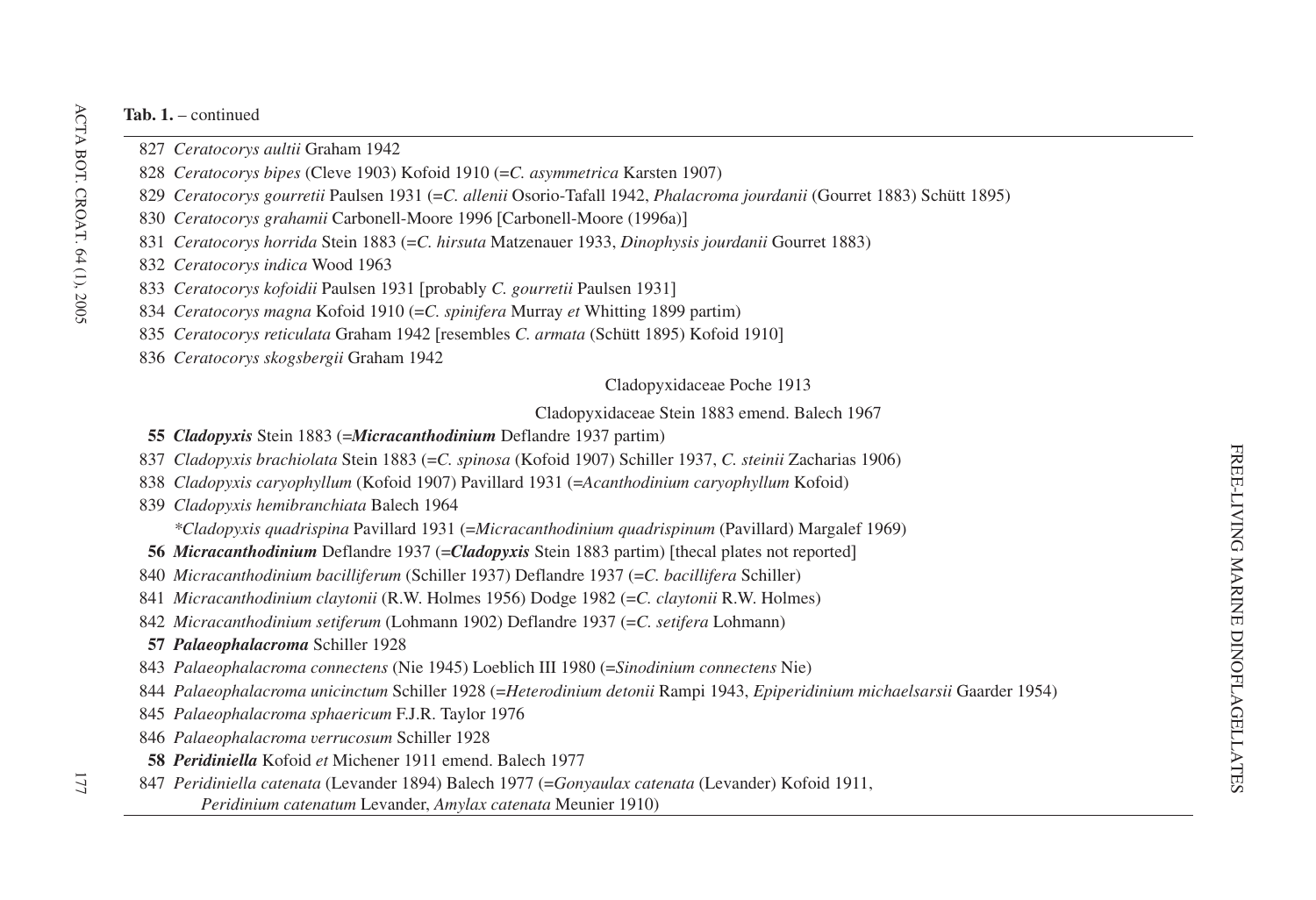#### $\overline{21}$ **Tab. 1.** – continued

dia 1. – continued<br>
Society and are all the Dogde 1995 (*Glenodinium danicum* Paulsen 1907 *ex* Braarud 1935 partim)<br>
Social danica (Paulsen 1907) Okolodkov *et* Dogde 1995 (*Glenodinium danicum* Paulsen 1907 *ex* Braarud [Okolodkov and Dogde (1995)]

849 *Peridiniella sphaeroidea* Kofoid *et* Michener 1911

### Crypthecodiniaceae Biecheler *ex* Chatton 1952

## **59** *Crypthecodinium* Biecheler 1938

850 *Crypthecodinium cohnii* (Seligo 1886) Chatton *in* Grassé 1952 (=*Glenodinium cohnii* Seligo *in* Cohn 1887,

- *Gyrodinium cohnii* (Seligo) Schiller 1933, *C. setense* Biecheler 1938, *Gymnodinium fucorum* Küster 1908,
- *Gyrodinium fucorum* (Küster) Kofoid *et* Swezy 1921)

### Goniodomataceae Lindemann 1928

## **60** *Gambierdiscus* Adachi *et* Fukuyo 1979 (6 species)

- 851 *Gambierdiscus australes* Chinain *et* Faust 1999 [Chinain *et al.* (1999)] (A suffix is lacking in the epithet, »australesanus« or »australesensis«)
- 852 *Gambierdiscus belizeanus* Faust 1995 [Faust (1995)] (the epithet »belizianus« is orthographically correct, ICBN Art. 60.1)
- 853 *Gambierdiscus pacificus* Chinain *et* Faust 1999 Chinain *et al.* (1999)-
- 854 *Gambierdiscus polynesiensis* Chinain *et* Faust 1999 Chinain *et al.* (1999)-
- 855 *Gambierdiscus toxicus* Adachi *et* Fukuyo 1979
- 856 *Gambierdiscus yasumotoi* M.J. Holmes 1998 Holmes (1998)-
- **61** *Goniodoma* Stein 1883 (=*Triadinium* Dodge 1981, *Heteraulacus* Diesing 1850 partim)
- 857 *Goniodoma acuminatum* (Ehrenberg 1838) Stein 1883 (=*Peridinium acuminatum* Ehrenberg, non *Peridinium polyedricum* Pouchet 1883) *\*Goniodoma crassum* Kofoid *et* Michener 1911
- 858 *Goniodoma polyedricum* (Pouchet 1883) Jørgensen 1899 (=*Peridinium polyedricum* Pouchet, *Triadinium polyedricum* (Pouchet) Dodge 1981, *Goniodoma acuminata* Stein 1883 partim, non *Peridinium acuminatum* Ehrenberg 1838)
- 859 *Goniodoma sphaericum* Murray *et* Whitting 1899 (=*Triadinium sphaericum* (Murray *et* Whitting) Dodge 1981, *Heteraulacus sphaericum* (Murray *et* Whitting) Loeblich III 1970)
- **62** *Pyrodinium* Plate 1906
- 860 *Pyrodinium bahamense* Plate 1906 (=*P. bahamense* Plate 1906 var. *bahamense*/ var. *compressum* (Böhm 1931) Steidinger, Tester *et* F.J.R. Taylor 1980,
	- *P. bahamense* f. *compressa* Böhm 1931, *P. schilleri* (Matzenauer 1933) Schiller 1935, *Gonyaulax schilleri* Matzenauer 1933)
	- *\*Pyrodinium phoneus* Woloszy<sup>b</sup>nska *et* Conrad 1939 (=*Gonyaulax phoenus* (Woloszy<sup>b</sup>nska *et* Conrad) F.J.R. Taylor 1975,
		- $=$ ?*Alexandrium ostenfeldii* (Paulsen) Balech *et* Tangen, *Gonyaulax phoneus* (Woloszyńska *et* Conrad) Loeblich Jr. *et* Loeblich III 1975)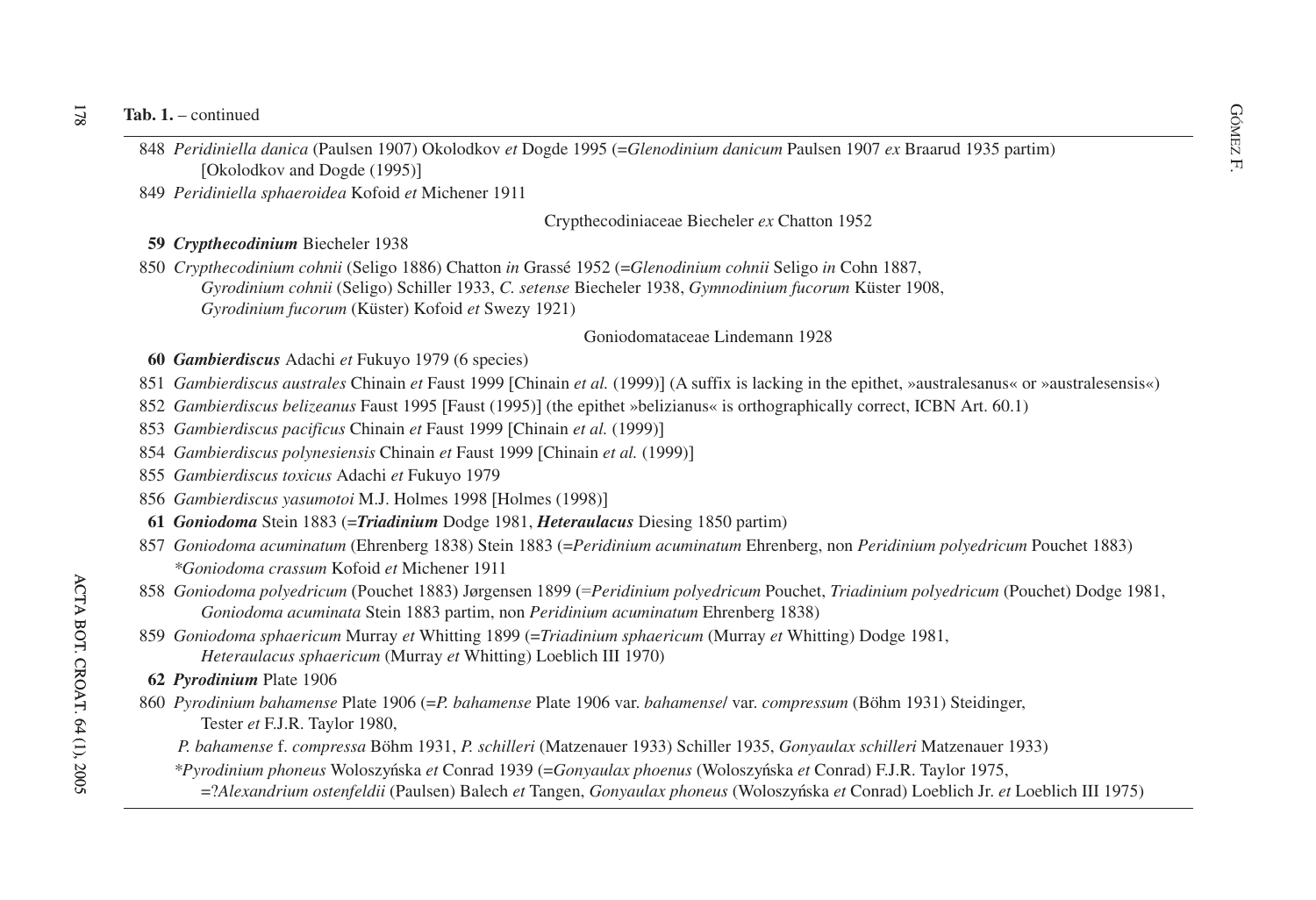| Gonyaulacaceae Lindemann 1928                                                                                                                 |
|-----------------------------------------------------------------------------------------------------------------------------------------------|
| 63 Alexandrium Halim emend. Balech 1989 (=Gonyaulax Diesing 1866 partim, Protogonyaulax F.J.R. Taylor 1976,                                   |
| Gessnerium Halim 1967 ex Halim 1969, Goniodoma Stein 1883 partim) (28 species)                                                                |
| 861 Alexandrium acatenella (Whedon et Kofoid 1936) Balech 1985 (=G. acatenella Whedon et Kofoid,                                              |
| <i>Protogonyaulax acatenella</i> (Whedon et Kofoid) F.J.R. Taylor 1979)                                                                       |
| 862 Alexandrium affine (Inoue et Fukuyo 1985) Balech 1985 (=A. fukuyoi Balech 1985, Protogonyaulax affinis Inoue et Fukuyo)                   |
| [related to A. concavum]                                                                                                                      |
| 863 Alexandrium andersonii Balech 1990                                                                                                        |
| 864 Alexandrium balechii (Steidinger 1971) Balech 1995 (=G. balechii Steidinger) [Balech (1995)]                                              |
| 865 Alexandrium camurascutulum MacKenzie et Todd 2002 [MacKenzie and Todd (2002)]                                                             |
| 866 Alexandrium catenella (Whedon et Kofoid 1936) Balech 1985 (=G. catenella Whedon et Kofoid 1936, G. washingtonensis Hsu 1967)              |
| 867 Alexandrium cohorticula (Balech 1967) Balech 1985 (=G. cohorticula Balech)                                                                |
| 868 Alexandrium compressum (Fukuyo, Yoshida et Inoue 1985) Balech 1995 (=Protogonyaulax compressa Fukuyo, Yoshida et Inoue) [Balech (1995)]   |
| 869 Alexandrium concavum (Gaarder 1942) Balech 1985 (=Goniodoma concavum Gaarder, Gonyaulax concava sensu Balech 1967) [related to A. affine] |
| 870 Alexandrium depressum (Gaarder 1954) Balech et Tangen 1985 (=Goniodoma depressum Gaarder, Gonyaulax depressum (Gaarder) Balech 1979)      |
| 871 Alexandrium foedum Balech 1990                                                                                                            |
| 872 Alexandrium fraterculus (Balech 1964) Balech 1985 (=G. fratercula Balech)                                                                 |
| 873 Alexandrium fundyense Balech 1985 (=G. excavata (Braarud 1945) Balech 1971 sensu L.A. Loeblich et Loeblich III 1975, non Balech 1971)     |
| 874 Alexandrium hiranoi Kita et Fukuyo 1988 (=Goniodoma pseudogoniaulax Biecheler sensu Kita et al. 1985)                                     |
| 875 Alexandrium insuetum Balech 1985                                                                                                          |
| 876 Alexandrium kutnerae (Balech 1979) Balech 1985 (=G. kutnerae Balech)                                                                      |
| 877 Alexandrium leei Balech 1985                                                                                                              |
| 878 Alexandrium margalefii Balech 1994 [Balech (1994b)]                                                                                       |
| 879 Alexandrium minutum Halim 1960 (=A. ibericum Balech 1985, A. lusitanicum Balech 1985, A. angustitabulatum F.J.R.Taylor in Balech 1995)    |
| 880 Alexandrium monilatum (Howell 1953) Balech 1985 (=G. monilata Howell, Gessnerium mochimaensis Halim 1967 ex Halim 1969)                   |
| 881 Alexandrium ostenfeldii (Paulsen 1904) Balech et Tangen 1985 (=Goniodoma ostenfeldii Paulsen,                                             |
| Gonyaulax ostenfeldii (Paulsen) Paulsen 1949, Protogonyaulax ostenfeldii (Paulsen) Fraga et Sánchez 1985,                                     |
| Heteraulacus ostenfeldii (Paulsen) Loeblich III 1970, Gessnerium ostenfeldii (Paulsen) Loeblich III et L.A. Loeblich,                         |
|                                                                                                                                               |

FREE-LIVING MARINE DINOFLAGELLATES

FREE-LIVING MARINE DINOFLAGELLATES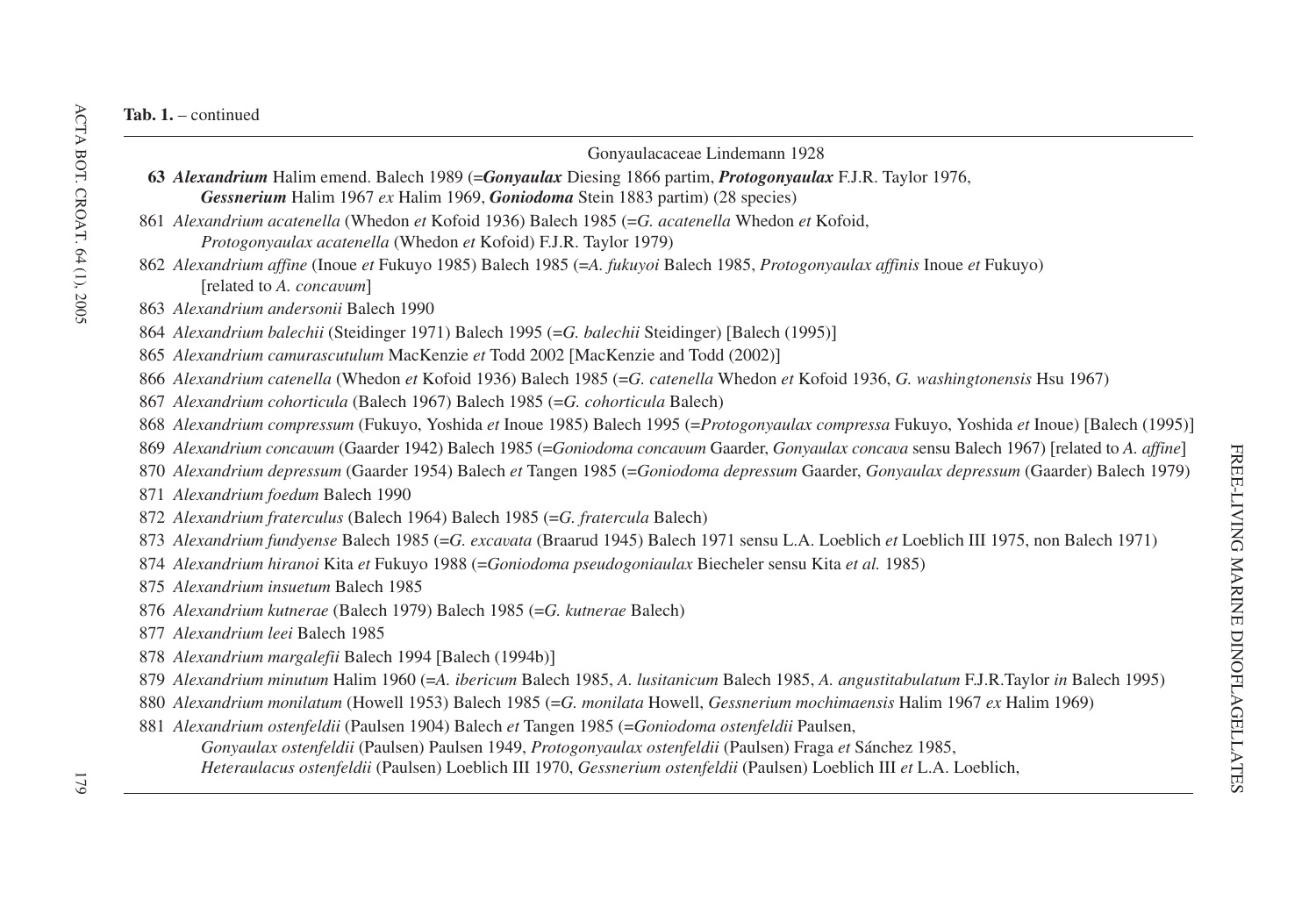- ontinued<br>
Triadinium ostenfeldii (Paulsen) Dodge *in* Parke *et* Dodge 1976, *G. globosa* (Braarud 1945) Balech,<br>
S *Protogonyaulax globosa* (Braarud) F.J.R. Taylor 1976,?*Gonyaulax trygvei* Dodge *in* Parke *et* Dodge 1976)
- *Alexandrium peruvianum* (Balech *et* Mendiola 1977) Balech *et* Tangen 1985 (=*G. peruviana* Balech *et* Mendiola)
- *Alexandrium pseudogoniaulax* (Biecheler 1952) Horiguchi 1983 *ex* Kita *et* Fukuyo 1992 (=*Goniodoma pseudogoniaulax* Biecheler, non »pseudogonyaulax«)
- *Alexandrium satoanum* Yuki *et* Fukuyo 1992 (For the epithets commemorating persons, substantive epithets »satoi« are more commonly applied than adjectival epithets, ICBN Art. 60.11)
- *Alexandrium tamarense* (Lebour 1925) Balech 1985 (*=G. tamarensis* Lebour, *A. excavatum* (Braarud 1945) Balech *et* Tangen 1985)
- *Alexandrium tamiyavanichii* Balech 1994 (=*A. cohorticula* (Balech 1967) Balech 1985 sensu Ogata *et al.* 1990, non Balech 1985, *Protogonyaulax cohorticula* (Balech) F.J.R. Taylor 1979) [Balech (1994b)]
- *Alexandrium taylorii* Balech 1994 [Balech (1994b)]
- *Alexandrium tropicale* Balech 1985 (=*Gonyaulax excavata* (Braarud 1945) Balech 1971)
- *Amylax* Meunier 1910 (=*Gonyaulax* Diesing 1866 partim)
- *Amylax buxus* (Balech 1967) Dodge 1989 (=*Gonyaulax buxus* Balech)
- *Amylax triacantha* (Jørgensen 1899) Sournia 1984 (=*G. triacantha* Jørgensen, *G. hyperborea* (Cleve 1900) Paulsen 1903, *Amylax lata* Meunier 1910)

*\*Amylax verrucosa* Rampi 1943

- *Gonyaulax* Diesing 1866 (=*Amylax* Meunier 1910 partim) [taxonomic junior of *Spiniferites* Mantell 1850] (60 species)
- *Gonyaulax acuta* Kofoid *et* Michener 1911 (=?*G. birostris* Stein 1883)
- *Gonyaulax africana* Schiller 1929
- *Gonyaulax alaskensis* Kofoid 1911
- *Gonyaulax apiculata* (Pénard 1891) Entz 1904 (=*G. apiculata* var. *clevei* Ostenfeld 1908)
- *Gonyaulax areolata* Kofoid *et* Michener 1911
- *Gonyaulax baltica* Ellegaard, J. Lewis *et* Harding 2002 Ellegaard *et al.* (2002)-
- *Gonyaulax birostris* Stein 1883 (=*G. glyptorhynchus* Murray *et* Whitting 1899, *G. highlei* Murray *et* Whitting 1899) \**Gonyaulax bispinosa* Kofoid *et* Michener 1911
- *Gonyaulax borealis* Nordli 1951
- *Gonyaulax braarudii* Hasle 1960
- *Gonyaulax brevisulcata* P. Dangeard 1927 (=*G. paulsenii* Gaarder 1954)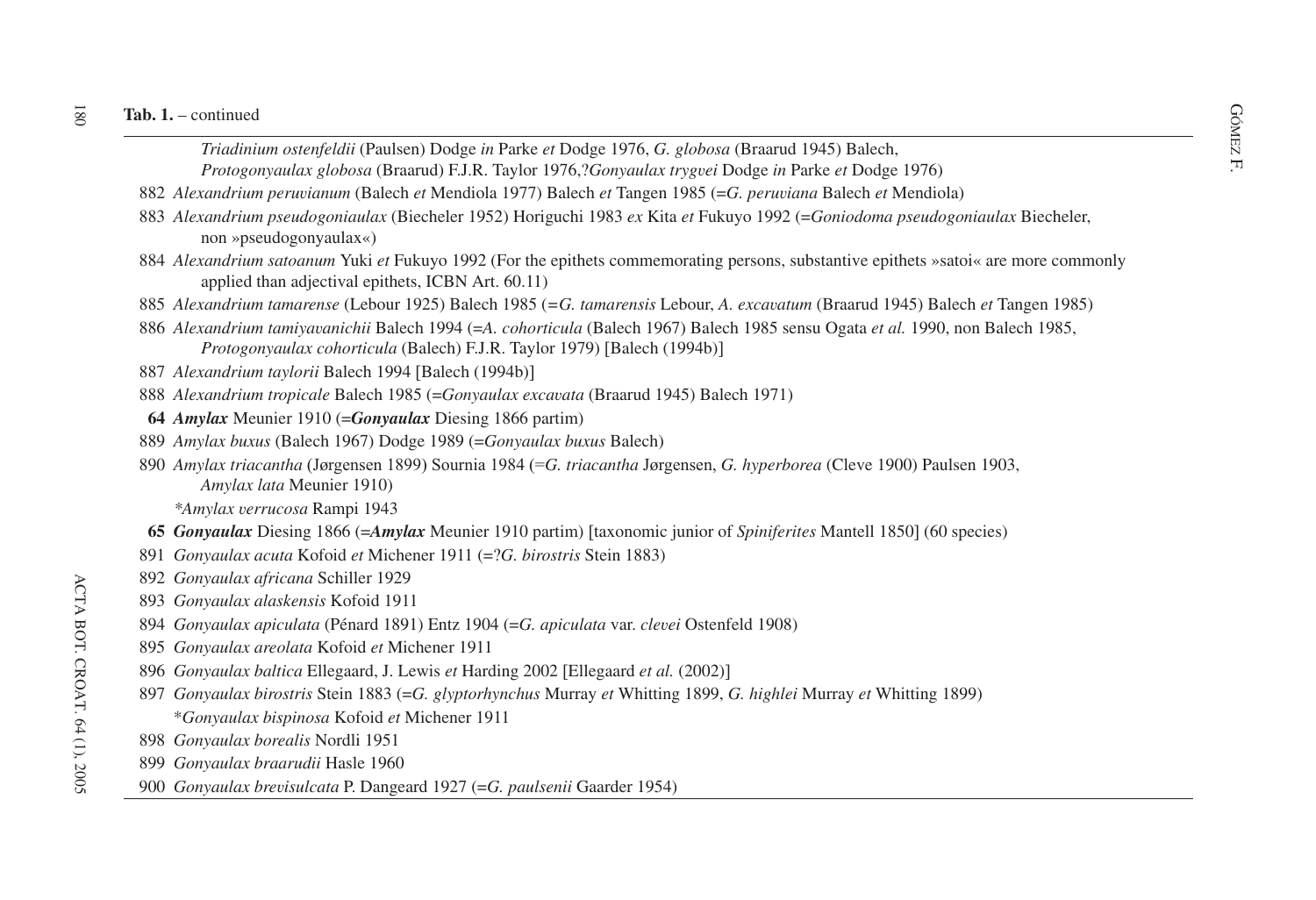- *Gonyaulax bruunii* F.J.R. Taylor 1976 close to *G. taylorii* Carbonell-Moore 1996-
- *Gonyaulax ceratocoroides* Kofoid 1910 (=*Ceratocorys spinifera* Murray *et* Whitting 1899, *Acanthogonyaulax spinifera* (Murray *et* Whitting) Graham 1942)
- *Gonyaulax cochlea* Meunier 1919
	- *\*Gonyaulax conjuncta* Wood 1954
	- *\*Gonyaulax dangeardii* (P. Dangeard 1927) Schiller 1935 (=*G. pavillardii* P. Dangeard 1927, non *G. pavillardii* Kofoid *et* Michener 1911)
- *Gonyaulax diegensis* Kofoid 1911
- *Gonyaulax digitalis* (Pouchet 1883) Kofoid 1911 (=*Protoperidinium digitale* Pouchet, *Peridinium digitale* Lemmermann 1899)
- *Gonyaulax dimorpha* Biecheler 1952 resembles *Alexandrium peruvianus* (Balech *et* Mendiola 1977) Balech *et* Tangen 1985-
- *Gonyaulax elegans* Rampi 1951
- *Gonyaulax elongata* (Reid 1974) Ellegaard, Daugbjerg, Rochon, J. Lewis *et* Harding 2003 (=*Spiniferites elongatus* Reid) Ellegaard *et al.* (2003)-
- *Gonyaulax expansa* Kofoid *et* Michener 1911 probably *G. birostris* Stein 1883-
- *Gonyaulax fragilis* (Schütt 1895) Kofoid 1911 (=*Steiniella fragilis* Schütt)
- *Gonyaulax fusiformis* Graham 1942 (non *G. birostris* Stein 1883, non *G. joliffei* Murray *et* Whitting 1899)
- *Gonyaulax globosa* (Braarud 1945) Balech 1971 (=*G. tamarensis* Lebour var. *globosa* Braarud,?*G. trygvei* Parke *in* Parke *et* Dodge 1976) *\*Gonyaulax grabrielae* Schiller 1935
- *Gonyaulax gracilis* Schiller 1935
- *Gonyaulax helensis* Woloszyńska 1928
- *Gonyaulax hyalina* Ostenfeld *et* Schmidt 1901
	- *\*Gonyaulax inclinata* Kofoid *et* Michener 1911
- *Gonyaulax inflata* (Kofoid 1907) Kofoid 1911 (=*G. pavillardii* P. Dangeard 1927, non *G. pavillardii* (P. Dangeard) Schiller 1935)
- *Gonyaulax kofoidii* Pavillard 1909 related to *G. pacifica* Kofoid 1907-
- *Gonyaulax lebourae* Balech 1979 (=*G. orientalis* Lindemann 1924 sec Lebour 1925, non *G. orientalis* Lindemann, *Goniodoma orientale* (Lindemann) Balech 1979)
- *Gonyaulax ligustica* Rampi 1951
	- *\*Gonyaulax loculata* Meunier 1919
	- *\*Gonyaulax longicornu* P.H. Campbell 1973
- *Gonyaulax macroporus* Mangin 1922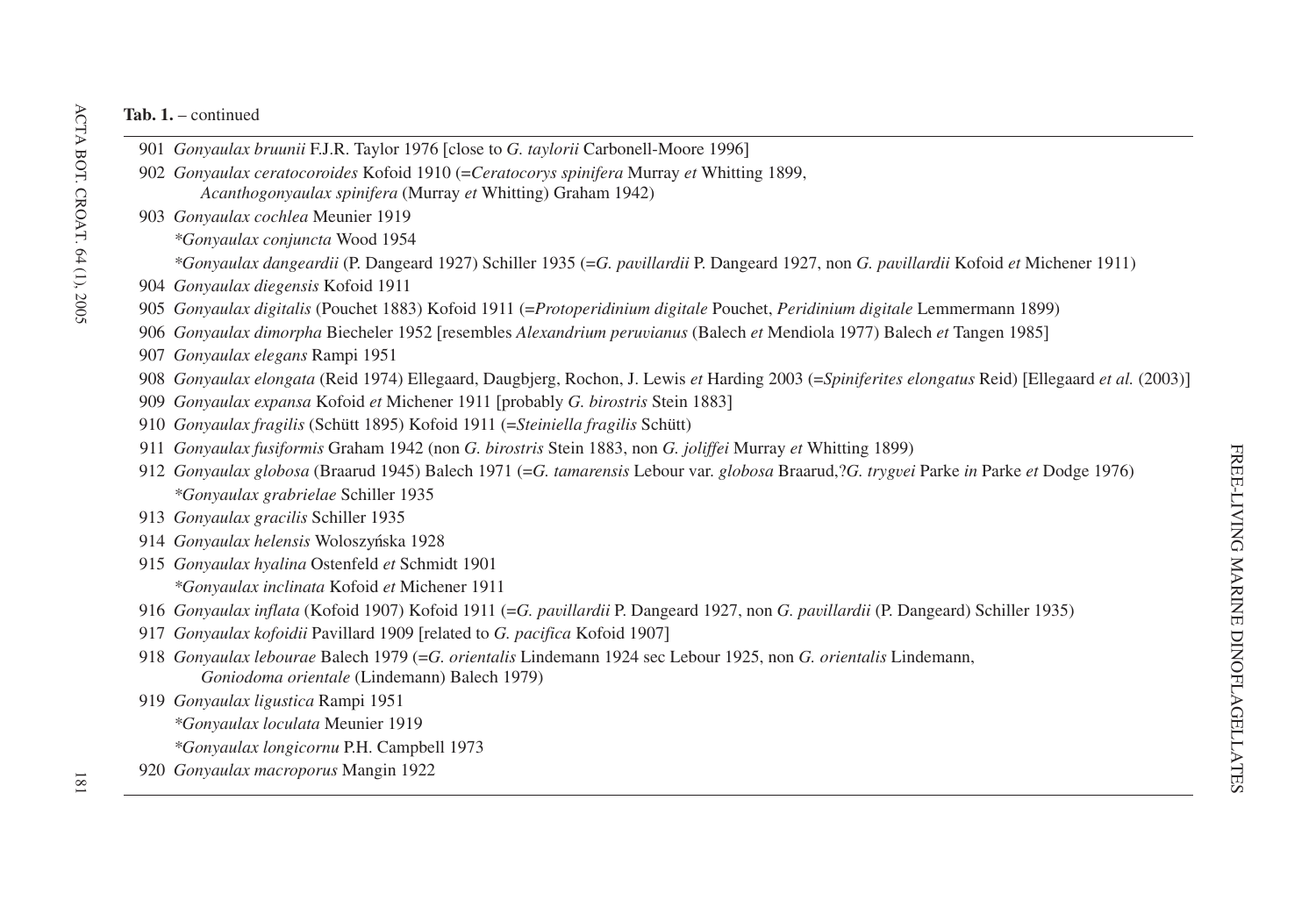- continued<br>
<sup>∞</sup>Gonyaulax matkovichii Schiller 1929<br>
<del>■</del>
- F. *Gonyaulax membranacea* (Rossignol 1964) Ellegaard, Daugbjerg, Rochon, J. Lewis *et* Harding 2003 (=*Hystrichosphaera furcata* var. *membranacea* Rossignol) Ellegaard *et al.* (2003)-
- *Gonyaulax milneri* (Murray *et* Whitting 1899) Kofoid 1911
- *Gonyaulax minuta* Kofoid *et* Michener 1911 (=*G. minima* Matzenauer 1933)
- *Gonyaulax monacantha* Pavillard 1916
- *Gonyaulax monospina* Rampi 1951
- *Gonyaulax nigricans* (Schiller 1937) Balech 1988 (=*Melanodinium nigricans* Schiller)
- *Gonyaulax nivicola* (Meunier 1910) Kofoid 1911
- *Gonyaulax obliqua* Lemmernann 1899
- *Gonyaulax orientalis* Lindemann 1924 (=*Goniodoma orientale* (Lindemann) Balech 1979, *Triadinium orientale* (Lindemann) Dodge 1981, *G. lebourae* Balech 1980 partim, non *G. orientalis* sensu Lebour 1925)
- *Gonyaulax ovalis* Schiller 1929 (=?*G. ovata* Matzenauer 1933)
- *Gonyaulax ovata* Matzenauer 1933
- *Gonyaulax parva* Ramsfjell 1959
- *Gonyaulax pacifica* Kofoid 1907 (=Steiniella cornuta Karsten 1907, Pavillardinium brianii (Rampi 1941) Sournia 1973,?G. kofoidii Pavillard 1909] \**Gonyaulax paucula* Kofoid *et* Michener 1911
- *Gonyaulax pavillardii* Kofoid *et* Michener 1911 (non *G. pavillardii* P. Dangeard 1927)
- *Gonyaulax perpusilla* (Meunier 1910) Kofoid 1911
- *Gonyaulax polygramma* Stein 1883 (=*G. schuettii* Lemmermann 1899, non *Gonyaulax polygramma* Meunier 1910)
- *Gonyaulax reticulata* Kofoid *et* Michener 1911 (=*G. polygramma* sensu F.J.R. Taylor 1962)
- *Gonyaulax rostratum* P. Dangeard 1927, "? rostrata"
- *Gonyaulax rotundata* Rampi 1951
	- *\*Gonyaulax rugosa* Wailes 1928
- *Gonyaulax scrippsae* Kofoid 1911
	- *\*Gonyaulax senta* Kofoid *et* Michener 1911
- *Gonyaulax sousae* Balech 1959
- *Gonyaulax subulata* Kofoid *et* Michener 1911 (non *G. subulata* sensu F.J.R. Taylor 1976)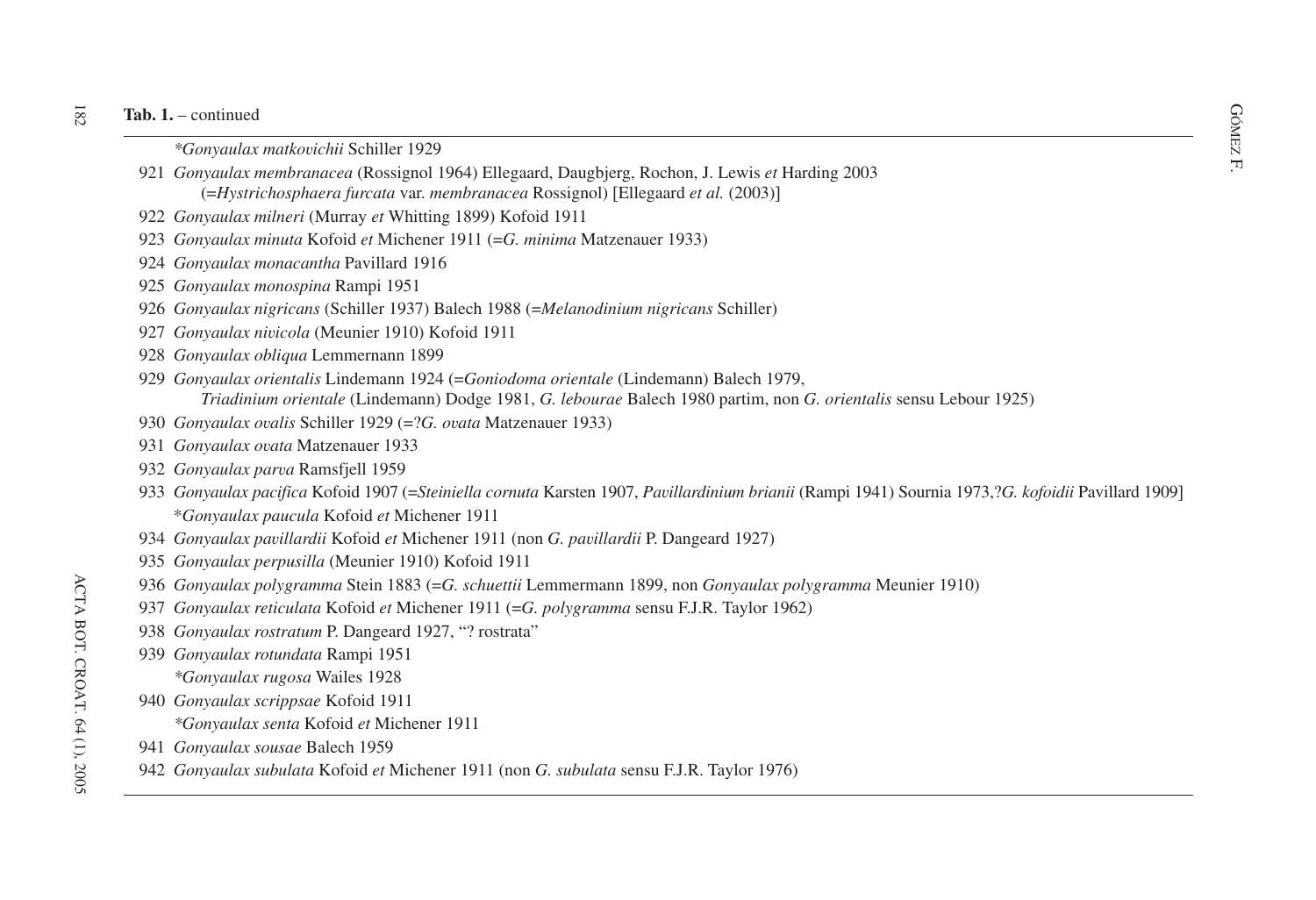- *Gonyaulax sphaeroidea* Kofoid 1911 (=*G. globosum* Schiller 1929)
- *Gonyaulax spinifera* (Claparède *et* Lachmann 1859) Diesing 1866 (=*G. levanderi* (Lemmermann) Paulsen 1907, non *G. spinifera* Stein 1883)
- *Gonyaulax striata* Mangin 1922
- *Gonyaulax taylorii* Carbonell-Moore 1996 (=*G. monacantha* var*. minor* sensu Balech 1971) Carbonell-Moore (1996b)-
- *Gonyaulax trottii* Rampi 1951
- *Gonyaulax turbynei* Murray *et* Whitting 1899
- *Gonyaulax unicornis* Lebour 1925
- *Gonyaulax verior* Sournia 1973 (=*Amylax diacantha* Meunier 1919, *G. diacantha* sensu Schiller 1937, *G. longispina* Lebour 1925)
- *Lingulodinium* Wall 1967 emend. Dodge 1989
- *Lingulodinium milneri* (Murray *et* Whitting 1899) Dodge 1989 (=*Gonyaulax milneri* (Murray *et* Whitting) Kofoid 1911)
- *Lingulodinium polyedra* (Stein 1883) Dodge 1989 (=*Gonyaulax polyedra* Stein 1883) reported frequently as »polyedrum«-
- *Protoceratium* Bergh 1881 (=*Gonyaulax* Diesing 1866 partim) \**Protoceratium aculeatum* (Stein 1883) Schiller 1937 (=*Clathrocysta aculeata* Stein)
- *Protoceratium areolatum* Kofoid 1907
	- \**Protoceratium cancellorum* Kofoid *et* Michener 1911
	- \**Protoceratium globosum* Kofoid *et* Michener 1911
- *Protoceratium pepo* Kofoid *et* Michener 1911
	- \**Protoceratium promissum* Kofoid *et* Michener 1911
- *Protoceratium reticulatum* (Claparède *et* Lachmann 1859) Bütschli 1885 (=*G. grindleyi* Reinecke 1967, *Protoceratium aceros* Bergh 1881, *Peridiniopsis reticulata* (Claparède *et* Lachmann) Starmach 1974)
- *Protoceratium spinulosum* (Murray *et* Whitting 1899) Schiller 1937 *\*Protoceratium splendens* Meunier 1910 (=?*P. reticulatum* (Claparède *et* Lachmann 1859) Bütschli 1885)

Heterocapsaceae Fensome *et al.* 1993

- *Heterocapsa* Stein 1883 emend. Iwataki *et* Fukuyo 2002 (=Cachonina Loeblich III 1968) [Iwataki (2002)] (12 species)
- *Heterocapsa arctica* Horiguchi 1997 [Horiguchi (1997)]

*\*Heterocapsa chattonii* (Biecheler 1952) P.H. Campbell 1973 (=*Peridinium chattonii* Biecheler)

*Heterocapsa circularisquama* Horiguchi 1995 Horiguchi (1995b)-

*Heterocapsa illdefina* (Herman *et* Sweeney 1976) Morrill *et* Loeblich III 1981 (=*Cachonina illdefina* Herman *et* Sweeney)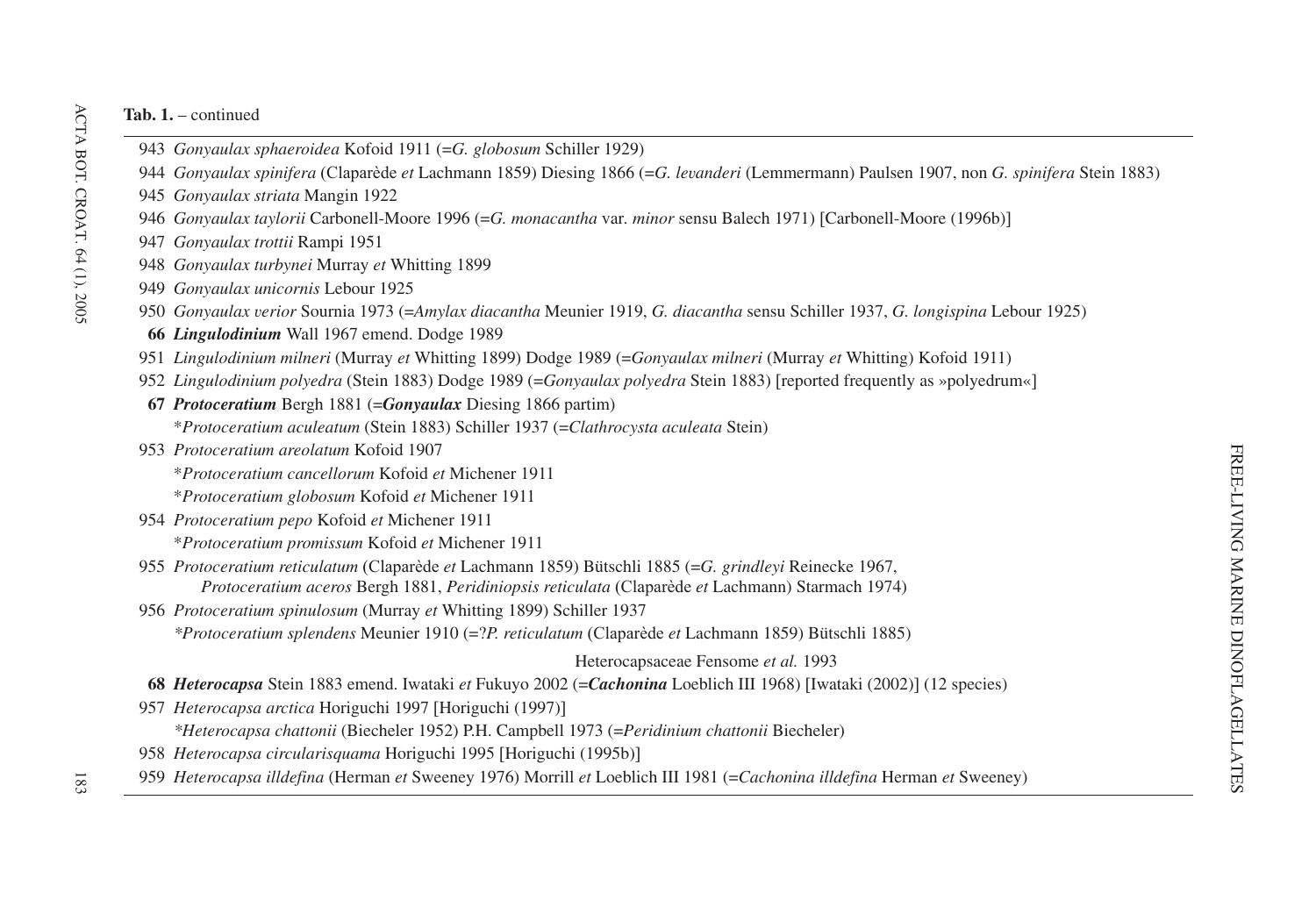- di 1. continued<br>
960 *Heterocapsa horiguchii* Iwataki, Takayama *et* Matsuoka 2002 [Iwataki *et al.* (2002)]<br>
R
- 961 *Heterocapsa lanceolata* Iwataki *et* Fukuyo 2002 Iwataki *et al.* (2002)- *\*Heterocapsa kollmeriana* M.J. Swift *et* McLaughlin 1970 freshwater-
- 962 *Heterocapsa minima* Pomroy 1989
- 963 *Heterocapsa niei* (Loeblich III 1968) Morrill *et* Loeblich III 1981
- 964 *Heterocapsa orientalis* Iwataki *et* Fukuyo 2003 Iwataki *et al.* (2003)-
- 965 *Heterocapsa ovata* Iwataki *et* Fukuyo 2003 Iwataki *et al.* (2003)-
	- *\*Heterocapsa pacifica* Kofoid 1907
	- *\*Heterocapsa pseudotriquetra* Iwataki, G. Hansen *et* Fukuyo 2002 described in <sup>a</sup> PhD, Iwataki (2002)-
- 966 *Heterocapsa pygmaea* Loeblich III, R.J. Schmidt *et* Sherley 1981 (=*Cachonina pygmaea* (Loeblich III, R.J. Schmidt *et* Sherley 1981) Sournia 1984) *\*Heterocapsa quinquecuspidata* Massart 1920 (=?*Peridiniopsis cunningtonii* Lemmermann 1907)
- 967 *Heterocapsa rotundata* (Lohmann 1908) G. Hansen 1995 (=*Amphidinium rotundatum* Lohmann 1911, *A. pellucidum* Redeke 1935, *Gymnodinium minutum* Lebour 1925, *Massartia rotundata* (Lohmann) Schiller 1933, *Katodinium rotundatum* (Lohmann) Loeblich III 1965, *Katodinium redekei* (Conrad *et* Kufferath 1954) Loeblich III 1965, *Katodinium minutum* (Lebour) Sournia 1973) [Hansen (1995)]
- 968 *Heterocapsa triquetra* (Ehrenberg 1840) Stein 1883 (=*Glenodinium triquetrum* Ehrenberg, *Peridinium triquetrum* (Ehrenberg) Lebour 1925, *Properidinium heterocapsa* (Stein) Meunier 1919) *\*Heterocapsa umbilicata* Stein 1883

### Heterodiniaceae Lindemann 1928

- **69** *Heterodinium* Kofoid 1906 (=*Peridinium* Ehrenberg 1830 partim) (42 species)
- 969 *Heterodinium agassizii* Kofoid 1907
- 970 *Heterodinium angulatum* Kofoid *et* Michener 1911
- 971 *Heterodinium asymmetricum* Kofoid *et* Adamson 1933
- 972 *Heterodinium australiae* Wood 1963
- 973 *Heterodinium balechii* Rampi 1951
- 974 *Heterodinium blackmanii* (Murray *et* Whitting 1899) Kofoid 1906 (=*H. curvatum* Kofoid 1907) \**Heterodinium calvum* Kofoid 1907
- 975 *Heterodinium crassipes* Schiller 1916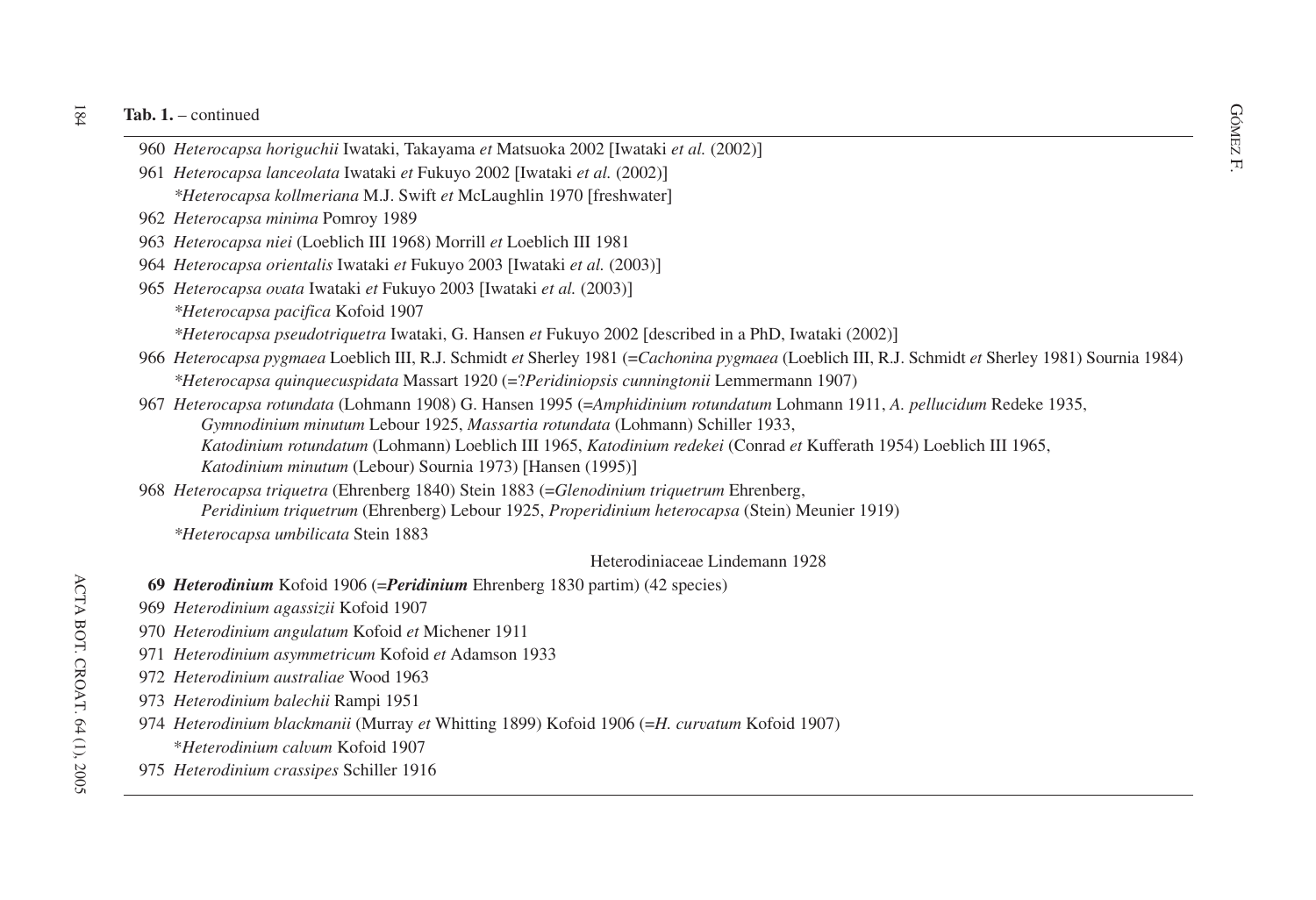- *Heterodinium debeauxii* Rampi 1941
- *Heterodinium deformatum* (Kofoid 1907) Kofoid *et* Adamson 1933 (=*H. gesticulatum* f. *deformata* Kofoid 1907)
- *Heterodinium dispar* Kofoid *et* Adamson 1933
- *Heterodinium doma* (Murray *et* Whitting 1899) Kofoid 1906
- *Heterodinium dubium* Rampi 1941
- *Heterodinium elongatum* Kofoid *et* Michener 1911
- *Heterodinium expansum* Kofoid 1907
- *Heterodinium extremum* (Kofoid 1907) Kofoid *et* Adamson 1933 (=*H. gesticulatum* f. *extrema* Kofoid 1907)
- *Heterodinium fenestratum* Kofoid 1907
- *Heterodinium fides* Kofoid 1907
- *Heterodinium gesticulatum* Kofoid 1907 (=*Peridinium tristylum* Hensen 1911)
- *Heterodinium globosum* Kofoid 1907 (=?*H. gracile* Böhm 1936)
- *Heterodinium gracile* Böhm 1936 (=?*H. globosum* Kofoid 1907)
- *Heterodinium grahamii* Rampi 1941
- *Heterodinium hindmarchii* (Murray *et* Whitting 1899) Kofoid 1906
- *Heterodinium inaequale* (Kofoid 1906) Schiller 1937 (=*H. laticinctum* Kofoid 1907, *H. kofoidii* Pavillard 1915)
- *Heterodinium kofoidii* Pavillard 1915 (=H. *pavillardii* Kofoid *et* Adamson 1933, non *H. kofoidii* Schiller 1916=H. *schilleri* Pavillard 1932) \**Heterodinium laeve* Kofoid *et* Michener 1911
- *Heterodinium laticeps* Léger 1972
- *Heterodinium leiorhynchum* (Murray *et* Whitting 1899) Kofoid 1906
	- \**Heterodinium lineatum* Kofoid *et* Michener 1911 (=*Dolichodinium lineatum* (Kofoid *et* Michener) Kofoid *et* Adamson 1933)
- *Heterodinium mediocre* (Kofoid 1907) Kofoid *et* Adamson 1933 (=H. gesticulatum f. mediocris Kofoid,?H. sinistrum Kofoid et Adamson 1933)
- *Heterodinium mediterraneum* Pavillard 1932
- *Heterodinium milneri* (Murray *et* Whitting 1899) Kofoid 1906
- *Heterodinium minutum* Kofoid *et* Michener 1911
- *Heterodinium murrayi* Kofoid 1906 (=*Peridinium tripos* Murray *et* Whitting 1899)
- *Heterodinium obesum* Kofoid 1907
	- \**Heterodinium praetextum* Kofoid 1907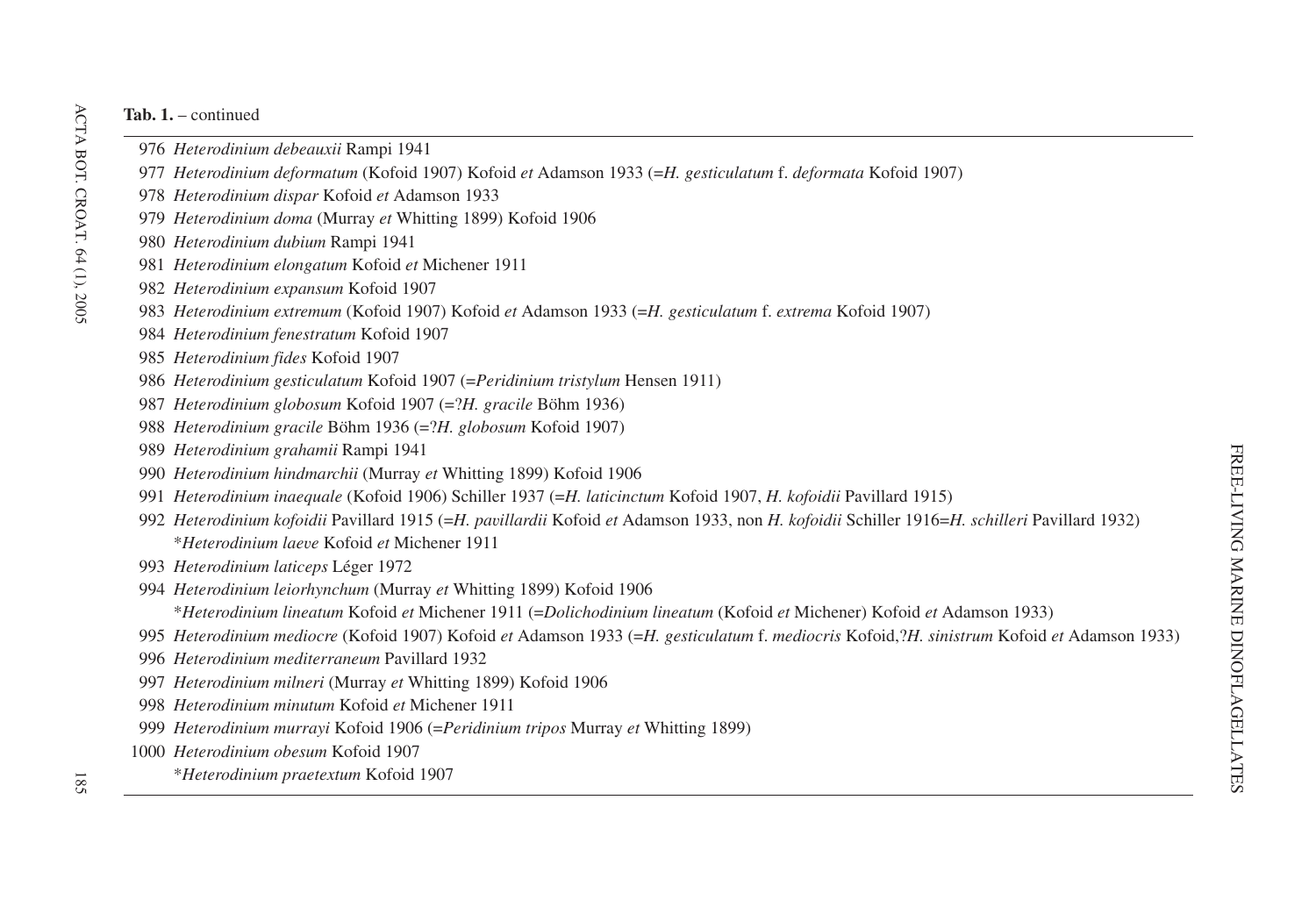- Rob. 1. continued<br>1001 *Heterodinium rigdenae* Kofoid 1906 (=*H. longum* Kofoid 1907)<br>R
- 1933) 1002 *Heterodinium schilleri* Pavillard 1932 (=H. kofoidii Schiller 1916, non H. kofoidii Pavillard 1915=H. pavillardii Kofoid et Adamson 1933)
- *Heterodinium scottii* Kofoid *et* Adamson 1933
- *Heterodinium scrippsii* Kofoid 1906 (=*H. richardii* Pavillard 1932, *H. pulchrum* Böhm 1933, *Peridinium areolatum* Karsten 1906)
- *Heterodinium sinistrum* Kofoid *et* Adamson 1933 (=*H. sinistrum* f. *sinistrum* (Kofoid *et* Adamson 1933) Schiller 1936)
- *Heterodinium sphaeroideum* Kofoid 1906

*\*Heterodinium spiniferum* Kofoid *et* Michener 1911

- *Heterodinium superbum* Kofoid 1907
- *Heterodinium trirostre* (Murray *et* Whitting 1899) Kofoid 1906
- *Heterodinium varicator* Kofoid *et* Adamson 1933
- *Heterodinium whittingae* Kofoid 1906

### Ostreopsidaceae Lindemann 1928

- *Coolia* Meunier 1919 (=*Ostreopsis* Schmidt 1901 partim)
- *Coolia areolata* Ten-Hage, Turquet, Quod *et* Couté 2000 Ten-Hage *et al.* (2000a)-
- *Coolia monotis* Meunier 1919 (=*Ostreopsis monotis* (Meunier) Lindemann 1928, *Glenodinium monotis* (Meunier) Biecheler 1952)
- *Coolia tropicalis* Faust 1995 Faust (1995)-
- *Ostreopsis* Schmidt 1901
- *Ostreopsis belizeana* Faust 1999 [Faust (1999)] (published as »belizeanum«, ICBN Art. 23.5 and 32.5; »beliziana« is orthographically correct, ICBN Art. 60.1)
- *Ostreopsis caribbeana* Faust 1999 Faust (1999)-
	- (published as »caribbeanus«, ICBN Art. 23.5 and 32.5; »caribeana« is orthographically correct, ICBN Art. 60.1)
- *Ostreopsis heptagona* Norris, Bomber *et* Balech 1985
- *Ostreopsis labens* Faust *et* Morton 1995 Faust and Morton (1995)-
- *Ostreopsis lenticularis* Fukuyo 1981
- *Ostreopsis marina* Faust 1999 [Faust (1999)] (published as »marinus«, ICBN Art. 23.5 and 32.5)
- *Ostreopsis mascarenensis* Quod 1994 Quod (1994)-
- *Ostreopsis ovata* Fukuyo 1981
- *Ostreopsis siamensis* Schmidt 1901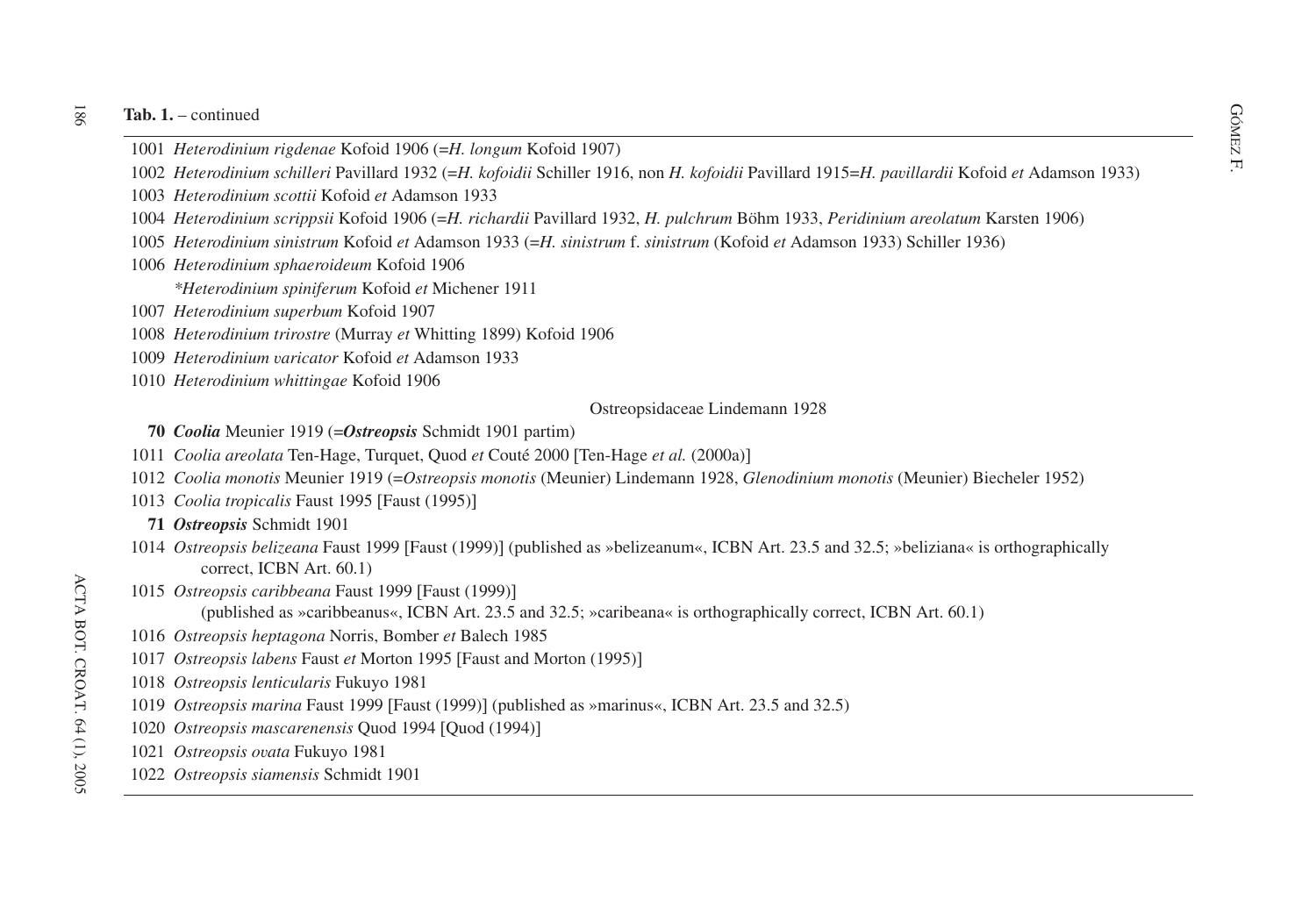| Oxytoxaceae Lindemann 1928                                                                                                                                                                                                                                           |
|----------------------------------------------------------------------------------------------------------------------------------------------------------------------------------------------------------------------------------------------------------------------|
| 72 Amphidiniopsis Woloszyñska 1929 (=Thecadinium Kofoid et Skogsberg 1928 partim) (11 species)                                                                                                                                                                       |
| 1023 Amphidiniopsis arenaria Hoppenrath 2000 [Hoppenrath (2000e)]                                                                                                                                                                                                    |
| 1024 Amphidiniopsis cristata Hoppenrath 2000 [Hoppenrath (2000e)]                                                                                                                                                                                                    |
| 1025 Amphidiniopsis dentata Hoppenrath 2000 [Hoppenrath (2000e)]                                                                                                                                                                                                     |
| 1026 Amphidiniopsis galericulata Hoppenrath 2000 [Hoppenrath (2000e)]                                                                                                                                                                                                |
| 1027 Amphidiniopsis hexagona Yoshimatsu, Toriumi et Dodge 2000 [Yoshimatsu et al. (2000)]                                                                                                                                                                            |
| 1028 Amphidiniopsis hirsuta (Balech 1956) Dodge 1982 (=Thecadinium hirsutum Balech)                                                                                                                                                                                  |
| 1029 Amphidiniopsis kofoidii Woloszyńska 1929 (non Thecadinium kofoidii (Herdman 1923) J. Larsen 1985)                                                                                                                                                               |
| 1030 Amphidiniopsis korewalensis S. Murray et Patterson 2002 [Murray and Patterson (2002)]                                                                                                                                                                           |
| 1031 Amphidiniopsis pectinaria Toriumi, Yoshimatsu et Dodge 2002 [Toriumi et al. (2002)]                                                                                                                                                                             |
| 1032 Amphidiniopsis swedmarkii (Balech 1956) Dodge 1982 (=Thecadinium swedmarkii Balech)                                                                                                                                                                             |
| *Amphidiniopsis urnaeformis Gail 1950 (=?Spatulodinium pseudonoctiluca)                                                                                                                                                                                              |
| 1033 Amphidiniopsis uroensis Toriumi, Yoshimatsu et Dodge 2002 [Toriumi et al. (2002)]                                                                                                                                                                               |
| 73 Centrodinium Kofoid 1907 (=Pavillardinium De-Toni 1936 partim, Murrayella Kofoid 1907 partim) (14 species)                                                                                                                                                        |
| 1034 Centrodinium biconicum (Murray et Whitting 1899) F.J.R. Taylor 1976 (=M. biconica (Murray et Whitting) Pavillard 1931,<br>Pavillardinium biconicum Rampi 1948)                                                                                                  |
| 1035 Centrodinium complanatum (Cleve 1903) Kofoid 1907 (=Steiniella complanata Cleve)                                                                                                                                                                                |
| 1036 Centrodinium deflexum Kofoid 1907                                                                                                                                                                                                                               |
| 1037 Centrodinium deflexoides Balech 1962                                                                                                                                                                                                                            |
| 1038 Centrodinium elongatum Kofoid 1907                                                                                                                                                                                                                              |
| 1039 Centrodinium eminens Böhm 1933                                                                                                                                                                                                                                  |
| *Centrodinium expansum Kofoid 1911                                                                                                                                                                                                                                   |
| 1040 Centrodinium intermedium Pavillard 1930                                                                                                                                                                                                                         |
| 1041 Centrodinium maximum Pavillard 1930                                                                                                                                                                                                                             |
| 1042 Centrodinium mimeticum (Balech 1967) F.J.R. Taylor 1976 (=M. mimetica Balech)                                                                                                                                                                                   |
| 1043 Centrodinium pacificum (Rampi 1950) F.J.R. Taylor 1976 (=P. pacificum Rampi)                                                                                                                                                                                    |
| $\mu$ , $\mu$ , $\mu$ , $\mu$ , $\mu$ , $\mu$ , $\mu$ , $\mu$ , $\mu$ , $\mu$ , $\mu$ , $\mu$ , $\mu$ , $\mu$ , $\mu$<br>$\frac{1}{2}$ $\frac{1}{2}$ $\frac{1}{2}$ $\frac{1}{2}$ $\frac{1}{2}$ $\frac{1}{2}$ $\frac{1}{2}$ $\frac{1}{2}$ $\frac{1}{2}$ $\frac{1}{2}$ |

1044 *Centrodinium pavillardii* F.J.R. Taylor 1976 (=*P. intermedium* (Pavillard 1916) de Toni 1936, *M. intermedia* Pavillard, non *C. intermedium* Pavillard 1930)

 $181$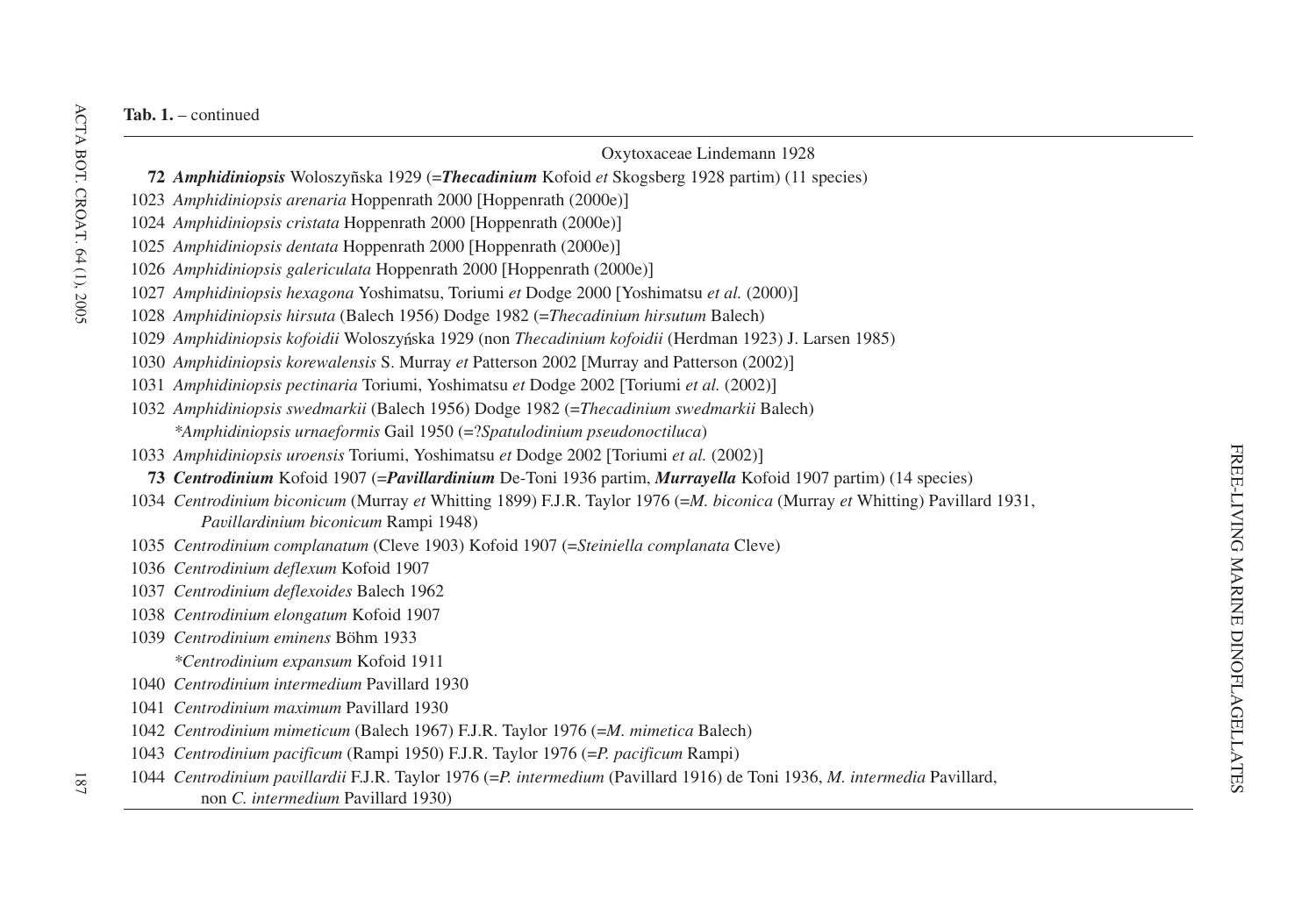- **ab. 1.** continued  $\frac{GQ}{N}$ <br>1045 *Centrodinium porulosum* Kofoid 1911 *Centrodinium porulosum* Kofoid 1911
- F. *Centrodinium punctatum* (Cleve 1900) F.J.R. Taylor 1976 (=*Steiniella punctata* Cleve, *M. punctata* (Cleve) Kofoid 1907, *P. punctatum* (Cleve) De Toni 1936, *Murrayella splendida* Rampi 1941, *P. splendidum* (Rampi) Rampi 1950)
- *Centrodinium pulchrum* Böhm 1933 (=*C. eminens* f. *pulchrum* (Böhm) Schiller 1933)
- *Corythodinium* Loeblich Jr. *et* Loeblich III 1966 (=*Oxytoxum* Stein 1883 partim) (8 species)
- *Corythodinium belgicae* (Meunier 1910) F.J.R. Taylor 1976
- *Corythodinium carinatum* (Gaarder 1954) F.J.R. Taylor 1976
- *Corythodinium compressum* (Kofoid 1907) F.J.R. Taylor 1976
- *Corythodinium cristatum* (Kofoid 1907) F.J.R. Taylor 1976
- *Corythodinium curvicaudatum* (Kofoid 1907) F.J.R. Taylor 1976
- *Corythodinium diploconus* (Stein 1883) F.J.R. Taylor 1976
- *Corythodinium globosum* (Kofoid 1907) F.J.R. Taylor 1976 (=*Murrayella globosa* Kofoid, non *O. globosum* Schiller 1937)
- *Corythodinium recurvum* (Kofoid *et* Michener 1911) F.J.R. Taylor 1976
- *Oxytoxum* Stein 1883 (42 species)
- *Oxytoxum adriaticum* Schiller 1937
- *Oxytoxum biconicum* (Kofoid 1907) Dodge *et* Saunders 1984 (=*Amphidoma biconica* Kofoid, *C. biconicum* (Kofoid) F.J.R. Taylor 1976, *Murrayella kofoidii* Gaarder 1954, *Pavillardinium kofoidii* (Gaarder) Sournia 1973)
- *Oxytoxum brunellii* Rampi 1939
- *Oxytoxum caudatum* Schiller 1937 (=*O. nanum* Halldal 1953, *O. rampii* Sournia 1973, *O. ligusticum* Rampi 1969)
- *Oxytoxum challengeroides* Kofoid 1907 (=?*O. minutum* Rampi 1941)
- *Oxytoxum constrictum* (Stein 1883) Bütschli 1885 (=*C. constrictum* (Stein) F.J.R. Taylor 1976)
- *Oxytoxum coronatum* Schiller 1937
- *Oxytoxum crassum* Schiller 1937 (=*O. globosum* Schiller 1937, non *C. globosum* (Kofoid 1907) F.J.R. Taylor 1976)
- *Oxytoxum cribosum* Stein 1883
- *Oxytoxum criophilum* Balech *in* Balech *et* El-Sayed 1965
- *Oxytoxum curvatum* (Kofoid 1907) Kofoid 1911 (=*Prorocentrum curvatum* Kofoid)
- *Oxytoxum depressum* Schiller 1937
- *Oxytoxum elegans* Pavillard 1916 (=*C. elegans* (Pavillard 1916) F.J.R. Taylor 1976)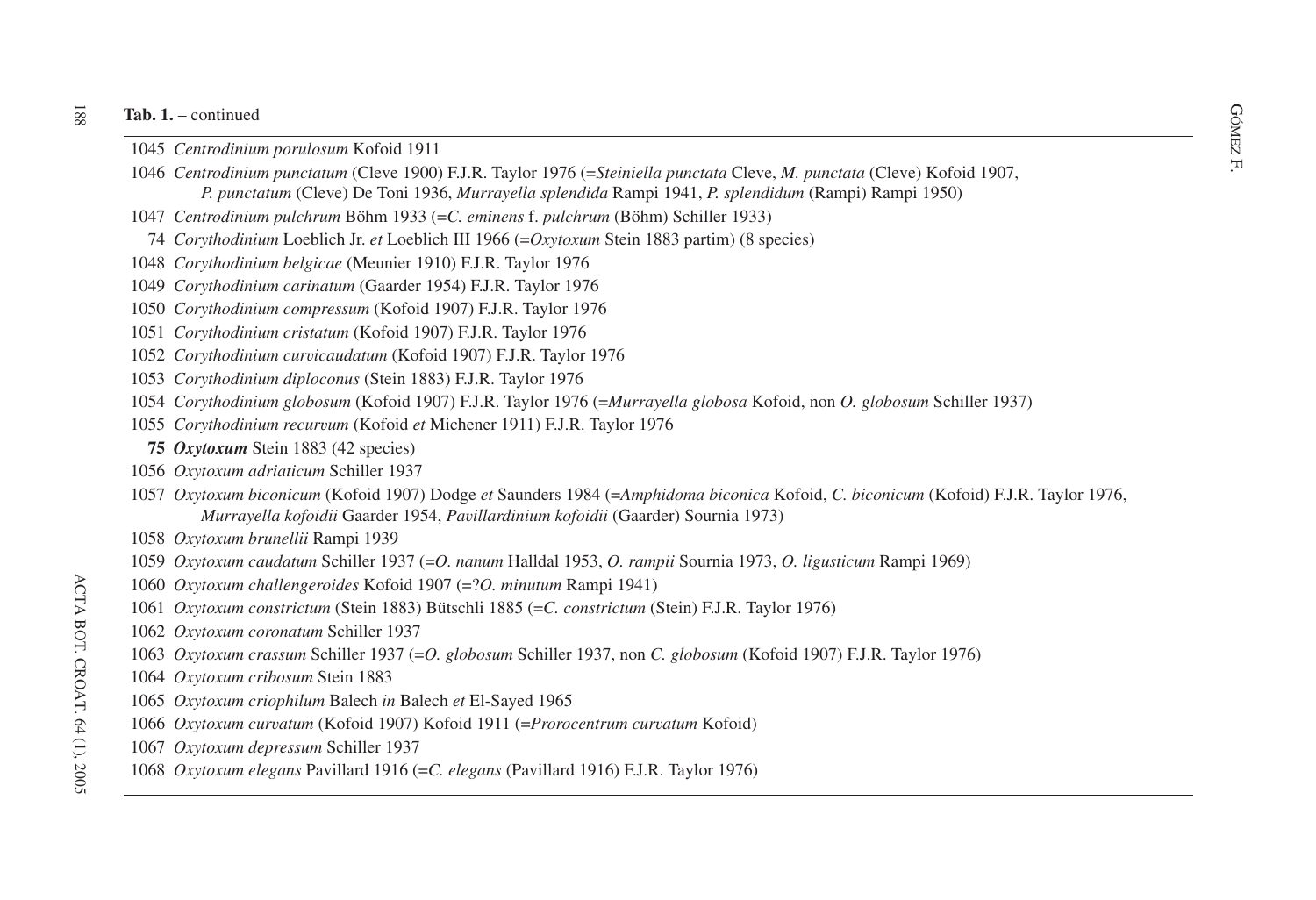- *Oxytoxum elongatum* Wood 1963
- *Oxytoxum gladiolus* Stein 1883
- *Oxytoxum laticeps* Schiller 1937
- *Oxytoxum latum* Gaarder 1954
- *Oxytoxum longum* Schiller 1937
- *Oxytoxum michaelsarsii* Gaarder 1954
- *Oxytoxum milneri* Murray *et* Whitting 1899 (=*O. subulatum* Kofoid 1907)
- *Oxytoxum minutum* Rampi 1941 (=?*O. challengeroides* Kofoid 1907, resembles *O. lativelatum* F.J.R. Taylor 1976)
- *Oxytoxum mitra* Stein 1883
- *Oxytoxum mucronatum* Hope 1954
- *Oxytoxum obesum* Rampi 1969
- *Oxytoxum obliquum* Schiller 1937
- *Oxytoxum ovale* Schiller 1937 (=*O. mediterraneaum* Schiller 1937, *O. punctulatum* Rampi 1951, *O. spinosum* Rampi 1941, *O. lativelatum* F.J.R. Taylor 1976)
- *Oxytoxum ovum* Gaarder 1954 (=?*C. globosum* (Kofoid 1907) F.J.R. Taylor 1976)
- *Oxytoxum pachyderme* Schiller 1937 *ex* F.J.R. Taylor 1976
- *Oxytoxum parvum* Schiller 1937 (=*O. tenuistriatum* Rampi 1943)
- *Oxytoxum pyramidale* Dodge *et* Saunders 1985
- *Oxytoxum radiosum* Rampi 1951
- *Oxytoxum reticulatum* (Stein 1883) Schütt 1896 (=*C. reticulatum* (Stein) Loeblich Jr. *et* Loeblich III 1966,

```
O. areolatum Rampi 1941, C. frenguellii (Rampi 1941) F.J.R. Taylor 1976, O. latum Gaarder 1954, C. latum (Gaarder) F.J.R. Taylor 1976)
```
- *Oxytoxum robustum* Kofoid 1911
- *Oxytoxum sceptrum* (Stein 1883) Schröder 1906 (=*O. longiceps* Schiller 1937, *O. aceratum* Rampi 1951)
- *Oxytoxum scolopax* Stein 1883
- *Oxytoxum semicollatum* F.J.R. Taylor 1976
- *Oxytoxum sphaeroideum* Stein 1883 (=*Oxytoxum boehmii* Schiller 1937)
- *Oxytoxum strophalatum* Dodge *et* Saunders 1985
- *Oxytoxum tessellatum* (Stein 1883) Schütt 1895 (=*C. tessellatum* (Stein) Loeblich Jr. *et* Loeblich III 1966,
	- *O. michaelsarsii* Gaarder 1954, *C. michaelsarsii* (Gaarder) F.J.R. Taylor 1976)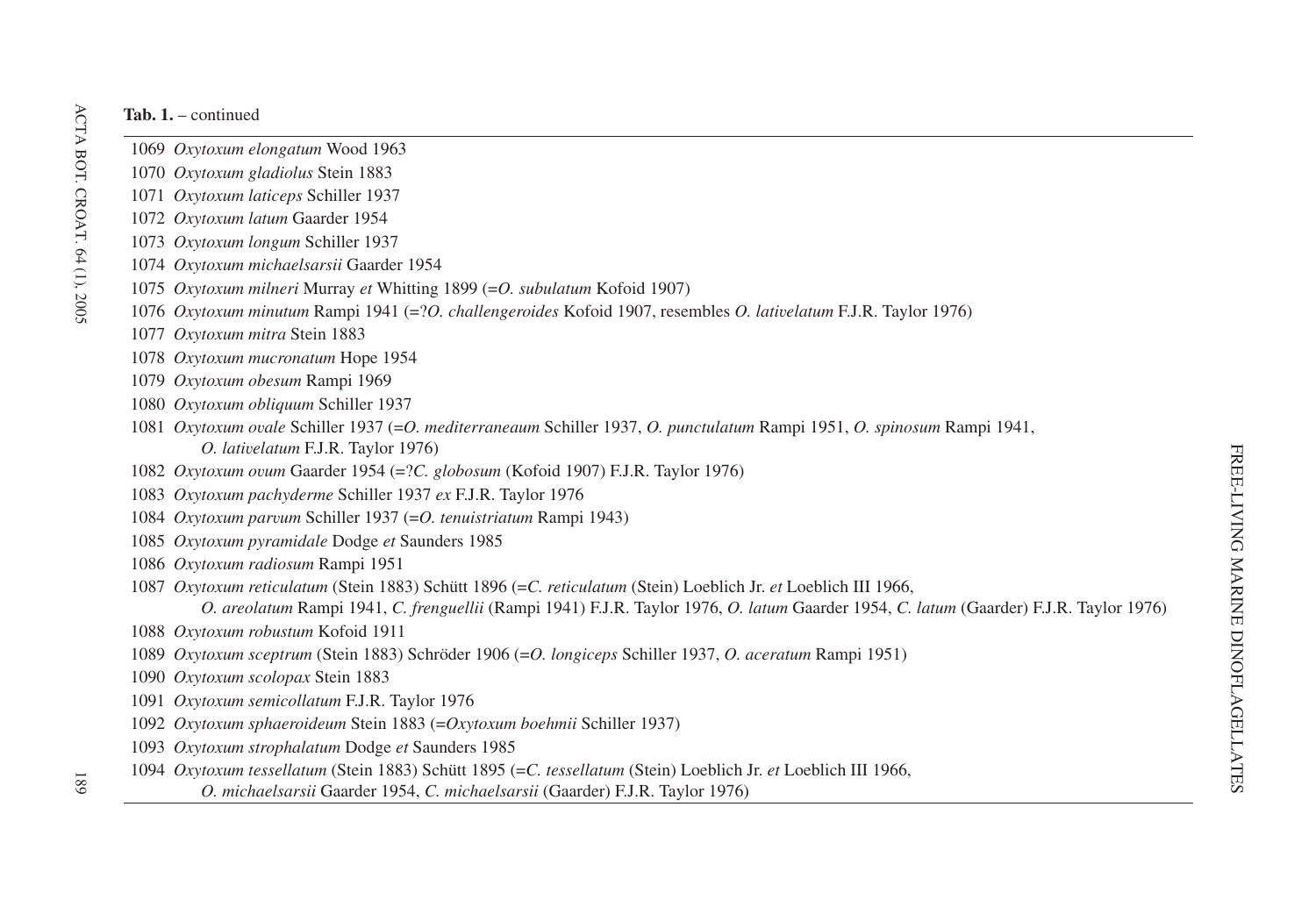#### $\overline{3}$ **Tab. 1.** – continued

- **ab.** 1. continued  $\frac{1095 \, \text{Ox} \times \text{Oy}}{1095 \, \text{Ox} \times \text{Ox} \times \text{Oy}}$ *Oxytoxum turbo* Kofoid 1907
- F. <sup>1096</sup> *Oxytoxum variabile* Schiller 1937 (=*O. gracile* Schiller 1937)
- 1097 *Oxytoxum viride* Schiller 1937

*\*Pavillardinium* De-Toni 1936 (=*Amphidoma* Stein 1883 partim*, Centrodinium* Kofoid 1907 partim, *Murrayella* Kofoid 1907)

*\*Pavillardinium ovale* (Pavillard 1930) De-Toni 1936 (=*Murrayella ovalis* Pavillard)

*\*Murrayella australica* Wood 1963

- **76** *Planodinium* Saunders *et* Dodge 1984
- 1098 *Planodinium striatum* Saunders *et* Dodge 1984
- **77** *Sabulodinium* Saunders *et* Dodge 1984
- 1099 *Sabulodinium inclinatum* (Balech 1956) Saunders *et* Dodge 1984 (*=Thecadinium inclinatum* Balech)
- 1100 *Sabulodinium undulatum* Saunders *et* Dodge 1984 (=*Phalacroma kofoidii* var. (colourless variety) Herdman 1924)
- **78** *Schuettiella* Balech 1988 (=*Gonyaulax* Diesing 1866 partim, *Oxytoxum* Stein 1883 partim)
- 1101 Schuettiella mitra (Schütt 1895) Balech 1988 (=Steinella mitra Schütt, Oxytoxum gigas Kofoid 1907, Gonyaulax mitra (Schütt) Kofoid 1911)
- **79** *Thecadinium* Kofoid *et* Skogsberg 1928 (5 species) *\*Thecadinium aureum* P.H. Campbell 1973
- 1102 *Thecadinium acanthium* Hoppenrath 2000 Hoppenrath (2000b)-
- 1103 *Thecadinium dragescoi* Balech 1956
- 1104 *Thecadinium kofoidii* (Herdman 1923) J. Larsen 1985 (=*Amphidinium kofoidii* var. *petasatum* Herdman 1922, *T. petasatum* (Herdman) Balech, *Phalacroma kofoidii* Herdman 1924, *Amphidinium sulcatum* Kofoid sensu Herdman 1921, *T. kofoidii* Kofoid *et* Skogsberg *in* Schiller 1931, *T. petasatum* Kofoid *et* Skogsberg 1928)
- 1105 *Thecadinium neopetasatum* Saunders *et* Dodge 1984
- 1106 *Thecadinium ornatum* Hoppenrath 2000 [Hoppenrath (2000b)]

*Insertae sedis*

**80** *Amphidiniella* Horiguchi 1995

1107 *Amphidiniella sedentaria* Horiguchi 1995 Horiguchi (1995a)-

Peridiniaceae Ehrenberg 1830

**81** *Bysmatrum* Faust *et* Steidinger 1998 [Faust and Steidinger (1998)]

- 1108 *Bysmatrum arenicola* Horiguchi *et* Pienaar 2000 (=*Scrippsiella arenicola* Horiguchi *et* Pienaar 1988,
	- *B. arenicola* (Horiguchi *et* Pienaar) Faust *et* Steidinger 1998) [Faust and Steidinger (1998), Horiguchi and Pienaar (2000)]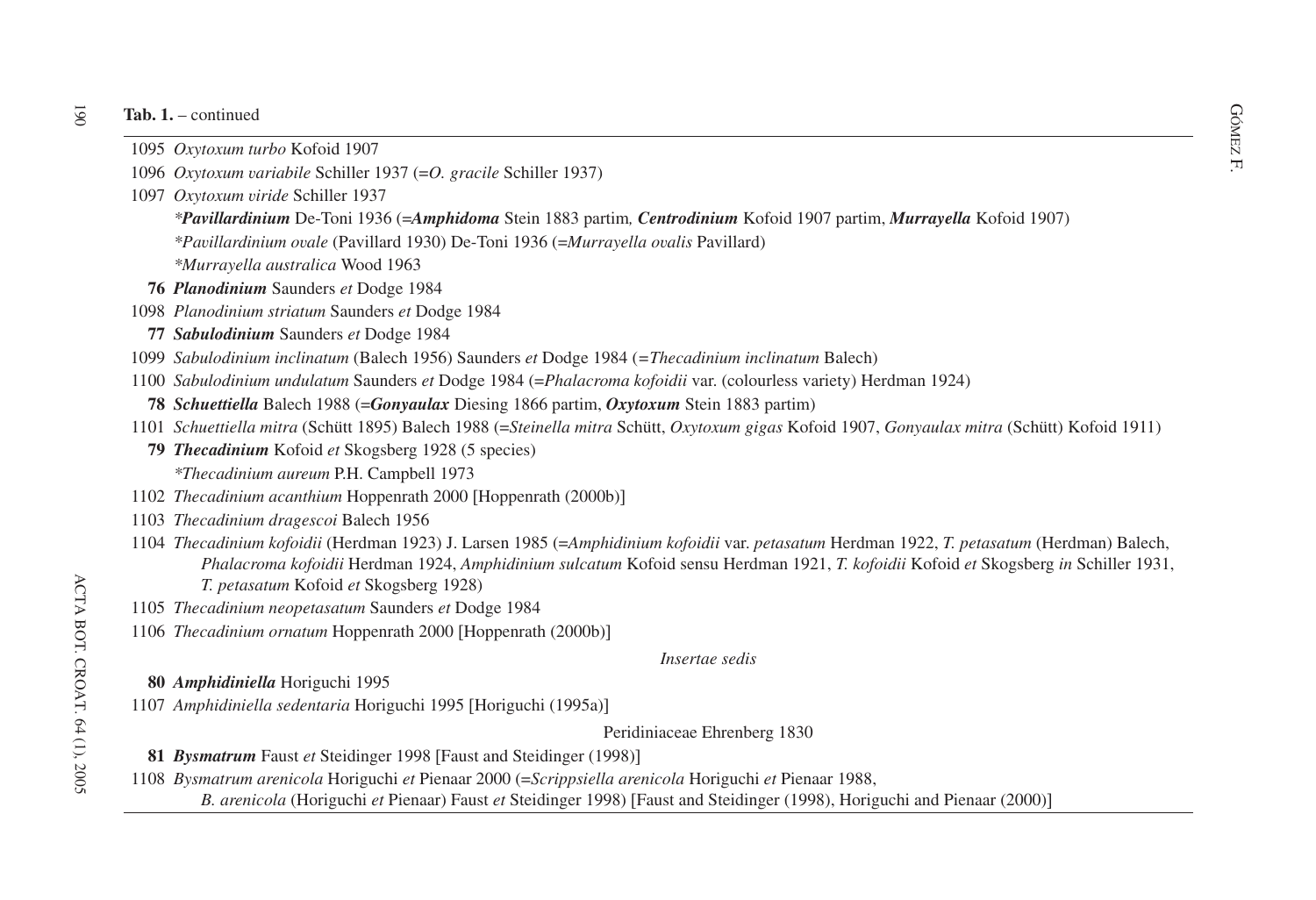- *Bysmatrum granulosum* Ten-Hage, Quod, Turquet *et* Couté 2001 Ten-Hage *et al.* (2001)-
- *Bysmatrum subsalsum* (Ostenfeld 1908) Faust *et* Steidinger 1998 (=*Peridinium subsalsum* Ostenfeld, *Scrippsiella subsalsa* (Ostenfeld) Steidinger *et* Balech 1977) Faust and Steidinger (1998)-
- 82 Calciodinellum Deflandre 1947 [nomenclatural priority of fossil-encysted stage names does not have to be applied for dinoflagellate species (ICBN, Greuter *et al.* 2000)-
- *Calciodinellum albatrosianum* (Kamptner 1963) Janofske *et* Karwath 2000 Janofske and Karwath (2000)-
- *Calciodinellum elongatum* (Hildebrand-Habel, Willems *et* Versteegh 1999) Meier, Janofske *et* Willems 2002) Meier *et al.* (2002)-
- *Calciodinellum levantinum* Meier, Janofske *et* Willems 2002 Meier *et al.* (2002)-
	- *Ensiculifera* Balech 1967 emend. Matsuoka, Kobayashi *et* Gaines 1990 (5 species)
- *Ensiculifera angulata* Balech 1988
- *Ensiculifera carinata* Matsuoka, Kobayashi *et* Gains 1990
- *Ensiculifera imariensis* Kobayashi *et* Matsuoka 1995 Kobayashi and Matsuoka (1995)-
- *Ensiculifera loeblichii* Cox *et* Arnott 1971 (*=Pentapharsodinium trachodinium* Indelicato *et* Loeblich III 1986, *Peridinium loeblichii* (Cox *et* Arnott) Dale 1977)
- *Kryptoperidinium* Lindemann 1924 (=*Glenodinium* Ehrenberg 1836 partim)
- *Kryptoperidinium foliaceum* (Stein 1883) Lindemann 1924 (=*G. foliaceum* Stein,?*Peridinium cuneatum* van Goor 1925, *Phyllodinium scutelaris* Conrad 1926)
- *Pentapharsodinium* Indelicato *et* Loeblich III 1986 (=*Peridinium* Ehrenberg 1830 partim)
- *Pentapharsodinium tyrrhenicum* (Balech 1990) Montresor, Zingone *et* Marino 1993 (=*Peridinium tyrrhenicum* Balech) Montresor *et al.* (1993)-
- *Pentapharsodinium dalei* Indelicato *et* Loeblich 1986 (=*Peridinium faeroense* sensu Dale 1977, *Scrippsiella faeroense* sensu Dodge 1982, *Peridinium dalei* (Indelicato *et* Loeblich III) Balech 1990, non *Peridinium faeroense* Paulsen 1905)
- *Peridinium* Ehrenberg 1830 [nearly all freshwater species]
- *Peridinium gregarium* Lombard *et* Capon 1971 (=*Bysmatrum caponii* (Horiguchi *et* Pienaar 1988) Faust *et* Steidinger 1998, *Scrippsiella caponii* Horiguchi *et* Pienaar 1988, non *S. gregaria* (Lombard *et* Capon 1971) Loeblich III, Sherley *et* R.J. Schmidt 1979 <sup>=</sup>*S. hexapraecingula* Horiguchi *et* Chihara 1983) Faust and Steidinger (1998)-
- *Peridinium quinquecorne* Abé 1927 (=*Protoperidinium quinquecorne* (Abé) Balech 1974,?*Heterocapsa quadridentata* Stein 1883)
- *Scrippsiella* Balech 1959 *ex* Loeblich III 1965 (19 species)
- *Scrippsiella crystallina* J. Lewis 1991
- *Scrippsiella faeroensis* (Paulsen 1905) Balech *et* Soares 1967 (=*Calciodinellum faeroense* (Paulsen 1905) Havskum 1991, non *Scrippsiella faeroense* Dickensheets *et* Cox 1971*=S. trochoidea* (Stein 1883) Loeblich III 1976)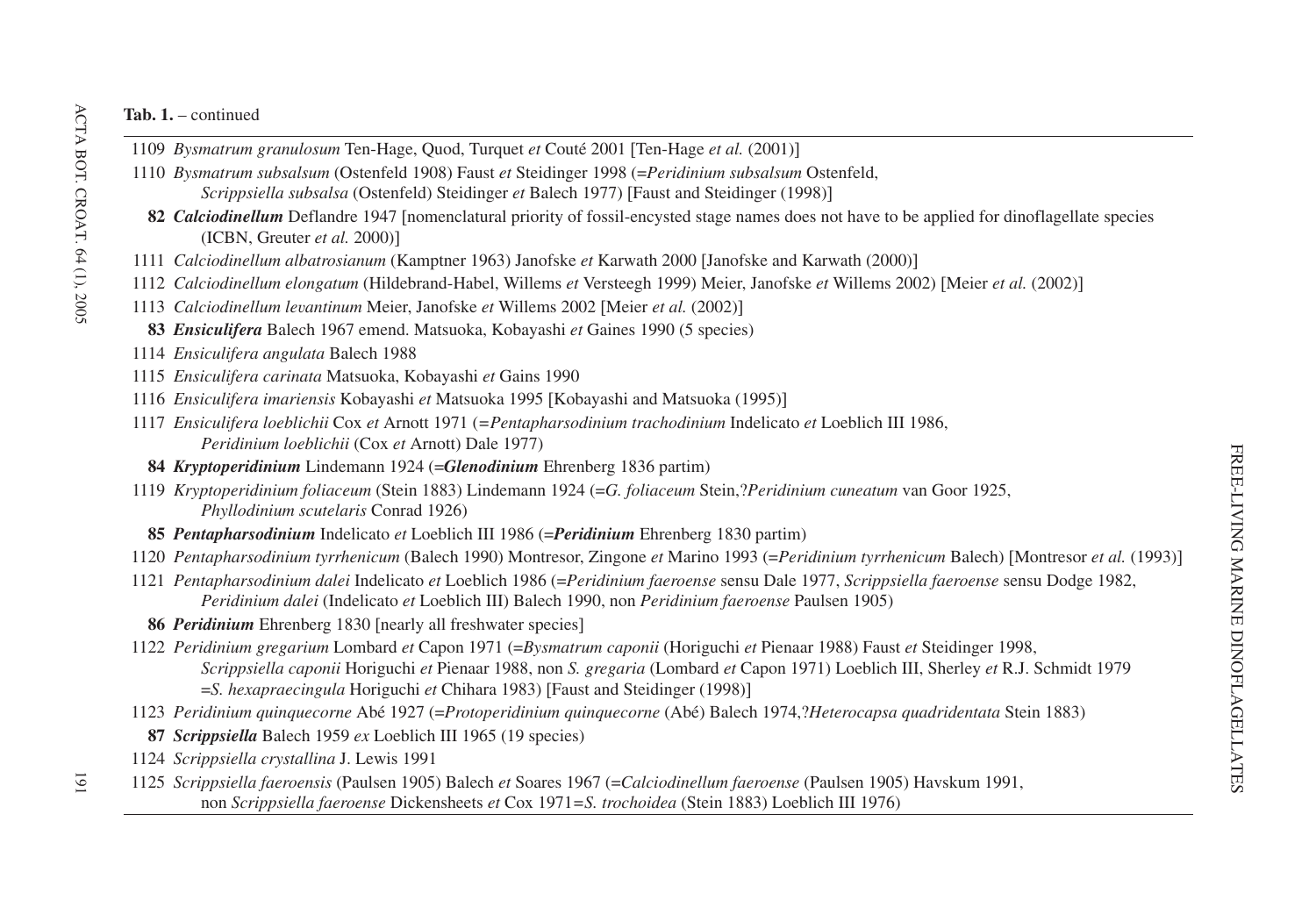- GÓMEZT continued<br>
1126 *Scrippsiella hangoei* (Schiller 1935) J. Larsen 1995 (=*Peridinium gracile* Lindemann 1924,?*P. novascotiense* Gran *et* Braarud 1935) Larsen *et al.* (1995)-
- *Scrippsiella hexapraecingula* Horiguchi *et* Chihara 1983 (=*S. gregaria* (Lombard *et* Capon 1971) Loeblich III, Sherley *et* R.J. Schmidt 1979, non *Peridinium gregarium* Lombard *et* Capon)

*\*Scrippsiella iizukai* Kobayashi 1994 described in <sup>a</sup> PhD, Kobayashi (1994)-

- *Scrippsiella infula* (Deflandre 1948) Montresor 2003 (=*Calcigonellum infula* Deflandre) Montresor *et al.* (2003)-
- *Scrippsiella lachrymosa* J. Lewis 1991
- *Scrippsiella minima* Gao *et* Dodge 1991
- *Scrippsiella operosa* (Deflandre 1947) Montresor 2003 (=*Calciodinellum operosum* Deflandre) Montresor *et al.* (2003)-
- *Scrippsiella patagonica* Akselman *et* Keupp 1990
- *Scrippsiella precaria* Montresor *et* Zingone 1988
- *Scrippsiella ramonii* Montresor 1995 [Montresor (1995)]
- *Scrippsiella regalis* (Gaarder 1954) Janofske 2000 (=*Discosphaera regalis* Gaarder) Janofske (2000)-
- *Scrippsiella rotunda* J. Lewis 1991
- *Scrippsiella saladense* Balech 1963, "? saladensis"
- *Scrippsiella spinifera* Honsell *et* Cabrini 1991
- *Scrippsiella sweeneyae* Balech 1959 *ex* Loeblich III 1965 (=*S. sweeneyae* Wall *et* Dale 1968, *S. faeroense* sensu Dickensheets *et* Cox 1971)
- *Scrippsiella tinctoria* Indelicato *et* Loeblich III 1985
- *Scrippsiella trifida* J. Lewis 1991
	- *\*Scrippsiella triquetracapitata* Meier, Janofske *et* Willems 2002 Meier *et al.* (2002)-
- *Scrippsiella trochoidea* (Stein 1883) Balech *ex* Loeblich III 1965 (=*Glenodinium trochoideum* Stein 1883, *G. acuminatum* Jørgensen 1899, *Peridinium trochoideum* (Stein 1883) Lemmermann 1910, *Peridinium faeroense* Paulsen 1905, *Scrippsiella faeroensis* (Paulsen 1905) Balech *et* Oliveira-Soares 1967, *Scrippsiella trochoidea* var. *aciculifera* Montresor 1999)

*Protoperidiniaceae* Balech 1988/*Protoperidiniaceae* J.P. Bujak *et* E.H. Davis 1998 (=*Kolkwitziellaceae* Lindemann 1928, *Diplopsaliaceae* Matsuoka 1988)

- *Boreadinium* Dodge *et* Hermes 1981 (=*Diplopsalis* Bergh 1881 partim)
- *Boreadinium breve* (Abé 1981) Sournia 1984 (=*Diplopsalis brevis* Abé)
- *Boreadinium pisiforme* Dodge *et* Hermes 1981
	- *Diplopelta* Stein 1883 *ex* Jørgensen 1912 (=*Dissodium* Abé 1941 partim, *Diplopsalis* Bergh 1881 partim)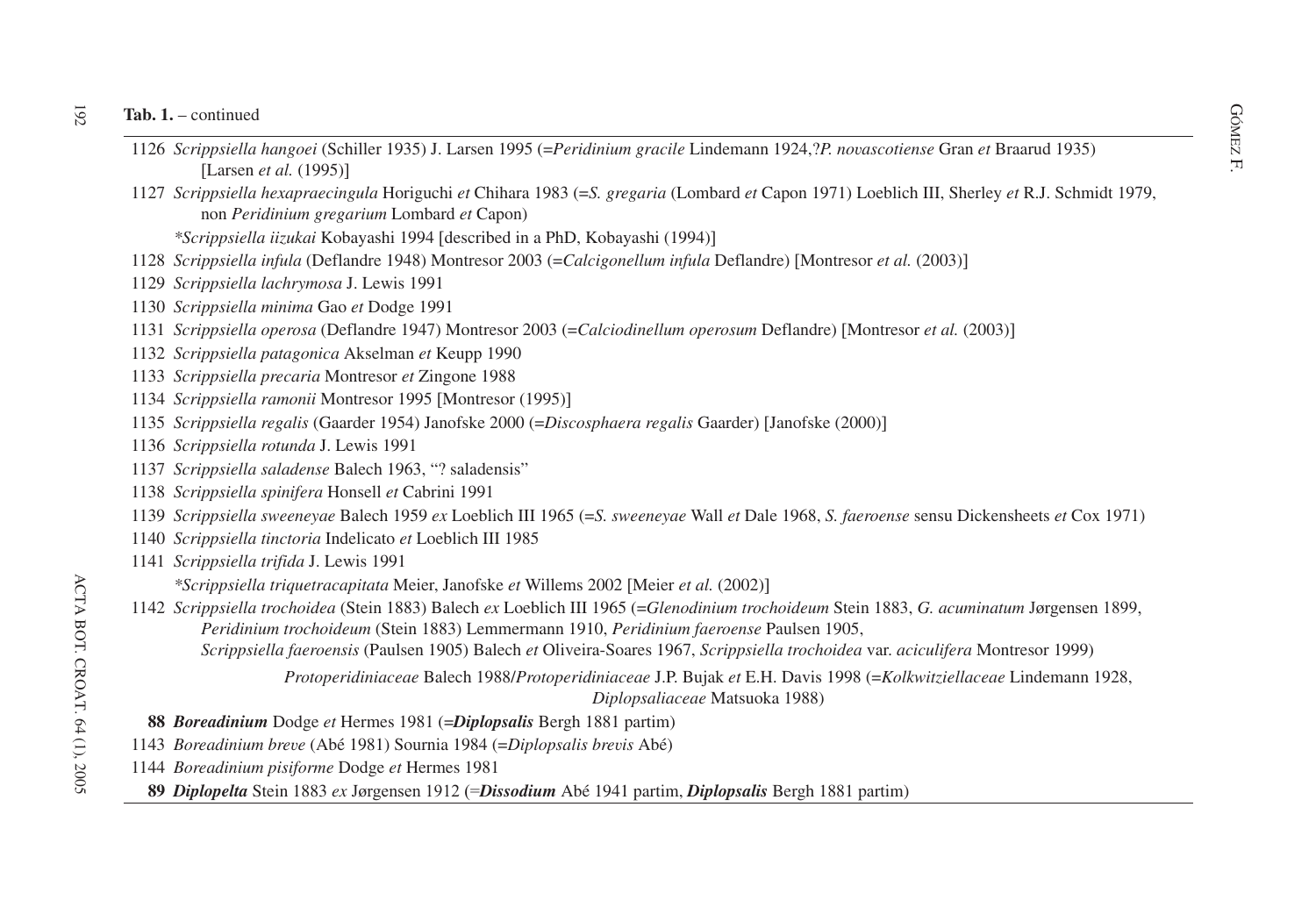- 1145 *Diplopelta excentrica* (Nie 1943) Balech (=*Diplopsalis excentrica* Nie, *Dissodium excentricum* (Nie) Loeblich III, *Peridiniopsis excentrica* (Nie) F.J.R. Taylor 1976, *Gotoius excentricus* (Nie) Sournia 1973)
- 1146 *Diplopelta pusilla* Balech *et* Akselman 1988
- 1147 *Diplopelta steinii* (Abé 1941) Balech 1988 (=*Diplopsalopsis steinii* Abé)
- **90** *Diplopsalis* Bergh 1881 (=*Glenodinium* Ehrenberg 1836 partim, *Dissodium* Abé 1941 partim)
- 1148 *Diplopsalis lebourae* (Nie 1943) Balech 1967 (=*D. lenticula* var. *lebourae* Nie, non *Diplopsalis lebourae* Abé 1941, nec Abé 1981)
- 1149 *Diplopsalis lenticula* Bergh 1881 (=*Glenodinium lenticula* (Bergh) Schiller 1937, *Dissodium lenticulum* (Bergh) Loeblich III 1970, *Peridiniopsis lenticula* (Bergh) Starmach 1974)
	- *\*Diplopsalis minuta* Mangin 1912
	- *\*Diplopsalis sphaerica* Meunier 1910
	- **91** *Diplopsalopsis* Meunier 1910 emend. Balech 1988 (=*Diplopsalis* Bergh 1881 partim, *Diplopelta* Stein *ex* Jørgensen 1912 partim)
- 1150 *Diplopsalopsis bomba* (Stein 1883) Dodge *et* Toriumi 1993 (=*Diplopelta bomba* Stein *ex* Jørgensen 1912,
	- *Diplopsalis asymmetrica* (Mangin 1911) Lindemann 1928,?*Diplopsalis asymmetrica* (Mangin) Abé 1941,
	- *Peridiniopsis asymmetrica* Mangin 1911, *Dissodium asymmetricum* (Mangin) Loeblich III 1970, *Diplopelta symmetrica* Pavillard 1913) [Dodge and Toriumi (1993)]
- 1151 *Diplopsalopsis imitatio* (Balech 1979) Balech 1988 (=*Protoperidinium imitatio* Balech)
- 1152 *Diplopsalopsis globula* Abé 1941 (=*Diplopelta globulus* (Abé) Balech 1979,
	- *Diplopsalopsis asymmetrica* (Mangin) var. *sphaerica* Mangin 1911, *Diplopsalopsis sphaerica* (Mangin) Balech 1962, *Dissodium globula* (Abé) Dodge *et* Hermes 1981)
- 1153 *Diplopsalopsis latipeltata* Balech *et* Borgese 1990
- 1154 *Diplopsalopsis orbicularis* (Paulsen 1907) Meunier 1910 (=*Peridinium orbiculare* Paulsen, *Diplopsalis orbicularis* (Paulsen) Paulsen 1930)
- 1155 *Diplopsalopsis ovata* (Abé 1941) Dodge *et* Toriumi 1993 (=*Diplopsalopsis orbicularis* (Paulsen 1907) var. *ovata* Abé 1941) [Dodge and Toriumi (1993)]
- 1156 *Diplopsalopsis pingii* (Nie 1943) Dodge *et* Toriumi 1993 (=*Diplopsalis pingii* Nie, *Peridiniopsis pingii* (Nie) F.J.R. Taylor 1976) [Dodge and Toriumi (1993)]
	- **92** *Dissodium* Abé 1941 (=*Diplopsalis* Bergh 1881 partim, *Diplopelta* Stein 1883 *ex* Jørgensen 1912 partim)
- 1157 *Dissodium parvum* Abé 1941 (=*Diplopelta parva* (Abé) Matsuoka 1988, *Diplopsalis parvum* (Abé) Abé 1981)
	- **93** *Gotoius* Abé 1981 *ex* Matsuoka 1988 (=*Diplopsalis* Bergh 1881 partim, *Dissodium* Abé 1941 partim)
- 1158 *Gotoius abei* Matsuoka 1988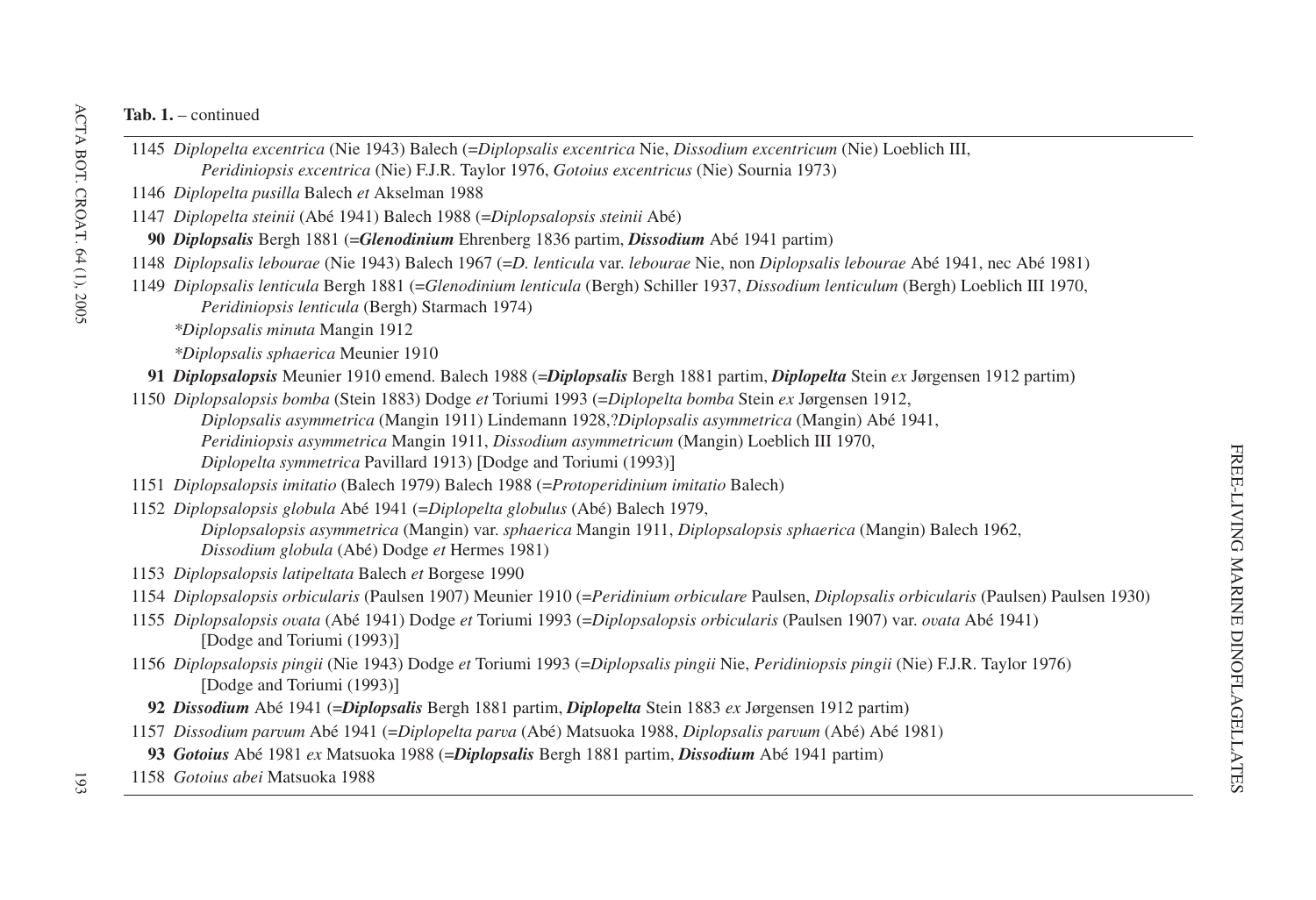- GOMEZ 1. continued<br>
1159 *Gotoius excentricus* (Nie 1943) Sournia 1984 (=*Diplopsalis excentrica* Nie 1943, *Dissodium excentricum* (Nie) Loeblich III 1970, *Peridiniopsis excentrica* (Nie) F.J.R. Taylor 1976)
- *Gotoius mutsuensis* Abé 1981 *ex* Matsuoka 1988
- *Gotoius ostenfeldii* (Steemann Nielsen 1931) Dodge *et* Toriumi 1993 (=*Diplopsalis ostenfeldii* Steemann Nielsen) Dodge and Toriumi (1993)-
- *Lebouraia* Abé 1941 *ex* Sournia 1986 (=*Diplopsalis* Bergh 1881 partim, *Diplopelta* Stein *ex* Jørgensen 1912 partim)
- *Lebouraia minuta* Abé 1941 (=*Diplopsalis minuta* (Abé) Abé 1981)
- *Lebouraia pusilla* (Balech *et* Akselman 1988) Dodge *et* Toriumi 1993 (=*Diplopelta pusilla* Balech *et* Akselman) Dodge and Toriumi (1993)-
- *Oblea* Balech 1964 (=*Peridiniopsis* Lemmermann 1904 partim, *Diplopsalis* Bergh 1881 partim)
- *Oblea baculifera* Balech 1964 *ex* Loeblich Jr. *et* Loeblich III 1966
- *Oblea rotunda* (Lebour 1922) Balech 1964 *ex* Sournia 1973 (=*Peridiniopsis rotunda* Lebour, *Glenodinium rotundum* (Lebour) Schiller 1937, *Diplopsalis rotunda* (Lebour) Wood 1954, *Diplopsalis rotundata* Steidinger *et* Williams 1970)
- *Oblea torta* (Abé 1941) Balech 1964 *ex* Sournia 1973 (=*Diplopsalis torta* Abé, *Diplopsalis hainanensis* Nie 1943, *Peridiniopsis hainanensis* (Nie) F.J.R. Taylor 1976)
- *Preperidinium* Mangin 1913 (=*Diplopeltopsis* Pavillard 1913, *Zygabikodinium* Loeblich Jr. *et* Loeblich III 1970)
- *Preperidinium granulosum* (Balech 1958) Elbrächter 1993 (*=Diplopeltopsis granulosa* Balech, *Zygabikodinium granulatum* (Balech) Loeblich III 1970) Elbrächter (1993)-
- *Preperidinium meunieri* (Pavillard 1907) Elbrächter 1993 (=*Diplopsalis lenticula* Bergh f. *minor* Paulsen 1907, *Zygabikodinium lenticulatum* Loeblich Jr. *et* Loeblich III 1970, *Peridinium lenticulum* Mangin 1911, *Peridinium paulsenii* Mangin 1911, *Glenodinium lenticula* f. *minor* (Paulsen 1907) Pavillard 1913,
	- *Diplopeltopsis minor* (Paulsen 1907) Pavillard 1913, *Peridiniopsis minor* (Paulsen) Starmach 1974) Elbrächter (1993)-
- *Preperidinium perlatum* (Balech 1971) Elbrächter 1993 (=*Diplopeltopsis perlata* Balech 1971, *Zygabikodinium perlatum* (Balech) Elbrächter 1975) Elbrächter (1993)-
- *Preperidinium pseudo-oblea* (Elbrächter 1975) Elbrächter 1993 (=*Zygabikodinium pseudo-oblea* Elbrächter) Elbrächter (1993)-
- *Protoperidinium* Bergh 1881 emend. Balech 1974 (=*Peridinium* Ehrenberg 1830 partim, *Minuscula* Lebour 1925) (264 species)
- *Protoperidinium abei* (Paulsen 1930) Balech 1974 (=*P. biconicum* Abé 1927, non *P. biconicum* P. Dangeard 1927)
- *Protoperidinium acanthophorum* (Balech 1962) Balech 1974 (=*P. rhomboidalis* Abé 1981, *P. cerassiformis* Abé 1981)
- *Protoperidinium achromaticum* (Levander 1902) Balech 1974 (*=P. achromaticum* Levander, related to *Protoperidinium finitimum* Balech 1976)
- *Protoperidinium acutipes* (P. Dangeard 1927) Balech 1974 (=*P. quadratum* Matzenauer 1933, *P. divergens* f. *acutipes* (P. Dangeard) Schiller 1937)
- *Protoperidinium acutum* (Fauré-Fremiet 1908) Balech 1974 (=*P. pellucidum* var. *acutum* Fauré-Fremiet)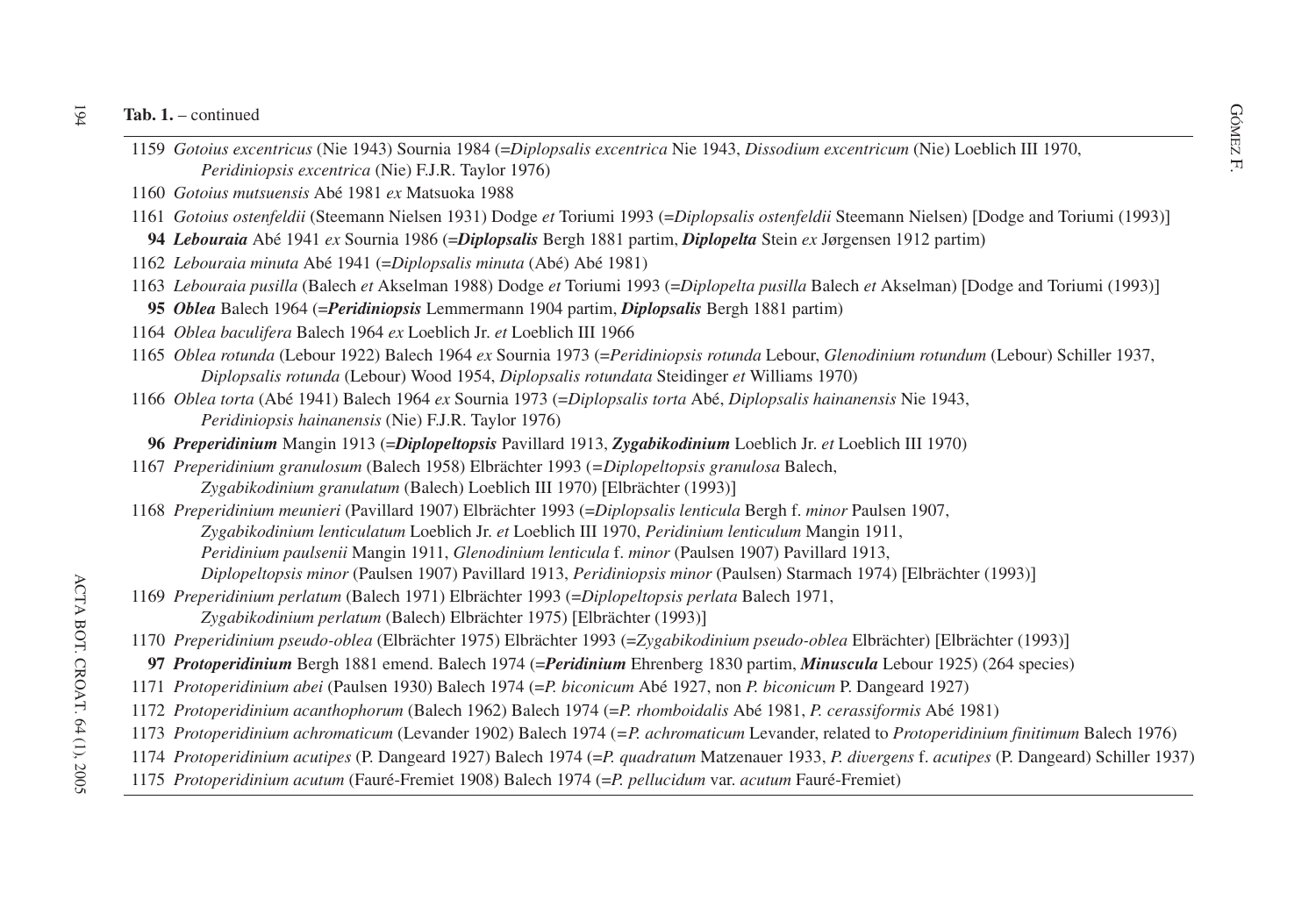- *Protoperidinium adeliense* (Balech 1959) Balech 1974
- *Protoperidinium adense* (Matzenauer 1933) Balech 1974
- *Protoperidinium adulterum* (Balech 1971) Balech 1974
- *Protoperidinium aequatoriale* (Balech 1971) Balech 1974
- *Protoperidinium affine* (Balech 1958) Balech 1974
- *Protoperidinium aliferum* (Gaarder *in* Parke *et* Dixon 1968) Balech 1974 (=*P. matzenaueri* Gaarder 1954, non *P. matzenaueri* Böhm 1936)
- *Protoperidinium americanum* (Gran *et* Braarud 1935) Balech 1974
- *Protoperidinium amplum* (Matzenauer 1933) Balech 1974
- *Protoperidinium ampulla* (Balech 1971) Balech 1974 (=*P. granii* var. *mite* f. *spirale* Gaarder 1954)
- *Protoperidinium anceps* (Meunier 1910) Balech 1974
- *Protoperidinium anguipes* (Balech 1967) Balech 1974
- *Protoperidinium angustum* (P. Dangeard 1932) Balech 1974 (=?*Protoperidinium wiesneri* (Schiller 1931) Balech 1974)
- *Protoperidinium anomaloplaxum* (Balech 1964) Balech 1974
- *Protoperidinium antarcticum* (Schimper *in* Karsten 1905) Balech 1974 (non *P. depressum* var. *parallelum* (Broch) Balech 1994) Balech (1994a)-
- *Protoperidinium anthonyi* (Fauré-Fremiet 1908) Balech 1974
- *Protoperidinium applanatum* (Mangin 1914) Balech 1974 (=*P. obovatum* Wood 1954)
- *Protoperidinium archiovatum* (Balech 1958) Balech 1974
- *Protoperidinium arcticum* (Grøntved *et* Seidenfaden 1938) Okolodkov 1997 (=*P. ovatum* f. *arctica* Grøntved *et* Seidenfaden) Okolodkov (1997)-
- *Protoperidinium areolatum* (Peters 1928) Balech 1974
- *Protoperidinium argentiniense* Balech 1979
- *Protoperidinium asperum* (Wailes 1928) Balech 1974
- *Protoperidinium aspidiotum* (Balech 1964) Balech 1974
- *Protoperidinium asymmetricum* Balech 1974 (=*P.* (*Sphaeridinium*) *asymmetricum* (Abé 1927) Abé 1981, non *P. asymmetricum* Karsten 1907)
- *Protoperidinium avellana* (Meunier 1919) Balech 1974 (=*Properidinium avellana* Meunier)
- *Protoperidinium balechii* (Akselman 1972) Balech 1988
- *Protoperidinium belizeanum* Faust 2003 (non *Peridinium belizense* Carty *et* Wujek 2003, published as »belizensis« ICBN Art. 23.5 and 32.5) [Faust (2003), Carty and Wujek (2003)] (the epithet »belizianum« is orthographically correct, ICBN Art. 60.1)
- *Protoperidinium bellulum* (Balech 1971) Balech 1974
- *Protoperidinium biconicum* (P. Dangeard 1927) Balech 1974 (non *P. biconicum* Abé 1936)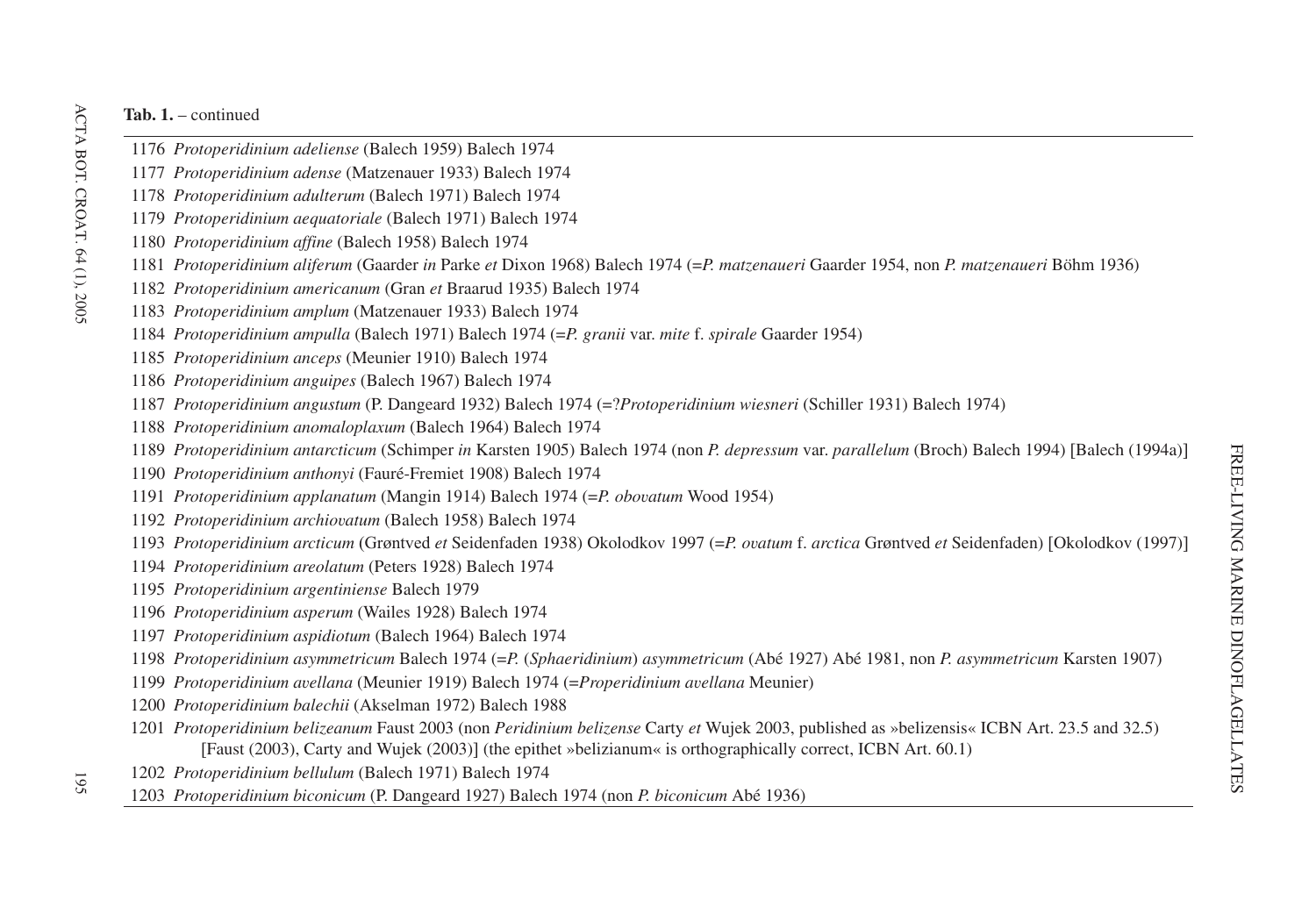- Fab. 1. continued<br>
1204 *Protoperidinium bidentatum* (Abé 1981) Balech 1994 (=*P. bidentatum* Abé 1981) [Balech (1994a)]<br>
Fi
- *Protoperidinium bipatens* Balech 1973
- *Protoperidinium bipes* (Paulsen 1904) Balech 1974 (=*Minuscula bipes* (Paulsen) Lebour 1925, *Glenodinium bipes* Paulsen 1904, *Peridinium minusculum* Pavillard 1905, non *Peridinium bipes* Stein 1883)
- *Protoperidinium bispinum* (Schiller 1937) Balech 1974 (=?*P. bimucronatum* (Schiller 1937) Balech 1974, non *Protoperidinium sourniai* (F.J.R. Taylor 1976) Balech 1994) [Balech (1994a)]
- *Protoperidinium bourrellyi* Balech 1999 Balech (1999)-
- *Protoperidinium braarudii* (Schiller 1937) Balech 1974
- *Protoperidinium brevipes* (Paulsen 1908) Balech 1974 (=*P. brevipes* Paulsen, *P. varicans* Paulsen 1911, *P. incurvum* Lindemann 1924)
- *Protoperidinium brochii* (Kofoid *et* Swezy 1921) Balech 1974 (=*P. adriaticum* Broch 1920, non *P. adriaticum* Schmarda 1846)
- *Protoperidinium bulbosum* (Gaarder 1954) Balech 1974
- *Protoperidinium bulla* (Meunier 1910) Balech 1974
- *Protoperidinium capdevillei* (Balech 1959) Balech 1974 (=?*P. pacificum* Kofoid *et* Michener 1911)
- *Protoperidinium capurroi* (Balech 1959) Balech 1974 (=?*P. brachypus* Abé 1981, non *P. brachypus* Schiller 1937)
- *Protoperidinium carinaeferum* (Gail 1950) Balech 1994 (=*P. arinaeferum* Gail) Balech (1994a)-
- *Protoperidinium carum* (Abé 1981) Balech 1994 (=*P. carus* Abé) Balech (1994a)-
- *Protoperidinium cassum* (Balech 1971) Balech 1974 (=*Protoperidinium cassum cassum* Balech 1988) *Protoperidinium cassum* var. *decens* Balech 1988 (=*Protoperidinium decens* (Balech 1971) Balech 1974)
- *Protoperidinium castaneiforme* (Mangin 1922) Balech 1974
- *Protoperidinium cavispinum* (Mangin 1922) Balech 1974
- *Protoperidinium cepa* (Balech 1971) Balech 1974
- *Protoperidinium cerasus* (Paulsen 1907) Balech 1973
- *Protoperidinium charcotii* (Balech 1958) Balech 1974
- *Protoperidinium claudicans* (Paulsen 1907) Balech 1974
- *Protoperidinium claudum* Balech 1994 (=*P. asymmetricum* Karsten sensu Böhm 1936, non Karsten 1907) Balech (1994a)-
- *Protoperidinium colombonense* (Matzenauer 1933) Balech 1974
- *Protoperidinium compressum* (Abé 1927) Balech 1974 (=*Congruentidium compressum* Abé 1927, *P. compressum* Abé 1981, non *P. stellatum* Wall *et* Dale 1968)
- *Protoperidinium concavum* (Mangin 1926) Balech 1974 (=?*Protoperidinium granii* (Ostenfeld 1906) Balech 1974, *P. petersii* Balech 1958)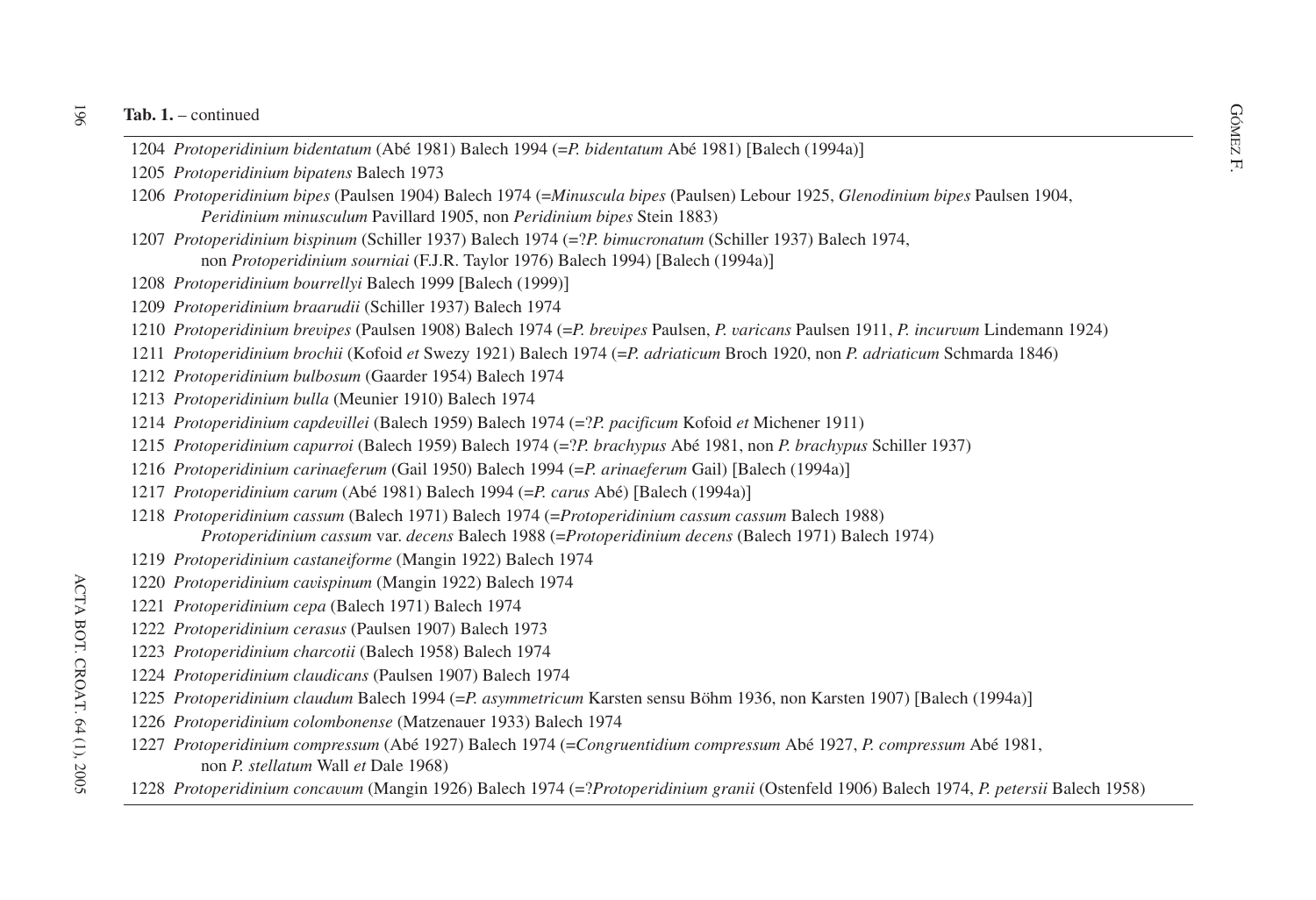- *Protoperidinium conicoides* (Paulsen 1905) Balech 1973
- *Protoperidinium conicum* (Gran 1900) Balech 1974 (=*P. divergens* var. *conica* Gran)
- *Protoperidinium consimile* (Abé 1981) Balech 1994 (=*P. consimilis* Abé) Balech (1994a)-
- *Protoperidinium corniculum* (Kofoid *et* Michener 1911) F.J.R. Taylor *et* Balech *in* Balech 1979
- *Protoperidinium cornutum* (Karsten 1907) Balech 1974
- *Protoperidinium crassipes* (Kofoid 1907) Balech 1974 [see Balech (1988:110) for synonymy with *Protoperidinium curtipes* (Jørgensen 1912) Balech 1974-
- *Protoperidinium crassipyrum* (Balech 1961) Balech 1974 (=*P. crassum* Balech (1959) Balech 1974, non *P. crassum* P. Dangeard 1927)
- *Protoperidinium cristatum* Balech 1979
- *Protoperidinium cruciferum* (Balech 1971) Balech 1973 (=?*P. parvum* Abé 1981)
- *Protoperidinium curtipes* (Jørgensen 1912) Balech 1974 (=*P. curtipes* Jørgensen 1912, *P. crassipes* Paulsen 1907 partim, non *P. crassipes* Paulsen 1930, nec Schiller 1937)
- *Protoperidinium curtum* (Balech 1958) Balech 1973
- *Protoperidinium curvipes* (Ostenfeld 1906) Balech 1974
- *Protoperidinium cuspidatum* Balech 1979
- *Protoperidinium dakariense* (P. Dangeard 1927) Balech 1974 (=*P. gibbosum* Matzenauer (1933) Balech 1974, *P. parvispinum* Gaarder 1954)
- *Protoperidinium decipiens* (Jørgensen 1899) Parke *et* Dodge 1976
- *Protoperidinium decollatum* (Balech 1971) Balech 1974
- *Protoperidinium defectum* (Balech *in* Balech *et* El-Sayed 1965) Balech 1974
- *Protoperidinium deficiens* (Meunier 1919) Balech 1974
- *Protoperidinium denticulatum* (Gran *et* Braarud 1935) Balech 1974 (=*P. clavus* Abé 1936)
- *Protoperidinium depressum* (Bailey 1850) Balech 1974 (=*P. parallelum* Broch 1906, non *P. antarcticum* Schimper, *P. marinum* Lindemann 1925, *P. claudicanoides* Graham 1942), *Protoperidinium depressum* subsp. *convexius* (Graham 1941) Balech 1994 [Balech (1994a)]
- *Protoperidinium diabolus* (Cleve 1900) Balech 1974 (=*P. longipes* Karsten 1907)
- *Protoperidinium discoides* (Wailes 1928) Balech 1974
- *Protoperidinium divaricatum* (Meunier 1919) Parke *et* Dodge 1976 (=*P. gainii* (P. Dangeard 1927) Balech 1974, *P. divaricatum* (Meunier) Balech 1988)
- *Protoperidinium divergens* (Ehrenberg 1841) Balech 1974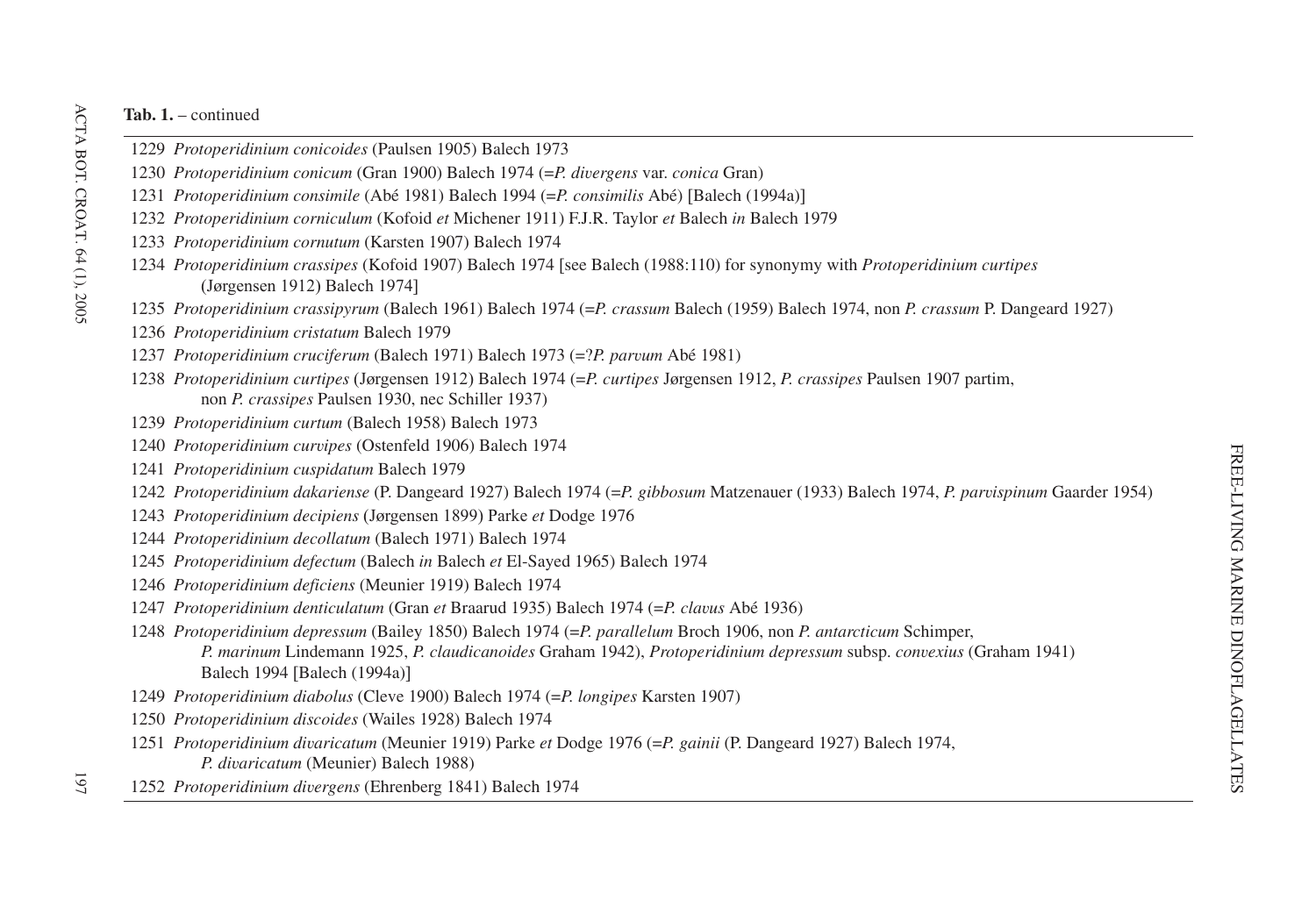- external continued<br> *\*Protoperidinium dodgei* Okolodkov 1997 [Okolodkov (1997), not included in Okolodkov and Dodge (1997)]
- *Protoperidinium dolichoporum* Borgese 1987
- *Protoperidinium elegans* (Cleve 1900) Balech 1974 (=*P. annulatum* Kofoid *et* Michener 1911,?*P. elegans* Matzenauer 1933)
- *Protoperidinium elegantissimum* (Balech 1958) Balech 1974
- *Protoperidinium ellipticum* Halim 1969
- *Protoperidinium elongatum* (Meunier 1910) Balech 1974
- *Protoperidinium exageratum* Balech 1979 (=*P. globulus* var. *quarnerense* f. *spirale* Gaarder 1954)
- *Protoperidinium excentricum* (Paulsen 1907) Balech 1974 (=*P. excentricum* Paulsen, *Peridinium perrieri* Fauré-Frémient 1909)
- *Protoperidinium exiguipes* (Mangin 1930 *ex* Halim 1968) Dodge 1985
- *Protoperidinium exiguum* (Cleve 1900) Balech 1974
- *Protoperidinium exile* Balech 1994 (=*P. gracile* Meunier 1910) Balech (1994a)- *\*Protoperidinium falk-petersenii* Okolodkov 1999 Okolodkov (1999)-
- *Protoperidinium fastum* Balech 1979
- *Protoperidinium faurei* Balech 1994 (=*P. ovatum* Pouchet var.? Fauré-Fremiet 1908) [Balech (1994a)]
- *Protoperidinium fimbriatum* (Meunier 1919) Balech 1974
- *Protoperidinium finitimum* Balech 1976 [related to *P. achromaticum* (Levander 1902) Balech 1974]
- *Protoperidinium formosum* (Pavillard 1909) Balech 1974 (=*P. diabolus* var. *formosum* (Pavillard) F.J.R. Taylor 1976)
- *Protoperidinium furcatum* (Abé 1981) Balech 1994 (=*P. furcatum* Abé) [Balech (1994a)]
- *Protoperidinium gaarderae* (Balech 1967) Balech 1974
- *Protoperidinium gibberum* (Abé 1981) Balech 1994 (=*P. gibberum* Abé, non *P. okamurai* Abé 1927, non *P. okamurai* Yoneda *et* Marukawa *in* Marukawa 1921) [Balech (1994a)]
- *Protoperidinium globiferum* (Abé 1981) Balech 1994 (=*P. globifera* Abé) Balech (1994a)-
- *Protoperidinium globulus* (Stein 1883) Balech 1974 (=*P. ovatum* (Pouchet) Schütt 1895)
- *Protoperidinium glyptopterum* Balech 1973
- *Protoperidinium grahamii* (Sournia 1973) Balech 1994 (=*P. grahamii* Sournia, *P. truncatum* Graham 1942, non *P. truncatum* Zacharias 1903) [Balech (1994a)]
- *Protoperidinium grande* (Kofoid 1907) Balech 1974 (=*P. elegans* Matzenauer 1933, non *P. grande* P. Dangeard 1927)
- *Protoperidinium granii* (Ostenfeld 1906) Balech 1974 (non *Peridinium gracile* Gran *et* Braarud 1935) [Balech (1994a)]
- *Protoperidinium grenlandicum* (Woloszyńska 1916) Balech 1974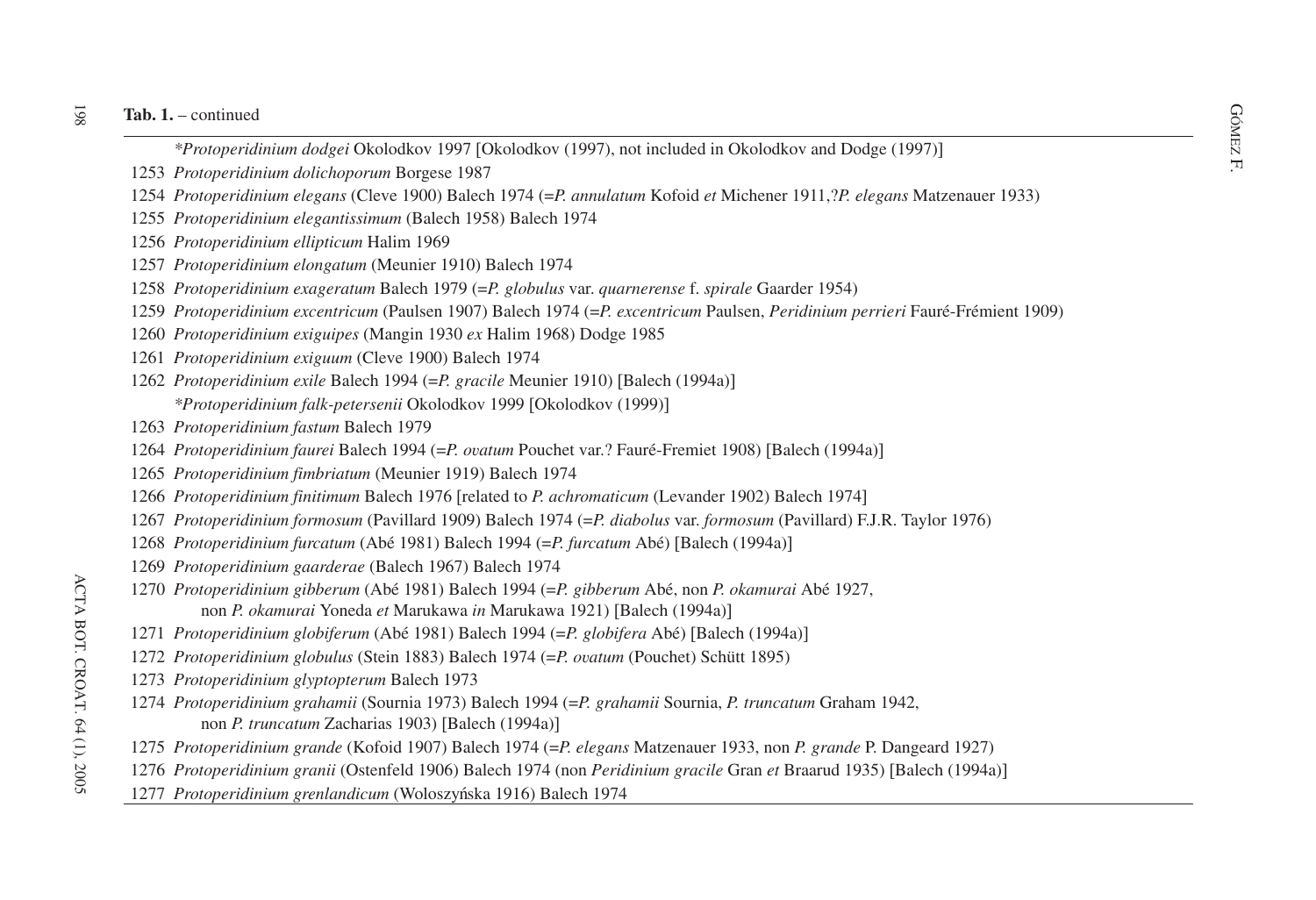- *Protoperidinium hamatum* Balech 1979
- *Protoperidinium helix* (Balech 1962) Balech 1974
- *Protoperidinium hemisphaericum* (Abé 1936) Balech 1988
- *Protoperidinium heteracanthum* (P. Dangeard 1927) Balech 1974 (non *Protoperidinium norpacense* Balech 1974)
- *Protoperidinium heteroconicum* (Matzenauer 1933) Balech 1974
- *Protoperidinium heterospinum* (Gaarder 1954) Balech 1974
- *Protoperidinium hidemitii* (Paulsen 1949) Balech 1994 (=*P. rotundatum* Abé 1936, non *P. rotundatum* Karsten 1907) Balech (1994a)-
- *Protoperidinium hirobis* (Abé 1927) Balech 1974
- *Protoperidinium huberi* (Schiller 1929) Balech 1974
- *Protoperidinium humile* (Schiller 1937) Balech 1974 (=*P. perbreve* Balech *et* Soares 1967)
- *Protoperidinium hyalinum* (Meunier 1910) Balech 1974
- *Protoperidinium illepidum* Balech 1994 (=*P. pellucidum* var. *crassum* Fauré-Fremiet 1908) Balech (1994a)-
- *Protoperidinium incertum* (Balech 1958) Balech 1973
- *Protoperidinium inclinatum* (Balech 1964) Balech 1974 (=*P. sphaericum* Okamura 1912)
- *Protoperidinium incognitum* (Balech 1959) Balech 1974
- *Protoperidinium inflatiforme* (Böhm 1936) Balech 1974
- *Protoperidinium inflatum* (Okamura 1912) Balech 1974 (=*P. inflatum* Okamura, *P. brochii* (Okamura) f. *inflatum* Schiller 1937, *P. crassum* P. Dangeard 1927)
- *Protoperidinium islandicum* (Paulsen 1904) Balech 1973
- *Protoperidinium isthmus* (Abé 1981) Balech 1994
- *Protoperidinium joergensenii* (Balech 1971) Balech 1974 (=*P. pedunculatum* Jørgensen 1905, non *P. pedunculatum* Schütt 1895)
- *Protoperidinium joubinii* (P. Dangeard 1927) Balech 1974 *\*Protoperidinium knipowitschii* (Usachev 1927) Balech 1974
- *Protoperidinium laciniosum* Balech 1994 (=*P. petersii* Abé 1981, non *P. petersii* Balech 1958) Balech (1994a)-
- *Protoperidinium laticeps* (Grøntved *et* Seidenfaden 1938) Balech 1974 (*=P. laticeps* Grøntved *et* Seidenfaden) =?*P. consimile* (Abé 1981) Balech 1994-
- *Protoperidinium latidorsale* (P. Dangeard 1927) Balech 1974 (=*P. oblongum* var. *latidorsale* P. Dangeard)
- *Protoperidinium latipyrum* (Balech 1959) Balech 1974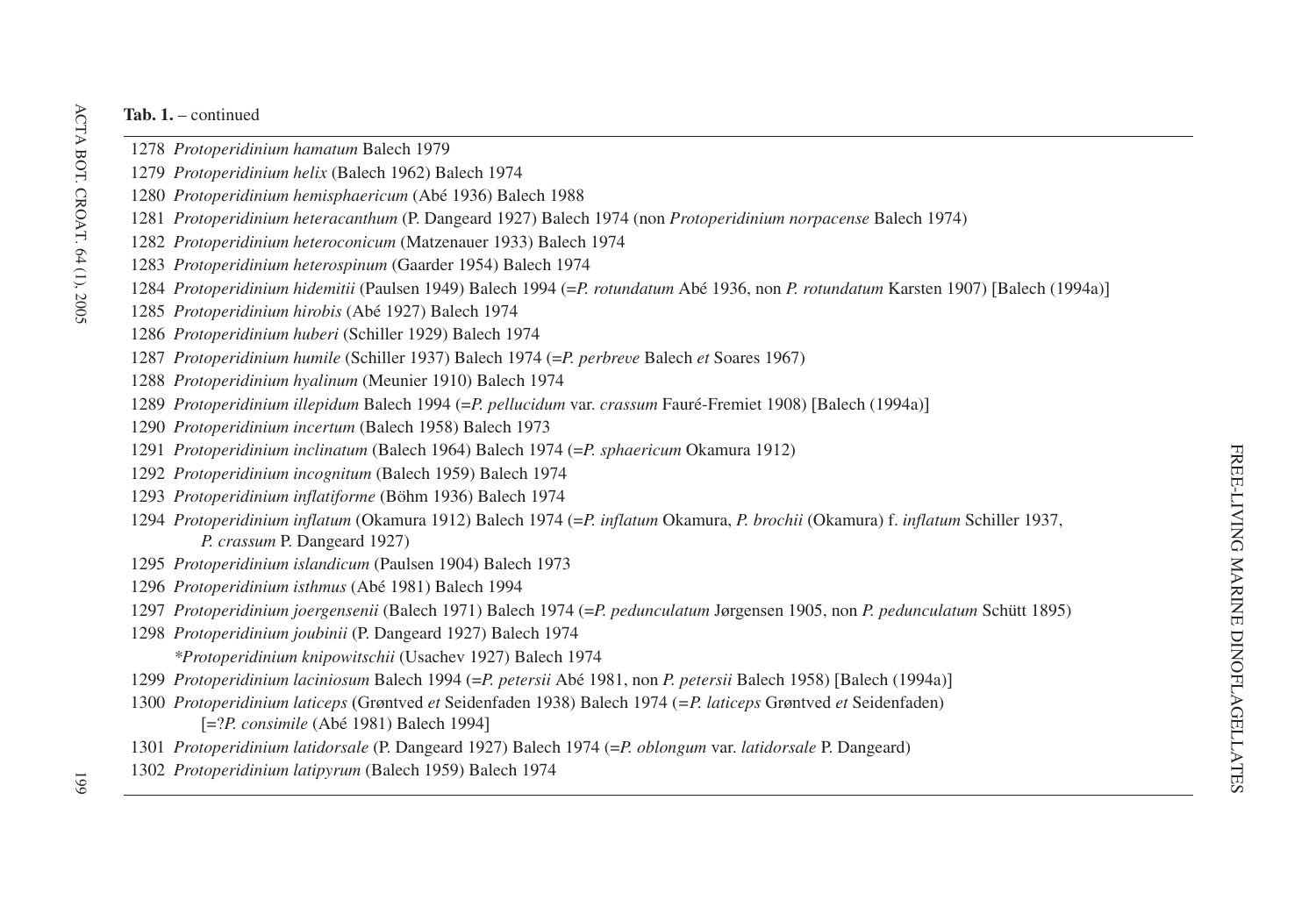- ab. 1. continued<br>
1303 *Protoperidinium latispinum* (Mangin 1926) Balech 1974 (=*P. africanoides* (P. Dangeard 1927) Balech 1974, *P. angusticollum* Abé 1981,?*P. sylvanae* P. Dangeard 1927)
- *Protoperidinium latissimum* (Kofoid 1907) Balech 1974 (=*P. pentagonoides* Balech 1949,
	- *P. pentagonum* var. *latissimum* (Kofoid) Schiller 1937, *Protoperidinium exiquipes* (Mangin 1930) Dodge 1985)
- *Protoperidinium latistriatum* (Balech 1958) Balech 1974
- *Protoperidinium leonis* (Pavillard 1916) Balech 1974 (=*P. conicum* Meunier 1919)
- *Protoperidinium ligusticum* (Rampi 1951) Balech 1974
- *Protoperidinium lipopodium* (Balech 1964) Balech 1974 (=*P. subcurvipes* Balech 1959, non *P. subcurvipes* Lebour 1923)
- *Protoperidinium longipes* Balech 1974 (=*Protoperidinium longipes* (Karsten 1907) Balech 1974, *P. diabolus* var. *longipes* (Karsten) F.J.R. Taylor 1976)
- *Protoperidinium longispinum* (Kofoid 1907) Balech 1974 (=*P. michaelis* Ehrenberg 1840 partim, non *P. longispinum* Mangin 1930)
- *Protoperidinium macrapicatum* (Balech 1971) Balech 1973 (=?*P. gracile* Gran *et* Braarud 1935)
- *Protoperidinium magnum* (Schiller 1929) Balech 1974 (=?*P. crassipes* Kofoid 1907)
- *Protoperidinium majus* (P. Dangeard 1927) Balech 1974 (=*P. ovatum* var. *majus* P. Dangeard)
- *Protoperidinium manginii* (Balech 1971) Balech 1974 (=*P. pyriforme* Peters 1928)
- *Protoperidinium maranense* Tolomio 1981
- *Protoperidinium marielebourae* (Paulsen 1931) Balech 1974 (*=P. obtusum* (Karsten 1906) Lebour 1925, *non P. obtusum* (Karsten) Fauré-Fremiet 1980)
- *Protoperidinium marukawai* (Abé 1936) Balech 1974
- *Protoperidinium mastophorum* (Balech 1971) Balech 1974 (=*P. granii* Matzenauer 1933, non *P. granii* Ostenfeld 1906)
- *Protoperidinium mediocre* (Balech 1958) Balech 1974
- *Protoperidinium mediterraneum* (Kofoid 1909) Balech 1974 (=*P. longicollum* Pavillard 1916, *P. steinii* subsp. *mediterraneum* Kofoid)
- *Protoperidinium melo* (Balech 1971) Balech 1974
- *Protoperidinium mendiolae* Balech 1978
- *Protoperidinium metananum* (Balech *in* Balech *et* El-Sayed 1965) Balech 1974
	- *\*Protoperidinium minus* (Mangin 1926) Balech 1974
	- *\*Protoperidinium minutissimum* (Mangin 1926) Balech 1974
- *Protoperidinium minutum* (Kofoid 1907) Loeblich III 1970 [see P. *monospinum* (Paulsen 1907) Zonneveld et Dale 1994] [Zonneveld and Dale (1994)]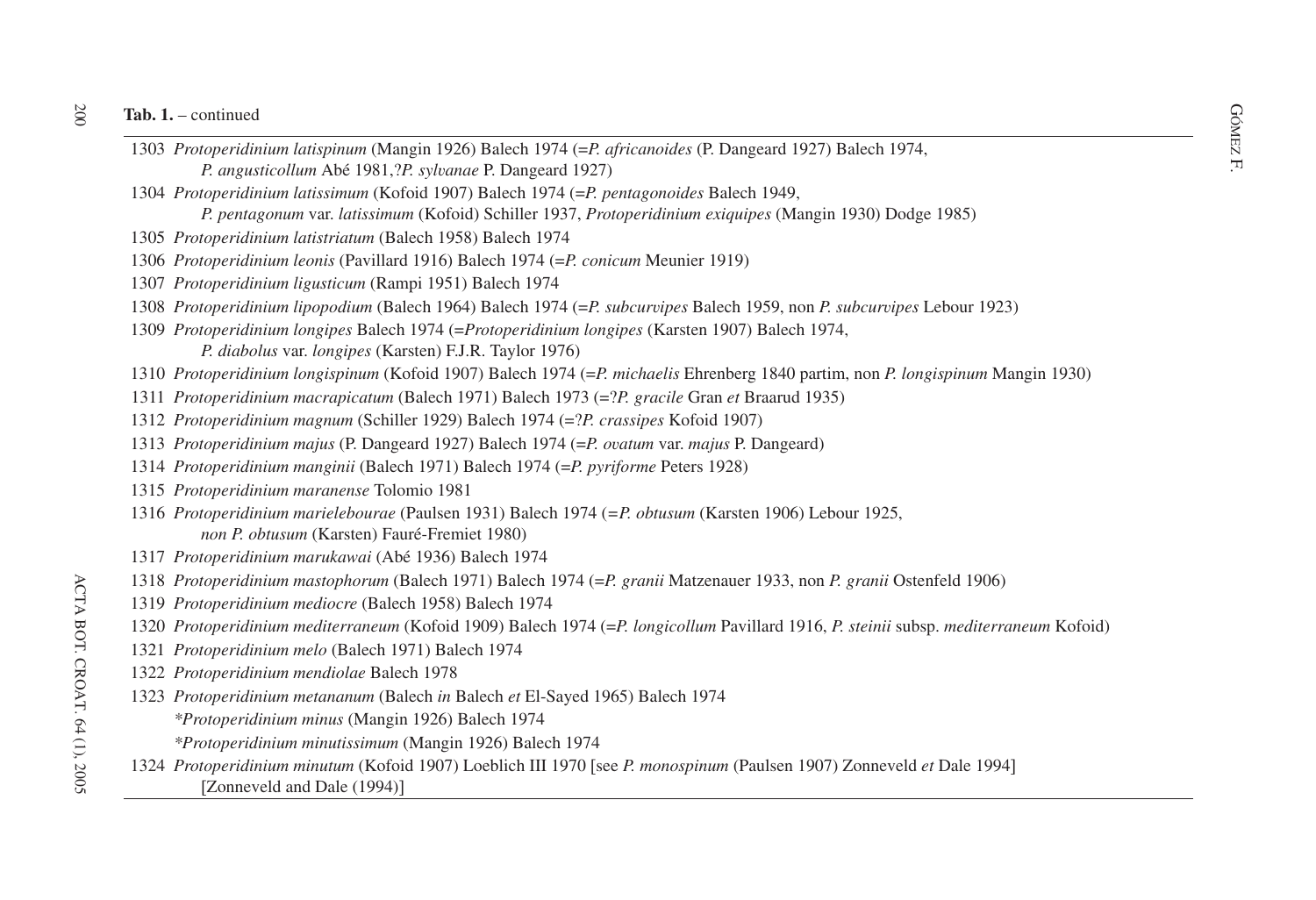- *Protoperidinium mite* (Pavillard 1916) Balech 1974 (=*P. granii* Ostenfeld f. *mite* (Pavillard) Schiller 1937)
- *Protoperidinium monacanthum* (Broch 1910) Balech 1973 (=*P. complanatum* Meunier 1910)
- *Protoperidinium monospinum* (Paulsen 1907) Zonneveld *et* Dale 1994 (=*P. constrictum* (Abé 1936) Balech 1974, *P. constricta* Abé) [the synonymy with *Protoperidinium minutum* is debatable] [Zonneveld and Dale (1994)]
- *Protoperidinium monovelum* (Abé 1936) Balech 1974
- *Protoperidinium multipunctatum* (Fauré-Fremiet 1908) Balech 1994 (=*P. multipunctatum* Fauré-Fremiet) Balech (1994a)-
- *Protoperidinium munobis* (Abé 1927) Balech 1974
- *Protoperidinium murrayi* (Kofoid 1907) Hernández-Becerril 1991 (=*P. murrayi* Kofoid 1907, *P. murrayi* var. *occidentalis* Pavillard 1930, *P. murrayi* var. *orientalis* Matzenauer) [synonym of *P. oceanicum* (Vanhöffen 1897) Balech 1974 sec Balech (1988)]
- *Protoperidinium mutsuense* (Abé 1936) Balech 1974 (=*P. mutsuensis* Abé)
- *Protoperidinium nanum* (Balech 1962) Balech 1974
- *Protoperidinium norpacense* (Balech 1962) Balech 1974 (=*P. heteracanthum* P. Dangeard *sec* Matzenauer 1933, non *P. heteracanthum* P. Dangeard 1927)
- *Protoperidinium novascotiense* (Gran *et* Braarud 1935) Balech 1974 (=?*Scrippsiella hangoei* (Schiller 1935) J. Larsen 1995) [Larsen *et al.* (1995)]
- *Protoperidinium nudum* (Meunier 1910) Balech 1974

*\*Protoperidinium nux* (Schiller 1937) Balech 1974 (=*P. levanderi* Abé 1927, *P. aequilimbus* Abé 1981)

- *Protoperidinium obesum* (Matzenauer 1933) Balech 1974
- *Protoperidinium oblongum* (Aurivillius 1898) Parke *et* Dodge 1976 (=*P. divergens* var. *oblongum* Aurivillius)
- *Protoperidinium obtusipes* (Mangin 1930) Balech 1974
- *Protoperidinium obtusum* (Karsten 1906) Parke *et* Dodge 1976 (=*Protoperidinium obtusum* (Karsten) Balech 1988,

*P. divergens* Ehrenberg var. *obtusum* Karsten, *P. okamurai* Marukawa 1921, non *P. okamurai* Abé 1927,

- *P. obtusum* Schiller 1937, non *P. obtusum* Fauré-Fremiet 1908)
- *Protoperidinium oceanicum* (Vanhöffen 1897) Balech 1974 (=P. *oceanicum* Vanhöffen) [also Peridinium murrayi Kofoid 1907 sec Balech (1988)]
- *Protoperidinium okamurai* Yoneda *et* Marukawa *in* Marukawa 1921 (non *Protoperidinium gibberum* (Abé 1981) Balech 1994) Balech (1994a)-
- *Protoperidinium orientale* (Matzenauer 1933) Balech 1974
- *Protoperidinium ovatoides* (Meunier 1910) Balech 1974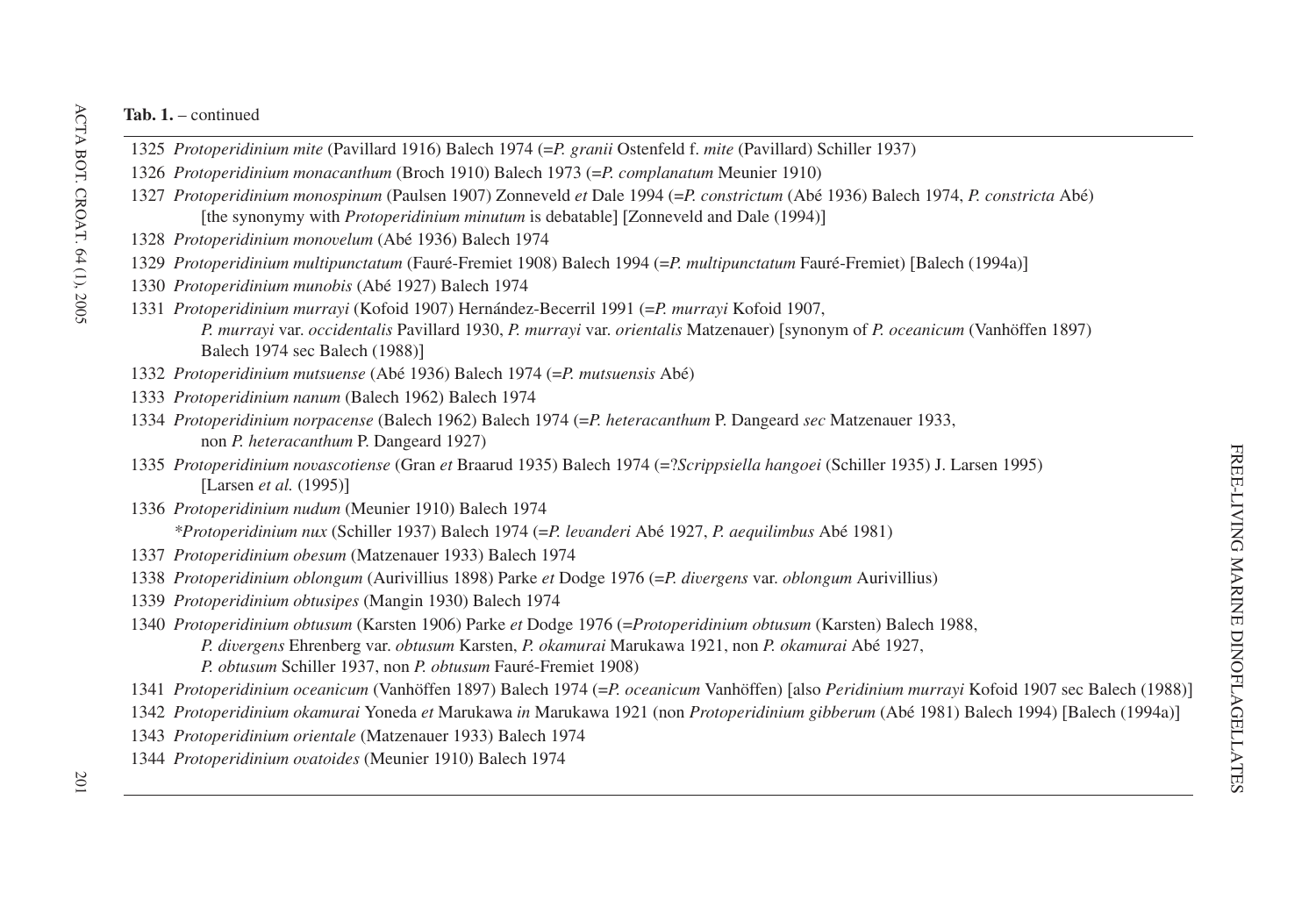- GÓMEZT 1. continued<br>
SOMEZT 1345 *Protoperidinium ovatum* Pouchet 1883 (=*P. lenticulatum* Fauré-Fremiet 1908), *Protoperidinium ovatum* ssp. *asymmetricum*<br>
S (P. Dangeard 1927) Balech 1988)
- *Protoperidinium oviforme* (P. Dangeard 1927) Balech 1974
- *Protoperidinium ovum* (Schiller 1911) Balech 1974 (=*Protoperidinium nipponicum* (Abé 1927) Balech 1974, *P. ovum* Schiller 1911,?*P. ellipsoides* P. Dangeard 1927, *P. ellipsoideum* P. Dangeard 1927, non *P. ovum* Mangin 1912)
- *Protoperidinium pacificum* (Kofoid *et* Michener 1911) F.J.R. Taylor *et* Balech *ex* Balech 1988 (=*P. capdevillei* Balech 1959) Balech 1974)
- *Protoperidinium pallidum* (Ostenfeld 1899) Balech 1973
- *Protoperidinium paradoxum* (F.J.R. Taylor 1976) Balech 1994 (=*P. paradoxum* F.J.R. Taylor) Balech (1994a)-
- *Protoperidinium parapyriforme* (Hermosilla 1968) Balech 1974
- *Protoperidinium parcum* (Balech 1971) Balech 1974
- *Protoperidinium parthenopes* Zingone *et* Montresor 1988
- *Protoperidinium parvicollum* (Balech 1958) Balech 1973
- *Protoperidinium parvispinum* (Gaarder 1954) Balech 1974
- *Protoperidinium parviventer* Balech 1978 (=?*P. gracile* Gran *et* Braarud 1935)
- 1357 Protoperidinium paulsenii (Pavillard 1909) Balech 1974 (non P. paulsenii Mangin 1911, non P. paulsenii Abé 1981=P. subinerme Paulsen 1931)
- *Protoperidinium pedunculatum* (Schütt 1895) Balech 1974
- *Protoperidinium pellucidum* Bergh 1881 *ex* Loeblich Jr. *et* Loeblich III 1966 (=*P. pellucidum* (Bergh) Schütt 1895, non Pouchet 1883, nec Vanhöffen 1897), *P. pellucidum* ssp. *asteriferum* Balech 1994 (=*P. pellucidum* ssp. *stellatum* Balech 1978, non *Peridinium stellatum* Wall 1968) Balech (1994a)-
- *Protoperidinium penitum* (Balech 1971) Balech 1974 (=*P. ovatum* Peters 1928)
- *Protoperidinium pentagonum* (Gran 1902) Balech 1974 (*=P. divergens* var. *sinuosum* Lemmermann 1899, *P. sinuosum* Lemmermann 1905, *P. parapentagonum* Wang 1936, *P. expansum* Abé 1981, *non P. pentagonum* P. Dangeard 1926)
- *Protoperidinium perplexum* (Balech 1971) Balech 1974
- *Protoperidinium perradiatum* Balech 1978
- *Protoperidinium persicum* Schiller 1937 (=*P. schilleri* Böhm 1931, *P. matzenaueri* Böhm 1936, *P. margalefii* E.S. Silva 1965)
- *Protoperidinium peruvianum* (Balech 1961) Balech 1974
- *Protoperidinium pietschmannii* (Böhm 1931) Balech 1974
- *Protoperidinium planiceps* (Abé 1981) Balech 1988 (=*P. thorianum* var. *planiceps* Abé)
- *Protoperidinium platifrons* Balech 1999 Balech (1999)-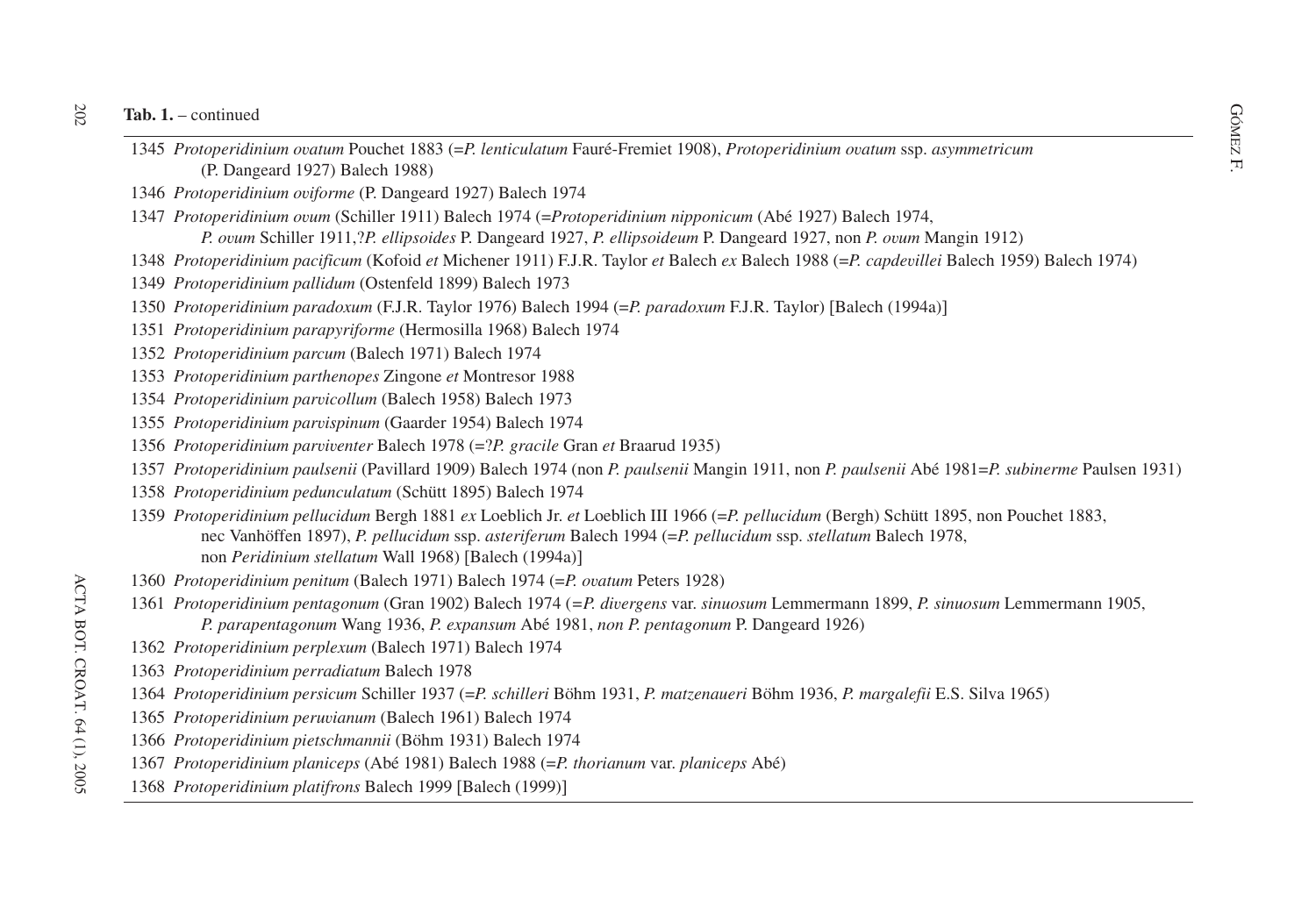- *Protoperidinium porosum* Balech 1978
- *Protoperidinium pouchetii* (Kofoid *et* Michener 1911) F.J.R. Taylor *et* Balech *ex* Balech 1988 (=*P. brintonii* Balech 1962)
- *Protoperidinium pseudoantarcticum* (Balech 1958) Balech 1974
- *Protoperidinium pseudogranii* (Peters 1930) Balech 1994 (=*P. pseudogranii* Peters) [Balech (1994a)]
- *Protoperidinium pseudopallidum* (Peters 1930) Balech 1994 (=P. *pseudopallidum* Peters) [Balech (1994a)]
- *Protoperidinium punctulatum* (Paulsen 1908) Balech 1974 (non *Peridinium punctulatum* Paulsen 1931=*P. multistriatum* Kofoid 1907)
- *Protoperidinium pyriforme* (Paulsen 1907) Balech 1974 (=*P. steinii* var. *pyriformis* Paulsen 1905, *P. pyriforme* spp. *pyriforme* (Paulsen) Balech 1988) *Protoperidinium pyriforme* ssp. *breve* (Paulsen 1907) Balech 1988 (=*P. breve* (Paulsen 1907) Balech)
- *Protoperidinium pyrum* (Balech 1959) Balech 1974
- *Protoperidinium quadratum* (Matzenauer 1933) Balech 1974
- *Protoperidinium quarnerense* (Schröder 1900) Balech 1974 (=*P. globulus* var. *quarnerense* Schröder)
- *Protoperidinium radius* (Balech 1971) Balech 1976 (=*Peridinium concavum* subsp. *radius* Balech)
- *Protoperidinium rampii* (Balech 1959) Balech 1974
- *Protoperidinium raphanus* (Balech 1958) Balech 1974
- *Protoperidinium rectius* (Graham 1942) Balech 1994 (=P. *depressum* var. *rectius* Graham) [Balech (1994a)]
- *Protoperidinium rectum* (Kofoid 1907) Balech 1974
- *Protoperidinium retiferum* (Matzenauer 1933) Balech 1978
- *Protoperidinium rhombiforme* (Abé 1981) Balech 1994 (=*P. rhombiformis* Abé) Balech (1994a)-
- *Protoperidinium robustum* (Meunier 1910) Hernández-Becerril 1991
- *Protoperidinium rosaceum* (Balech 1958) Balech 1974
- *Protoperidinium roscoffiense* (Balech 1962) Balech 1974
- *Protoperidinium roseum* (Paulsen 1904) Balech 1974
- *Protoperidinium saltans* (Meunier 1910) Balech 1973 (=*P. valgus* Abé 1981)
- *Protoperidinium schilleri* (Paulsen 1930) Balech 1974 (=*P. pallidum* var. *schilleri* (Paulsen) Schiller 1937, non *P. schilleri* Böhm 1931) *\*Protoperidinium schuettii* Halim 1969
- *Protoperidinium simulum* (Paulsen 1931) Balech 1931
- *Protoperidinium sinaicum* (Matzenauer 1933) Balech 1974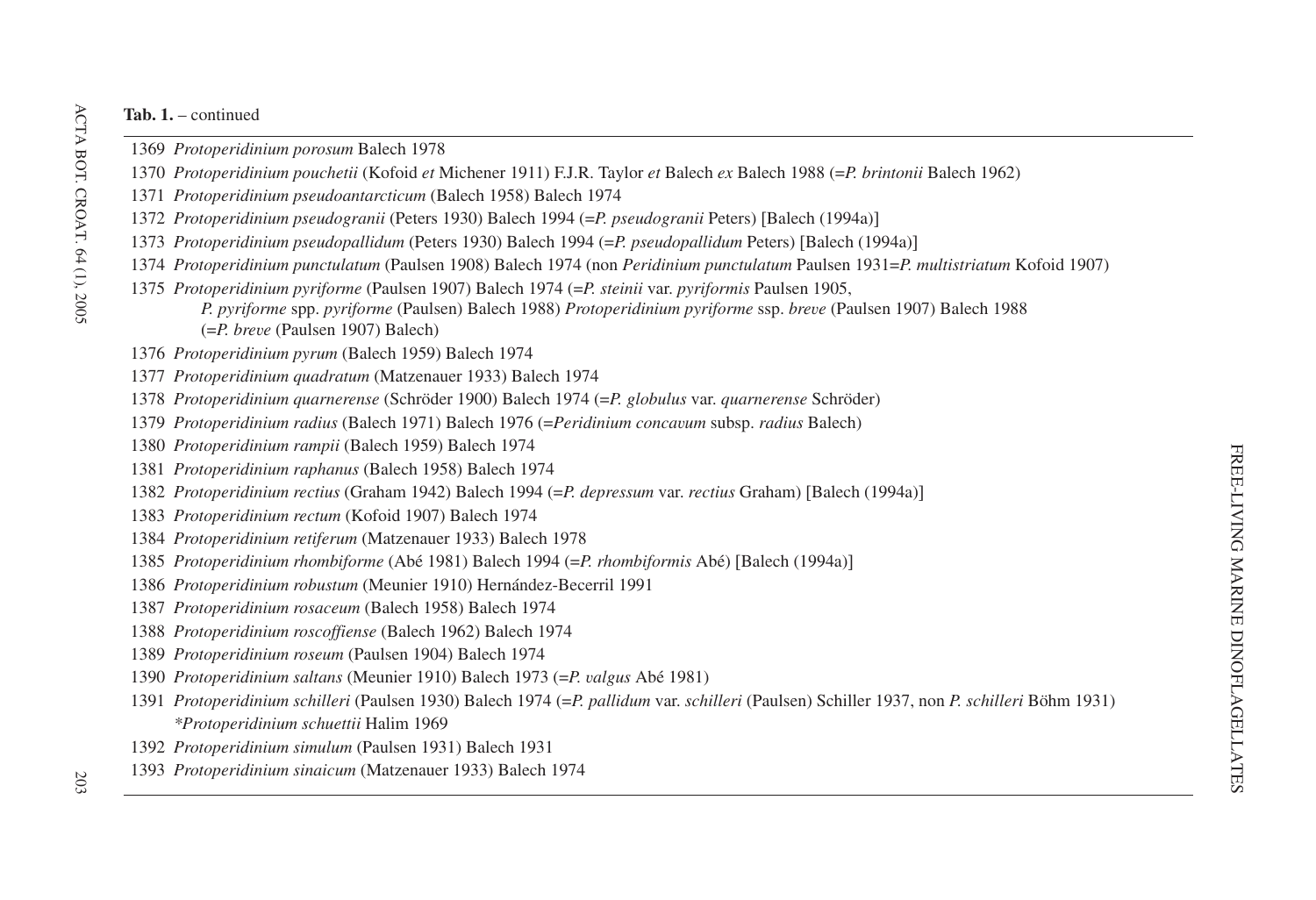- ab. 1. continued<br>1394 *Protoperidinium solidicorne* (Mangin 1922) Balech 1974 (=*Protoperidinium spiniferum* (Schiller 1937) Balech 1974, *P. spinosum* Schiller 1937)
- *Protoperidinium solitarium* (Abé 1936) Balech 1974
- *Protoperidinium somma* (Matzenauer 1933) Balech 1974
- *Protoperidinium sourniai* (F.J.R. Taylor 1976) Balech 1994 (non *P. bimucronatum* (Schiller 1937) Balech 1974, *P. bispinum* Schiller 1937)[Balech (1994a)]
- *Protoperidinium sphaericum* (Murray *et* Whitting 1899) Balech 1974 (non *P. sphaericum* Okamura 1912, *P. sphaericum* Meunier)
- *Protoperidinium sphaeroides* (P. Dangeard 1927) Balech 1974 (=?*Protoperidinium globulus* (Stein 1883) Balech 1974)
- *Protoperidinium sphaeroideum* (Mangin 1922) Balech 1974 (=?*P. breve* Paulsen 1907) Sournia (1978) considered *P. sphaeroides* P. Dangeard and *P. sphaeroideum* Mangin as orthographical variants-
- *Protoperidinium spirale* (Gaarder 1954) Balech 1974 (=*P. granii* f. *spirale* Gaarder)
- *Protoperidinium spitzbergense* (Broch 1910) Balech 1994 (=*P. spitzbergense* Broch, non *P. globulus* sensu Schiller 1937) Balech (1994a)-
- *Protoperidinium steidingerae* Balech 1979 (=*P. oblongum* (Aurivillus) sec. Steidinger *et* Williams 1970, non *P. oblongum* (Aurivillus) Cleve)
- *Protoperidinium steinii* (Jørgensen 1899) Balech 1974 (=*P. michaelis* Stein 1883)
- *Protoperidinium stellatum* (Wall 1968) Balech 1994 (=*P. stellatum* (Wall *in* Wall *et* Dale 1968, non *Peridinium compressum* Abé 1981) [Balech (1994a)]
- *Protoperidinium subcrassipes* Balech 1988 (=?*P. asymmetricum* Karsten 1907)
- *Protoperidinium subcurvipes* (Lebour 1923) Balech 1974 (non *P. subcurvipes* Balech 1959=*Protoperidinium lipopodium* (Balech 1959) Balech 1974)
- *Protoperidinium subinerme* (Paulsen 1904) Loeblich III 1970
- *Protoperidinium subpyriforme* (P. Dangeard 1927) Balech 1974
- *Protoperidinium subsphaericum* (Balech 1959) Balech 1974
- *Protoperidinium symmetricum* (Halim 1968) Balech 1974 (non *P. symmetricum* Gaarder 1954)
- *Protoperidinium taeningii* (Rampi 1950) Balech 1974
- *Protoperidinium tatihouense* (Fauré-Fremiet 1908) Balech 1994 (=*P. minutum* var. *tatihouensis* Fauré-Fremiet 1908) Balech (1994a)-
- *Protoperidinium tenuissimum* (Kofoid 1907) Balech 1974 (=*P. crassiformis* Abé 1981)
- *Protoperidinium thorianum* (Paulsen 1905) Balech 1973 (=*P. thorianum* Paulsen, *Properidinium thorianum* Meunier 1919)
- *Protoperidinium thulesense* (Balech 1958) Balech 1973 (=*P. conicum* f. *islandica* Braarud 1935, *P. sympholis* Hermosilla *et* Balech 1969)
- *Protoperidinium tohrui* Balech 1994 (=*P. paulsenii* Abé 1981) Balech (1994a)-
	- *\*Protoperidinium tregouboffii* (Halim 1955) Balech 1974 (=?*P. brachypus* Schiller 1937, non *P. brachypus* Abé 1981)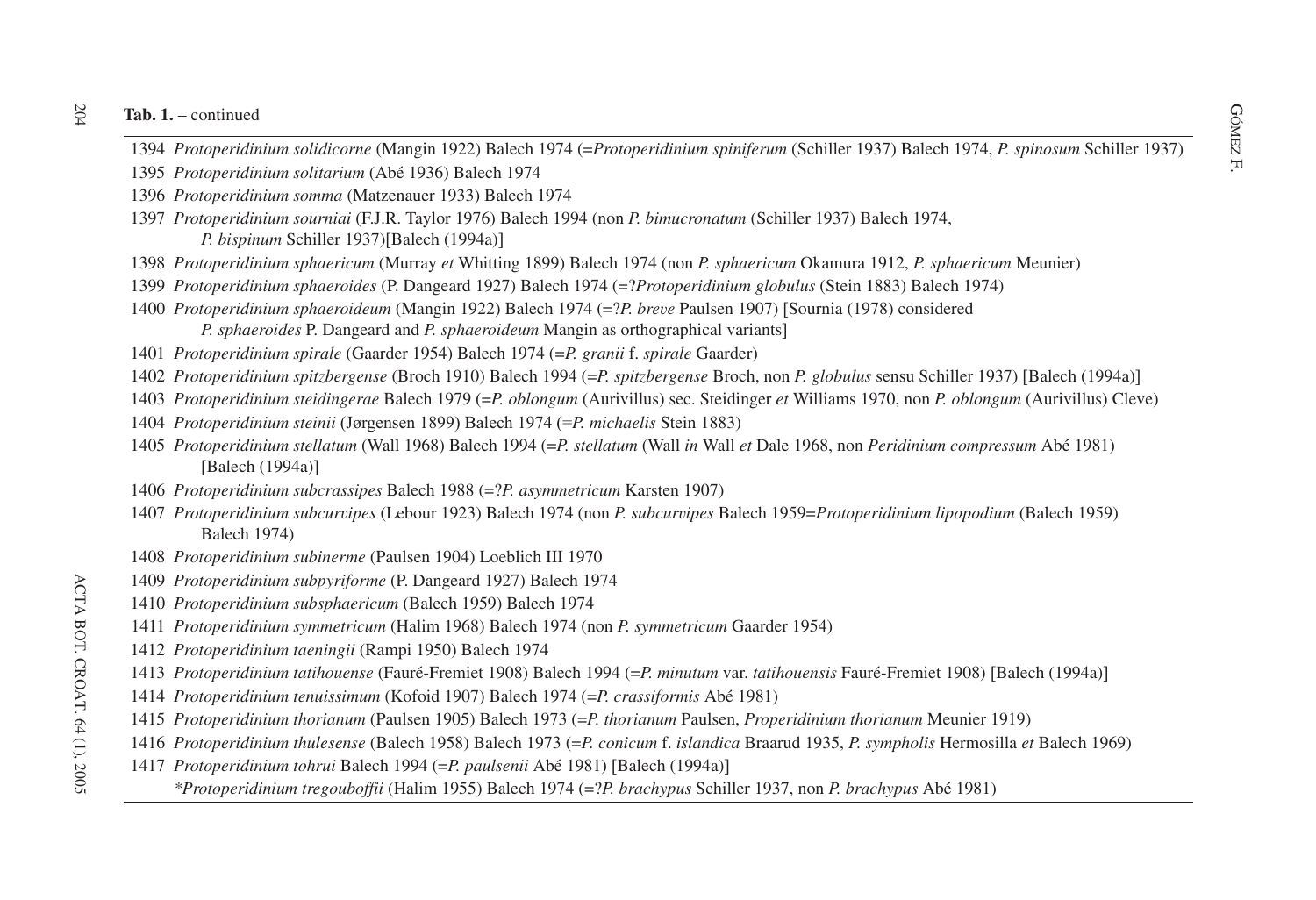- *Protoperidinium tristylum* (Stein 1883) Balech 1974
- *Protoperidinium truncum* (Abé 1936) Balech 1974
- *Protoperidinium tuba* (Schiller 1937) Balech 1974
- *Protoperidinium tumidum* (Okamura 1907) Balech 1988 (=P. (*divergens*) *tesselatum* Karsten) [see Balech 1988: 191]
- *Protoperidinium turbinatum* (Mangin 1926) Balech 1974
- *Protoperidinium turgidum* (Meunier 1910) Balech 1974
- *Protoperidinium unipes* (Balech 1962) Balech 1974
- *Protoperidinium variegatum* (Peters 1928) Balech 1974
- *Protoperidinium ventrale* (Abé 1936) Balech 1974 (=?*P. ventricum* Abé 1927)
- *Protoperidinium ventricum* (Abé 1927) Balech 1974 [strongly resembles *P. platifrons*]
- *Protoperidinium venustum* (Matzenauer 1933) Balech 1974 (=*P. claudicans* sec Abé 1981)
- *Protoperidinium verrucosum* (Meunier 1910) Balech 1974
- *Protoperidinium volsella* (Margalef 1968) Balech 1974
- *Protoperidinium vulgare* Balech 1978 (=?*P. aliferum* Gaarder *in* Parke *et* Dixon 1968)
- *Protoperidinium wiesneri* ssp. *wiesneri* (Schiller 1911) Balech 1988 (=*P. wiesneri* (Schiller) Balech 1974, *P. angustum* (P. Dangeard 1927) Balech 1974, *Protoperidinium wiesneri* ssp. *patagonicum* Balech 1979 (=*P. patagonicum* (Balech 1959) Balech 1974)
- *Protoperidinium woloszynskae* (Conrad 1940) Parke *et* Dodge 1976
	- *\*Protoperidinium yonedai* (Abé 1981) Balech 1994 [=?*P. latispinum* Mangin 1926] [Balech (1994a)]
- *Protoperidinium yserense* (Meunier 1919) Balech 1974

Podolampadaceae Lindemann 1928

- *Blepharocysta* Ehrenberg 1873
- *Blepharocysta denticulata* Nie 1939
- *Blepharocysta hermosillai* Carbonell-Moore 1992
- *Blepharocysta okamurai* Abé 1966 (=?*Blepharocysta splendor-maris* (Ehrenberg 1860) Ehrenberg 1873)
- *Blepharocysta paulsenii* Schiller 1937
- *Blepharocysta splendor-maris* (Ehrenberg 1860) Ehrenberg 1873 (=?*Blepharocysta okamurai* Abé 1966)
- *Gaarderia* Carbonell-Moore 1994 [genus pre-occupied by the extant coccolithophorid *Gaarderia* (Lecal 1966) Kleijne 1993] [Carbonell-Moore (1994)]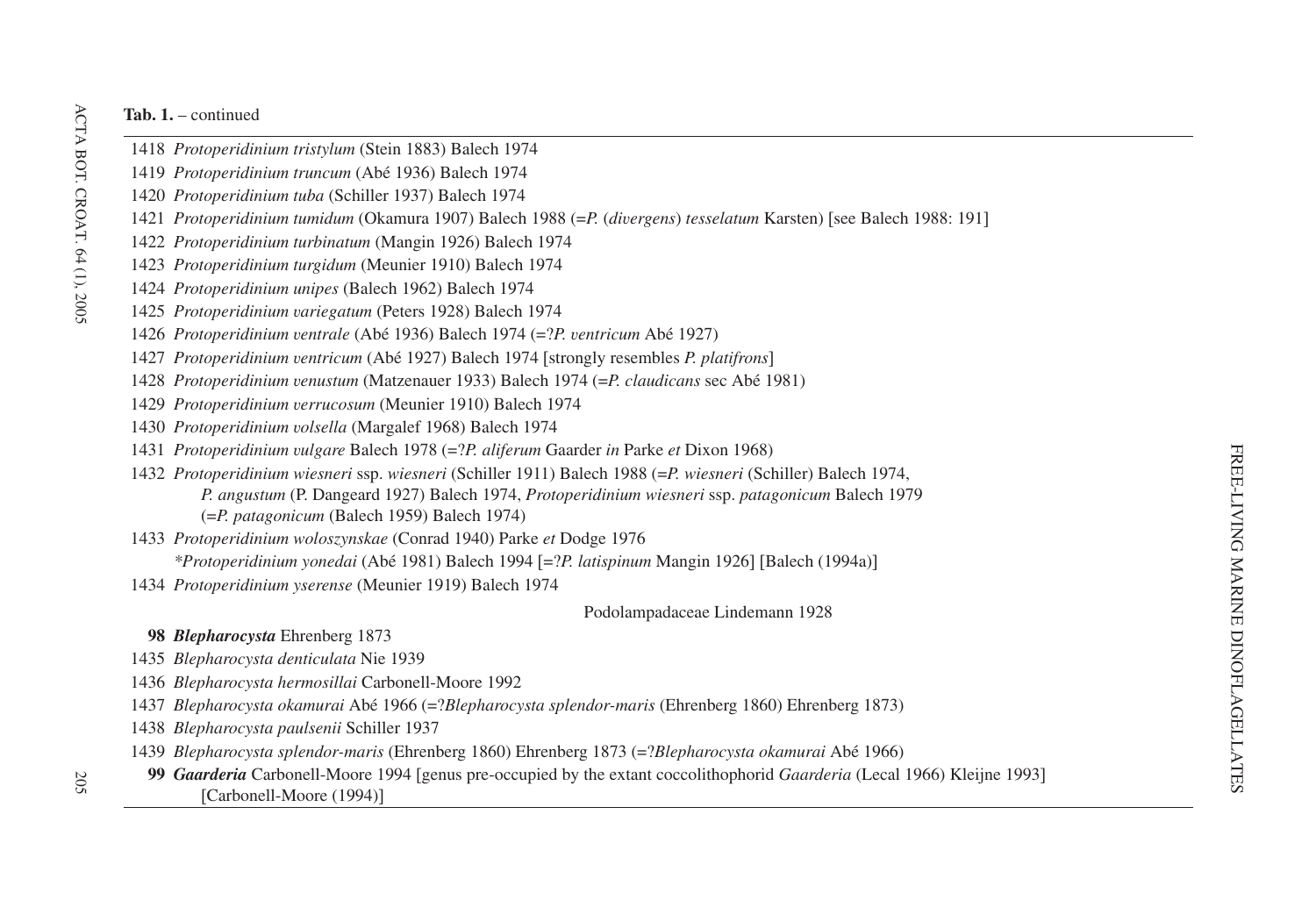- **ab. 1.** continued<br>1440 *Gaarderia angusta* Carbonell-Moore 1994 [Carbonell-Moore (1994)]<br>R
- *Gaarderia armata* Carbonell-Moore 1994 [Carbonell-Moore (1994)]
- *Gaarderia compressa* Carbonell-Moore 1994 [Carbonell-Moore (1994)]
- *Gaarderia lata* Carbonell-Moore 1994 [Carbonell-Moore (1994)]
- *Heterobractum* Carbonell-Moore 1994 [Carbonell-Moore (1994)]
- *Heterobractum striatum* Carbonell-Moore 1994 [Carbonell-Moore (1994)]
- *Lessardia* Saldarriaga *et* F.J.R. Taylor 2003 [Saldarriaga *et al.* (2003)] [scarce morphological similarities with Podolampadaceae]
- *Lessardia elongata* Saldarriaga *et* F.J.R.Taylor 2003 [Saldarriaga *et al.* (2003)]
- *Lissodinium* Matzenauer 1933 emend. Carbonell-Moore 1991 (18 species)
- *Lissodinium australe* Carbonell-Moore 1993 [Carbonell-Moore (1993)]
- *Lissodinium balechii* Carbonell-Moore 1993 Carbonell-Moore (1993)-
- *Lissodinium corrugatum* Carbonell-Moore 1993 Carbonell-Moore (1993)-
- *Lissodinium fryxelliae* Carbonell-Moore 1993 Carbonell-Moore (1993)-
- *Lissodinium heteracanthum* Carbonell-Moore 1993 [Carbonell-Moore (1993)]
- *Lissodinium heteroporum* Carbonell-Moore 1993 [Carbonell-Moore (1993)]
- *Lissodinium homacanthum* Carbonell-Moore 1993 Carbonell-Moore (1993)-
- *Lissodinium longisulcus* Carbonell-Moore 1993 Carbonell-Moore (1993)-
- *Lissodinium magnum* Carbonell-Moore 1993 [Carbonell-Moore (1993)]
- *Lissodinium matzenaueri* Carbonell-Moore 1993 Carbonell-Moore (1993)-
- *Lissodinium orcadense* Carbonell-Moore 1993 Carbonell-Moore (1993)-
- *Lissodinium ovatum* Carbonell-Moore 1993 [Carbonell-Moore (1993)]
- *Lissodinium parvum* Carbonell-Moore 1993 [Carbonell-Moore (1993)]
- *Lissodinium schilleri* Matzenauer 1933 (=*Blepharocysta matzenaueri* f. *gibba* Gaarder 1954, *B. matzenaueri* (Matzenauer) Gaarder, *B. compressa* Gaarder 1954)
- *Lissodinium steidingerae* Carbonell-Moore 1993 [Carbonell-Moore (1993)]
- *Lissodinium taylorii* Carbonell-Moore 1993 Carbonell-Moore (1993)-
- *Lissodinium thompsonii* Carbonell-Moore 1993 Carbonell-Moore (1993)-
- *Lissodinium zondervanii* Carbonell-Moore 1993 Carbonell-Moore (1993)-

20C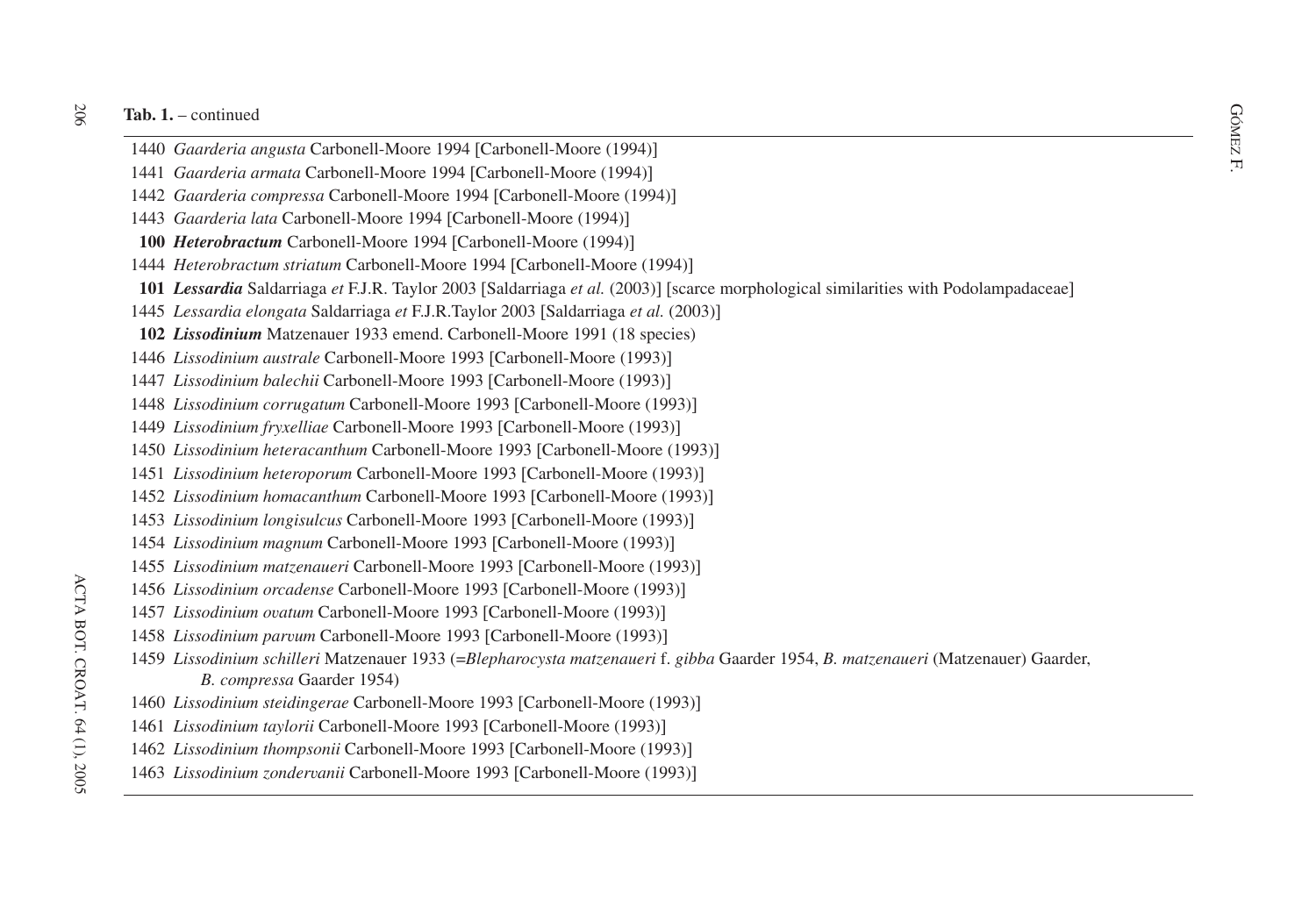- *Mysticella* Carbonell-Moore 1994 [Carbonell-Moore (1994)]
- *Mysticella spinosa* Carbonell-Moore 1994 Carbonell-Moore (1994)-
- *Mysticella striata* (Schütt 1895) Carbonell-Moore 1994 (=*Blepharocysta striata* Schütt) Carbonell-Moore (1994)-
- *Podolampas* Stein 1883 (7 species)
- *Podolampas antarctica* Balech *in* Balech *et* El-Sayed 1965
- *Podolampas bipes* Stein 1883
- *Podolampas curvata* Schiller 1937
- *Podolampas elegans* Schütt 1895
- *Podolampas palmipes* Stein 1883
- *Podolampas reticulata* Kofoid 1907 (=*P. bipes* var. *reticulata* (Kofoid) F.J.R. Taylor 1976)
- *Podolampas spinifera* Okamura 1912
- *Roscoffia* Balech 1956
- *Roscoffia capitata* Balech 1956
- *Roscoffia minor* Horiguchi *et* Kubo 1997 Horiguchi and Kubo (1997)-

#### Pyrophacaceae Lindemann 1928

- *Fragilidium* Balech *ex* Loeblich III 1965 (=*Helgolandicum* Stosch 1969, *Goniodoma* Stein 1883 partim)
- *Fragilidium fissile* Balech 1990
- *Fragilidium heterolobum* Balech 1959 *ex* Loeblich III 1965
- *Fragilidinium lacustre* (Lindemann 1924) Balech 1988 (=*Goniodoma lacustris* Lindemann)
- *Fragilidinium mexicanum* Balech 1988
- *Fragilidium subglobosum* (Stosch 1969) Loeblich III 1980 (=*Helgolandicum subglobosum* Stosch)
- *Pyrophacus* Stein 1883
- *Pyrophacus horologium* Stein 1883 emend. Wall *et* Dale 1971
- *Pyrophacus steinii* (Schiller 1935) Wall *et* Dale 1971 (=*P. horologicum* var. *steinii* Schiller 1935, *P. vancampoae* (Rossignol 1962) Wall *et* Dale 1971)

Peridiniales *incertae sedis*

*Adenoides* Balech 1956

*Adenoides eludens* (Herdman 1922) Balech 1956 (=*Amphidinium eludens* Herdman)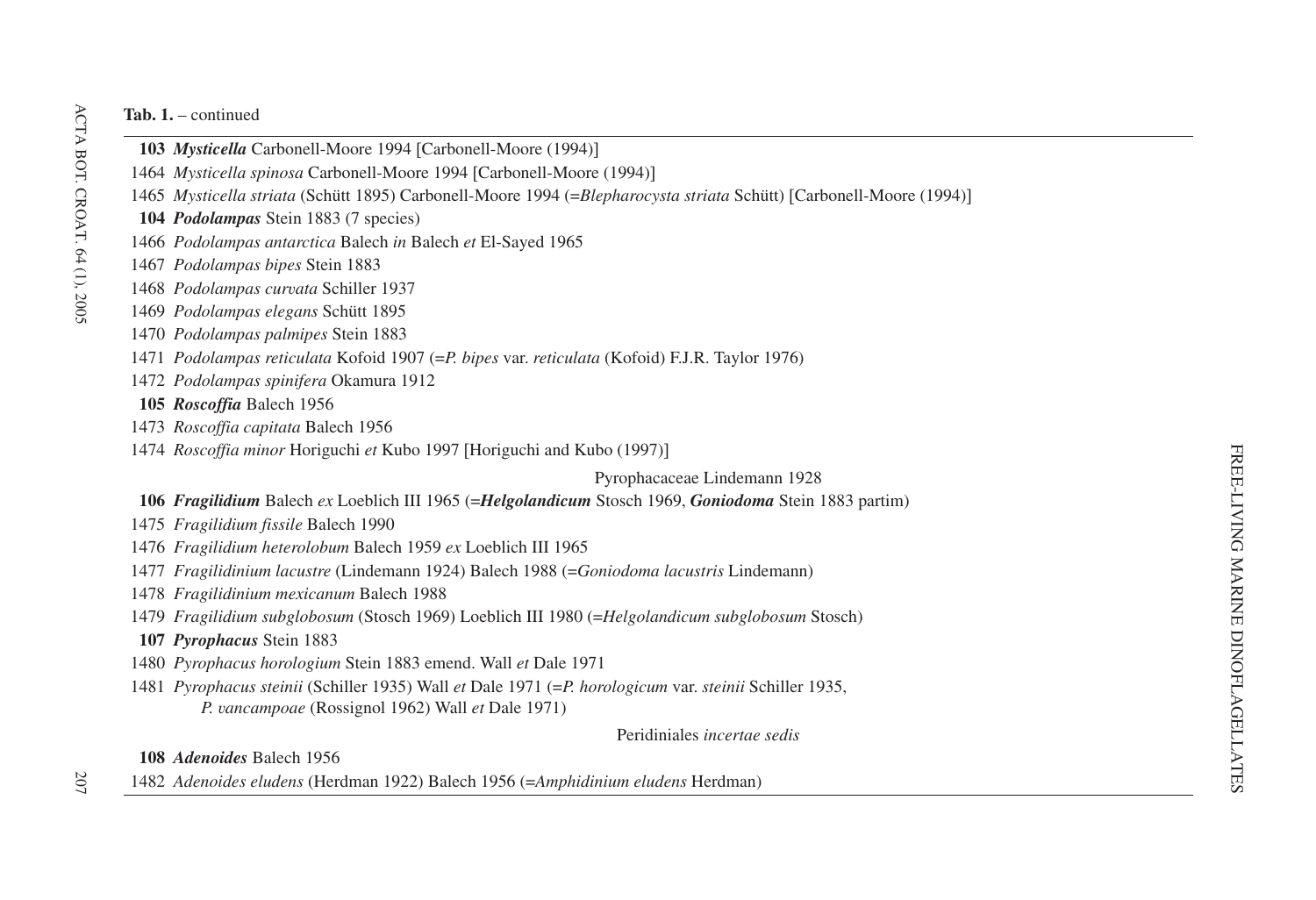GOMEZ 1. – continued<br>
1483 *Adenoides kofoidii* (Herdman 1922) Dodge 1982 (=*Amphidinium kofoidii* Herdman, non *Amphidinium kofoidii* var. *petasatum* Herdman 1924)

**109** *Herdmania* Dodge 1981 [preoccupied]

1484 *Herdmania litoralis* Dodge 1981 emend. Hoppenrath 2000 *=Gymnodinium agile* Herdman 1922, non *G. agile* Kofoid *et* Swezy 1921][Hoppenrath (2000d)]

*\*Microceratium* Sournia 1972

*\*Microceratium orstomii* Sournia 1972

**110** *Spiraublax* Kofoid 1911 emend. Carbonell-Moore 1996 (=*Gonyaulax* Diesing 1866 partim) Carbonell-Moore (1996b)-

1485 *Spiraulax jolliffei* (Murray *et* Whitting 1899) Kofoid 1911 (=*Gonyaulax jolliffei* Murray *et* Whitting, *Spiraulax kofoidii* Graham 1942, *Spiraulaxina kofoidii* (Graham) Loeblich III 1970)

1486 *Spiraulax kofoidii* Graham 1942

#### **Prorocentrales Lemmermann 1910**

\*Haplodiniaceae Lindemann 1928

*\*<i>Haplodinium* Klebs 1912 [related to *Prorocentrum* according to McLachlan *et al.* (1997)]

*\*Haplodinium antjoliense* Klebs 1912

*\*Haplodinium indicum* Subrahmanyan 1966

*\*Haplodinium iyengaricum* Subrahmanyan 1966

*\*Haplodinium jonesianum* Subrahmanyan 1966

Prorocentraceae Stein 1883

**111** *Mesoporos* Lillick 1937 (=*Porella* Schiller 1928)

*\*Mesoporos parthasarathicus* Subrahmanyan 1966

1487 Mesoporos perforatus (Gran 1915) Lillick 1937 (=Porella adriatica Schiller 1928, P. asymmetrica Schiller 1933, P. bisimpressa Schiller 1928, *P. globulus* Schiller 1928, *Mesoporos globulus* (Schiller) Lillick, *Porotheca perforata* (Gran) P.C. Silva 1960)

**112** *Plagiodinium* Faust *et* Balech 1993

1488 Plagiodinium belizeanum Faust et Balech 1993 [Faust and Balech (1993)] (the epithet »belizianum« is orthographically correct, ICBN Art. 60.1)

### **113** *Prorocentrum* Ehrenberg 1834 (=*Exuviella* Cienkowski 1881) (56 species)

- 1489 *Prorocentrum aporum* (Schiller 1928) Dodge 1975 (=*P. antarcticum* (Hada 1970) Balech 1976, *E. granii* Gaarder 1938)
- 1490 *Prorocentrum arabianum* Morton *et* Faust 2002 [Morton *et al.* (2002)] (the epithet »arabicum« is orthographically correct, ICBN Art. 60.1)
- 1491 *Prorocentrum arcuatum* Issel 1928
- 1492 *Prorocentrum arenarium* Faust 1994 Faust *et al.* (1994)-

 $208\,$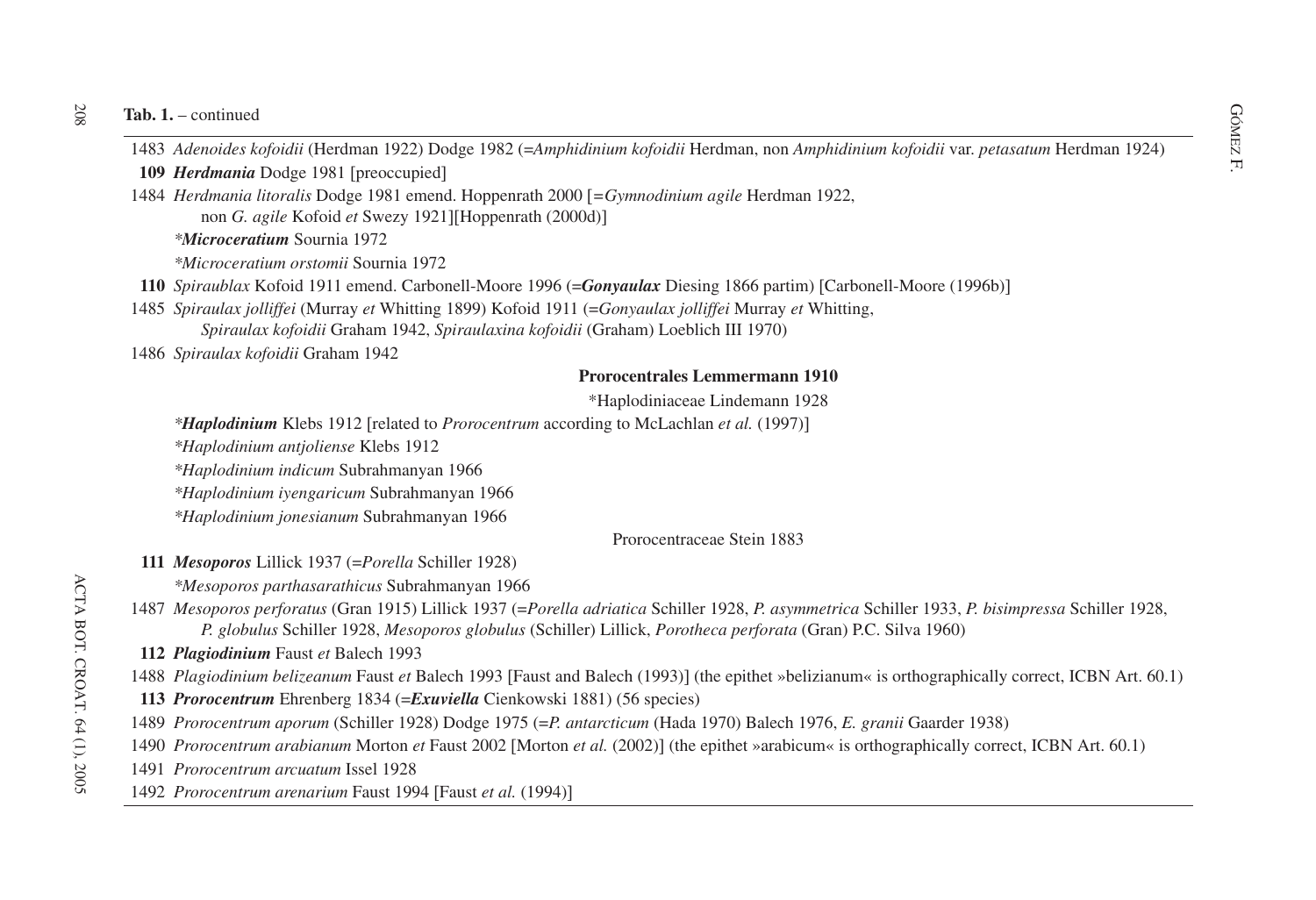- *Prorocentrum balticum* (Lohmann 1908) Loeblich III 1970 (=*P. pomoideum* Bursa 1959,?*E. aequatorialis* Hasle 1960, ?*P. ponticus* Krachmalny *et* Terenko 2002) *Prorocentrum belizeanum* Faust 1993 [Faust (1993a)] (the epithet »belizianum« is orthographically correct, ICBN Art. 60.1) *Prorocentrum borbonicum* Ten-Hage, Turquet, Quod, Puiseux-Dao *et* Couté 2000 Ten-Hage *et al.* (2000b)- *Prorocentrum caribbaeum* Faust 1993 [Faust (1993a)] (the epithet »caribaeum« is orthographically correct, ICBN Art. 60.1) *Prorocentrum cassubicum* (Woloszyńska 1928) Dodge 1975 *Prorocentrum clipeus* Hoppenrath 2000 [Hoppenrath (2000a)] (?»clipeum«) *Prorocentrum compressum* (Bailey 1850) Abé *ex* Dodge 1975 (=*E. oblonga* Schiller 1928, *E. elongata* Rampi 1951, *E. compressa* Ostenfeld 1899, *P. bidens* Schiller 1928, non *P. lenticulatum* (Matzenauer) F.J.R. Taylor 1976, nec *P. lebourae* Schiller 1928- *Prorocentrum concavum* Fukuyo 1981 *Prorocentrum cordatum* (Ostenfeld 1901) Dodge 1975 =*E. cordata* Ostenfeld, *E. pyriformis* Schiller 1928, ?*P. minimum* (Pavillard 1916) Schiller 1931- *Prorocentrum dactylus* (Stein 1883) Dodge 1975 (=*E. dactylus* (Stein) Schütt 1895, *Dinopyxis dactylus* Stein) *Prorocentrum dentatum* Stein 1883 (=?*P. obtusidens* Schiller 1928,?*P. monacense* Kufferath 1957, non *P. veloi* Osorio-Tafall 1942, non *P. shikokuense* Hada 1975) *Prorocentrum elegans* Faust 1993 Faust (1993a)- *Prorocentrum emarginatum* Fukuyo 1981 *Prorocentrum faustiae* Morton 1998 [Morton (1998)] *Prorocentrum foraminosum* Faust 1993 Faust (1993b)- *Prorocentrum formosum* Faust 1993 Faust (1993b)- *Prorocentrum gracile* Schütt 1895 (*=P. diamantinae* Wood 1963, non *P. sigmoides* Böhm 1933) *Prorocentrum hoffmannianum* Faust 1990 (=*E. hoffmannianum* (Faust) McLachlan *et* Boalch 1997) McLachlan *et al.* (1997), Morton (1998)- *Prorocentrum lebourae* Schiller 1928 (non *P. compressum* (Bailey 1850) Abé *ex* Dodge 1975) *Prorocentrum lenticulatum* (Matzenauer 1933) F.J.R. Taylor 1976 (=*E. lenticulata* Matzenauer, non *P. compressum* (Bailey 1850) Abé *ex* Dodge 1975)
- *Prorocentrum lima* (Ehrenberg 1860) Dodge 1975 (*=Cryptomonas lima* Ehrenberg 1860, *E. marina* Cienkowski 1881, *E. caspica* Kiselev 1940, *E. lima* (Ehrenberg) Bütschli 1885), *Dinopyxis laevis* Stein 1883, *E. laevis* (Stein) Schröder 1900,
	- *E. chathamensis* Lemmermann 1907, *E. cincta* Schiller 1918, *E. ostenfeldii* Schiller 1931, *Prorocentrum marinum* Dodge *et* Bibby 1973)
- *Prorocentrum maculosum* Faust 1993 (=*E. maculosum* (Faust) McLachlan *et* Boalch 1997) Faust (1993b)-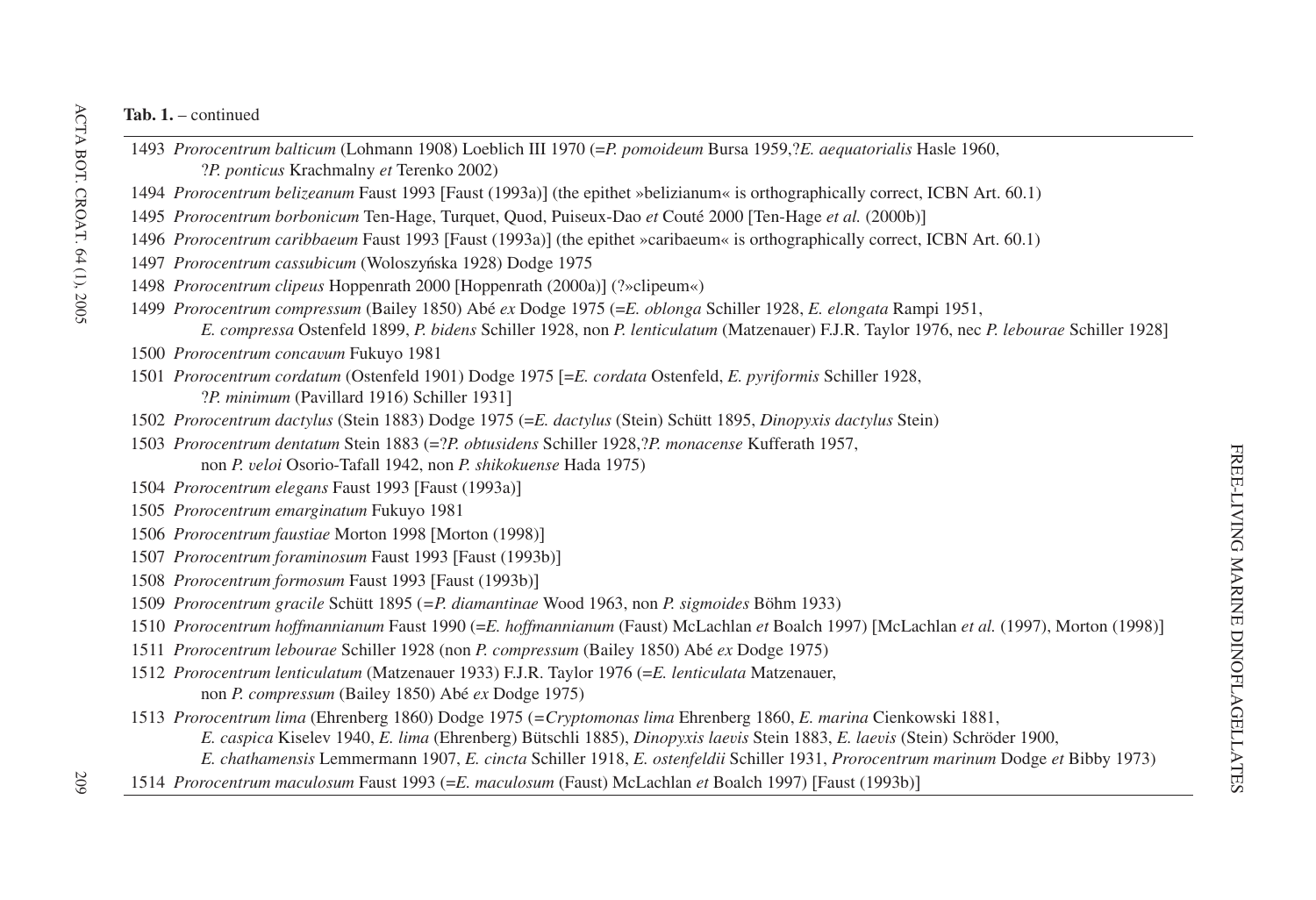extended a continued Continued Continued Continued Continued Continued Continued Continued Continued Continued Continued Continued Continued Continued Continued Continued Continued Continued Continued Continued Continued C

- *Prorocentrum maximum* (Gourret 1883) Schiller 1937 (=*P. brochii* Schiller 1918, non *P. mexicanum* Osorio-Tafall 1942)
- *Prorocentrum mexicanum* Osorio-Tafall 1942 (non *P. rhathymum* Loeblich III, Sherley *et* R.J. Schmidt 1979)
- *Prorocentrum micans* Ehrenberg 1834 (=*P. schilleri* Böhm *in* Schiller 1933, *P. gibbosum* (Schiller 1929) Schiller 1933, *P. levantoides* Bursa 1959, *P. pacificum* Wood 1963)
- *Prorocentrum minimum* (Pavillard 1916) Schiller 1931 (=*P. mariae-lebourae* (Parke *et* Ballantine 1957) Loeblich III 1970, *P. triangulatum* Martin 1929, *P. cordiformis* Bursa 1959,?*P. cordatum* (Ostenfeld) Dodge 1975)
- *Prorocentrum nanum* Schiller 1918 (non *P. pusillum* (Schiller 1928) Loeblich III 1976) Puigserver and Zingone (2002)-
- *Prorocentrum norrisianum* Faust 1997 [Faust (1997)] (For the epithets commemorating persons, substantive epithets »norrisii« are more commonly applied than adjectival epithets, ICBN Art. 60.11)
- *Prorocentrum nux* Puigserver *et* Zingone 2002 [Puigserver and Zingone (2002)]
- *Prorocentrum obtusidens* Schiller 1928 (=?*P. dentatum* Stein 1883, *P. shikokuense* sensu Adachi 1972)
- *Prorocentrum obtusum* Ostenfeld 1908
- *Prorocentrum ovum* (Schiller 1918) Dogde 1975
- *Prorocentrum panamense* Grzebyk, Sako *et* Berland 1998 [Grzebyk *et al.* (1998)] (published as »panamensis«, ICBN Art. 23.5 and 32.5)
- *Prorocentrum ponticus* Krachmalny *et* Terenko 2002 (=?*P. balticum* (Lohmann 1908) Loeblich III 1970) Krakhmalny and Terenko (2002)-
- *Prorocentrum pusillum* (Schiller 1928) Loeblich III 1976 (=*E. pusilla* Schiller 1928, non *P. nanum* Schiller 1918)
- *Prorocentrum rhathymum* Loeblich III, Sherley *et* R.J. Schmidt 1979 (non *P. mexicanum* Osorio-Tafall 1942)
- *Prorocentrum redfieldii* Bursa 1959 (=?*P. triestinum* Schiller 1918)
- *Prorocentrum reticulatum* Faust 1997 Faust (1997)-
- *Prorocentrum robustum* Osorio-Tafall 1942 (non *P. scutellum* Schröder 1900)
- *Prorocentrum rostratum* Stein 1883 (=*P. styliferum* Lohmann 1920, *P. tenue* Lohmann 1920)
- *Prorocentrum rotundatum* Schiller 1928 (=*P. cornutum* Schiller 1918)
- *Prorocentrum ruetzlerianum* Faust 1990 (For the epithets commemorating persons, substantive epithets »ruetzleri« are more commonly applied than adjectival epithets, Art. 60.11)
- *Prorocentrum sabulosum* Faust 1994 Faust (1994)-
- *Prorocentrum sculptile* Faust 1994 Faust (1994)-
- *Prorocentrum scutellum* Schröder 1900 (=*P. sphaeroideum* Schiller 1928, non *P. robustum* Osorio-Tafall 1942)
- *Prorocentrum shikokuense* Hada 1975 (=?*P. donghaiense* Lu 2001, non *P. dentatum* Stein 1883) Lu and Goebel (2001)-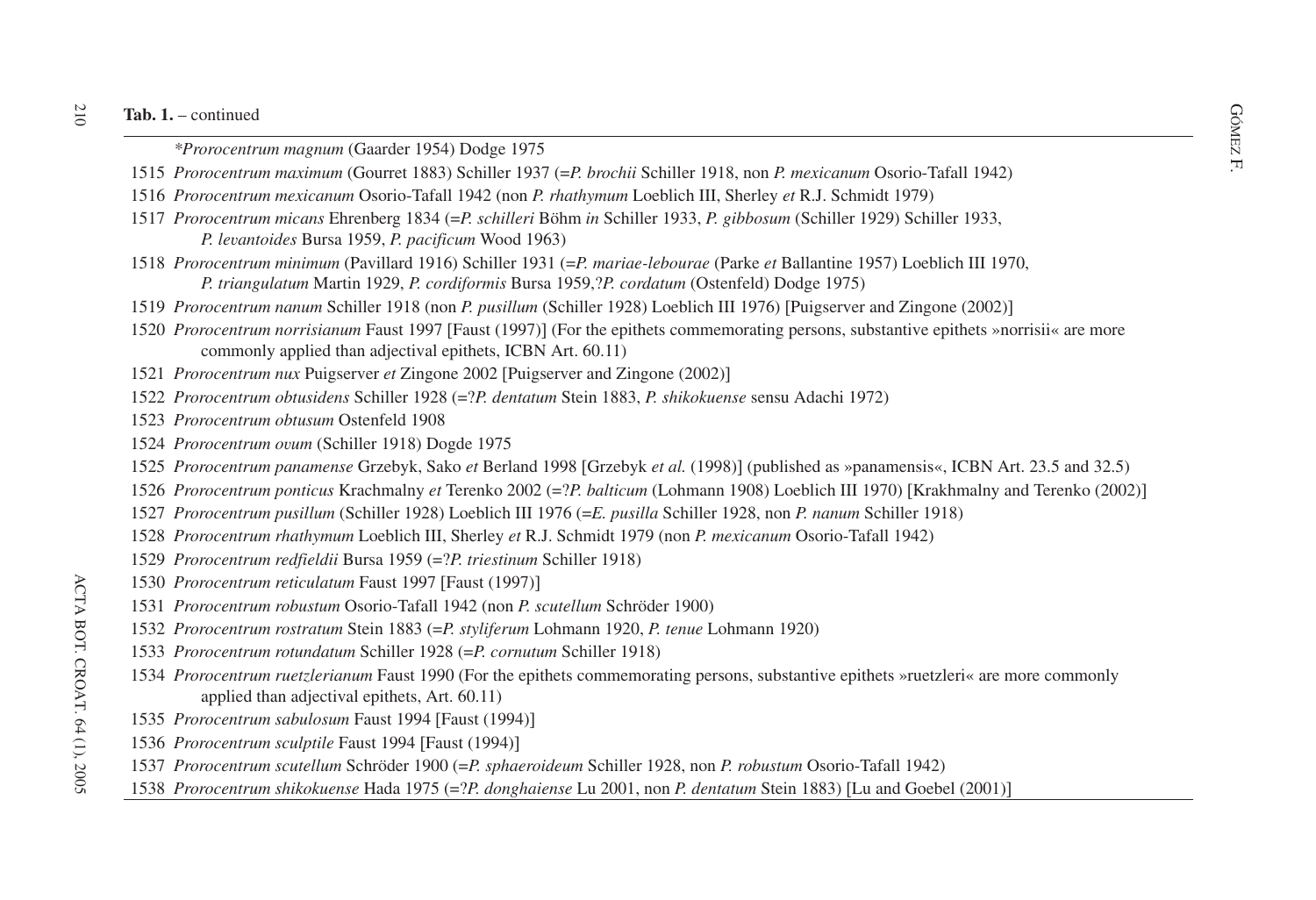- 1539 *Prorocentrum sigmoides* Böhm 1933 (non *P. gracile* Schütt 1895)
- 1540 *Prorocentrum triestinum* Schiller 1918 (=*P. setouti* Hada 1975, non *P. shikokuense* Hada 1975,?*P. redfieldii* Bursa 1959, *P. pyrenoideum* Bursa 1959)
- 1541 *Prorocentrum tropicale* Faust 1997 [Faust (1997)] (published as »tropicalis«, ICBN Art. 23.5 and 32.5)
- 1542 *Prorocentrum vaginula* (Stein 1883) Dodge 1975 (=*P. adriaticum* Schiller 1918)
- 1543 *Prorocentrum veloi* Osorio-Tafall 1942 (non *P. dentatum* Stein 1883)
- 1544 *Prorocentrum venetum* Tolomio *et* Cavolo 1985 (resembles *P. rhathymum* Loeblich III, Sherley *et* R.J. Schmidt / *P. mexicanum* Osorio-Tafall)

### **Pyrocystales Apstein 1909**

#### Pyrocystaceae (Schütt 1896) Lemmermann 1899

- **114** *Dissodinium* Klebs *in* Pascher 1916 emend. Elbrächter *et* Drebes 1978 (=*Diplodinium* Klebs 1912, *Sporodinium* Gönnert 1936) [a parasite in a part of the life cycle, ?Phytodiniales]
- 1545 *Dissodinium pseudolunula* E. Swift 1973 *ex* Elbrächter *et* Drebes 1978 (=*D. lunula* (Schütt 1895) Pascher 1976 partim, *Pyrocystis lunula* (Schütt) Schütt 1896 partim, *Gymnodinium lunula* Schütt 1895 partim)
- **115** *Pyrocystis* J. Murray 1876 *ex* Haeckel 1890 (=*Gymnodinium* Stein 1878 partim, *Murracystis* Haeckel 1890, *Diplodinium* Klebs 1912, *Dissodinium* Klebs *in* Pascher 1916 emend. Elbrächter *et* Drebes 1978 partim) (8 species)
- 1546 *Pyrocystis acuta* Kofoid 1907
- 1547 *Pyrocystis apiculata* F.J.R. Taylor 1976
- 1548 *Pyrocystis elegans* Pavillard 1931
- 1549 *Pyrocystis fusiformis* (Wyville Thomson 1876 *ex* Haeckel 1890) Blackman 1902 (=*Murracystis fusiformis* Wyville Thomson *in* J. Murray 1885 *ex* Haeckel 1890, *Dissodinium fusiformis* (Thomson *ex* J. Murray) Matzenauer 1933)

*\*Pyrocystis gerbaultii* Pavillard 1935 (=*Dissodinium gerbaultii* (Pavillard) F.J.R. Taylor 1976

1550 *Pyrocystis hamulus* Cleve 1900

*\*Pyrocystis lanceolata* Schröder 1900 (=*P. fusiformis* f. *lanceolata* (Schröder) F.J.R. Taylor 1976)

1551 *Pyrocystis lunula* (Schütt 1895) Schütt 1896 (=*Gymnodinium lunula* Schütt 1895, *Diplodinium lunula* (Schütt) Klebs 1912 *in* Pascher 1916, *Dissodinium lunula* (Schütt) F.J.R. Taylor, E. Swift *et* Meunier 1976)

*\*Pyrocystis margalefii* Léger 1973 (=?*Dissodinium pseudolunula* E. Swift *ex* Elbrächter *et* Drebes 1978)

*\*Pyrocystis minima* (Matzenauer 1933) Schiller 1937 (=*Dissodinium minimum* Matzenauer)

1552 *Pyrocystis noctiluca* J. Murray 1885 *ex* Haeckel 1890 (=*P. pseudonoctiluca* Wyville Thomson *ex* J. Murray 1876, *P. noctiluca* J. Murray 1885 *ex* Schütt 1896)

ACTA BOT. CROAT. 64 (1), 2005